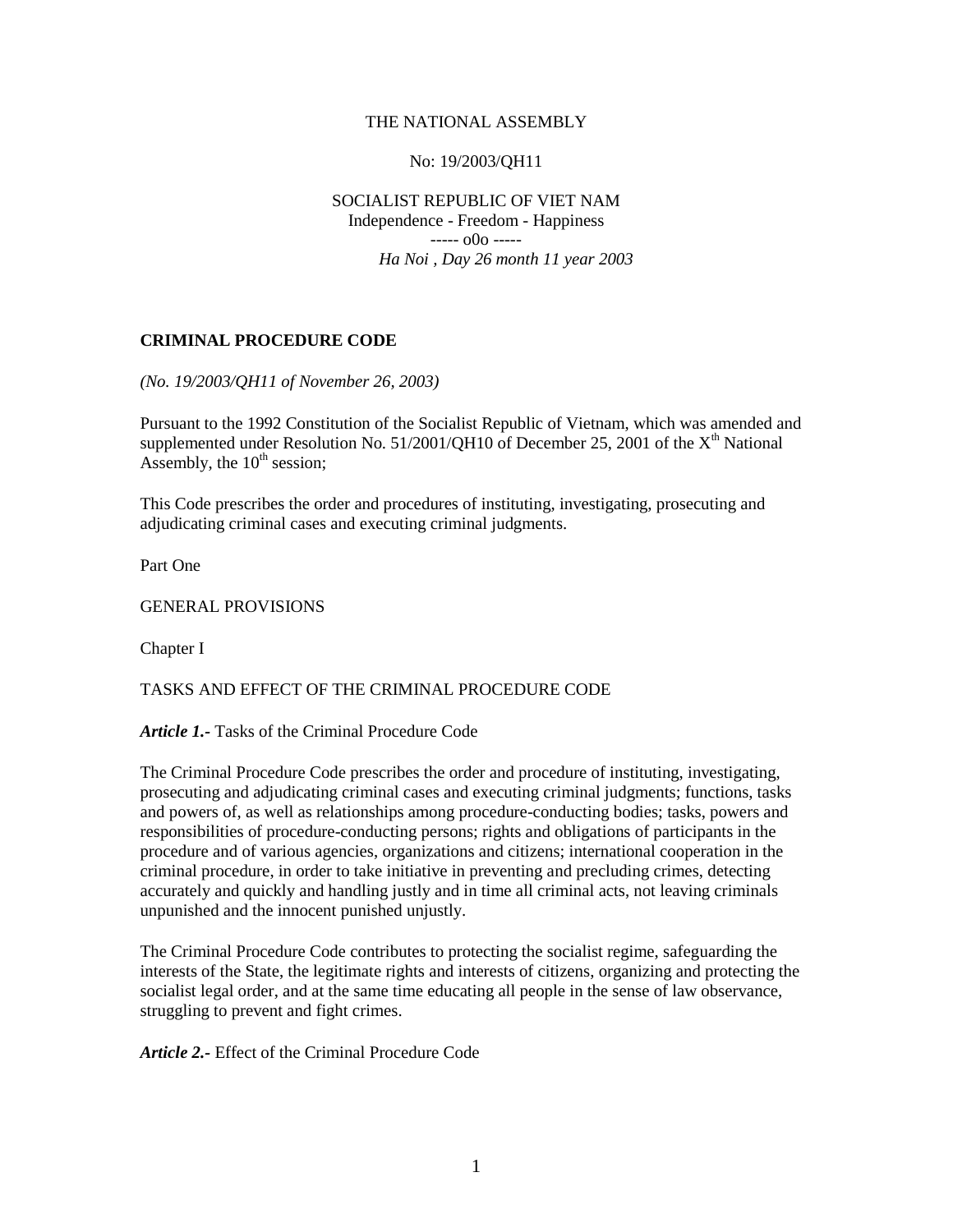All criminal proceedings on the territory of the Socialist Republic of Vietnam must be conducted in accordance with the provisions of this Code.

Criminal proceedings against foreigners who commit offenses on the territory of the Socialist Republic of Vietnam and who are citizens of the member states of the international agreements which the Socialist Republic of Vietnam has signed or acceded to shall be carried out in accordance with the provisions of such international agreements.

For foreigners committing offenses on the territory of the Socialist Republic of Vietnam, who are entitled to diplomatic privileges or consular preferential treatment and immunities in accordance with Vietnamese laws, international agreements which the Socialist Republic of Vietnam has signed or acceded to or in compliance with international practices, their cases shall be settled through diplomatic channels.

Chapter II

FUNDAMENTAL PRINCIPLES

*Article 3.-* Guarantee of the socialist legislation in the criminal procedure

All criminal proceedings of procedure-conducting bodies and persons and participants in the procedure must be carried out in accordance with the provisions of this Code.

*Article 4.-* Respect for, and defense of, fundamental rights of citizens

When conducting the procedure, the heads and deputy heads of investigating bodies, investigators, chairmen and deputy chairmen of procuracies, procurators, presidents and vice-presidents of courts, judges and jurors must, within the scope of their respective responsibilities, respect and protect the legitimate rights and interests of citizens, regularly examine the lawfulness and necessity of the applied measures, promptly cancel or change such measures if deeming that they are in violation of law or no longer needed.

*Article 5.-* Guarantee of all citizens' right to equality before law

The criminal procedure shall be conducted on the principle that all citizens are equal before law, regardless of their nationality, sex, belief, religion, social strata and social position. Any person committing an offense shall be handled according to law.

*Article 6.-* Guarantee of citizens' right to body inviolability

Nobody shall be arrested without a court decision, decision made or approved by the procuracies, except for cases where offenders are caught red-handed.

Arrest and detention of people must comply with the provisions of this Code.

All forms of coercion and corporal punishment are strictly forbidden.

*Article 7.-* Protection of life, health, honor, dignity and property of citizens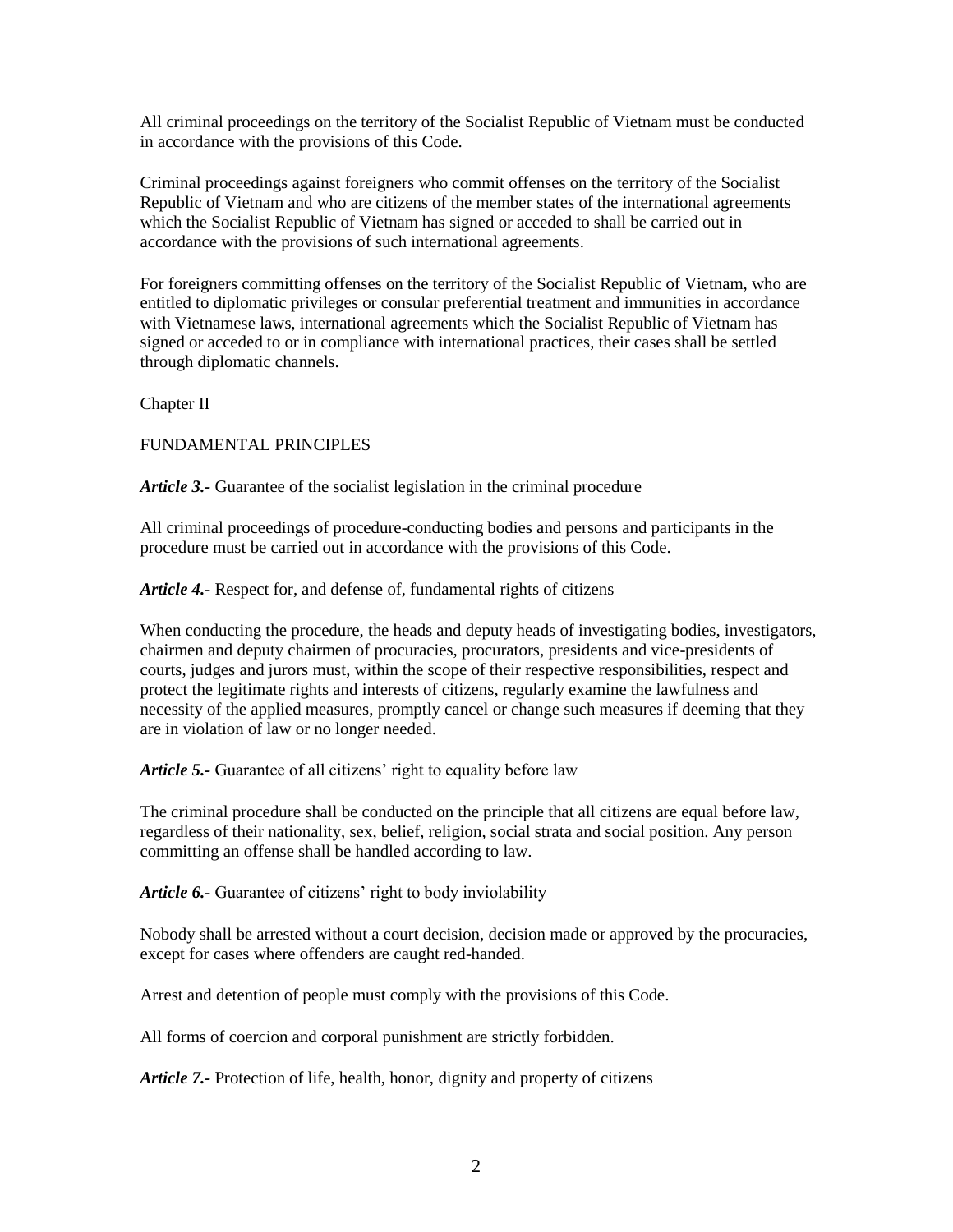Citizens have the right to have their life, health, honor, dignity and property protected by law.

All acts of infringing upon the life, health, honor, dignity and/or property shall be handled according to law.

Victims, witnesses and other participants in the procedure as well as their relatives, when their life and health are endangered, their honor, dignity and/or property are infringed upon, shall be protected by competent procedure-conducting bodies through applying necessary measures according to law.

*Article 8.-* Guarantee of the citizens' right to residence inviolability, safety and confidentiality of correspondence, telephone conversations and telegraphs

Nobody is permitted to infringe upon the residence, safety and confidentiality of correspondence, telephone conversations and telegraphs of citizens.

While conducting the procedure, the search of residence, search, seizure and forfeiture of correspondence and telegraphs must comply with the provisions of this Code.

*Article 9.-* No person shall be considered guilty until a court judgment on his/her criminality takes legal effect

No person shall be considered guilty and be punished until a court judgment on his/her criminality takes legal effect.

*Article 10.-* Determination of facts of criminal cases

Investigating bodies, procuracies and courts must apply every lawful measure to determine the facts of criminal cases in an objective, versatile and full manner, to make clear evidences of crime and evidences of innocence, circumstances aggravating and extenuating the criminal liabilities of the accused or defendants.

The responsibility to prove offenses shall rest with the procedure-conducting bodies. The accused or defendants shall have the right but not be bound to prove their innocence.

*Article 11.-* Guarantee of the right to defense of detainees, accused and defendants

The detainees, accused and defendants shall have the right to defend by themselves or ask other persons to defend them.

Investigating bodies, procuracies and courts shall have the duty to ensure that the detainees, accused and defendants exercise their right to defense under the provisions of this Code.

*Article 12.-* Responsibilities of procedure-conducting bodies and persons

In the course of conducting the procedure, the procedure-conducting bodies and persons must strictly implement law provisions and take responsibility for their acts and decisions.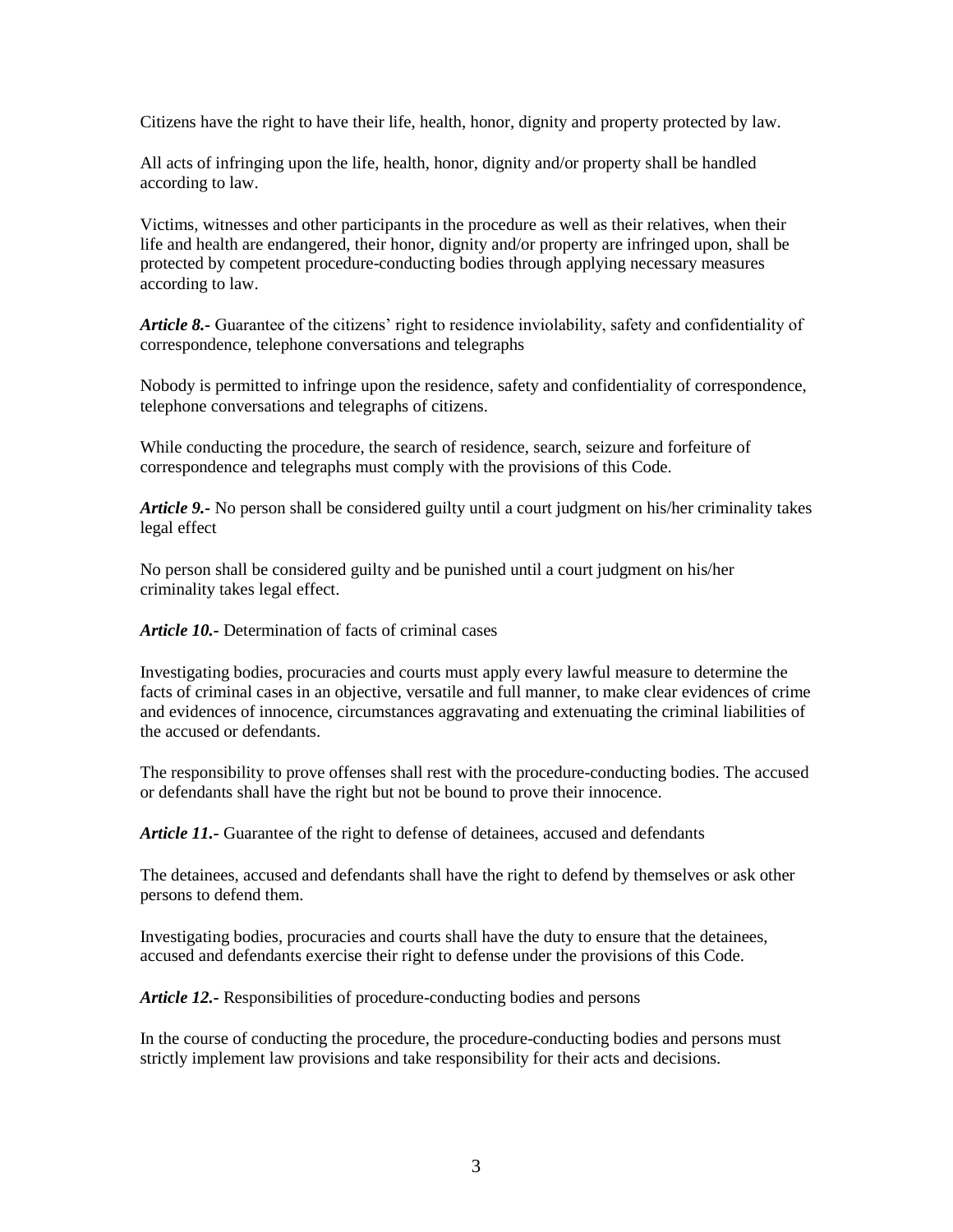Those who act against law in making arrest, detention, seizure, instituting, investigating, prosecuting and/or adjudicating criminal cases and/or executing judgments shall, depending on the nature and seriousness of their violations, be disciplined or examined for penal liability.

*Article 13*.- Responsibility to institute and handle criminal cases

Upon detecting criminal signs, the investigating bodies, procuracies or courts shall, within the scope of their respective tasks and powers, have to institute criminal cases and apply measures provided for by this Code to determine offenses and handle offenders.

Criminal cases must not be instituted except on the grounds and in the order provided for by this Code.

*Article 14*.- Guarantee of the impartiality of persons conducting or participating in the procedure

The heads and deputy heads of investigating bodies, investigators, chairmen and vice-chairmen of procuracies, procurators, presidents and vice-presidents of courts, judges, jurors and court clerks must not conduct the procedure or interpreters and experts must not participate in the procedure if there are plausible grounds to believe that they may not be impartial while performing their duties.

*Article 15.-* Implementation of the regime of trial with the participation of jurors

The trial by people's courts or military courts shall be participated by people's jurors or military jurors respectively in accordance with the provisions of this Code. In the course of trial, jurors shall be equal in rights to judges.

*Article 16.-* Judges and jurors conduct trial independently and abide by law only

During trial, judges and jurors are independent and abide by law only.

*Article 17.-* Courts conduct trial collectively

Courts shall conduct trial collectively and make decisions by majority.

*Article 18.-* Public trial

Courts shall conduct trial in public, everybody shall have the right to attend such trial, unless otherwise prescribed by this Code.

In special cases where State secrets should be kept or the fine national customs and practices should be preserved or the involved parties' secrets must be kept at their legitimate requests, courts shall conduct trial behind closed door but must pronounce the judgments publicly.

*Article 19.-* Guarantee of equal right before court

Procurators, defendants, defense counsels, victims, civil plaintiffs, civil defendants, persons with interests and obligations related to the cases and their lawful representatives and defense counsels of interests of the involved parties shall all have the equal rights to present evidences, documents and objects, make claims and argue democratically before court. Courts shall have to create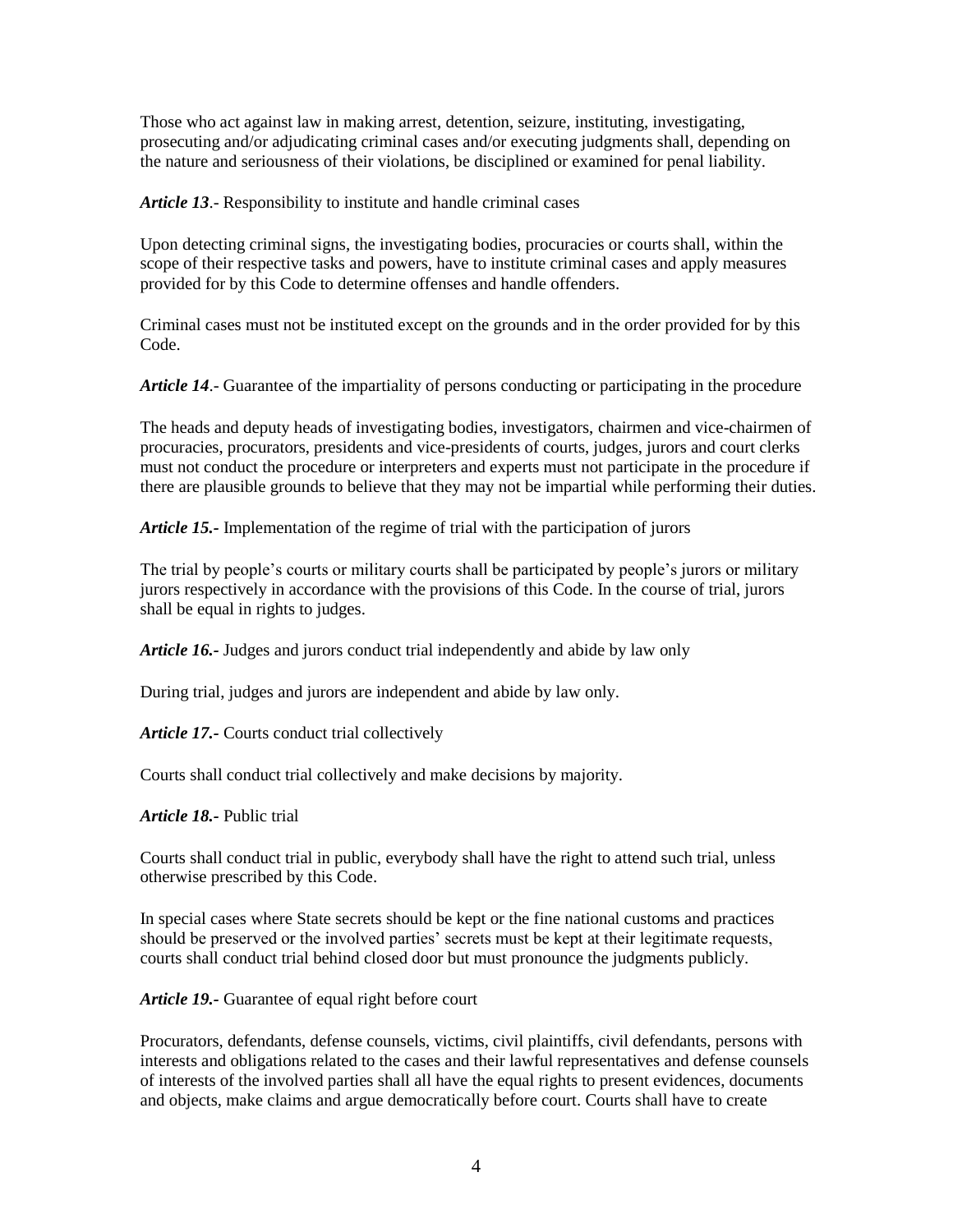conditions for them to exercise these rights with a view to clarifying the objective truths of the cases.

*Article 20.-* To implement the two-level trial regime

1. Courts shall implement the two-level trial regime.

First-instance judgments and decisions of courts may be appealed or protested against under the provisions of this Code.

First-instance judgments and decisions, if not appealed or protested against within the time limits prescribed by this Code, shall be legally valid. For first-instance judgments or decisions which are appealed or protested against, the cases must be brought to appellate trial. Appellate judgments and decisions shall be legally valid.

2. For legally valid court judgments and decisions, if law violations are detected or new circumstances emerge, they shall be reviewed according to the cassation or re-opening procedures.

*Article 21.-* Trial supervision

Superior courts shall supervise the trial by subordinate courts. The Supreme People's Court shall supervise the trial by people's courts and military courts at all levels in order to ensure the strict and uniform application of laws.

*Article 22.-* Guarantee of the validity of court judgments and decisions

1. Legally valid court judgments or decisions must be executed and respected by agencies, organizations and all citizens. The concerned individuals, agencies and organizations must, within the scope of their respective responsibilities, strictly execute or serve the court judgments and decisions and take responsibility before law for their execution or serving.

2. Within the scope of their respective responsibilities, State agencies, commune, ward and township administrations, organizations and citizens must coordinate with the agencies and organizations tasked to execute court judgments and decisions in the execution thereof.

State agencies and commune, ward and township administrations shall have to create conditions for, and comply with the requests of, agencies and organizations tasked to execute court judgments and decisions in the execution thereof.

*Article 23*.- Exercise of the right to prosecute and supervise law observance in the criminal procedure

1. Procuracies shall exercise their right to prosecute in the criminal procedure and decide to prosecute offenders before court.

2. Procuracies shall supervise the law observance in the criminal procedure and have the duty to detect in time law violations committed by procedure-conducting bodies or persons as well as participants in the procedure, and apply measures prescribed by this Code to preclude law violations by these bodies or individuals.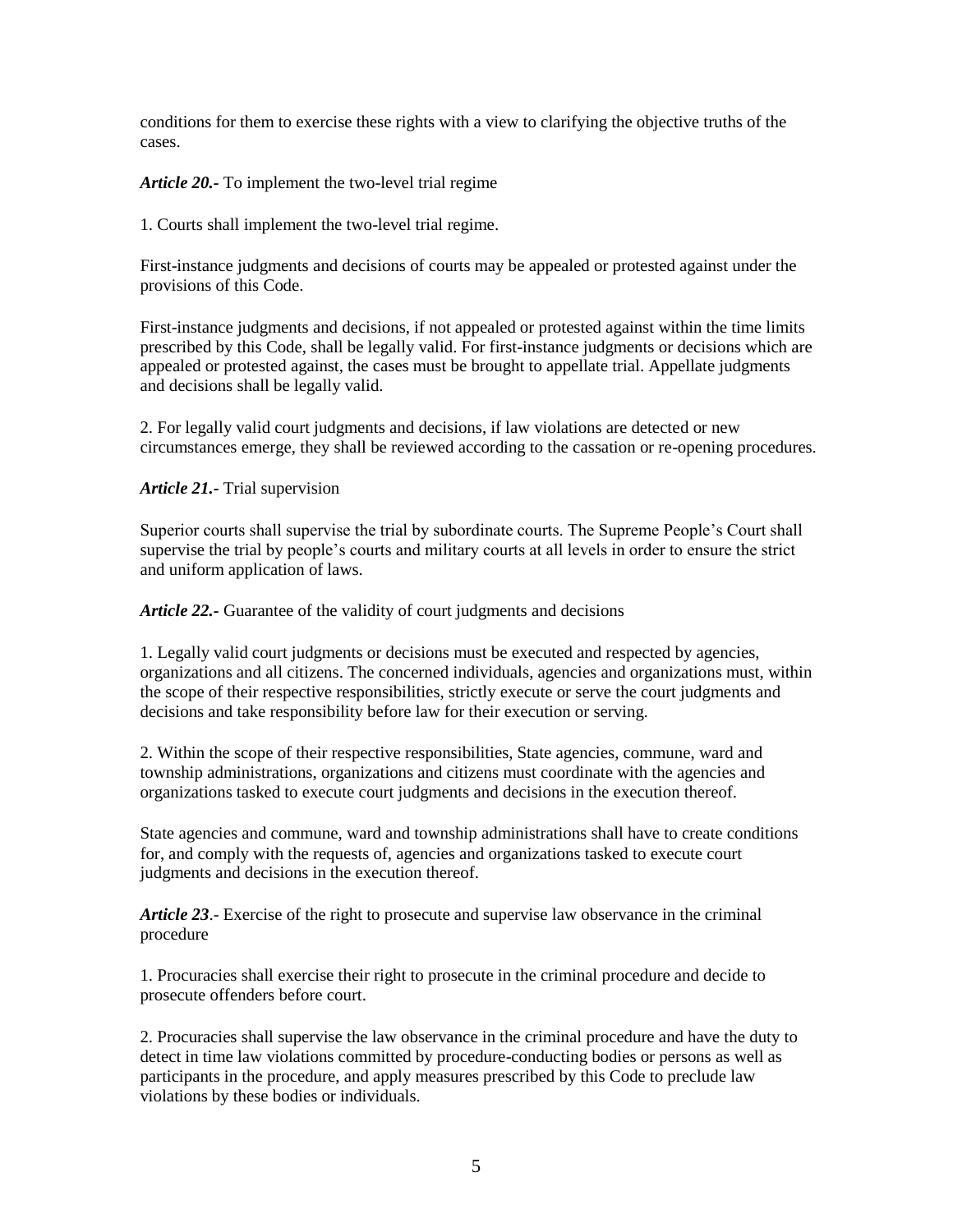3. Procuracies shall exercise their right to prosecute and supervise the law observance in the criminal procedure in order to ensure that all criminal acts be handled in time; the institution, investigation, prosecution and trial of criminal cases as well as execution of judgments be conducted against the right persons and right offenses, not omitting offenses and offenders, not letting injustice be done on the innocent.

*Article 24.-* Spoken and written language used in the criminal procedure

Spoken and written language used in the criminal procedure is Vietnamese. Participants in the criminal procedure may use spoken and written languages of their own nationalities; in this case, interpreters shall be required.

*Article 25.-* Responsibilities of organizations and citizens in the struggle to prevent and fight crimes

1. Organizations and individuals shall have the right as well as obligation to detect and denounce criminal acts; participate in the struggle to prevent and fight crimes, contributing to protecting the interests of the State, the legitimate rights and interests of citizens and organizations.

2. Procedure-conducting bodies shall have to create conditions for organizations and citizens to participate in the criminal procedure; must inform the results of processing the reported information on and denunciations of crimes to the reporting organizations or denouncers.

3. Organizations and citizens shall have to abide by the requests of, and create conditions for, the procedure-conducting bodies and persons to perform their duties.

*Article 26.-* Coordination between State agencies and procedure-conducting bodies

1. Within the scope of their respective responsibilities, State agencies must apply measures to prevent crimes; coordinate with investigating bodies, procuracies and courts in the struggle to prevent and fight crimes.

State agencies must constantly examine and inspect the performance of their assigned functions and tasks; detect in time law violation acts for handling and immediately inform the investigating bodies or procuracies of all criminal acts committed in their agencies and in their management domains; have the right to propose and send related documents to the investigating bodies and procuracies to consider and initiate criminal proceedings against persons committing criminal acts.

The heads of State agencies shall take responsibility for their failure to report criminal acts happening in their agencies and in their management domains to the investigating bodies or procuracies.

State agencies shall have to comply with the requests of, and create conditions for, the procedureconducting bodies and persons to perform their duties.

All acts of obstructing the activities of the procedure-conducting bodies and persons while performing their duties are strictly forbidden.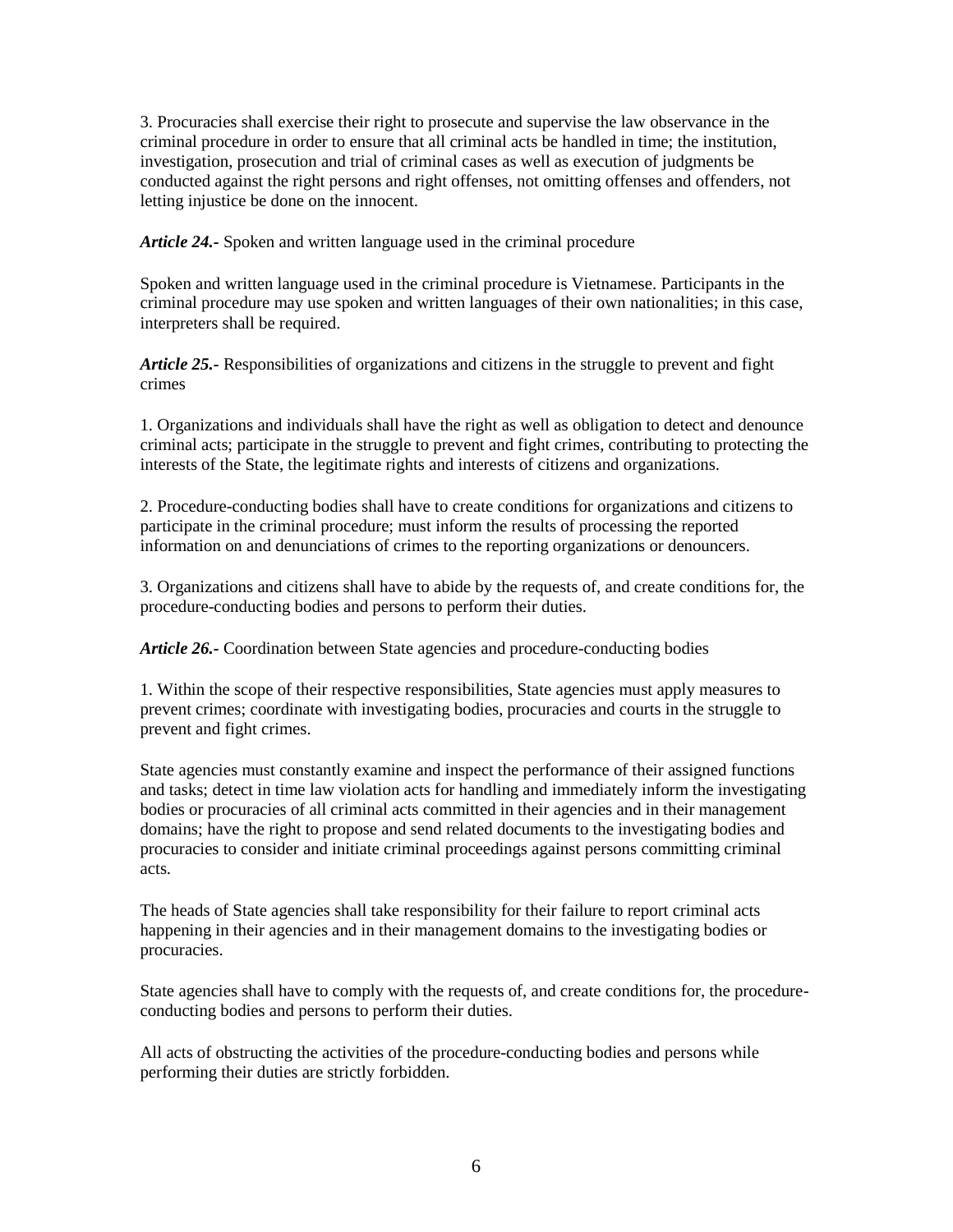2. Inspection agencies must coordinate with investigating bodies, procuracies and courts in detecting and handling crimes. When detecting cases with criminal signs, they must immediately transfer related documents to and propose investigating bodies or procuracies to consider and institute criminal cases.

3. Within the scope of their responsibilities, investigating bodies and procuracies must consider and settle reported information on crimes, propose the institution of criminal cases and must inform the settling results to the reporting or proposing State agencies.

*Article 27.-* Detection and remedy of causes and conditions for crime commission

In the course of carrying out the criminal procedure, investigating bodies, procuracies and courts shall have to find out crime commission causes and conditions; request the concerned agencies and organizations to apply remedial and preventive measures.

The concerned agencies and organizations must reply on their compliance with the requests of investigating bodies, procuracies or courts.

*Article 28.-* Settlement of civil matters in criminal cases

The settlement of civil matters in criminal cases shall be carried out together with the settlement of criminal cases. Where a criminal case involves the compensation or indemnification matter which cannot be proved yet and does not affect the settlement of the criminal case, such civil matter may be separated and settled according to civil procedures.

*Article 29.-* Guarantee of the right to damage compensation and restoration of honor and interests of unjustly handled persons

Persons who have been unjustly handled by competent persons in criminal proceedings shall have the right to damage compensation and restoration of their honor and interests.

The competent bodies which have handled persons unjustly in criminal proceedings shall have to pay damage compensation to, and restore the honor and interests of, the unjustly punished persons; persons who have caused damage shall have to reimburse the compensated amounts to the competent bodies according to law.

*Article 30.-* Guarantee of the right to damage compensation of persons suffering from damage caused by the criminal procedure-conducting bodies or persons

Persons suffering from damage caused by competent bodies or persons in criminal proceedings shall have the right to damage compensation.

The bodies competent in criminal proceedings shall have to pay compensation to the damaged persons; the damage-causing persons shall have to reimburse the compensated amounts to the competent bodies according to law provisions.

*Article 31*.- Guarantee of the right to complain and denounce in the criminal procedure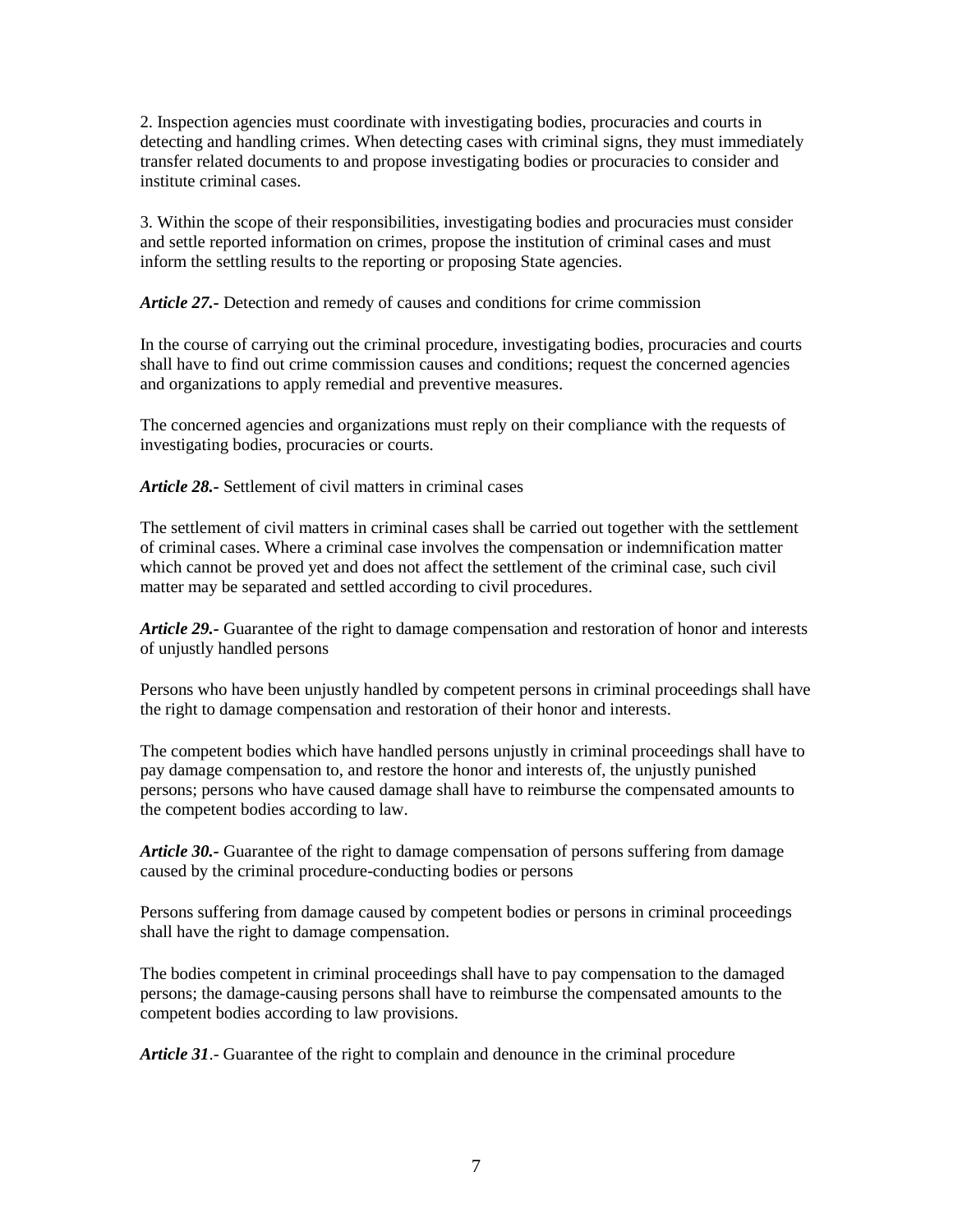Citizens, agencies and organizations shall have the right to complain about, and citizens shall have the right to denounce, illegal acts in criminal proceedings committed by bodies or persons competent to conduct the criminal procedure or by any individuals of such bodies.

Competent bodies must receive, consider and settle in a timely and lawful manner complaints and denunciations, then send notices on the settlement results to the complainants and denouncers for knowledge and taking remedial measures.

The order, procedures and competence to settle complaints and denunciations are provided for by this Code.

*Article 32.-* Supervision by agencies, organizations and people-elected deputies of activities of the procedure-conducting bodies and persons

State agencies, the Vietnam Fatherland Front Committees, the Front's member organizations and people-elected deputies shall have the right to supervise activities of the procedure-conducting bodies and persons; supervise the settlement of complaints and denunciations by such bodies and persons.

If detecting any illegal acts committed by the procedure-conducting bodies or persons, the State agencies and people-elected deputies shall have the right to request, or the Vietnam Fatherland Front Committees and the Front's member organizations shall have the right to propose, the competent procedure-conducting bodies to consider and settle them in accordance with the provisions of this Code. The competent procedure-conducting bodies must consider, settle and reply such proposals or requests according to law.

Chapter III

# PROCEDURE-CONDUCTING BODIES, PROCEDURE-CONDUCTING PERSONS AND THE CHANGE OF PROCEDURE-CONDUCTING PERSONS

*Article 33.-* Procedure-conducting bodies and procedure-conducting persons

- 1. Procedure-conducting bodies include:
- a/ Investigating bodies;
- b/ Procuracies;
- c/ Courts.
- 2. Procedure-conducting persons include:
- a/ The heads and deputy heads of investigating bodies, investigators;
- b/ Chairmen, vice-chairmen of procuracies, procurators;
- c/ Presidents and vice-presidents of courts, judges, jurors, court clerks.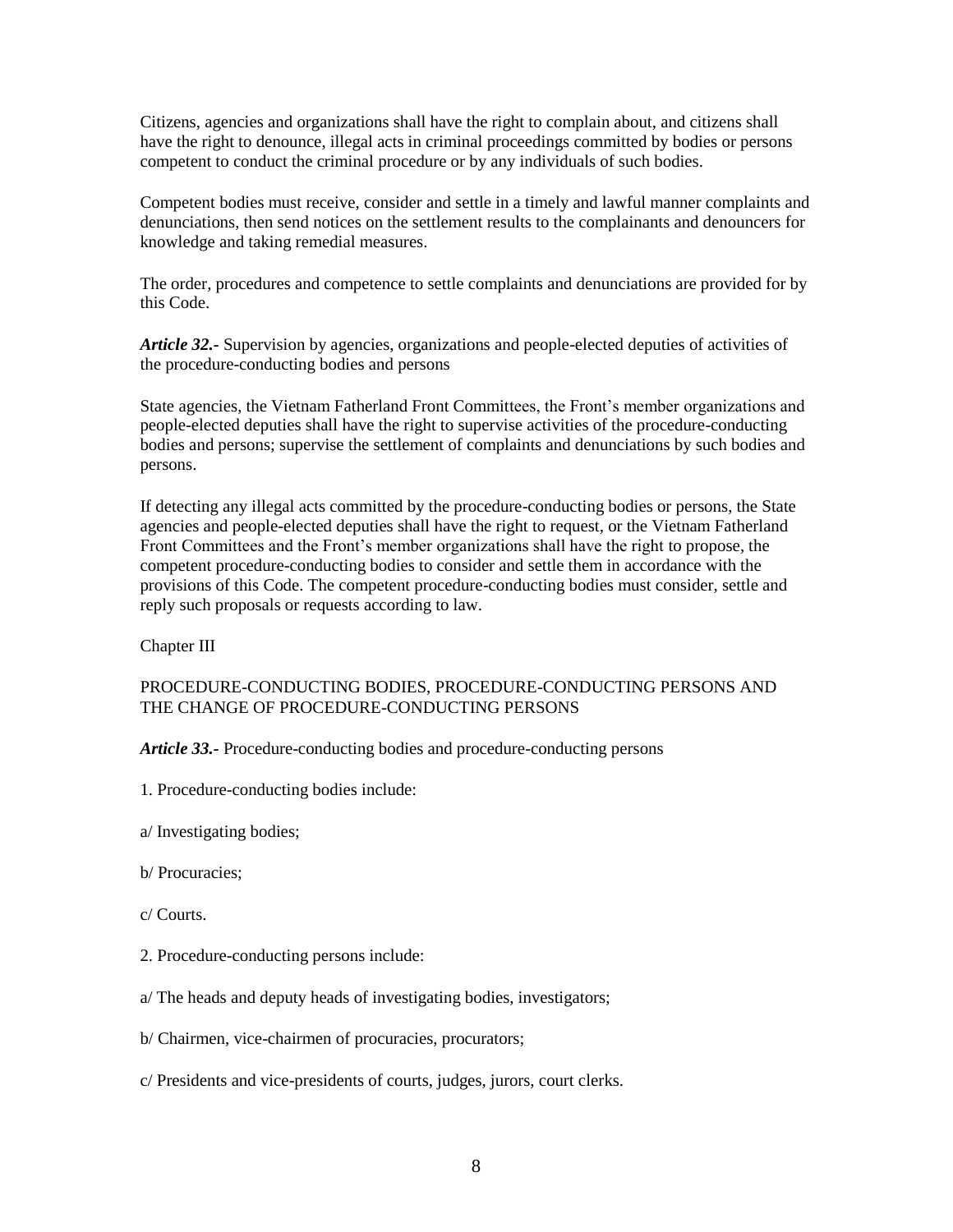*Article 34.-* Tasks, powers and responsibilities of heads and deputy heads of investigating bodies

1. The heads of investigating bodies shall have the following tasks and powers:

a/ To directly organize and direct the investigating activities of investigating bodies;

b/ To decide to assign tasks to their deputies and investigators in investigating criminal cases;

c/ To examine investigating activities of their deputies and investigators;

d/ To decide to change or cancel ungrounded and illegal decisions of their deputies and investigators;

e/ To decide to change investigators;

f/ To settle complaints and denunciations falling under the competence of investigating bodies.

When the head of an investigating body is absent, one deputy authorized by such head shall perform the tasks and exercise the powers of the latter. Deputy heads shall be accountable to their heads for their assigned tasks.

2. When investigating criminal cases, the heads of investigating bodies shall have the following tasks and powers:

a/ To decide to institute criminal cases and initiate criminal proceedings against the accused, to decide not to institute criminal cases; to decide to incorporate or separate criminal cases;

b/ To decide to apply, change or cancel deterrent measures ;

c/ To decide to pursue the accused, to search, forfeit, seize, distrain properties, and handle exhibits;

d/ To decide to solicit expertise and exhume corpses;

e/ To make conclusions on the investigation of criminal cases;

f/ To decide to suspend investigation, to decide to cease investigation, to decide resume investigation;

g/ To directly carry out investigating measures; to grant or withdraw defense counsel's certificates; to issue other decisions and carry out other proceedings falling under the competence of investigating bodies.

3. When being assigned to investigate criminal cases, the deputy heads of the investigating bodies shall have the tasks and powers defined in Clause 2 of this Article.

4. The heads, deputy heads of investigating bodies shall take responsibility before law for their acts and decisions.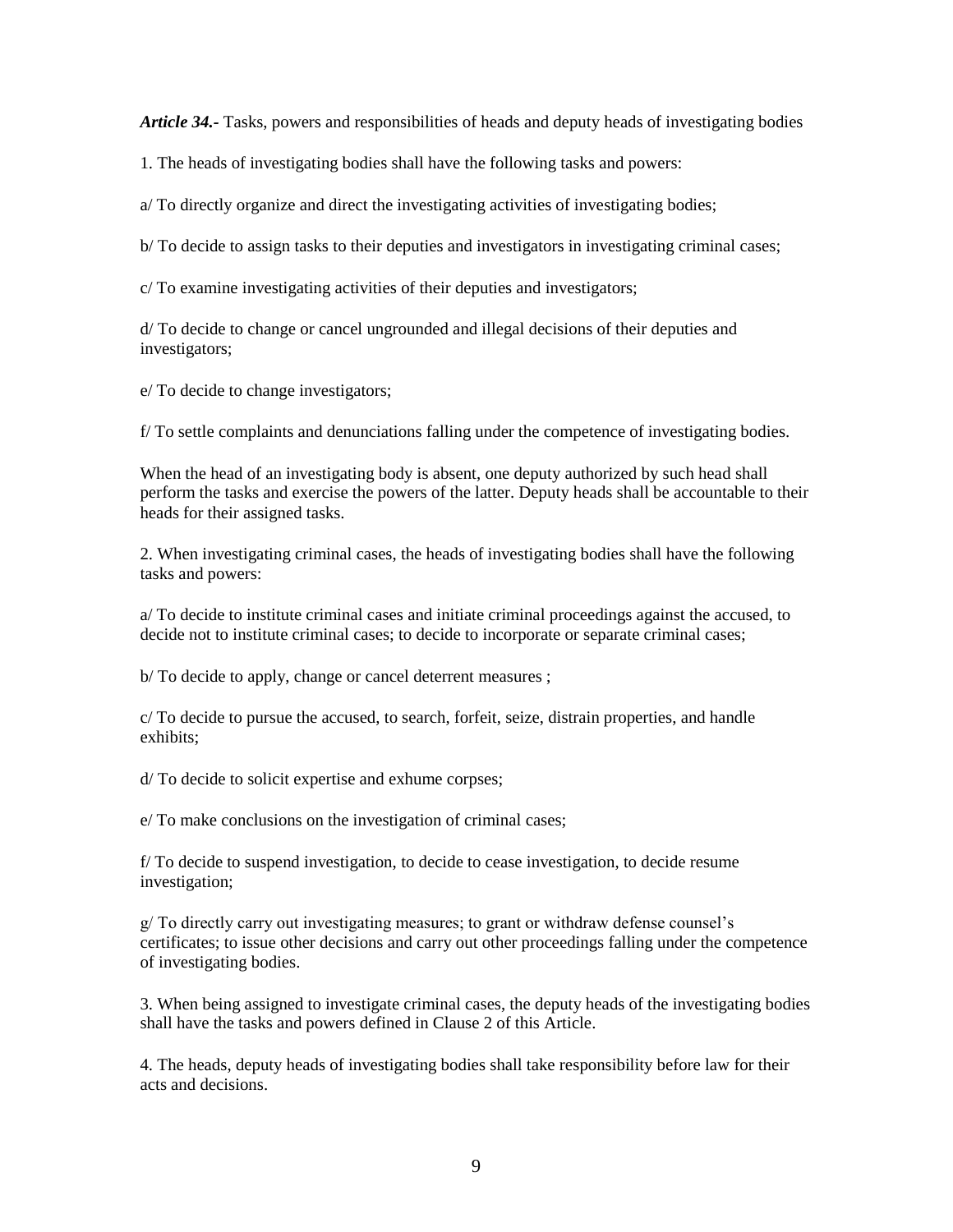*Article 35.-* Tasks, powers and responsibilities of investigators

1. The investigators assigned to investigate criminal cases shall have the following tasks and powers:

a/ To compile files of criminal cases;

b/ To summon and interrogate the accused; to summon and take testimonies from witnesses, victims, civil plaintiffs, civil dependants and persons with interests and obligations related to the cases;

c/ To decide to escort the accused, decide to escort witnesses;

d/ To execute orders for arrest, custody, temporary detention, search, forfeiture, seizure, distrainment of properties;

e/ To conduct scene examination, autopsy, confrontation, identification and investigative experiments;

f/ To conduct other investigating activities falling under the competence of investigating bodies according to the assignment of the heads of investigating bodies.

2. Investigators shall take responsibility before law and the heads of investigating bodies for their acts and decisions.

*Article 36.-* Tasks, powers and responsibilities of chairmen, vice-chairmen of procuracies

1. The chairmen of procuracies shall have the following tasks and powers:

a/ To organize and direct activities of exercising the right to prosecute and supervise the law observance in criminal proceedings;

b/ To decide to assign their vice-chairmen and procurators to exercise the right to prosecute and supervise the law observance in criminal proceedings for criminal cases;

c/ To examine their vice-chairmen and procurators in activities of exercising the right to prosecute and supervise their law observance in criminal proceedings;

d/ To protest according to cassation or reopening procedures the legally valid court judgments or decisions in accordance with law;

e/ To decide to change or cancel ungrounded and illegal decisions of their vice-chairmen and procurators;

f/ To decide to withdraw, suspend or cancel ungrounded and illegal decisions of the subordinate procuracies;

g/ To decide to change procurators;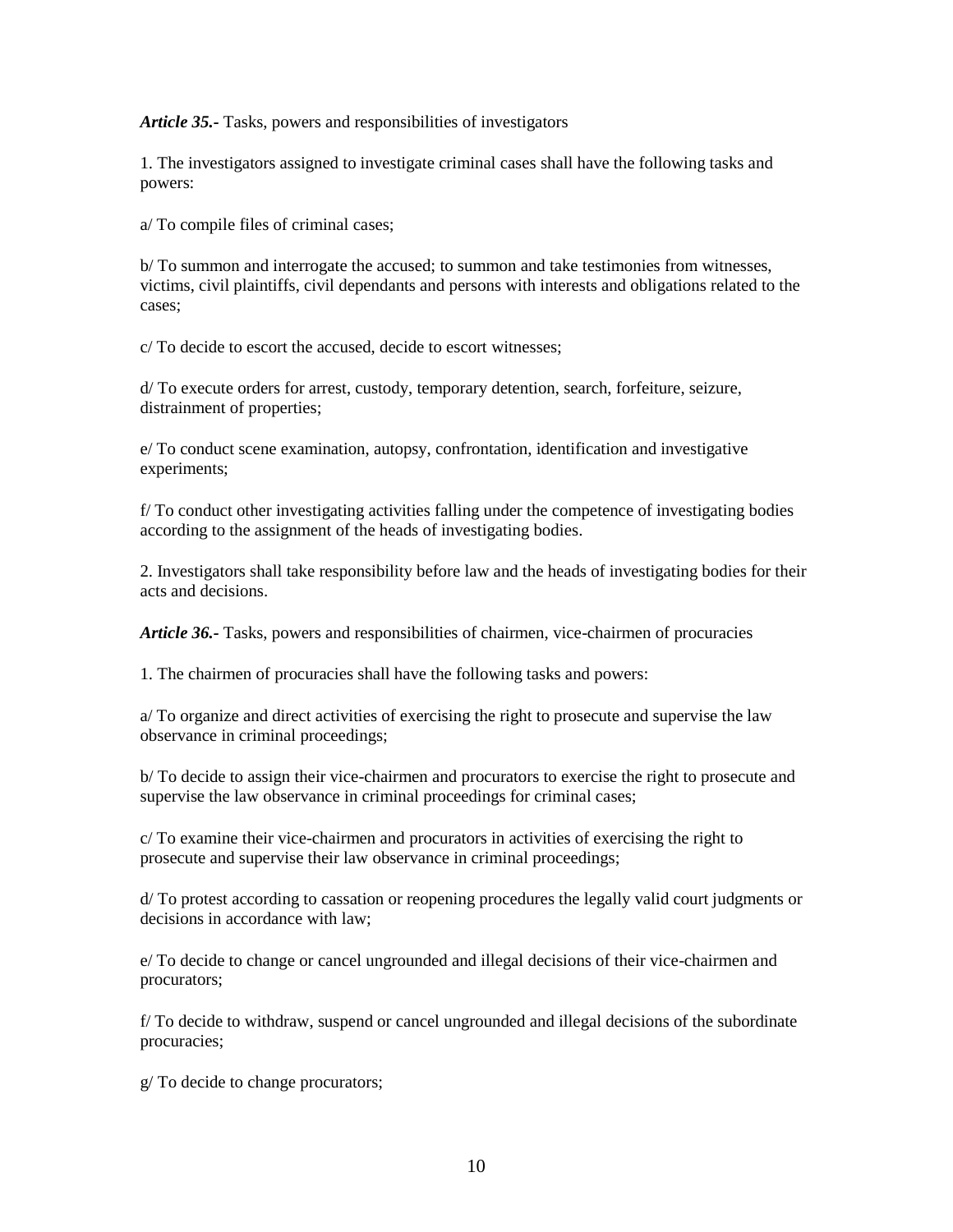h/ To settle complaints and denunciations falling under the competence of procuracies.

When the chairman of a procuracy is absent, one vice-chairman authorized by the chairman shall perform the chairman's tasks and powers. Vice-chairmen shall be accountable to their chairmen for their assigned tasks.

2. When exercising the right to prosecute and supervising the law observance in the proceedings for criminal cases, the chairmen of procuracies shall have the following tasks and powers:

a/ To decide to institute criminal cases, to decide not to institute criminal cases, to decide to initiate criminal proceedings against the accused; to request investigating bodies to institute criminal cases or change decisions to institute criminal cases or initiate criminal proceedings against the accused in accordance with this Code;

b/ To request the heads of investigating bodies to change investigators;

c/ To decide to apply, change or cancel deterrent measures; to decide to extend the investigation period; to decide to prolong the temporary detention period; to request investigating bodies to pursue the accused;

d/ To decide to approve or disapprove decisions of investigating bodies;

e/ To decide to revoke ungrounded and illegal decisions of investigating bodies;

f/ To decide to transfer cases;

g/ To decide to prosecute, to decide to return the files for additional investigation; to decide to solicit expertise;

h/ To decide to suspend or cease criminal cases, to decide to resume investigation; to decide to handle exhibits;

i/ To protest according to appellate procedures court judgments and decisions;

j/ To grant and withdraw the defense counsel's certificates; to issue other decisions and conduct other proceedings falling under the competence of procuracies.

3. When being assigned to exercise the right to prosecute and supervise the law observance in the proceedings for criminal cases, vice-chairmen of procuracies shall have the tasks and powers defined in Clause 2 of this Article.

4. The chairmen and vice-chairmen of procuracies shall take responsibility before law for their acts and decisions.

*Article 37.-* Tasks, powers and responsibilities of procurators

1. Procurators assigned to exercise the right to prosecute and supervise the law observance in the proceedings for criminal cases shall have the following tasks and powers: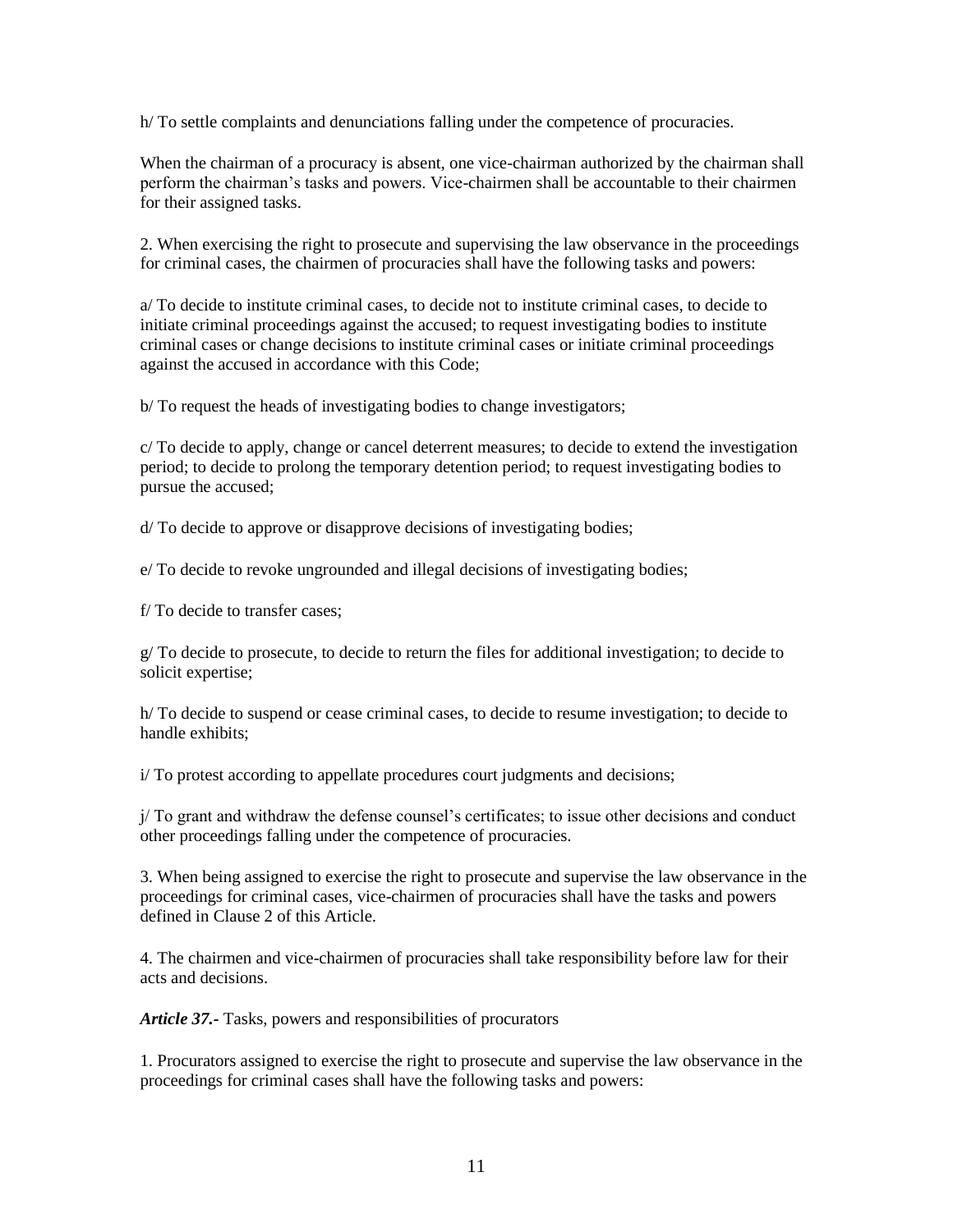a/ To supervise the institution of criminal cases, supervise investigating activities and the compilation of case files by investigating bodies;

b/ To set investigation requirements;

c/ To summon and interrogate the accused; to summon and take testimonies of witnesses, victims, civil plaintiffs, civil defendants, and persons with interests and obligations related to the cases;

d/ To supervise arrests, custody and temporary detention;

e/ To participate in court sessions; to read the procuracies' indictments and decisions related to the case settlement; to ask questions, present evidences and make arraignments; to express their views on the case settlement and argue with the participants in the procedure at court sessions;

f/ To supervise the law observance by courts in their adjudicating activities, by participants in the procedure, and to supervise court judgments and decisions;

g/ To supervise the execution of court judgments and decisions;

h/ To perform other tasks and exercise other powers falling under the procuracies' scope of competence as assigned by their chairmen.

2. Procurators shall take responsibility before law and the chairmen of the procuracies for their acts and decisions.

*Article 38.-* Tasks, powers and responsibilities of presidents, vice-presidents of courts

1. The presidents of courts shall have the following tasks and powers:

a/ To organize the adjudicating work of their courts;

b/ To decide to assign their vice-presidents, judges and jurors to settle and adjudicate criminal cases; to decide to assign court clerks to conduct the procedure for criminal cases;

c/ To decide to change judges, jurors and court clerks before opening court sessions;

d/ To protest according to cassation procedures legally valid court judgments and decisions in accordance with the provisions of this Code;

e/ To issue decisions to execute criminal judgments;

f/ To decide to postpone the serving of imprisonment penalties;

g/ To decide to suspend the serving of imprisonment penalties;

h/ To decide to remit criminal records;

i/ To settle complaints and denunciations falling under the jurisdiction of their courts.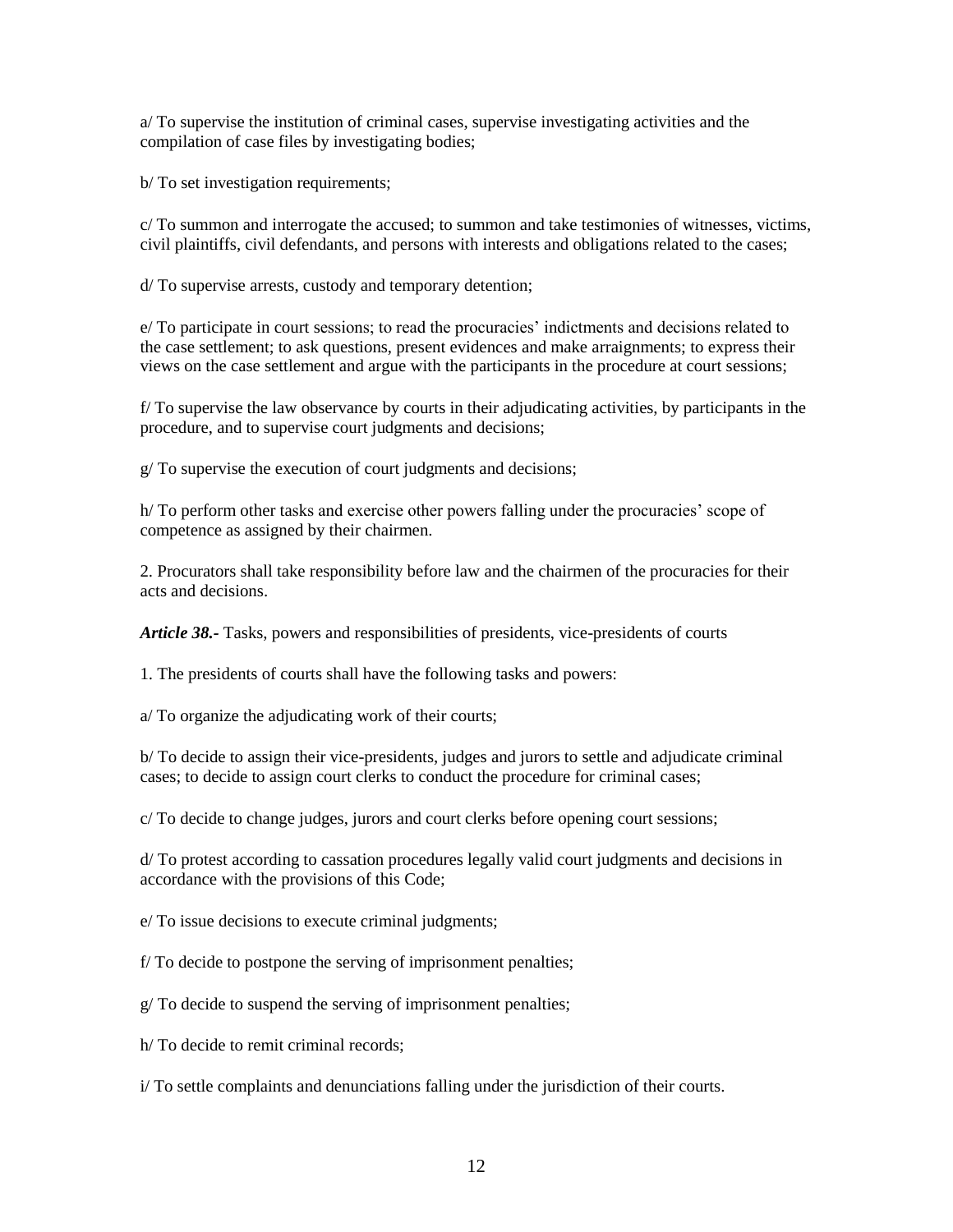When the president of a court is absent, one vice-president authorized by the president shall perform the tasks and exercise the powers of the latter. Vice presidents shall be accountable before the presidents for their assigned tasks.

2. When settling criminal cases, the presidents of courts shall have the following tasks and powers:

a/ To decide to apply, change or cancel the temporary detention measure; to decide to handle exhibits;

b/ To decide to transfer criminal cases;

c/ To grant, withdraw the defense counsel's certificates; to issue decisions and conduct other proceedings falling under the jurisdiction of their courts.

3. When being assigned to settle or adjudicate criminal cases, vice-presidents of courts shall have the tasks and powers defined in Clause 2 of this Article.

4. Presidents and vice-presidents of courts shall take responsibility before law for their acts and decisions.

*Article 39.-* Tasks, powers and responsibilities of judges

1. The judges assigned to settle, adjudicate criminal cases shall have the following tasks and powers:

a/ To study the case files before the opening of court sessions;

b/ To participate in adjudicating criminal cases;

c/ To conduct proceedings and vote on matters falling under the jurisdiction of the trial panels;

d/ To conduct other proceedings falling under the jurisdiction of their courts according to the assignment of the presidents of their courts.

2. The judges assigned to preside over court sessions shall have, apart from the tasks and powers defined in Clause 1 of this Article, the following tasks and powers:

a/ To decide to apply, change or cancel deterrent measures in accordance with the provisions of this Code;

b/ To decide to return files for additional investigation;

c/ To decide to bring cases for trial; to decide to cease or suspend cases;

d/ To decide to summon persons whom they need to inquire to court sessions;

e/ To conduct other proceedings falling under the competence of their courts according to the assignment of the presidents of their courts.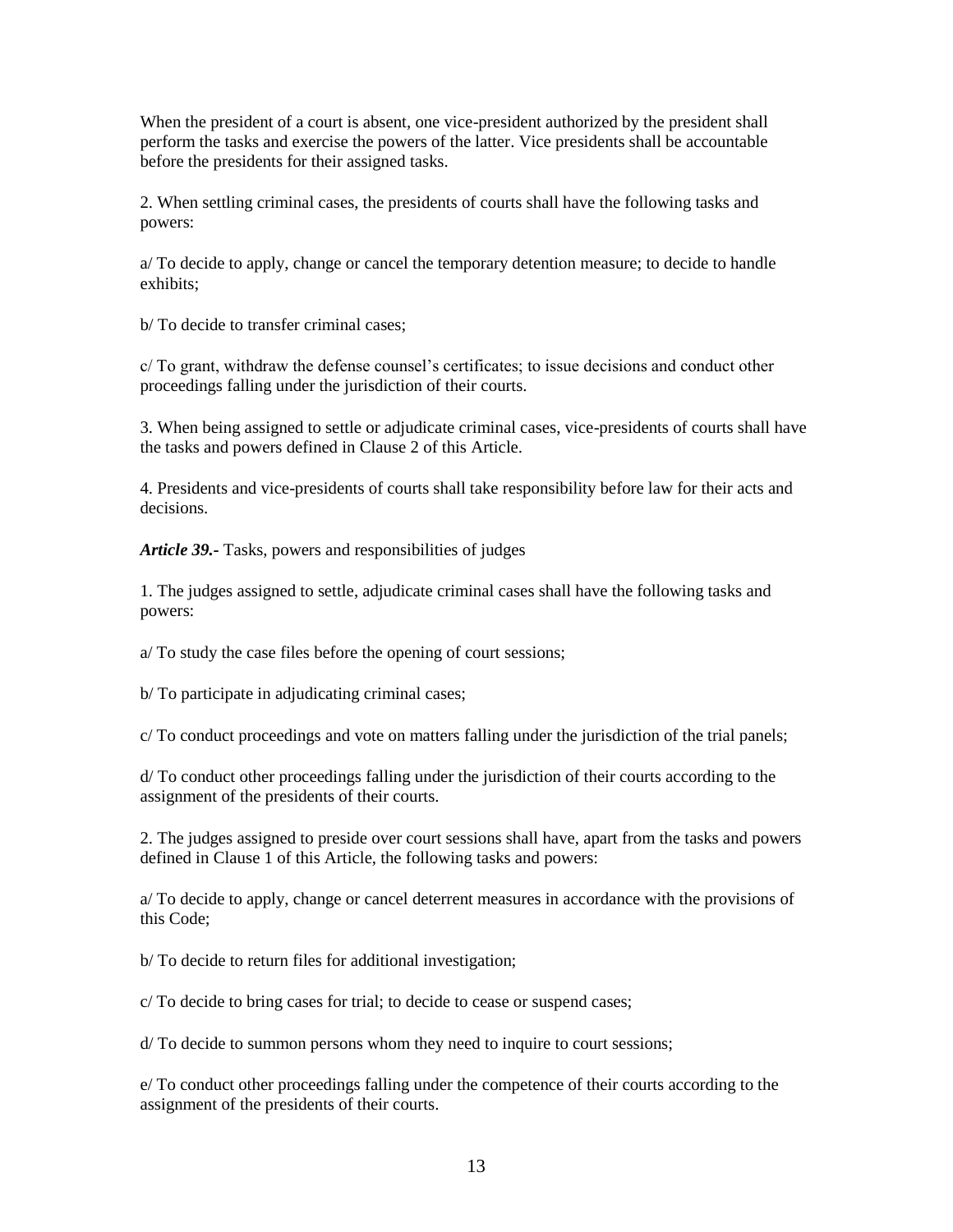3. The judges holding the post of president or vice-president of the Court of Appeal of the Supreme People's Court shall have the right to grant and withdraw the defense counsel's certificates.

4. Judges shall take responsibility before law for their acts and decisions.

*Article 40.-* Tasks, powers and responsibilities of jurors

1. When being assigned to adjudicate criminal cases, jurors shall have the following tasks and powers:

a/ To study case files before the opening of court sessions;

b/ To participate in adjudicating criminal cases according to first-instance or appellate procedures;

c/ To conduct proceedings and vote on matters falling under the jurisdiction of the trial panels.

2. Jurors shall take responsibility before law for their acts and decisions.

*Article 41.-* Tasks, powers and responsibilities of court clerks

1. Court clerks assigned to carry out the procedure for criminal cases shall have the following tasks and powers:

a/ To announce the internal rules of court sessions;

b/ To report to the trial panels the list of persons summoned to court sessions;

c/ To write minutes of court sessions;

d/ To conduct other proceedings falling under the jurisdiction of their courts according to the assignment by the presidents of their courts.

2. Court clerks shall take responsibility before law and the presidents of courts for their acts.

*Article 42.-* Cases of refusal or change of procedure-conducting persons

Procedure-conducting persons must refuse to conduct the procedure or be changed if:

1. They are concurrently victims, civil plaintiffs, civil defendants; persons with interests and obligations related to the cases; lawful representatives or next of kin of such persons or of the accused or defendants;

2. They have participated as defense counsels, witnesses, experts or interpreters in such cases;

3. There are explicit grounds to believe that they may not be impartial while performing their duties.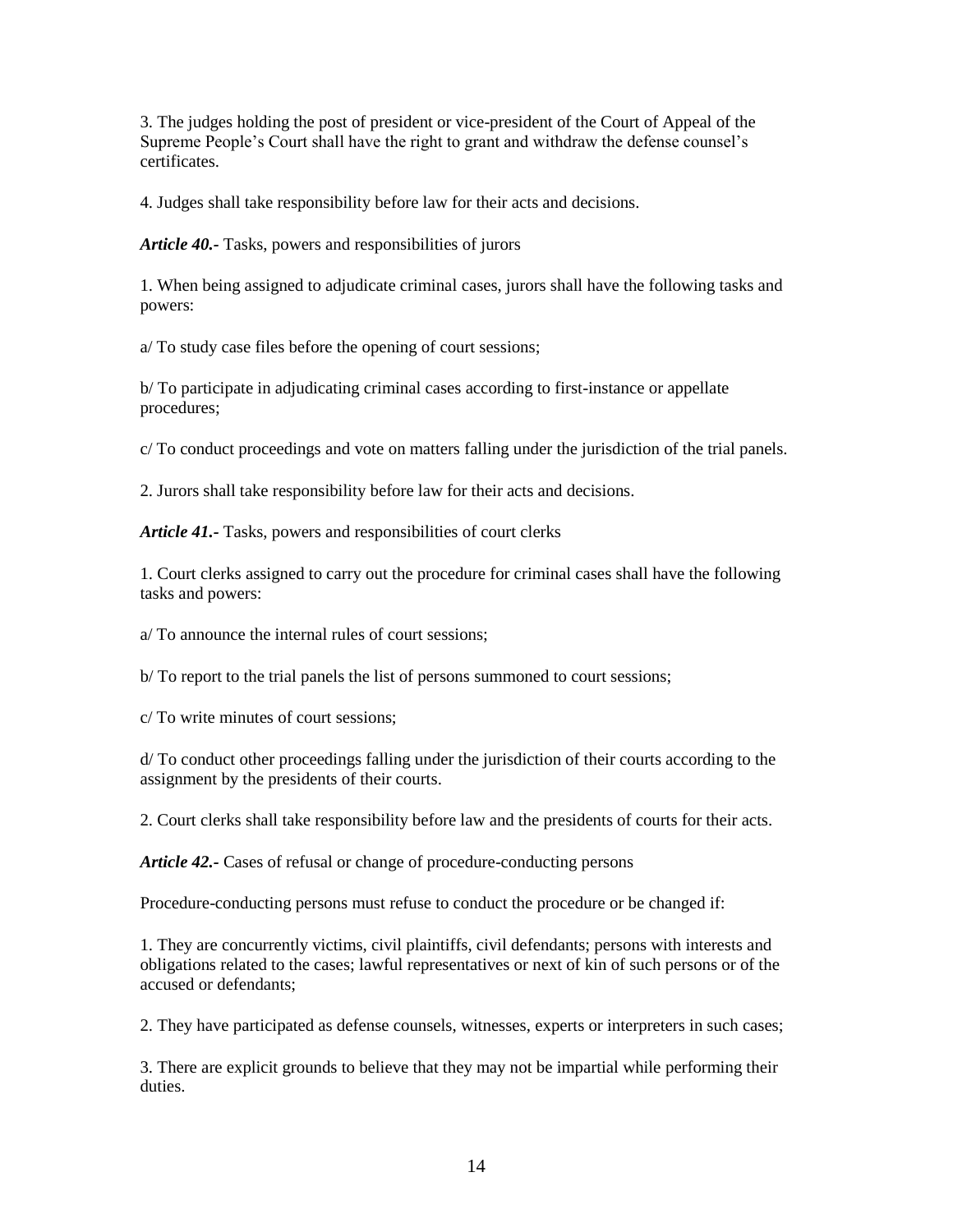*Article 43*.- Right to request to change procedure-conducting persons

The following persons shall have the right to request to change procedure-conducting persons:

1. Procurators;

2. The accused, defendants, victims, civil plaintiffs, civil defendants and their lawful representatives;

3. Defense counsels, defense counsels of interests of victims, civil plaintiffs or civil defendants.

*Article 44.-* Change of investigators

1. Investigators must refuse to conduct the procedure or be changed if:

a/ They fall into one of the cases prescribed in Article 42 of this Code;

b/ They have conducted the procedure in such cases in the capacity as procurator, judge, juror or court clerk.

2. The change of investigators shall be decided by the heads of investigating bodies.

If the investigators being the heads of investigating bodies fall into one of the cases prescribed in Clause 1 of this Article, the investigation of the cases shall be conducted by the immediate superior investigating bodies.

# *Article 45.-* Change of procurators

1. Procurators must refuse to conduct the procedure or be changed if:

a/ They fall into one of the cases prescribed in Article 42 of this Code;

b/ They have conducted the procedure in such cases in the capacity as investigator, judge, juror or court clerk.

2. The change of procurators before the opening of court sessions shall be decided by the chairmen of the procuracies of the same level.

If the to be-changed procurators are procuracy chairmen, such change shall be decided by the chairmen of the immediate superior procuracies.

In cases where the procurators must be changed at court sessions, the trial panels shall issue decisions to postpone the court sessions.

The appointment of other procurators shall be decided by the chairmen of the procuracies of the same level or the chairmen of the immediate superior procuracies.

*Article 46.-* Change of judges, jurors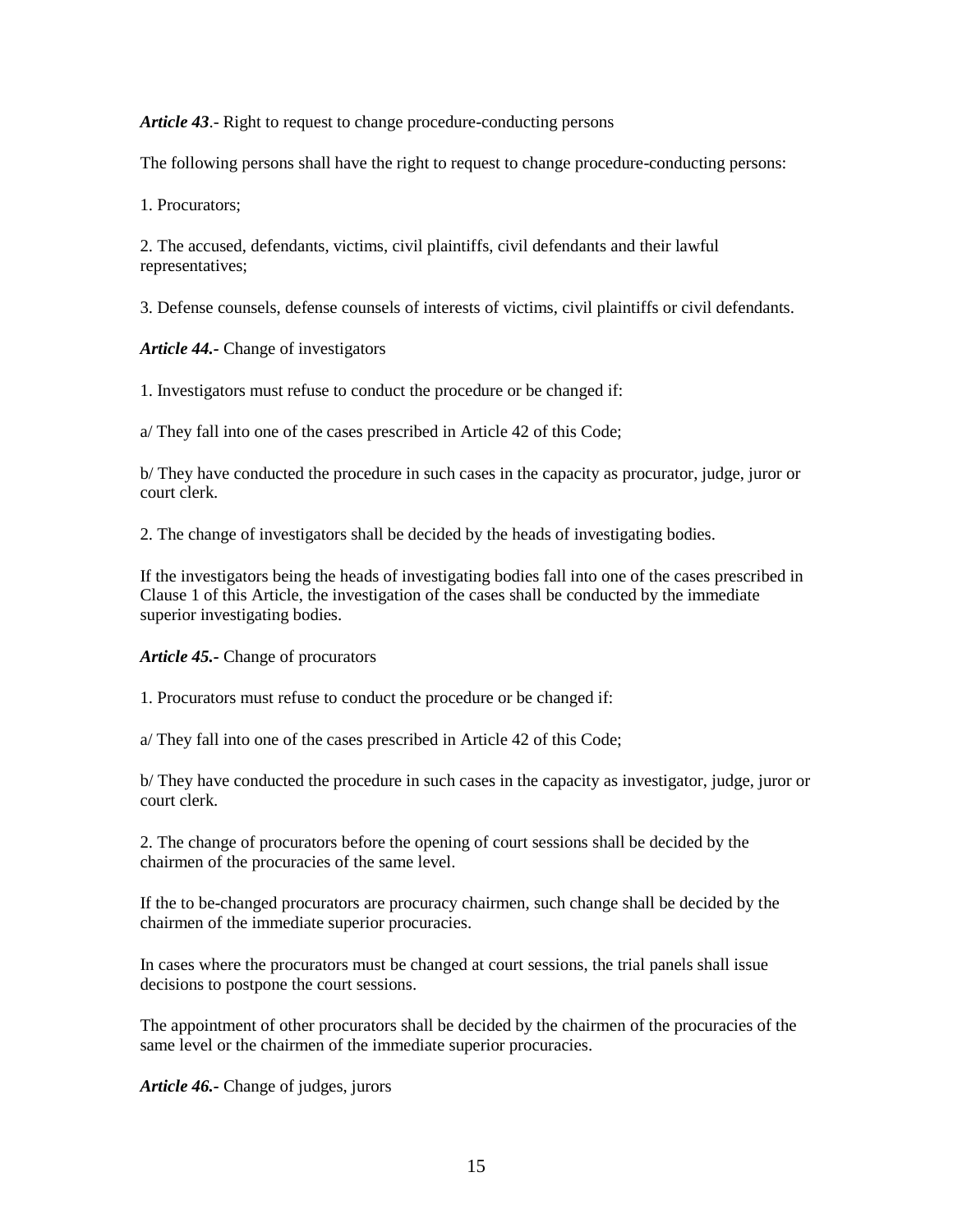1. Judges or jurors must refuse to participate in the trial or be changed if:

a/ They fall into one of the cases prescribed in Article 42 of this Code;

b/ They sit on the same trial panel and are next of kin;

c/ They have participated in the first-instance trial or appellate trial, or conducted the procedure in such cases in the capacity as investigator, procurator or court clerk.

2. The change of judges and/or jurors before the opening of court sessions shall be decided by the presidents of the courts. If the to be-changed judges are the presidents of the courts, such change shall be decided by the presidents of the immediate superior courts.

The change judges and/or jurors at court sessions shall be decided by the trial panels before starting the inquiry by voting at the deliberation chambers. When a member is considered, he/she may present his/her opinions; the panels shall make decisions by majority.

In case of change of judges and/or jurors at court sessions, the trial panels shall issue decisions to postpone the court sessions.

The appointment of new trial panel members shall be decided by the presidents of the courts.

*Article 47.-* Change of court clerks

1. Court clerks must refuse to conduct the procedure or be changed if:

a/ They fall into one of the cases prescribed in Article 42 of this Code;

b/ They have conducted the procedure in such cases in the capacity as procurator, investigator, judge or juror.

2. The change of court clerks before the opening of court sessions shall be decided by the presidents of the courts.

The change of court clerks at court sessions shall be decided by the trial panels.

In cases where court clerks must be changed at court sessions, the trial panels shall issue decisions to postpone the court sessions.

The appointment of other court clerks shall be decided by the presidents of the courts.

Chapter IV

PARTICIPANTS IN THE PROCEDURE

*Article 48.-* Persons held in custody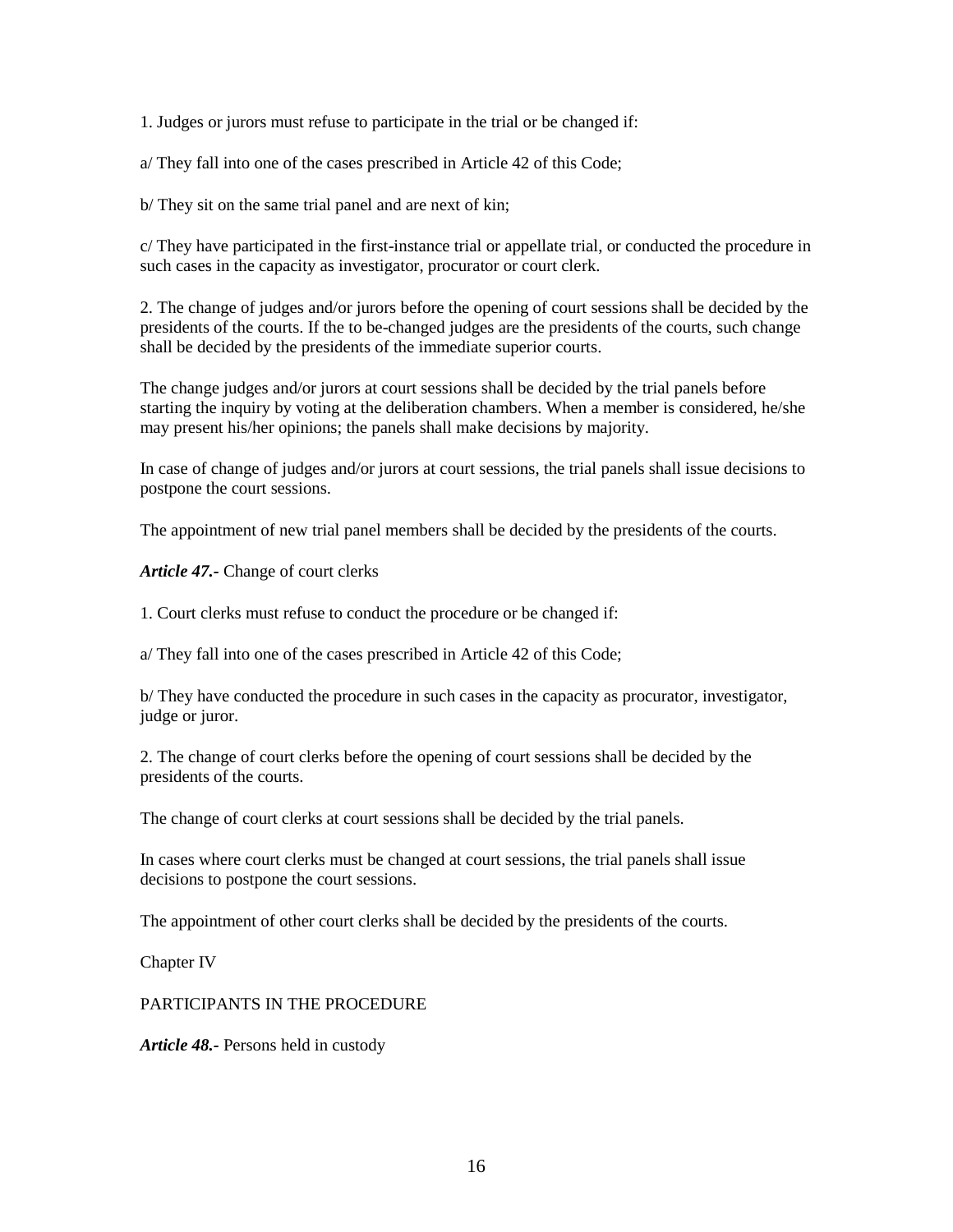1. Persons held in custody are persons arrested in urgent cases, offenders caught red-handed, persons arrested under pursuit decisions, or confessing or self-surrendering offenders against whom custody decisions have been issued.

2. Persons held in custody shall have the following rights:

a/ To be informed of the reasons for their custody;

b/ To be explained on their rights and obligations;

c/ To present their statements;

d/ To defend by themselves or ask other persons to defend them;

e/ To present documents, objects as well as claims;

f/ To complain about their custody, procedural decisions or acts of the bodies and/or persons with procedure-conducting competence.

3. Persons held in custody shall have the obligation to observe the law provisions on custody.

*Article 49.-* The accused

1. The accused are persons against whom criminal proceedings have been initiated.

2. The accused shall have the following rights:

a/ To be informed of the offenses which they have been accused of;

b/ To be explained on their rights and obligations;

c/ To present their statements;

d/ To present documents, objects as well as claims;

e/ To request the change of procedure-conducting persons, experts and/or interpreters in accordance with the provisions of this Code;

f/ To defend by themselves or ask other persons to defend them;

g/ To receive decisions to institute the criminal cases; decisions to apply, change or cancel deterrent measures; written investigation conclusions; decisions to cease investigation or suspend investigation; decisions to cease or suspend the criminal cases; indictments; decisions on their prosecution; and other procedural decisions as prescribed by this Code;

h/ To complain about procedural decisions and acts of the bodies and persons with procedureconducting competence.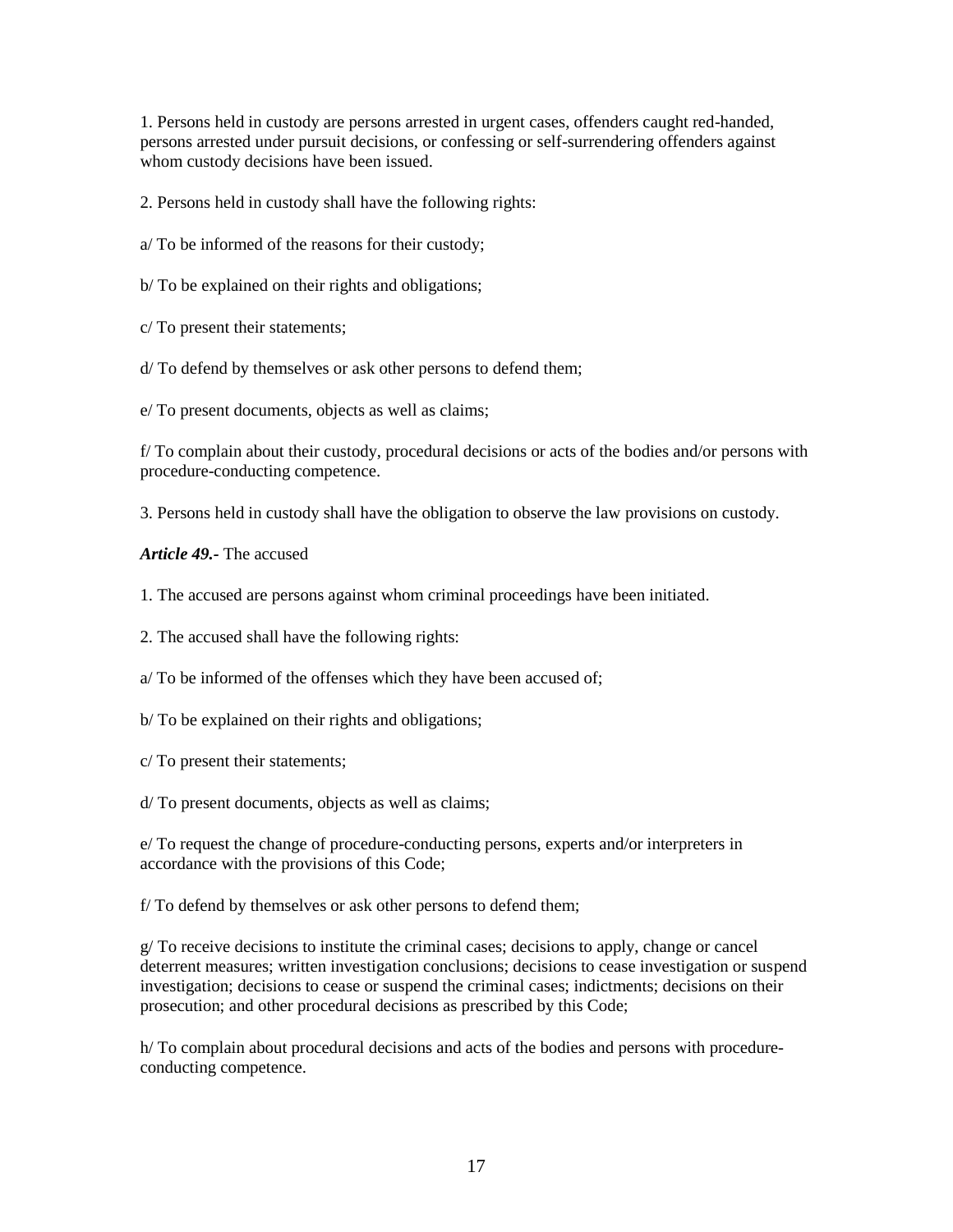3. The accused must appear in response to the summonses of investigating bodies or procuracies; in case of non-appearance without plausible reasons, they may be escorted; if they escape, they shall be pursued.

*Article 50.-* Defendants

1. Defendants are persons whom the courts have decided to bring for trial.

2. Defendants have the following rights:

a/ To receive decisions to bring the cases for trial; decisions to apply, change or cancel deterrent measures; decisions to cease the cases; judgments and/or decisions of the courts; and other procedural decisions as prescribed by this Code;

b/ To participate in court sessions;

c/ To be explained on their rights and obligations;

d/ To request the change of procedure-conducting persons, experts and/or interpreters in accordance with this Code;

e/ To present documents, objects as well as claims;

f/ To defend by themselves or ask other persons to defend them;

g/ To present opinions, argue at court sessions;

h/ To have final words before the judgment deliberation;

i/ To appeal against judgments and decisions of the courts;

j/ To complain about procedural decisions and acts of the bodies and persons with procedureconducting competence.

3. Defendants must appear in response to the subpoenas of the courts; in case of non-appearance without plausible reasons, they may be escorted; if they escape, they shall be pursued.

*Article 51.-* Victims

1. Victims are persons suffering from physical, spiritual and/or property damage caused by offenses.

2. Victims or their lawful representatives shall have the following rights:

a/ To present documents, objects as well as claims;

b/ To be informed of the investigation results;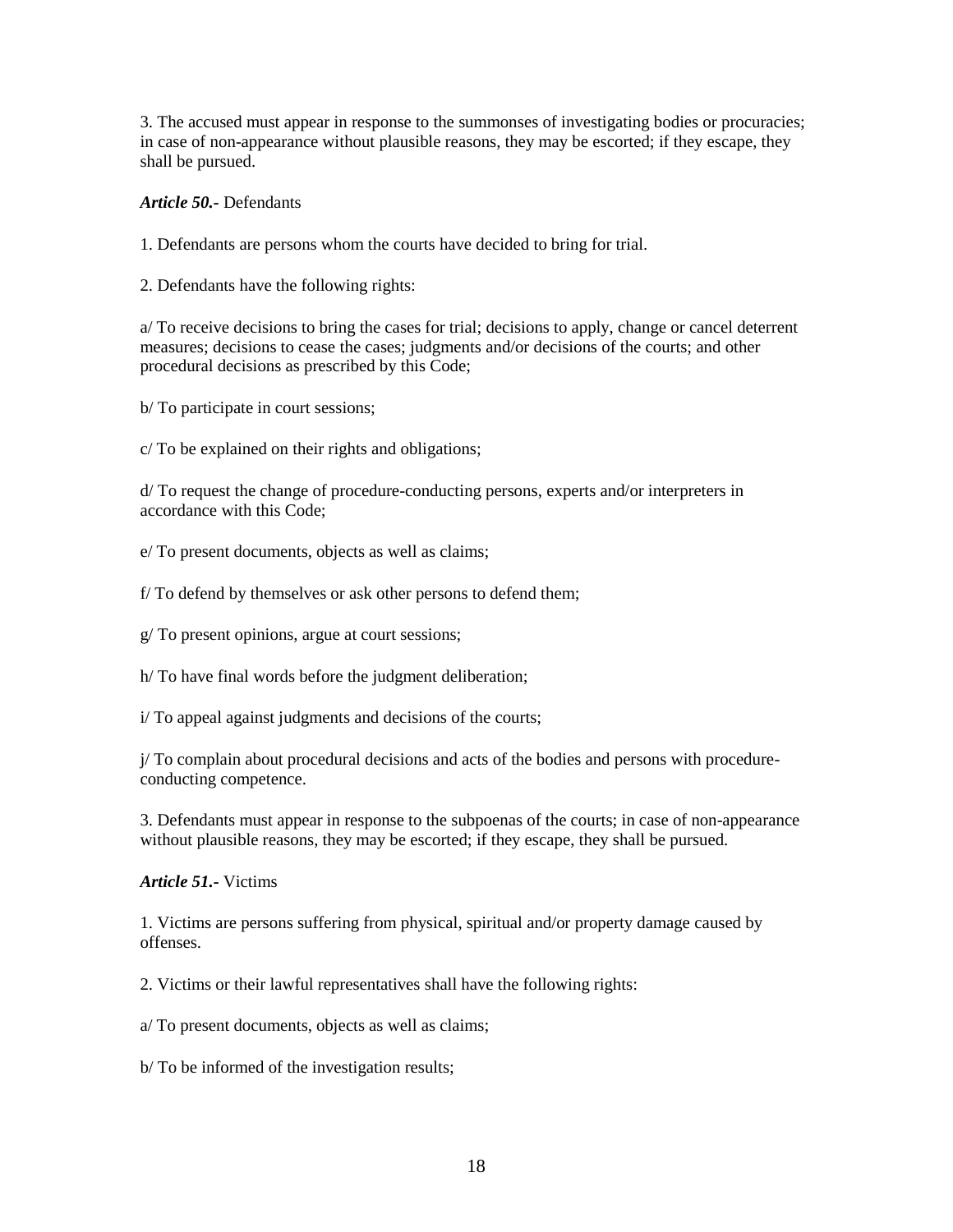c/ To request the change of procedure-conducting persons, experts and/or interpreters in accordance with the provisions of this Code;

d/ To suggest the compensation levels and measures to secure such compensation;

e/ To participate in court sessions; present their opinions and arguments at court sessions in order to protect their legitimate rights and interests;

f/ To complain about procedural decisions and acts of the bodies and persons with procedureconducting competence; to appeal against court judgments and decisions regarding the compensations to be paid by, as well as the penalties imposed on, the defendants.

3. Where the criminal cases are instituted at the requests of victims as prescribed in Article 105 of this Code, the victims or their lawful representatives shall present their accusations at court sessions.

4. Victims must appear in response to the summonses of investigating bodies, procuracies or courts; if they refuse to give testimonies without plausible reasons, they may bear penal liability according to Article 308 of the Penal Code.

5. In cases where victims are deceased, their lawful representatives shall have the rights defined in this Article.

*Article 52.-* Civil plaintiffs

1. Civil plaintiffs are individuals, agencies or organizations suffering from damage caused by offenses and file claims for damages.

2. Civil plaintiffs or their lawful representatives shall have the following rights:

a/ To present documents, objects as well as claims;

b/ To be informed of the investigation results;

c/ To request the change of procedure-conducting persons, experts and/or interpreters in accordance with the provisions of this Code;

d/ To suggest the compensation levels and measures to secure such compensation;

e/ To participate in court sessions; to present their opinions and arguments at court sessions in order to protect their legitimate rights and interests;

f/ To complain about procedural decisions and acts of the bodies and persons with procedureconducting competence;

g/ To appeal against court judgments and decisions regarding damage compensation.

3. Civil plaintiffs must appear in response to the summonses of investigating bodies, procuracies or subpoenas of courts, and present honestly details related to their claims for damages.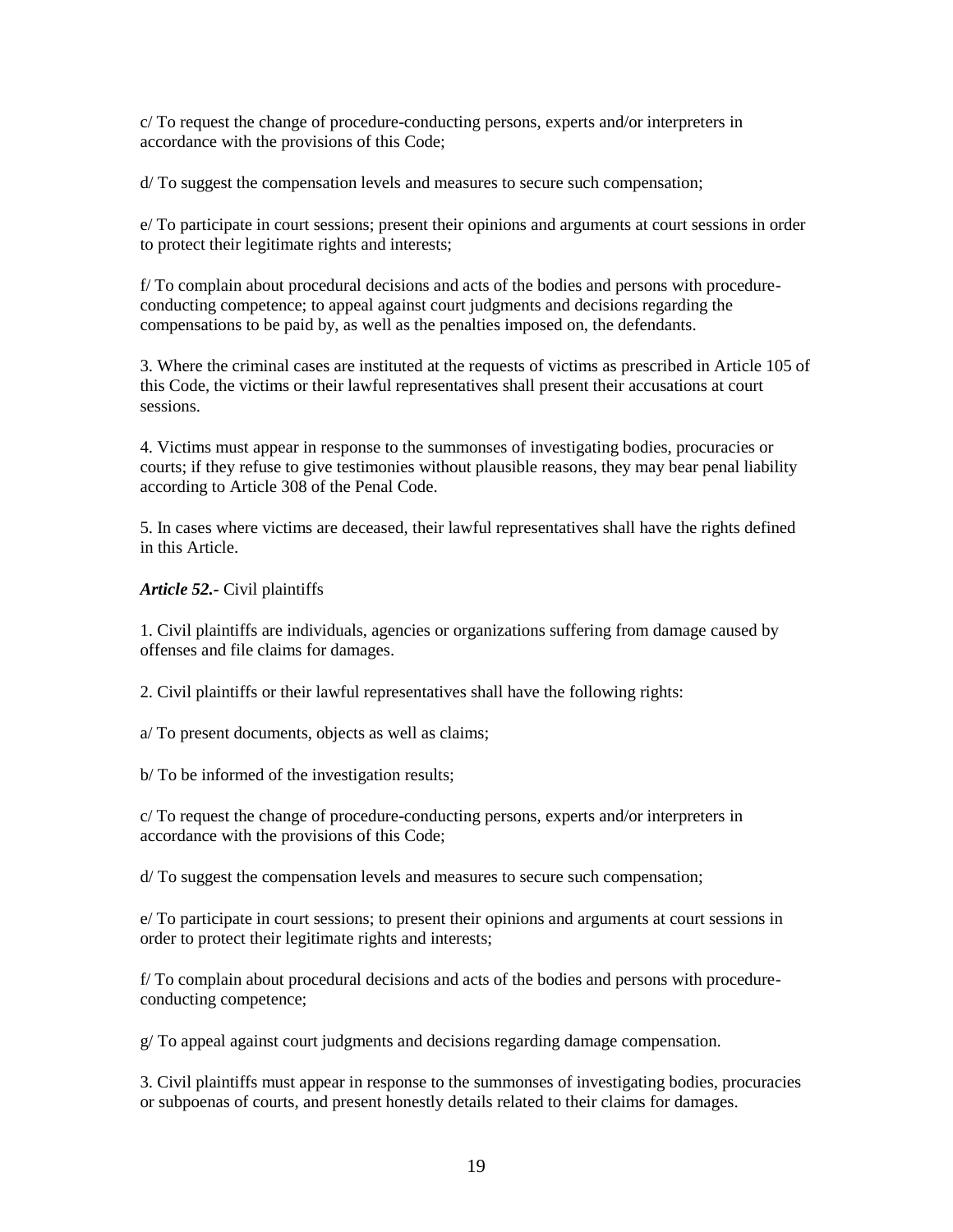# *Article 53.-* Civil defendants

1. Civil defendants are individuals, agencies or organizations prescribed by law to pay compensation for damage caused by criminal acts.

2. Civil defendants or their lawful representatives shall have the following rights:

a/ To complain about the civil plaintiffs' claims for damages;

b/ To present documents, objects as well as claims;

c/ To be informed of the investigation results related to the compensation requests;

d/ To request the change of procedure-conducting persons, experts and/or interpreters in accordance with this Code;

e/ To participate in court sessions; to present their opinions and arguments at court sessions to protect their legitimate rights and interests;

f/ To complain about procedural decisions and acts of the bodies and persons with procedureconducting competence;

g/ To appeal against court judgments and decisions regarding damage compensation.

3. Civil defendants must appear in response to the summonses of investigating bodies, procuracies or subpoenas of courts, and present honestly details related to the damage compensation.

*Article 54.*- Persons with interests and obligations related to criminal cases

1. Persons with interests and obligations related to criminal cases or their lawful representatives shall have the following rights:

a/ To present documents, objects as well as claims;

b/ To participate in court sessions; to present their opinions and arguments at court sessions in order to protect their legitimate rights and interests;

c/ To appeal against court judgments and decisions regarding matters directly related to their interests and obligations;

d/ To complain about procedural decisions and acts of the bodies and persons with procedureconducting competence;

2. Persons with interests and obligations related to criminal cases must be present in response to the summonses of investigating bodies, procuracies or subpoenas of courts, and present honestly details directly related to their interests and obligations.

*Article 55.-* Witnesses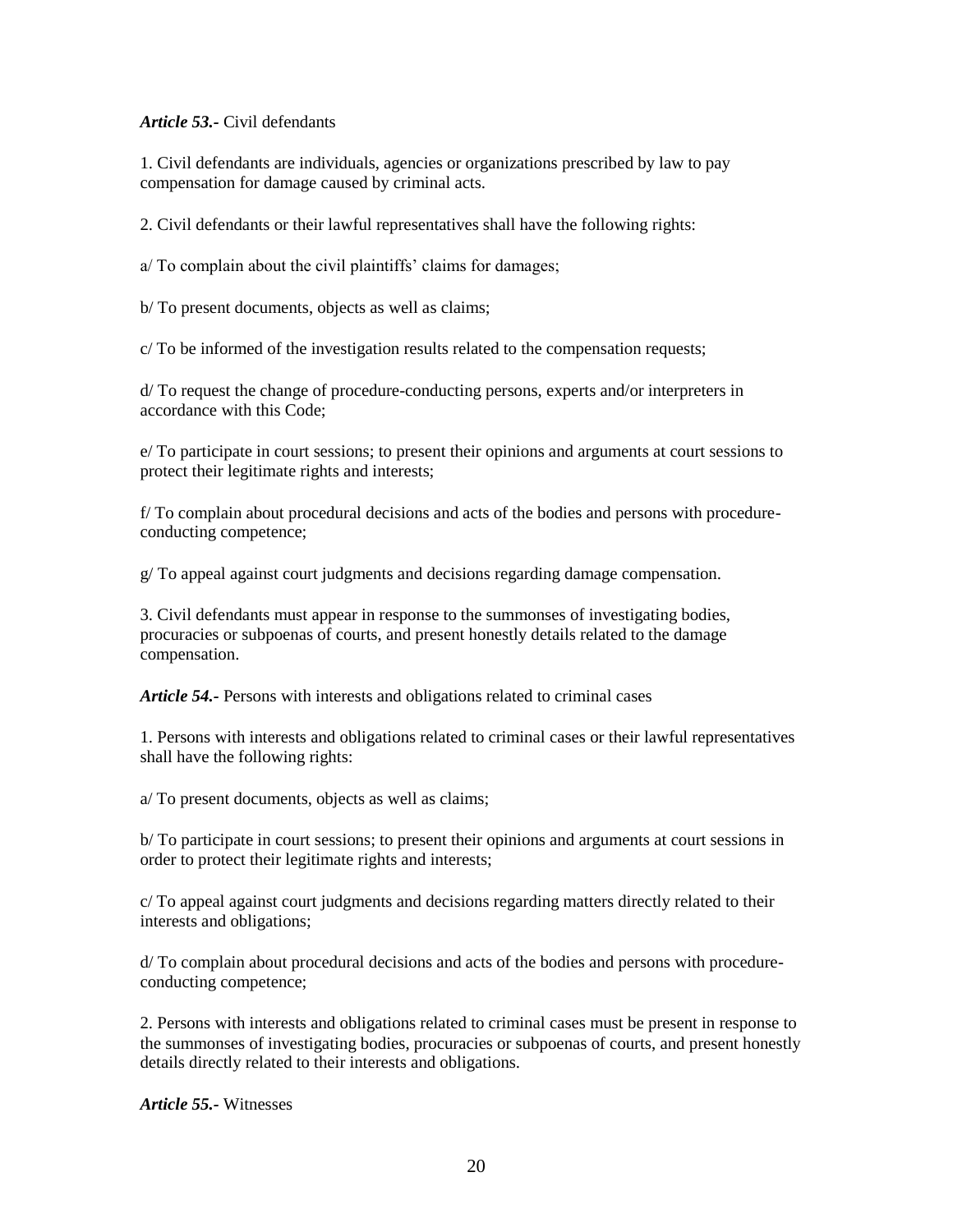1. Those who know details pertaining to criminal cases may all be summoned to give testimonies.

2. The following persons shall not be allowed to act as witnesses:

a/ Defense counsels of the accused or defendants;

b/ Persons with physical or mental defects which render them incapable of perceiving details of the criminal cases or incapable of giving truthful statements.

3. Witnesses shall have the following rights:

a/ To ask the bodies which have summoned them to protect their life, health, honor, dignity, property and other legitimate rights and interests when participating in the procedure;

b/ To complain about procedural decisions and acts of agencies and persons with procedureconducting competence;

c/ To be paid by the summoning agencies the travel and other expenses as prescribed by law.

4. Witnesses shall have the following obligations:

a/ To appear in response to the summonses of investigating bodies, procuracies or subpoenas of courts; in case of deliberate absence without plausible reasons and their absence causes impediments to the investigation, prosecution or trial, they may be escorted;

b/ To honestly state all details they know about the cases.

Witnesses who refuse or shirk to testify without plausible reasons shall bear penal liability according to Article 308 of the Penal Code; if giving false testimonies, they shall bear penal liabilities according to Article 307 of the Penal Code.

*Article 56.-* Defense counsels

1. Defense counsels may be:

a/ Lawyers;

b/ Lawful representatives of the persons in custody, the accused or defendants;

c/ People's advocates.

2. The following persons shall not be allowed to act as defense counsels:

a/ Persons who have conducted the procedure in such cases; are next of kin of persons who conducted or are conducting the procedure in such cases;

b/ Persons who participate in such cases in the capacity as witness, expert or interpreter.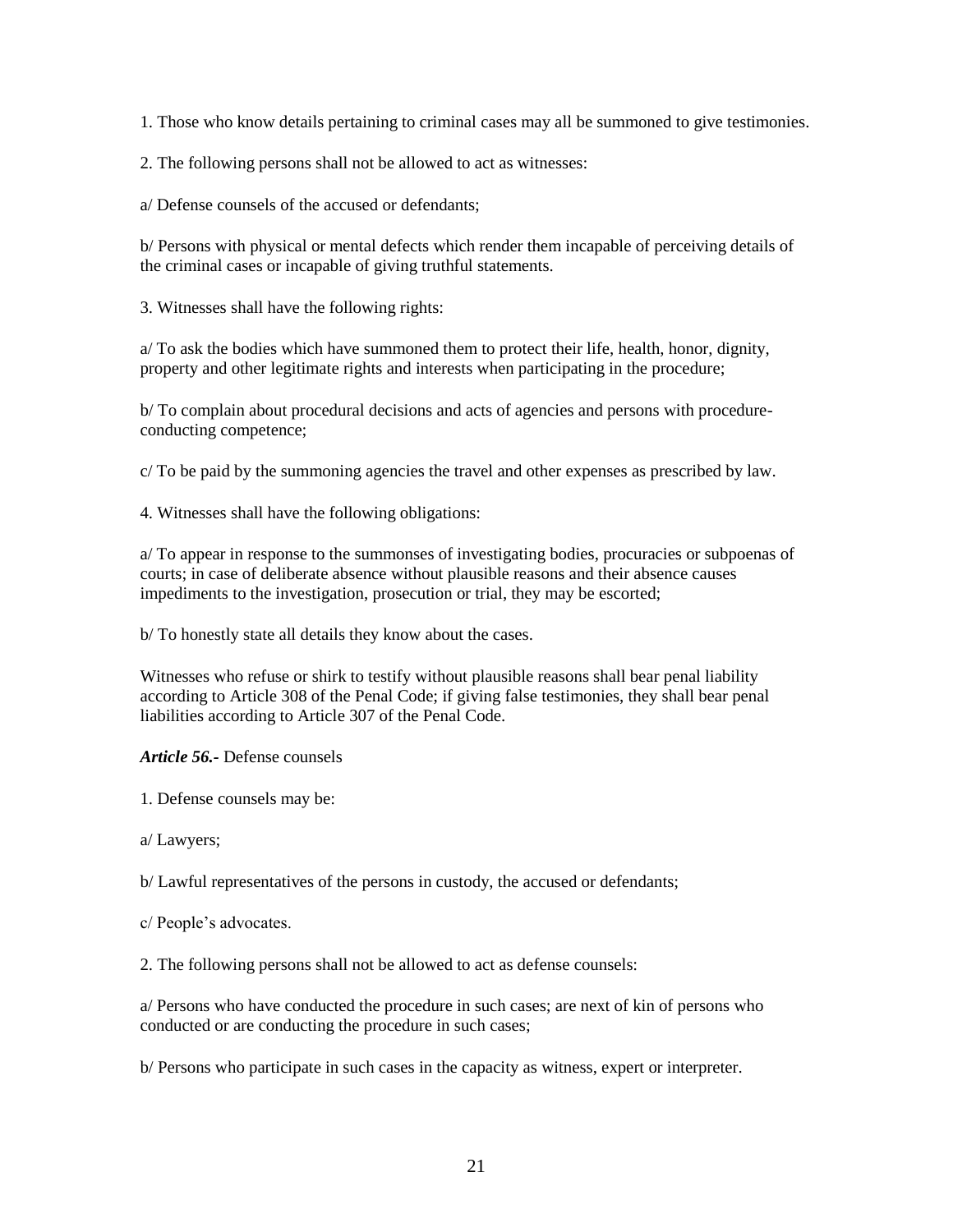3. One defense counsel may defend many persons in custody, accused or defendants in the same case provided that the rights and interests of such persons are not conflicting. Many defense counsels may defend one person held in custody, accused or defendant.

4. Within three days counting from the date of receiving the requests of the defense counsels enclosed with papers related to the defense, the investigating bodies, procuracies or courts must consider and grant them the defense counsel's certificates so that they can perform the defense. If refusing to grant such certificates, they must state clearly the reasons therefor.

In case of keeping persons in custody, within 24 hours as from the time of receiving the requests of the defense counsels enclosed with the papers related to the defense, the investigating bodies must consider and grant them the defense counsel's certificates so that they can perform the defense. If refusing to grant such certificates, they must state clearly the reasons therefor.

*Article 57.-* Selection and change of defense counsels

1. Defense counsels shall be selected by persons kept in custody, the accused, defendants or their lawful representatives.

2. In the following cases, if the accused, defendants or their lawful representatives do not seek the assistance of defense counsels, the investigating bodies, procuracies or courts must request bar associations to assign lawyers' offices to appoint defense counsels for such persons or request the Vietnam Fatherland Front Committees or the Front's member organizations to appoint defense counsels for their organizations' members:

a/ The accused or defendants charged with offenses punishable by death as the highest penalty as prescribed by the Penal Code;

b/ The accused or defendants being minors or persons with physical or mental defects.

In the cases specified at Point a and Point b, Clause 2 of this Article, the accused or defendants and their lawful representatives stall have the right to request the change of, or refuse to have, defense counsels.

3. The Vietnam Fatherland Front Committees and the Front's member organizations shall have the right to appoint people's advocates to defend the persons kept in custody, the accused or defendants who are their organizations' members.

*Article 58.-* Rights and obligations of defense counsels

1. Defense counsels shall participate in the procedure from the initiation of criminal proceedings against the accused. In case of arresting persons under the provisions of Article 81 and Article 82 of this Code, defense counsels shall participate in the procedure from the time the custody decisions are issued. In case of necessity to keep secret the investigation of the crimes of infringing upon national security, the chairmen of procuracies shall decide to allow defense counsels to participate in the procedure from the time of termination of investigation.

2. Defense counsels shall have the following rights: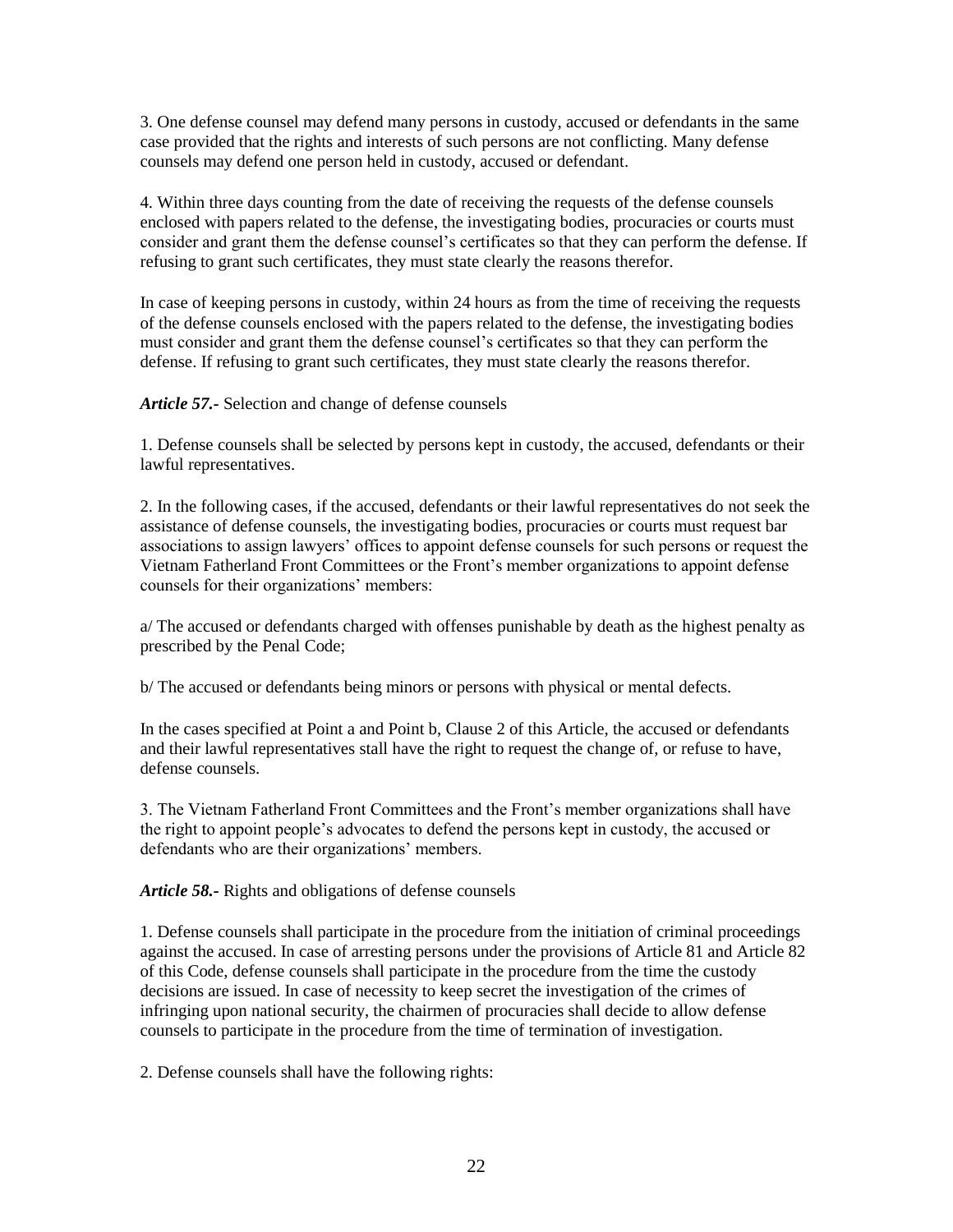a/ To be present when testimonies are taken from the persons in custody, when the accused are interrogated, and, ask questions to the persons in custody or the accused if so consented by investigators; and to be present in other investigating activities; to read the minutes of the proceedings in which they have participated, and procedural decisions related to the persons whom they defend;

b/ To request investigating bodies to inform them in advance of the time and places of interrogating the accused so as to be present when the accused are interrogated;

c/ To request the change of procedure-conducting persons, experts and/or interpreters in accordance with the provisions of this Code;

d/ To collect documents, objects and details related to their defense from the persons in custody, the accused, defendants, their next of kin or from agencies, organizations and individuals at the requests of the persons in custody, the accused or defendants, provided that they are not classified as State secrets or working secrets;

e/ To present documents, objects as well as claims;

f/ To meet the persons kept in custody; to meet the accused or defendants being under temporary detention;

 $g/T$  or read, take notes of and copy records in the case files, which are related to their defense, after the termination of investigation according to law provisions;

i/ To participate in questioning and arguing at court sessions;

j/ To complain about procedural decisions and acts of the bodies and persons with procedureconducting competence;

k/ To appeal against court judgments or decisions if the defendants are minors or persons with physical or mental defects as prescribed at Point b, Clause 2 of Article 57 of this Code.

3. Defense counsels shall have the following obligations:

a/ To apply every measure prescribed by law to clarify the details to prove the innocence of the persons in custody, the accused or defendants as well as circumstances to mitigate the penal liability of the accused or defendants.

Depending on each stage of the procedure, when collecting documents and/or objects related to the cases, defense counsels shall have to deliver them to investigating bodies, procuracies or courts. The delivery and receipt of such documents and objects between defense counsels and the procedure-conducting bodies must be recorded in a minutes according to Article 95 of this Code;

b/ To provide legal assistance to the persons in custody, the accused or defendants in order to defend their legitimate rights and interests;

c/ Not to refuse to defend the persons in custody, the accused or defendants whom they have undertaken to defend if they have no plausible reasons therefor.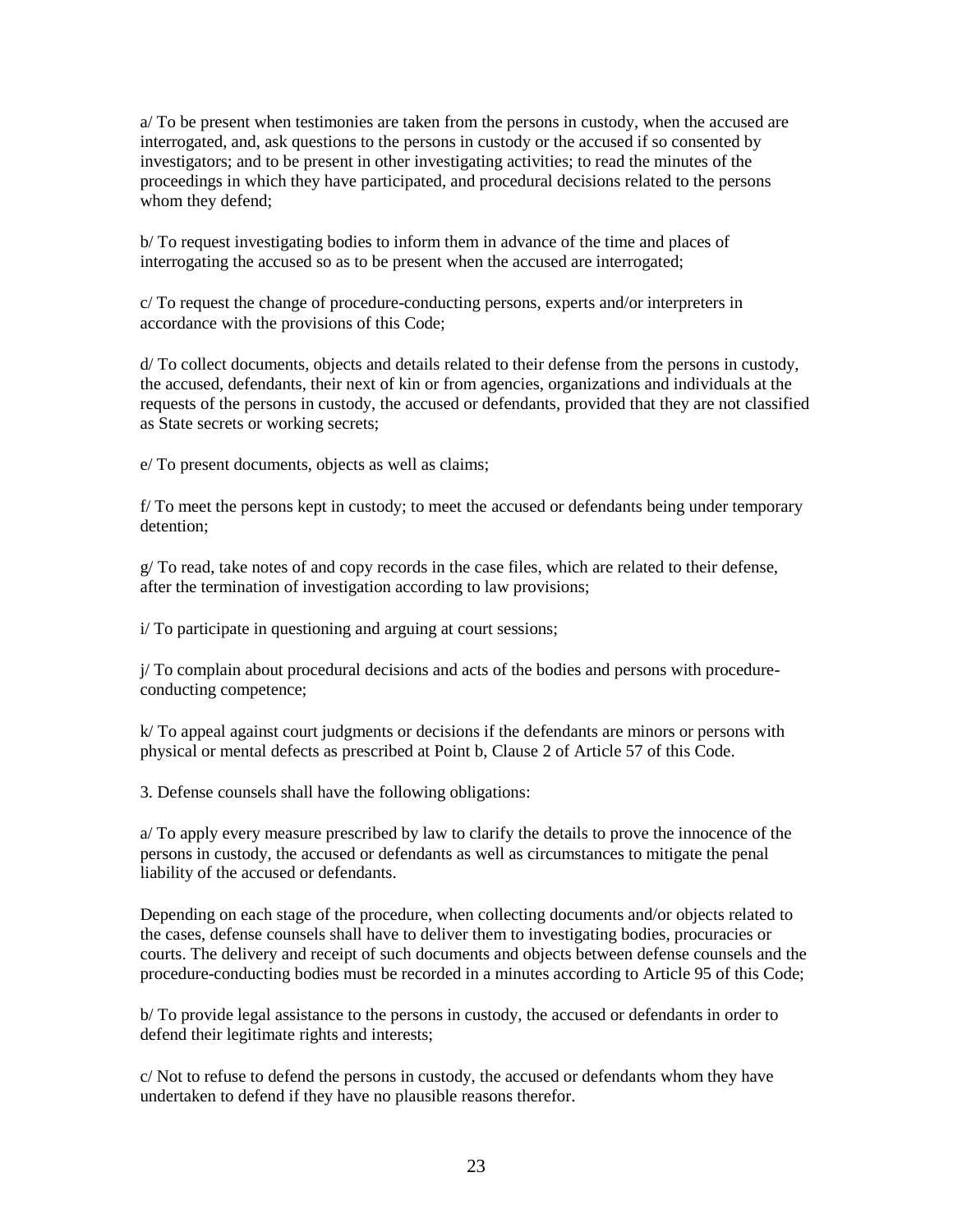d/ To respect truth and law; not to bribe, force or incite other persons to give false statements or supply untruthful documents;

e/ To appear in response to court subpoenas;

d/ Not to disclose investigation secrets they know while performing the defense; not to use notes taken and/or copied from the case files for the purpose of infringing upon the State's interests; the legitimate rights and interests of agencies, organizations and individuals;

4. Defense counsels who act against laws shall, depending on the nature and seriousness of their violations, have their defense counsel's certificates revoked, be disciplined, administratively sanctioned or examined for penal liability; if causing damage, they shall have to pay compensation therefor according to law provisions.

*Article 59.-* Defense counsels of interests of involved parties

1. Victims, civil plaintiffs, civil defendants, persons with interests and obligations related to criminal cases shall all have the right to ask lawyers, people's advocates or other persons, who are accepted by investigating bodies, procuracies or courts, to protect their interests.

2. Defense counsels of the interests of the involved parties may participate in the procedure from the time when criminal proceedings are initiated against the accused.

3. Defense counsels of the interests of the involved parties shall have the following rights:

a/ To produce documents, objects as well as claims;

b/ After the investigation completes, to read, take note of and copy documents in the case files, which are related to the protection of the interests of the involved parties according to law provisions;

c/ To participate in questioning and arguing at court sessions; to read the minutes of court sessions;

d/ To complain about procedural decisions and acts of the bodies and persons with procedureconducting competence.

Defense counsels of the interests of victims, civil plaintiffs, civil defendants shall have the right to request the change of procedure-conducting persons, experts and/or interpreters in accordance with the provisions of this Code.

For involved parties being minors or persons with physical or mental defects, the defense counsels of their interests shall have the right to be present when the procedure-conducting bodies are taking statements from the persons whom they protect; to appeal parts of court judgments or decisions regarding the interests and obligations of the persons whom they protect.

4. The defense counsels of the interests of the involved parties shall have the following obligations: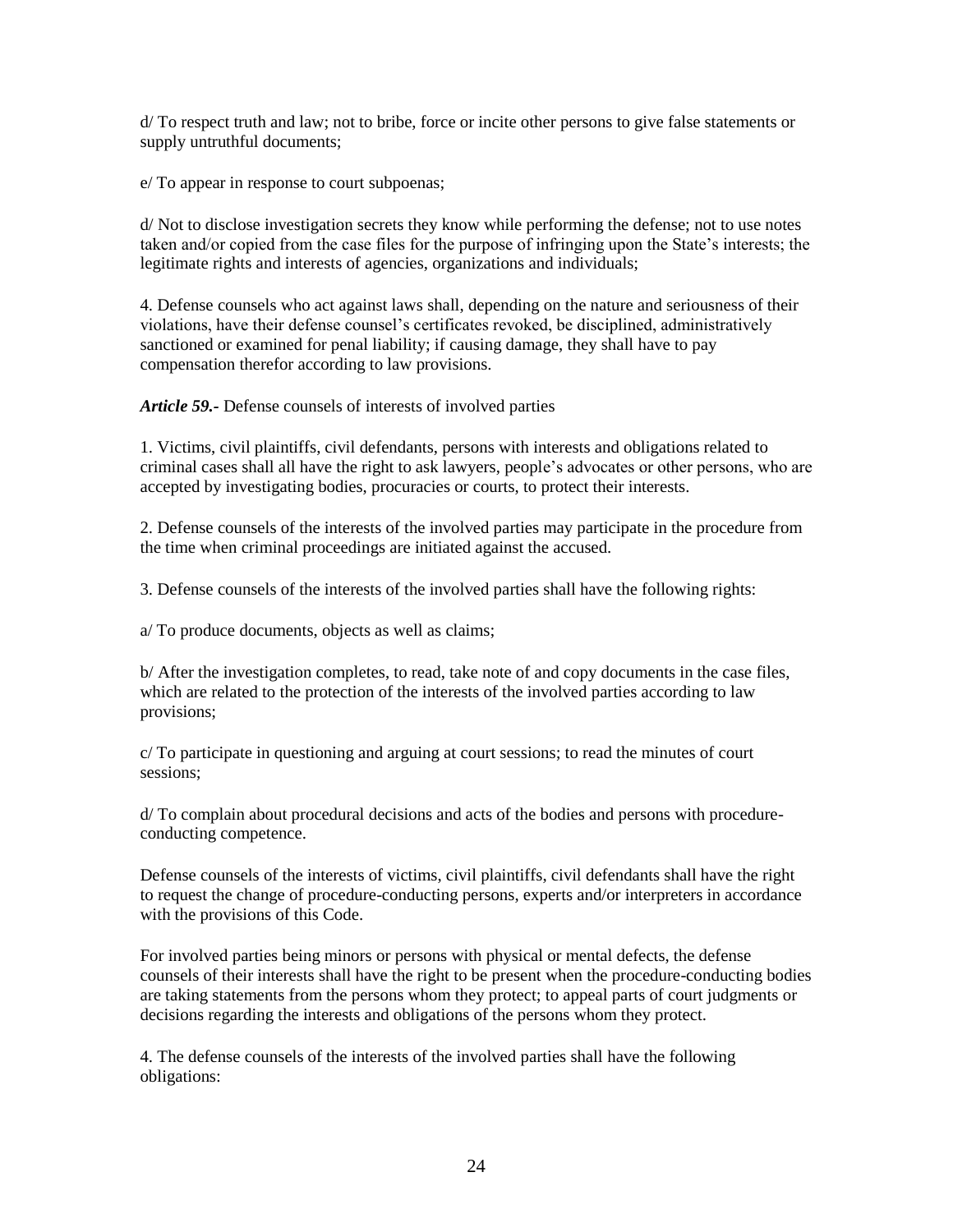a/ To apply all measures prescribed by law to contribute to clarifying the truths of the cases;

b/ To provide the involved parties with legal assistance in order to protect their legitimate rights and interests.

# *Article 60.-* Experts

1. Experts are persons possessing necessary knowledge about the domains to be expertised, who are invited by the procedure-conducting bodies according to law provisions.

2. Experts shall have the following rights:

a/ To study documents of the cases, which are related to the to be-expertized objects;

b/ To request the expertise-soliciting bodies to supply documents necessary for the conclusion;

c/ To join the interrogation, taking of statements and to ask questions about matters related to the to be-expertized objects;

d/ To refuse to expertise in cases if they are not given enough time for the expertise; are supplied with documents which are inadequate or invalid for making conclusions; or the contents asked to be expertised are beyond their expert knowledge;

e/ To write their own conclusions in the written general conclusions if disagreeing with the general conclusions in cases where the expertise has been conducted by a group of experts.

3. Experts must appear in response to the summonses of investigating bodies, procuracies or subpoenas of courts; they must not disclose investigation secrets which they know while participating in the procedure in the capacity as expert.

Experts who refuse to make expertise conclusions without plausible reasons shall bear penal liability under Article 308 of the Penal Code. If making false conclusions, they shall bear penal liability under Article 307 of the Penal Code.

4. Experts must refuse to participate in the criminal procedure or be changed if:

a/ They fall into one of the cases defined in Clause 1 and Clause 3, Article 42 of this Code;

b/ They have conducted the procedure in the capacity as head, deputy head of the investigating body, investigator, chairman or vice-chairman of the procuracy, procurator, president or vicepresident of the court, judge, juror or court clerk, or have participated in the capacity as defense counsel, witness or interpreter in such cases.

The change of experts shall be decided by the expertise-soliciting agencies.

# *Article 61.-* Interpreters

1. Interpreters shall be required by investigating bodies, procuracies or courts in cases where the procedures are participated by persons who cannot use Vietnamese.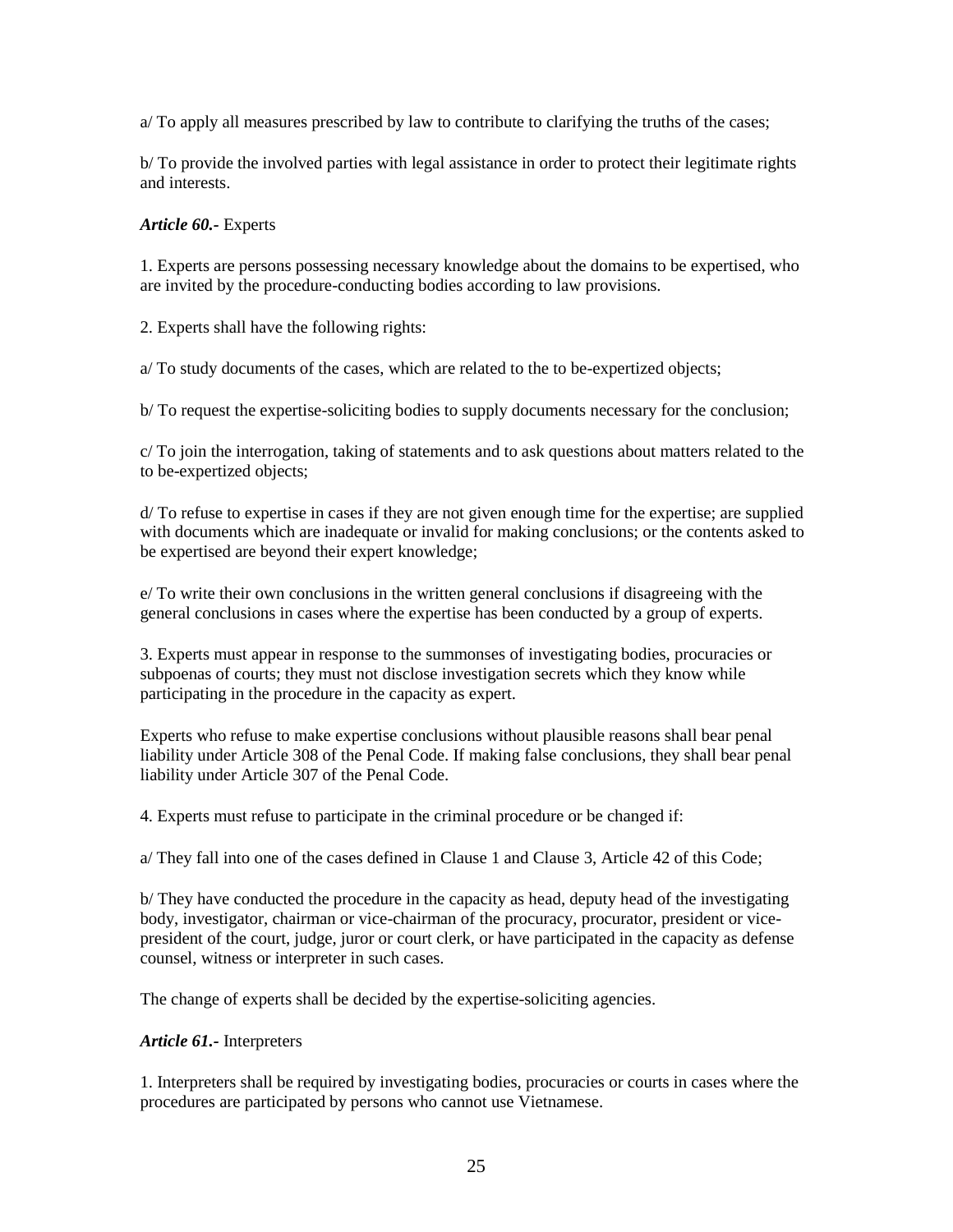2. Interpreters must appear in response to the summonses of investigating bodies, procuracies or subpoenas of courts and must interpret truthfully, must not disclose investigation secrets; if they interpret falsely, the interpreters shall bear penal liability according to Article 307 of the Penal Code.

3. Interpreters must refuse to participate in the procedure or be changed if:

a/ They fall into one of the cases defined in Clause 1 and Clause 3, Article 42 of this Code;

b/ They have conducted the procedure in the capacity as head, deputy head of the investigating body, investigator, chairman or vice-chairman of the procuracy, procurator, president or vicepresident of the court, judge, juror or court clerk, or have participated in the capacity as defense counsel, witness or expert in such cases.

The change of interpreters shall be decided by the requesting agencies.

4. The provisions of this Article shall also apply to persons who know signs of the dumb and the deaf.

*Article 62.-* Responsibility to explain and guarantee the exercise of the rights and the performance of obligations of participants in the procedure

The procedure-conducing bodies and persons shall have to explain and guarantee the exercise of the rights and the performance of obligations of participants in the procedure in accordance with of this Code. The explanation must be recorded in a minutes.

Chapter V

# EVIDENCES

*Article 63.-* Matters to be proved in criminal cases

When investigating, prosecuting and adjudicating criminal cases, the investigating bodies, procuracies and courts must prove:

1. Whether or not criminal acts have occurred, time, places and other circumstances of the criminal acts;

2. Who have committed the criminal acts; being at fault or not, intentionally or unintentionally, whether or not they have the penal liability capacity; purposes and motives of the commission of such crimes;

3. Circumstances aggravating and circumstances extenuating the penal liability of the accused or defendants, and personal details of the accused or defendants;

4. The nature and extent of damage caused by the criminal acts.

*Article 64.-* Evidences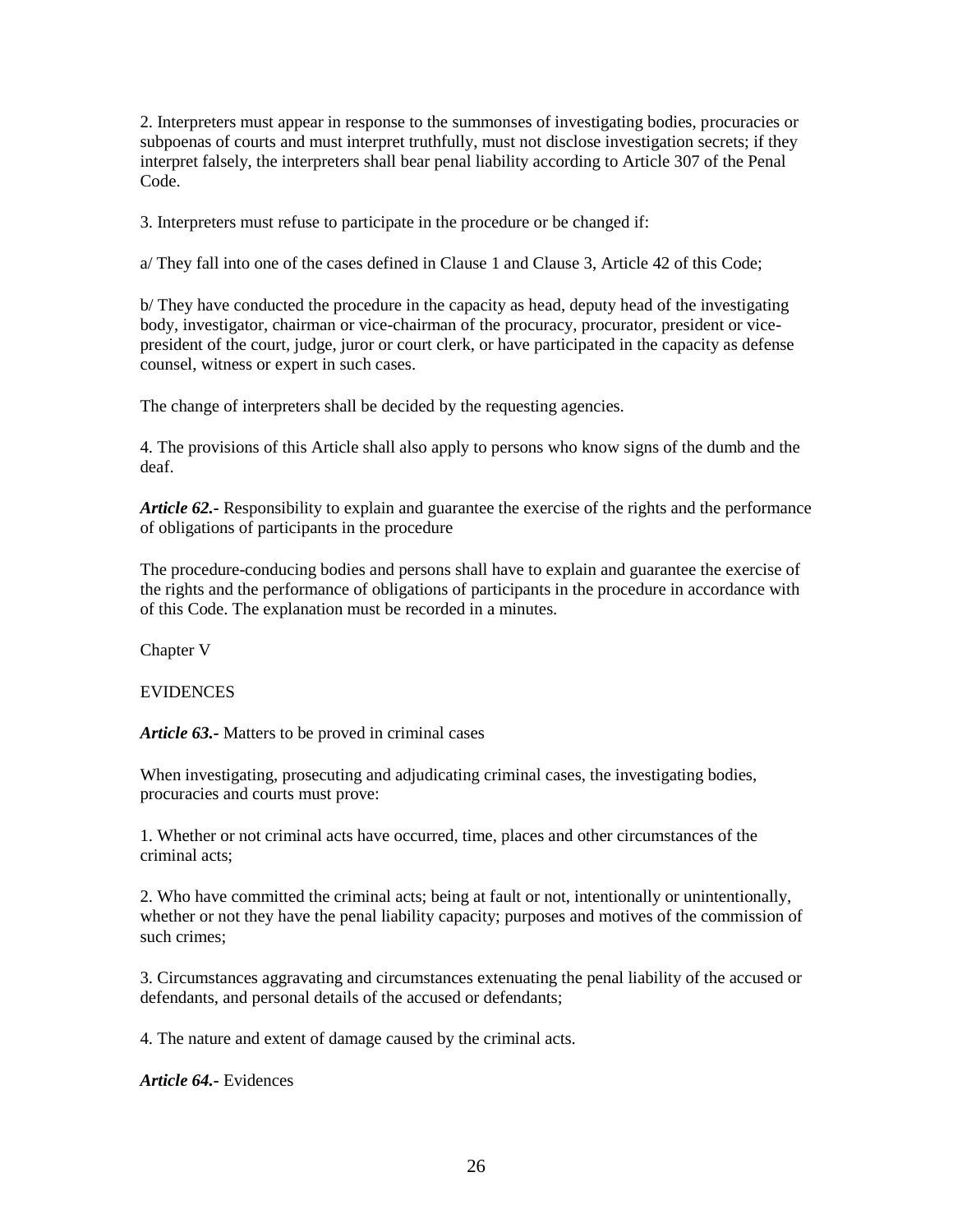1. Evidences are facts which are collected in the order and procedure prescribed by this Code, which are used by the investigating bodies, procuracies and courts as grounds to determine whether or not criminal acts have been committed, persons committing such acts as well as other circumstances necessary for the proper settlement of the cases.

2. Evidences are determined by:

a/ Exhibits;

b/ Testimonies of witnesses, victims, civil plaintiffs, civil defendants, persons with interests and obligations related to the cases, the arrestees, persons kept in custody, the accused or defendants;

c/ Expertise conclusions;

d/ Minutes of investigating and adjudicating activities, and other documents and things.

# *Article 65.-* Collection of evidences

1. In order to collect evidences, the investigating bodies, procuracies and courts may summon persons who know about the cases to ask and listen to their statements on the matters pertaining to the cases, solicit expertise, conduct searches, examinations and other investigating activities according to the provisions of this Code; request agencies, organizations and individuals to supply documents, objects and relate circumstances to clarify the cases.

2. Participants in the procedure, agencies, organizations or any individuals may all present documents, as well as matters related to the cases.

# *Article 66.-* Evaluation of evidences

1. Each evidence must be evaluated in order to determine its legality, authenticity and relevance to the cases. The collected evidences must be sufficient for the successful settlement of criminal cases.

2. Investigators, procurators, judges and jurors shall identify and evaluate all evidences with a full sense of responsibility after studying generally, objectively, comprehensively and fully all circumstances of the cases.

# *Article 67.-* Statements of witnesses

1. Witnesses shall present what they know about the cases, personal details of the arrestees, persons in custody, the accused or defendants, victims, their relationships with the arrestees, persons in custody, the accused or defendants, and/or victims, with other witnesses, and answer questions put to them.

2. Circumstances presented by witnesses must not be used as evidences if the witnesses cannot say clearly why they have known such circumstances.

*Article 68.-* Statements of victims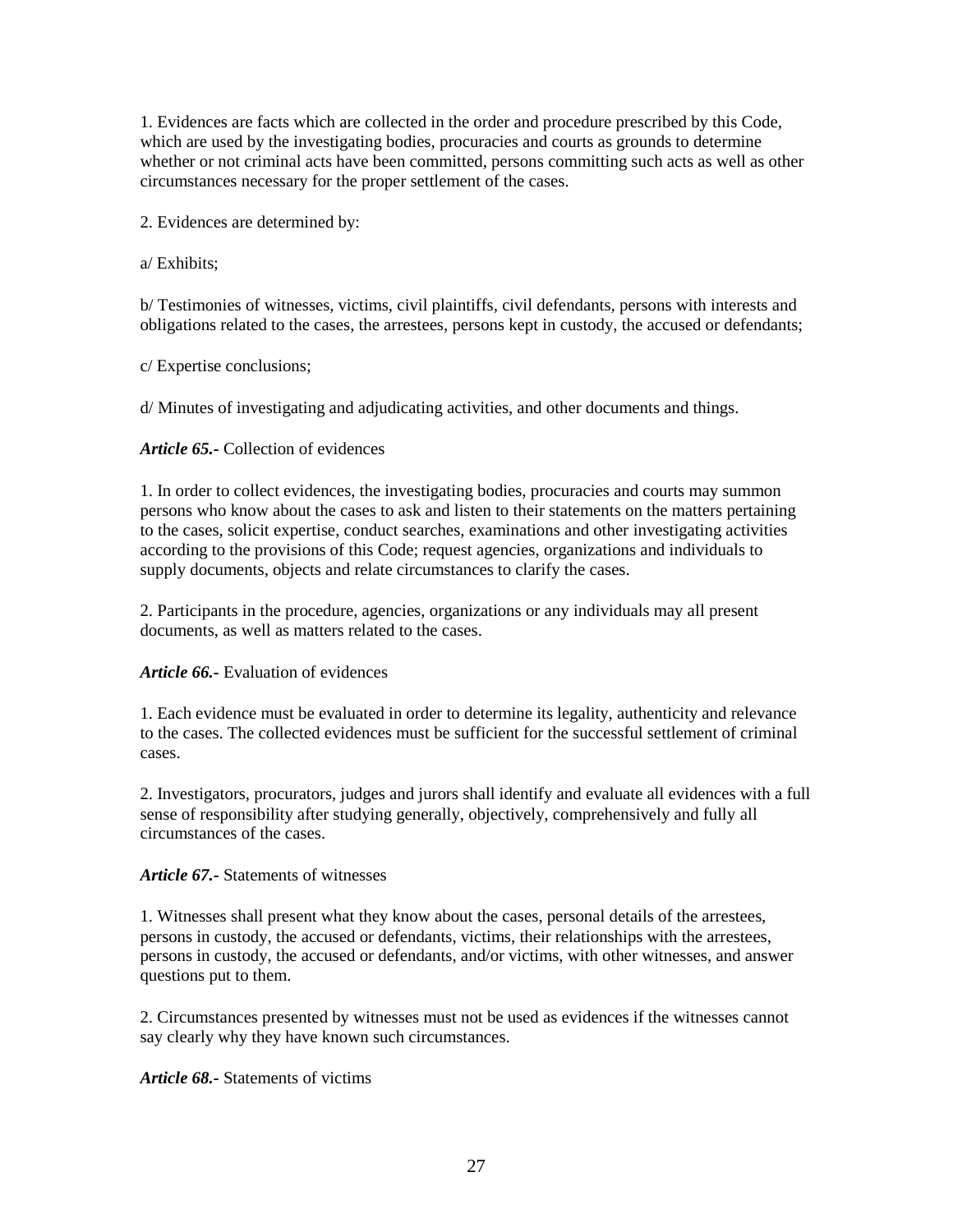1. Victims shall present circumstances of the cases, their relationships with the arrestees, persons in custody, the accused or defendants, and answer questions that are raised.

2. Circumstances presented by victims must not be used as evidences if they cannot say clearly why they have known such circumstances.

*Article 69.-* Statements of civil plaintiffs, civil defendants

1. Civil plaintiffs, civil defendants shall present circumstances related to the compensation of damage caused by criminal acts.

2. Circumstances presented by civil plaintiffs or civil defendants must not be used as evidences if they cannot say clearly why they have known such circumstances.

*Article 70.-* Statements of persons with interests and obligations related to criminal cases

1. Persons with interests and obligations related to criminal cases shall present circumstances directly related to their interests and obligations.

2. Circumstances presented by persons with interests and obligations related to criminal cases must not be used as evidences if they cannot say clearly why they have known such circumstances.

*Article 71.-* Statements of arrestees, persons in custody

Arrestees, persons in custody shall present circumstances related to their being suspected of having committed criminal acts.

*Article 72.-* Statements of the accused or defendants

1. The accused or defendants shall present circumstances of the cases.

2. Confessions of the accused or defendants shall only be regarded as evidences if they are consistent with other evidences of the cases.

Confessions of the accused or defendants must not be used as sole evidences for conviction.

*Article 73.-* Expertise conclusions

1. Experts shall conclude on the matters required to be expertised and bear personal responsibility for their conclusions.

Expertise conclusions must be expressed in writing.

If the expertise has been conducted by a group of experts, all the group members shall sign the written general conclusions. In cases where their opinions are divergent, each person shall write his/her own conclusion therein.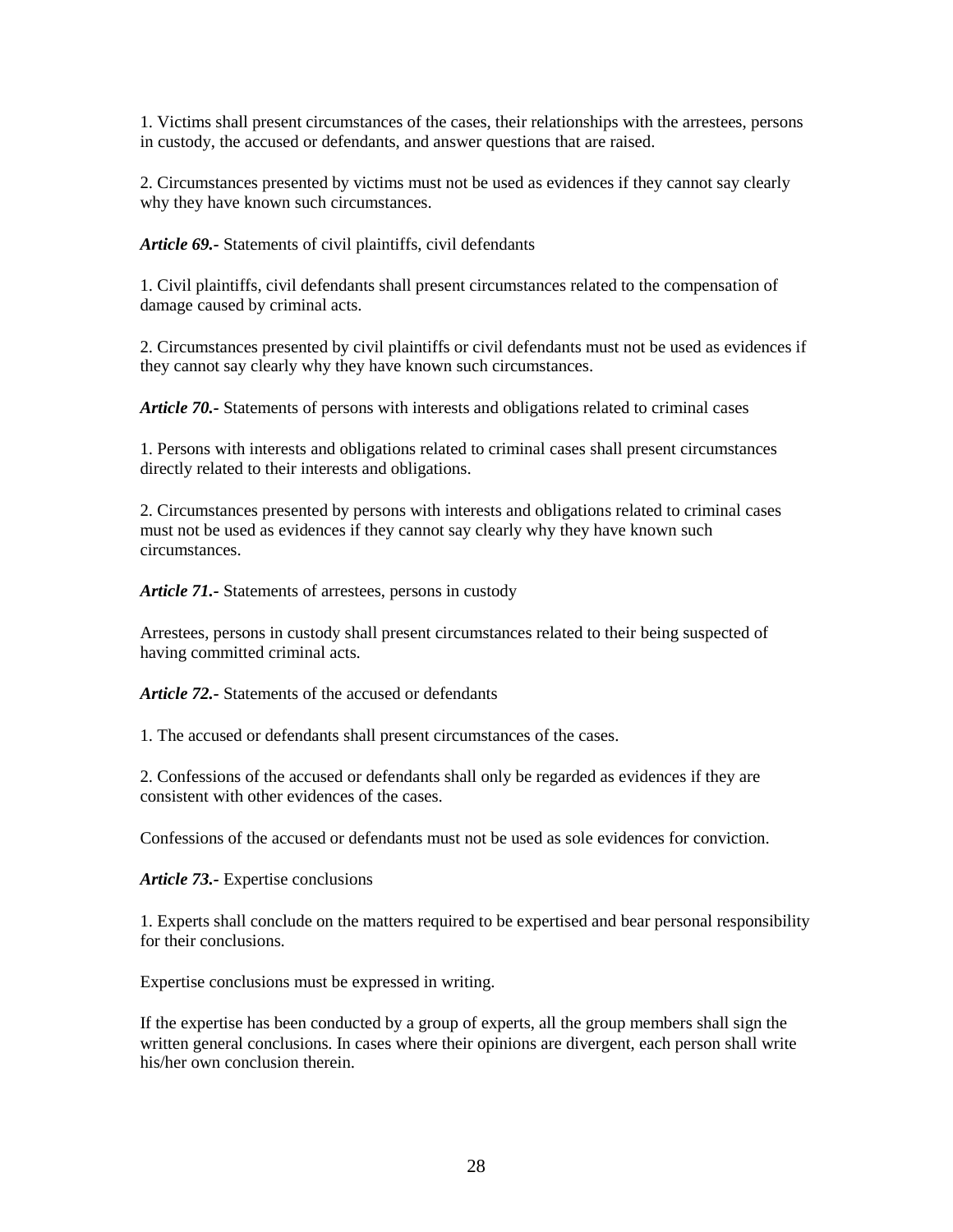2. In cases where the procedure-conducting bodies disagree with the expertise conclusions, they must clearly state the reasons, if such conclusions are unclear or incomplete, the procedureconducting bodies shall decide to solicit additional expertise or re-expertise according to general procedures.

# *Article 74.-* Exhibits

Exhibits are articles which have been used as tools or means for the commission of crimes; items carrying traces of crimes, things being the targets of crimes, as well as money and other things which can be used to prove the crimes and criminals.

*Article 75.-* Collection and preservation of exhibits

1. Exhibits should be collected in time, fully and described according to their actual conditions in the minutes and inserted in the case files.

Where exhibits cannot be inserted into the case files, they must be photographed and may be video-recorded for insertion in the case files. Exhibits must be sealed up and preserved.

2. Exhibits must be preserved intact, not letting them be lost, confused or damaged. The sealing and preservation of exhibits shall be as follows:

a/ Exhibits required to be sealed up must be sealed up immediately after being collected. The sealing and unsealing must comply with law provisions and recorded in a minutes to be inserted in the case file;

b/ Exhibits being money, gold, silver, precious metals, gems, antiques, explosives, inflammables, toxins or radioactive substances must be expertized immediately after being collected and delivered to banks or other specialized agencies for preservation;

c/ Exhibits which cannot be taken to the offices of the procedure-conducting bodies for preservation shall be handed over by the procedure-conducting bodies to the owners or lawful managers of objects or properties, their relatives or local administrations, agencies or organizations where the exhibits exist for preservation.

d/ For exhibits being easy-to-deteriorate or difficult-to-preserve goods, if they do not fall into the case prescribed in Clause 3, Article 76 of this Code, competent bodies defined in Clause 1, Article 76 of this Code shall, within the scope of their powers, decide to sell them according to law and remit the proceeds therefrom into their custody accounts at State treasuries for management;

e/ For exhibits brought to the offices of the procedure-conducting bodies for preservation, the police agencies shall have to preserve them at the investigating and prosecuting stages; the judgment-executing agencies shall have to preserve them at the adjudicating and judgmentexecuting stages.

3. If the persons responsible for preserving exhibits of criminal cases let them lost or damaged, break the seals, consume, transfer, fraudulently swap, conceal or destroy them, they shall, depending on the nature and seriousness of their violations, be disciplined or examined for penal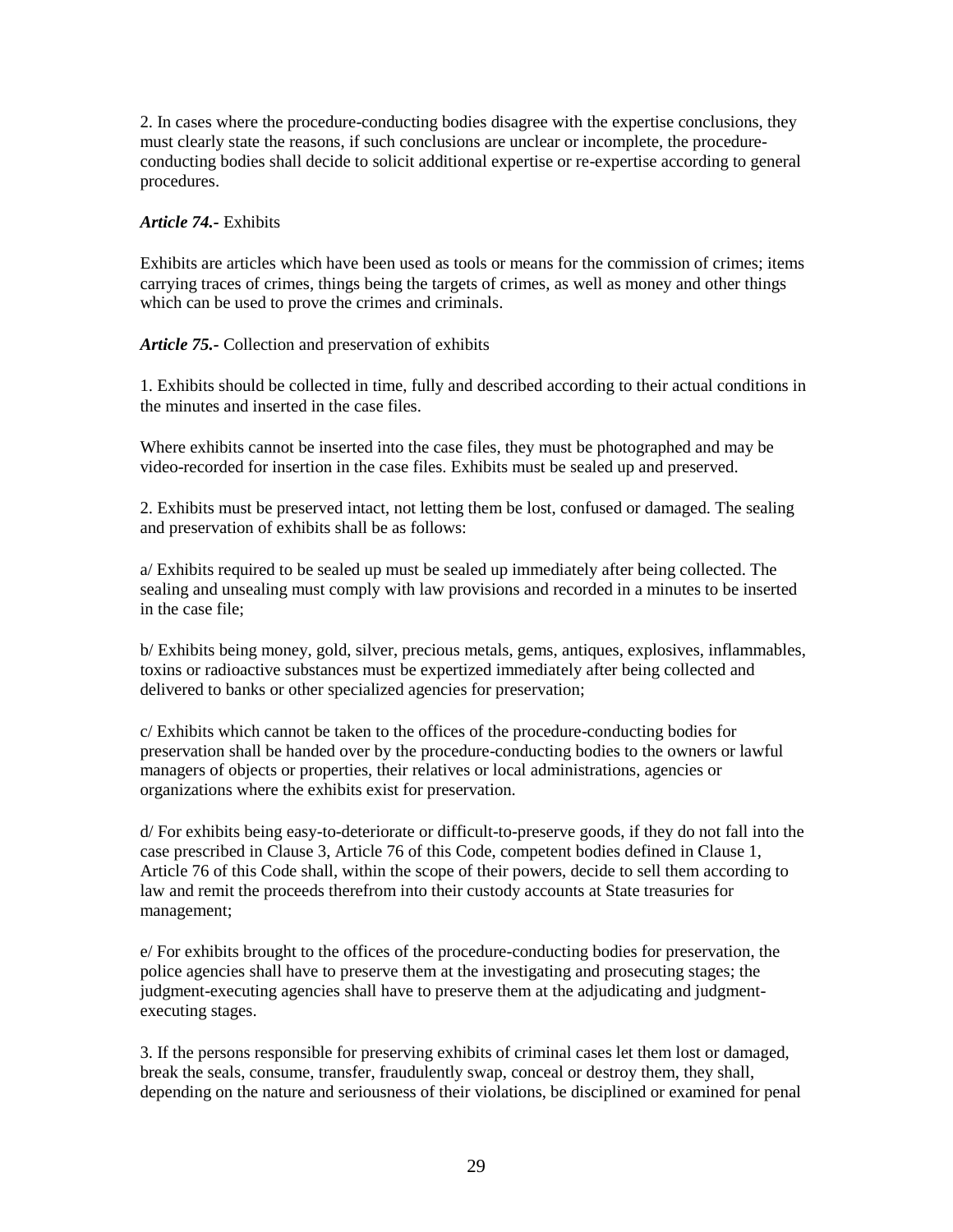liability according to Article 310 of the Penal Code; if they add, appropriate, modify, fraudulently swap, destroy or damage exhibits of criminal cases in order to distort the case files, they shall bear penal liability according to Article 300 of the Penal Code; if causing damage, they shall have to pay compensation therefor according to law provisions.

*Article 76.-* Handling of exhibits

1. The handling of exhibits shall be decided by investigating bodies if the criminal cases are ceased at the investigating stage; by the procuracies if the cases are ceased at the prosecuting stage; or by courts or trial panels at the adjudicating stage. The execution of decisions on handling exhibits must be recorded in minutes.

2. Exhibits shall be handled as follows:

a/ Exhibits being tools and means used for the commission of crimes, or articles banned from circulation shall be confiscated and forfeited into the State fund or be destroyed.

b/ Exhibits being items, money owned by the State, organizations or individuals but appropriated by offenders or used as tools and means for the commission of crimes shall be returned to their owners or lawful managers; in cases where their owners or lawful managers are unidentifiable, they shall be forfeited into the State fund;

c/ Exhibits being money or property acquired from the commission of crimes shall be confiscated and forfeited into the State fund;

d/ Exhibits being easy-to-deteriorate or difficult-to-preserve goods may be sold according to law;

e/ Exhibits of no value or no use shall be confiscated and destroyed.

3. In the course of investigation, prosecution or adjudication, competent bodies defined in Clause 1 of this Article shall have the right to decide to return the exhibits stated at Point b, Clause 2 of this Article to their owners or lawful managers if they deem that such will not affect the handling of the cases.

4. Disputes over the right to own exhibits shall be settled according to civil procedures.

*Article 77.-* Minutes of investigating and adjudicating activities

The circumstances recorded in the minutes of arrests, searches, scene examinations, autopsies, confrontations, identification and investigation experiments, in the minutes of court sessions and the minutes of other proceedings conducted in accordance with this Code may be regarded as evidences.

*Article 78.-* Other documents and objects in criminal cases

The circumstances related to criminal cases, which are recorded in documents as well as objects supplied by agencies, organizations and individuals may be regarded as evidences.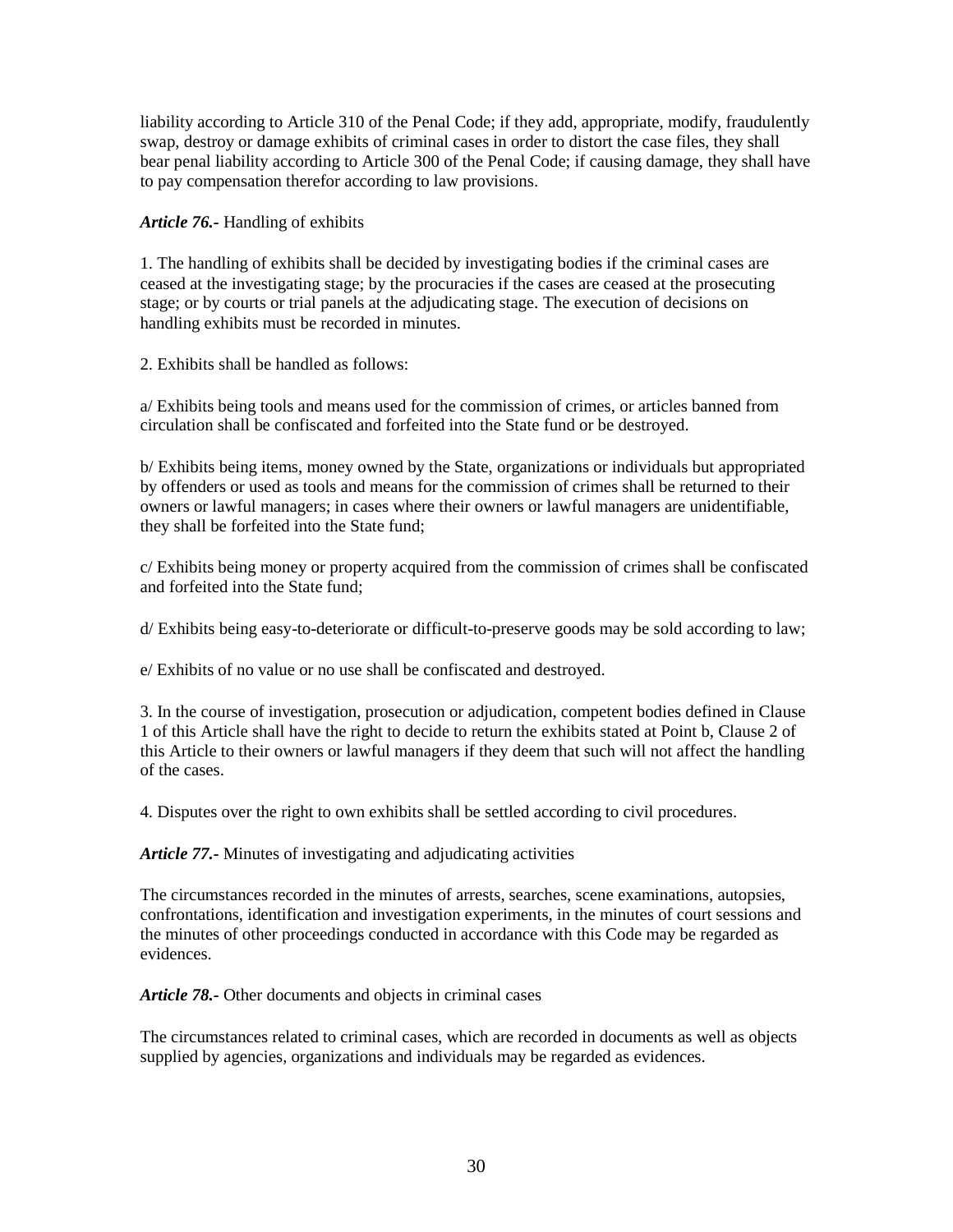Where these documents and objects show signs specified in Article 74 of this Code, they shall be regarded as exhibits.

Chapter VI

DETERRENT MEASURES

*Article 79.-* Grounds for application of deterrent measures

In order to stave off crimes in time or when there are grounds proving that the accused or defendants would cause difficulties to the investigation, prosecution or adjudication, or they would continue committing offenses, as well as when it is necessary to secure the judgment execution, the investigating bodies, procuracies or courts, within the scope of their procedural jurisdiction, or competent persons defined by this Code may apply one of the following deterrent measures: arrest, custody, temporary detention, ban from travel outside one's residence, guaranty, deposit of money or valuable property as bail.

*Article 80.-* Arresting the accused or defendants for temporary detention

1. The following persons shall have the right to order the arrest of the accused or defendants for temporary detention:

a/ Chairmen and vice- chairmen of people's procuracies and military procuracies at all levels;

b/ Presidents, vice-presidents of people's courts and military courts at all levels;

c/ Judges holding the post of president or vice-president of the Court of Appeal of the Supreme People's Court; trial panels;

d/ Heads, deputy heads of investigating bodies at all levels. In this case, arrest warrants must be approved by the procuracies of the same level before they are executed.

2. An arrest warrant must be clearly inscribed with the date, full name and post of the warrant issuers, the full name, address of the arrestee and the reason for the arrest. Arrest warrants must be signed by the issuers and stamped.

The executors of arrest warrants must read the warrants, explain the warrants, rights and obligations of the arrestees, and make minutes of the arrests.

When arresting persons at their residences, representatives of the commune, ward or township administrations and the neighbors of the arrestees must be present as witnesses. When arresting persons at their working places, representatives of the agencies or organizations where such persons work must be present as witnesses. When arresting persons at other places, representatives of the commune, ward or township administrations of the places where the arrests are made must be present as witnesses.

3. It is forbidden to arrest persons at night, except for cases of urgent arrest, arrest of offenders red-handed or arrest of wanted persons as prescribed in Article 81 and Article 82 of this Code.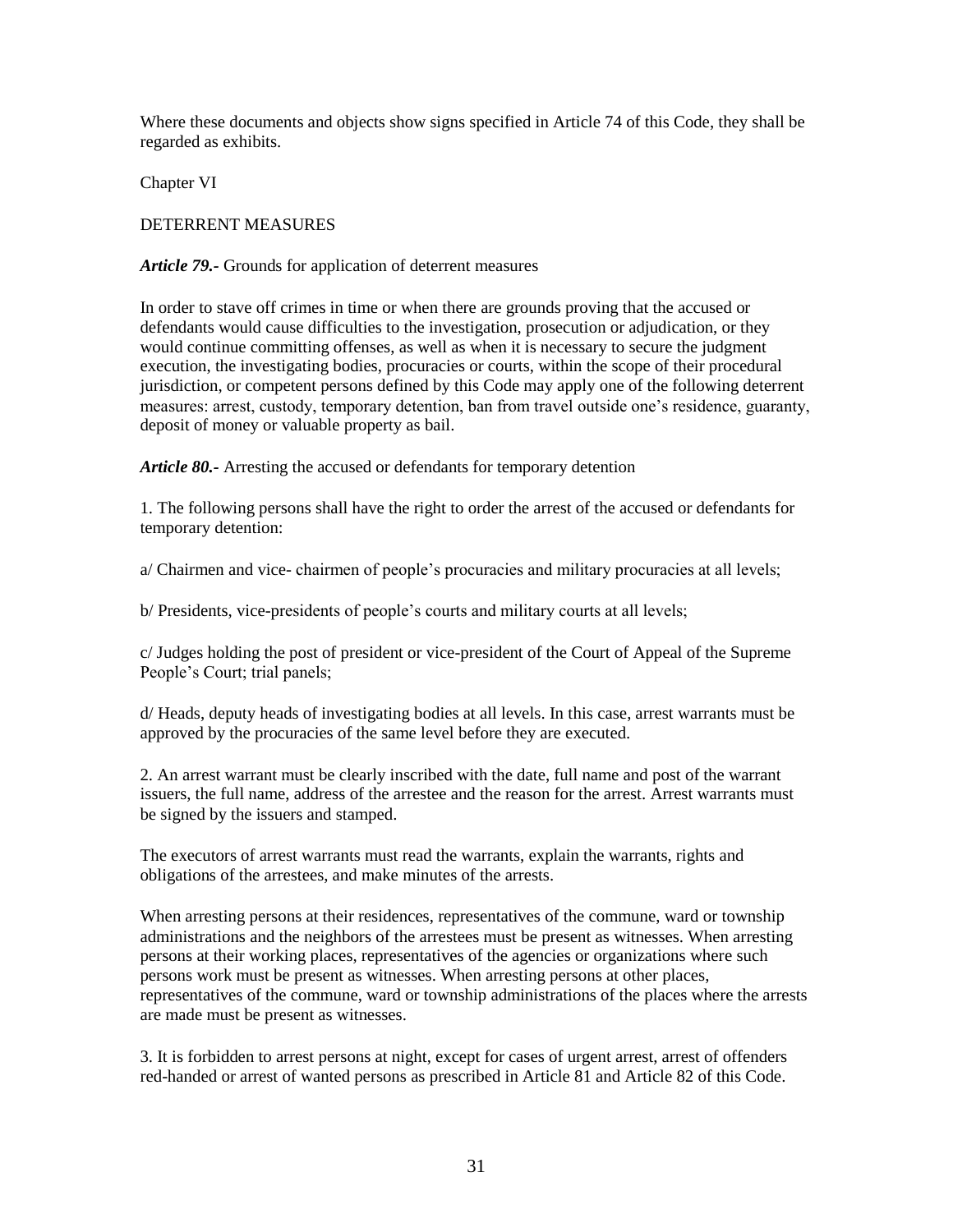### *Article 81.-* Arresting persons in urgent cases

1. In the following cases, urgent arrests can be made:

a/ When there exist grounds to believe that such persons are preparing to commit very serious or exceptionally serious offenses;

b/ When victims or persons present at the scenes where the offenses occurred saw with their own eyes and confirmed that such persons are the very ones who committed the offenses and it is deemed necessary to immediately prevent such persons from escaping;

c/ When traces of offenses are found on the bodies or at the residences of the persons suspected of having committed the offenses and it is deemed necessary to immediately prevent such persons from escaping or destroying evidences.

2. The following persons shall have the right to order the arrest of persons in urgent cases:

a/ Heads, deputy heads of investigating bodies at all levels;

b/ Commanders of independent military units of the regiment or equivalent level; commanders of border posts in islands or border areas;

c/ Commanders of aircraft, sea-going ships which have left airports or seaports.

3. The contents of arrest warrants in urgent cases and the execution thereof must comply with the provisions of Clause 2, Article 80 of this Code.

4. In all cases, the urgent arrests must be immediately notified in writing to the procuracies of the same level, enclosed with documents related to the urgent arrests, for consideration and approval.

The procuracies must closely supervise the grounds for urgent arrest prescribed in this Article. In case of necessity, the procuracies must meet and question the arrestees in person before considering and deciding to approve or not to approve the arrests.

Within 12 hours after receiving the requests for approval of, and documents related to, the urgent arrests, the procuracies must issue decisions to approve or not to approve such arrests. If the procuracies decide not to approve the arrests, the issuers of arrest warrants must immediately release the arrestees.

*Article 82.-* Arresting offenders red-handed or wanted offenders

1. For persons who are detected or chased while committing offenses or immediately after having committed offenses as well as for wanted persons, any persons shall have the right to arrest and take them to the police agencies, procuracies or People's Committees at the nearest places. These agencies must make minutes thereof and immediately take the arrestees to the competent investigating bodies.

2. When arresting offenders red-handed or wanted persons, any persons shall have the right to deprive the arrestees of their weapons and/or dangerous tools.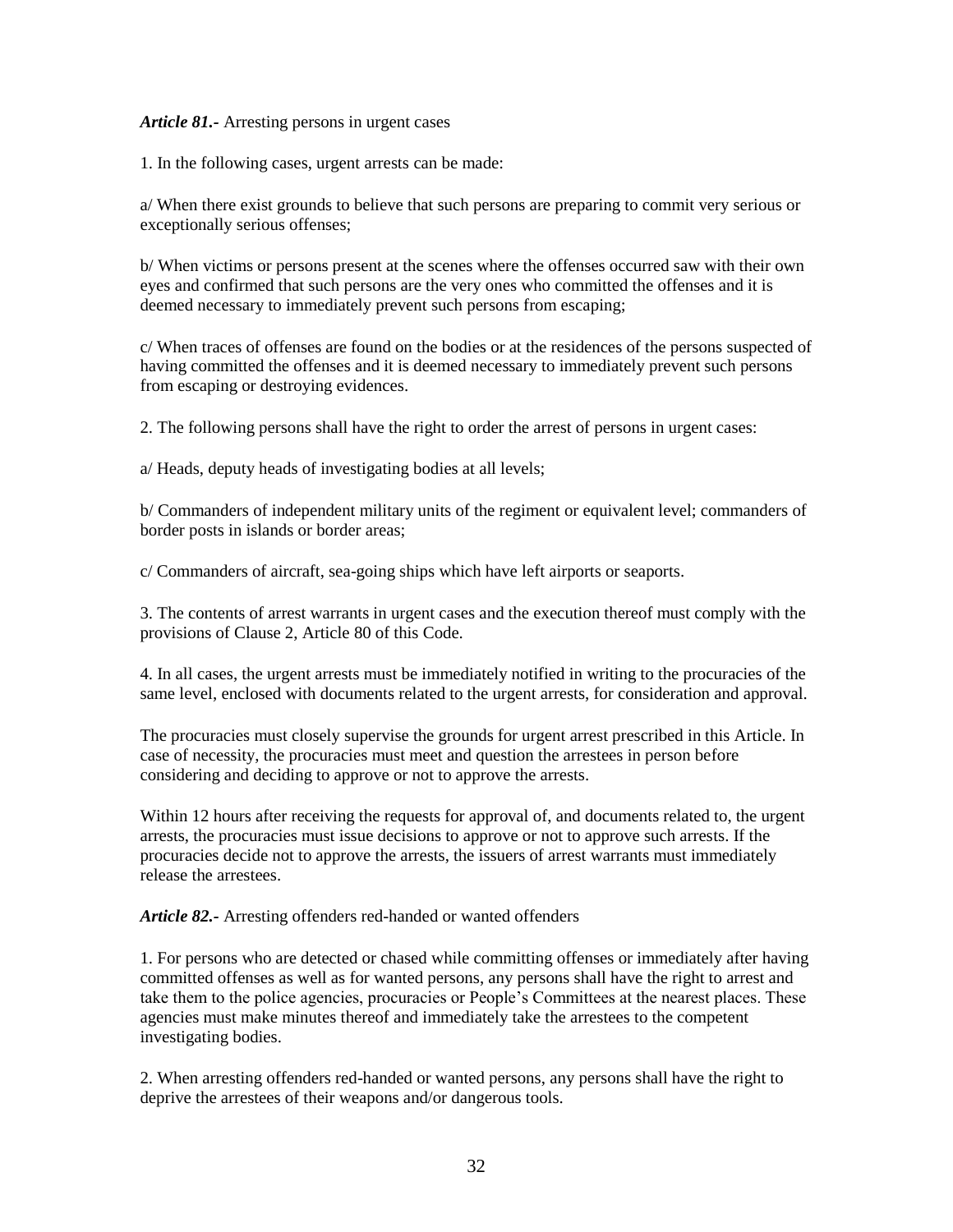*Article 83.-* Actions to be taken promptly after arresting persons or receiving arrestees

1. Immediately after arresting persons in urgent cases or offenders red-handed or receiving such arrestees, the investigating bodies must take their statements and must, within 24 hours, issue decisions to keep the arrestee in custody or release them.

2. For arrestees being wanted persons, after taking their statements, the investigating bodies that have received them must immediately notify such to the bodies which have issued the pursuit decisions for coming to receive the arrestees.

After receiving the arrestees, the bodies which have issued the pursuit decisions must immediately issue decisions to cease the pursuit. In cases where the investigating bodies which have received the arrestees deem that the bodies which have issued the pursuit decisions cannot immediately come to receive the arrestees, they shall, after taking their statements, immediately issue custody decisions and at the same time immediately notify such to the agencies which have issued the pursuit decisions.

After receiving the notices, the agencies which have issued the pursuit decisions and have jurisdiction to arrest persons for temporary detention must immediately issue temporary detention warrants and send them, after being approved by the procuracies of the same level, to the investigating bodies which have received the arrestees. After receiving the temporary detention warrants, the investigating bodies which have received the arrestees shall have to escort such persons to the nearest temporary detention centers.

### *Article 84.-* Arrest minutes

1. The persons executing arrest warrants must make minutes in all cases.

A minutes must clearly state the date, hour and place of arrest, minute-making place; actions already taken, the developments when the arrest warrant is being executed, objects and documents seized and complaints of the arrestee.

The minutes must be read to the arrestee and witnesses. The arrestee, the executor of the arrest warrant and witnesses must all sign the minutes, if any of them holds opinions different from or disagrees with the minutes' contents, he/she shall have the right to write such in the minutes and sign.

The seizure of articles and documents of the arrestees must comply with the provisions of this Code.

2. When delivering and receiving the arrestees, the delivering and receiving parties must make the minutes thereof.

Apart from the points stated in Clause 1 of this Article, the delivery and receipt minutes must clearly state the handing of the minutes of the statements, objects and documents already collected, the health conditions of the arrestees and all happenings at the time of the delivery and receipt.

### *Article 85.-* Notices on arrests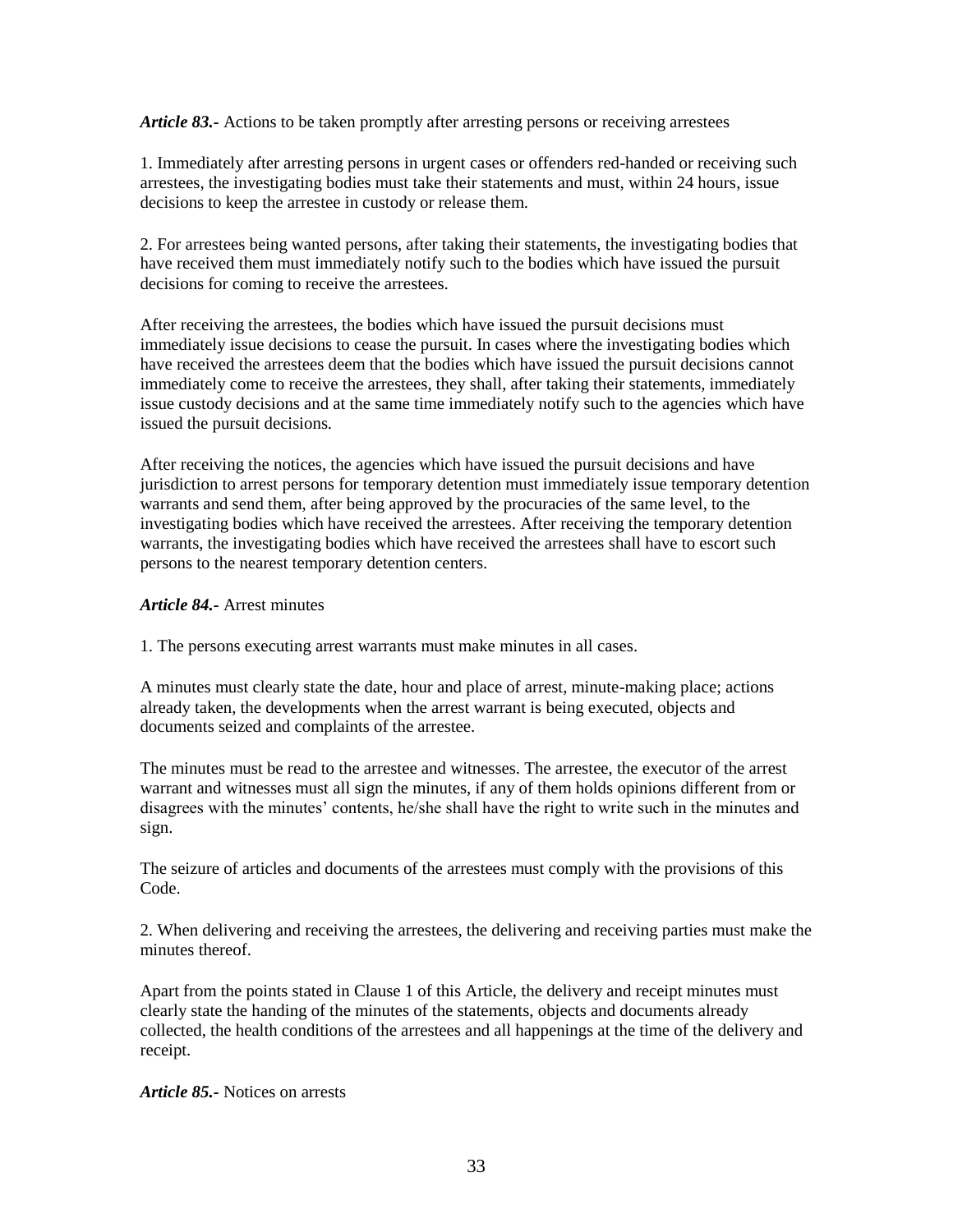The arrest warrant issuers and the arrestee-receiving investigating bodies must immediately notify the arrests to the arrestees' families, the administrations of the communes, wards or townships where the arrestees reside or the agencies or organizations where they work. If such notification can impede the investigation, after the impediment no longer exists, the arrest warrant issuers or the arrestee-receiving investigating bodies must immediately effect such notification.

# *Article 86.-* Custody

1. Custody may apply to persons arrested in urgent cases, offenders caught red-handed, offenders who confessed or surrendered themselves or persons arrested under pursuit warrants.

2. The persons with the right to issue urgent arrest warrants, who are defined in Clause 2, Article 81 of this Code, and regional coast guard commanders shall have the right to issue custody decisions.

The executors of custody decisions must explain to the persons kept in custody their rights and obligations defined in Article 48 of this Code.

3. Within 12 hours after their issuance, the custody decisions must be sent to the procuracies of the same level. If deeming that the custody is ungrounded or unnecessary, the procuracies shall issue decisions to cancel the custody decisions and the custody decision issuers must immediately release the persons kept in custody.

Custody decisions must clearly state the custody reasons and the custody expiry dates, and one copy must be handed to the persons kept in custody.

# *Article 87.-* Custody time limits

1. The custody time limit must not exceed three days, counting from the time the investigating bodies receive the arrestees.

2. In case of necessity, the custody decision issuers may extend the custody time limit but for no more than three days. In special cases, the custody decision issuers may extend the custody time limit for the second time but for no more than three days. All cases of extension of the custody time limit must be approved by the procuracies of the same level; within 12 hours after receiving the extension requests and documents related to the custody time limit extension, the procuracies must issue decisions to approve or disapprove such requests.

3. In the custody period, if there are insufficient grounds to initiate criminal proceedings against the accused, the persons kept in custody must be released immediately.

4. The custody duration shall be subtracted from the temporary detention duration. A custody day shall be counted as one temporary detention day.

# *Article 88.-* Temporary detention

1. Temporary detention may apply to the accused or defendants in the following cases:

a/ The accused or defendants have committed especially serious offenses or very serious offenses.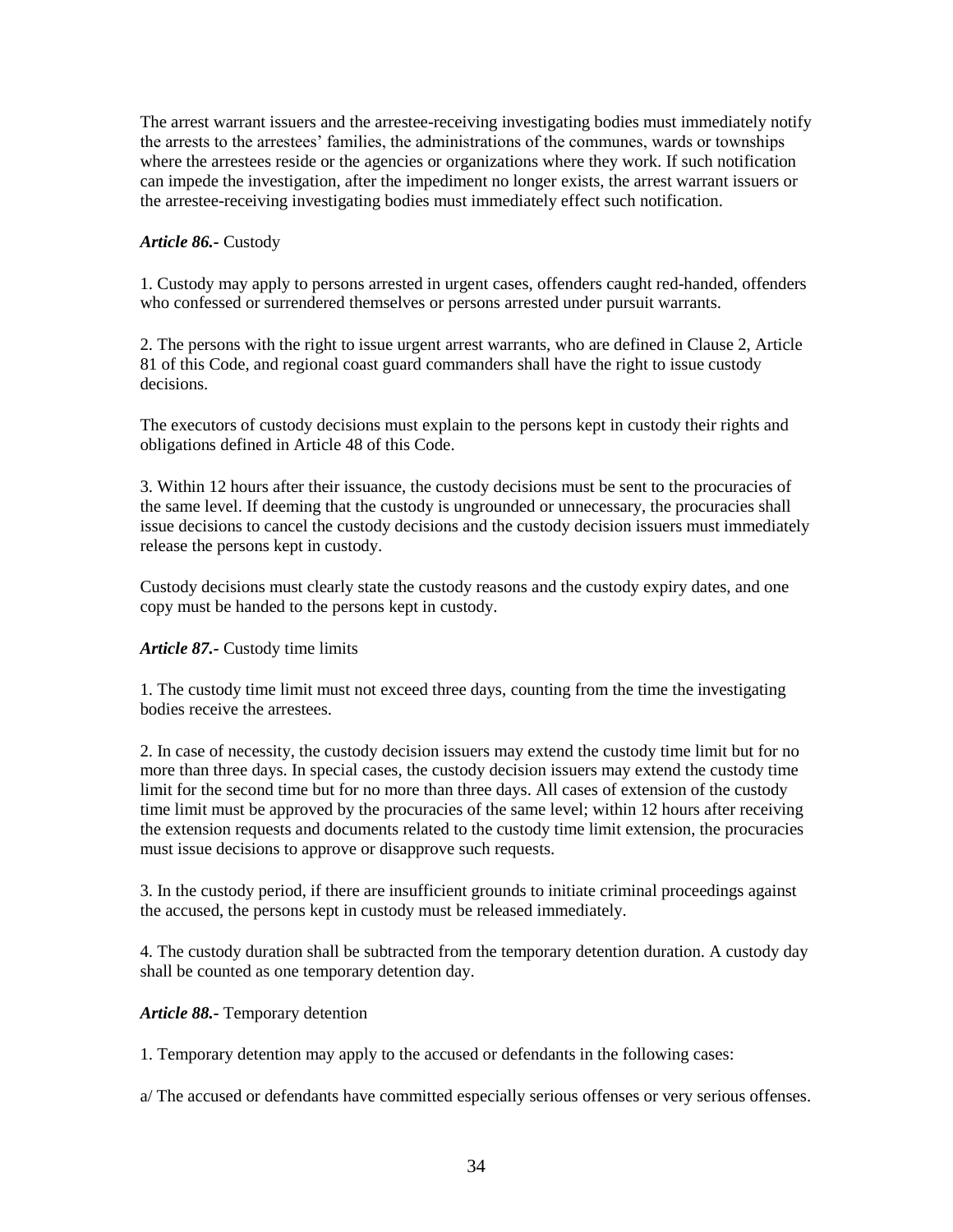b/ The accused or defendants have committed serious or less serious offenses punishable under the Penal Code by imprisonment for over two years and there are grounds to believe that they may escape or obstruct the investigation, prosecution or trial or may continue committing offenses.

2. The accused or defendants being women who are pregnant or nursing children aged under thirty six months, being old and feeble people, or suffering from serious diseases and having clear residences shall not be detained but be applied other deterrent measures, except for the following cases:

a/ The accused or defendants who escaped but then were arrested under pursuit warrants;

b/ The accused or defendants who were subject to other deterrent measures but then continue committing offenses or intentionally seriously obstruct the investigation, prosecution or adjudication;

c/ The accused or defendants who committed offenses of infringing upon national security and there are sufficient grounds to believe that if they are not detained, they shall be detrimental to national security.

3. The persons with competence to issue arrest warrants, who are defined in Article 80 of this Code, shall have the right to issue temporary detention warrants. Temporary detention warrants issued by the persons defined at Point d, Clause 1, Article 80 of this Code must be approved by the procuracies of the same level before being executed. Within three days after receiving the temporary detention warrants, requests for consideration and approval, files and documents related to the temporary detention, the procuracies must issue decisions to approve or disapprove the temporary detention. The procuracies must return the files to the investigating bodies immediately after finishing the consideration and approval.

4. The bodies which have issued the temporary detention warrants must examine the detainees' identity cards and immediately notify such to their families and the administrations of the communes, wards or townships where such persons reside or agencies or organizations where they work.

*Article 89.-* Regime of custody and temporary detention

The regime of custody and temporary detention is different from the regime applicable to persons serving imprisonment penalties.

The temporary detention and custody places, the regimes of daily life, receipt of gifts, contact with families and other regimes shall comply with the regulations of the Government.

*Article 90.-* Care of relatives and preservation of properties of persons in custody or temporary detention

1. When the persons in custody or temporary detention have children aged under 14 years or relatives being disabled, old and feeble without anyone to look after, the bodies which have issued the custody decisions or temporary detention warrants shall assign such persons to their relatives for care. Where the persons in custody or temporary detention have no relatives, the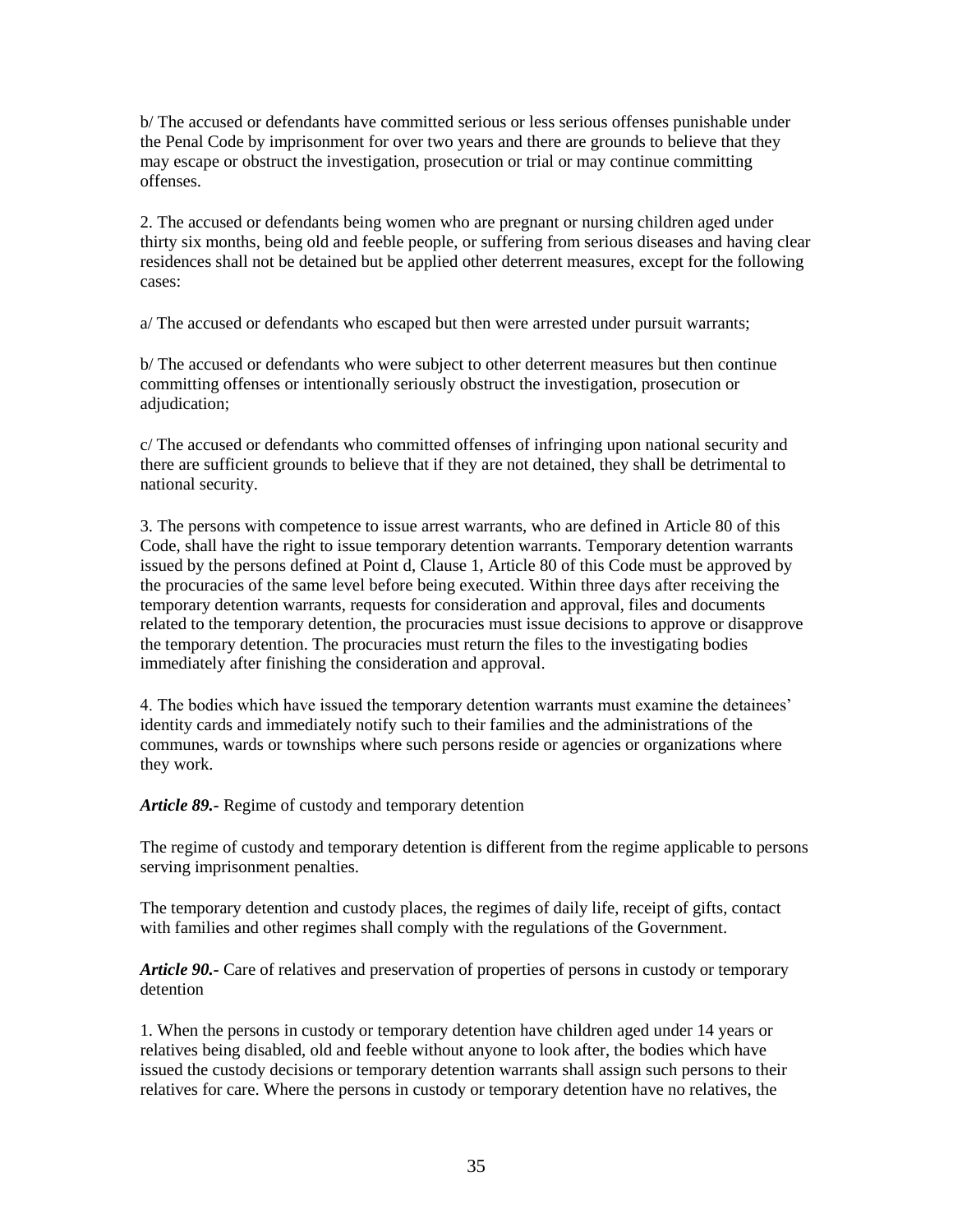bodies which have issued the custody decisions or temporary detention warrants shall assign such persons to the administrations of the places where they live for care.

2. In cases where the persons in custody or temporary detention have houses or other properties guarded or preserved by nobody, the bodies which have issued the custody decisions or temporary detention warrants shall apply appropriate guard or preservation measures.

3. The bodies which have issued the custody decisions or temporary detention warrants shall notify the persons in custody or temporary detention of the applied measures.

*Article 91.-* Ban from travel outside one's residence place

1. Ban from travel outside one's residence place is a measure applicable to the accused or defendants with clear residence places in order to ensure their appearance in response to the summonses of investigating bodies, procuracies or subpoenas of courts.

2. The persons defined in Clause 1, Article 80 of this Code, judges assigned to preside over court sessions shall have the right to order the ban from travel outside one's residence place.

The accused or defendants must make written pledges not to travel outside their residence places, to appear on time and at the place stated in the summonses.

The persons who have ordered the ban from travel outside one's residence place must notify the application of this measure to the administrations of the communes, wards or townships where the accused or defendants reside and assign the accused or defendants to the commune, ward or township administrations for management and supervision. Where the accused or defendants have plausible reasons to temporarily travel outside their residence places, they must obtain the consent of the administrations of the communes, wards or townships where they reside as well as permits of the bodies which have applied such deterrent measure.

3. The accused or defendants who violate the orders on ban from travel outside their residence places shall be subject to the application of other deterrent measures .

# *Article 92.-* Guarantee

1. Guarantee is a deterrent measure to replace the temporary detention measure. Depending on the criminal acts' nature and extent of danger to the society and the personal details of the accused or defendants, the investigating bodies, procuracies or courts may decide to let them be guaranteed.

2. Individuals who may stand guarantee for the accused or defendants are their relatives. For this case at least two persons are required. Organizations may stand guarantee for the accused or defendants being their members. When standing guarantee, individuals or organizations must make written pledges not to let the accused or defendants continue committing offenses and ensure their appearance in response to the summonses of the investigating bodies, procuracies or subpoenas of courts. When making such written pledges, the guaranteeing individuals or organizations shall be informed of the circumstances of the cases related to their guarantee.

3. The persons defined in Clause 1, Article 80 of this Code, judges assigned to preside over court sessions shall have the right to issue decisions on the guarantee.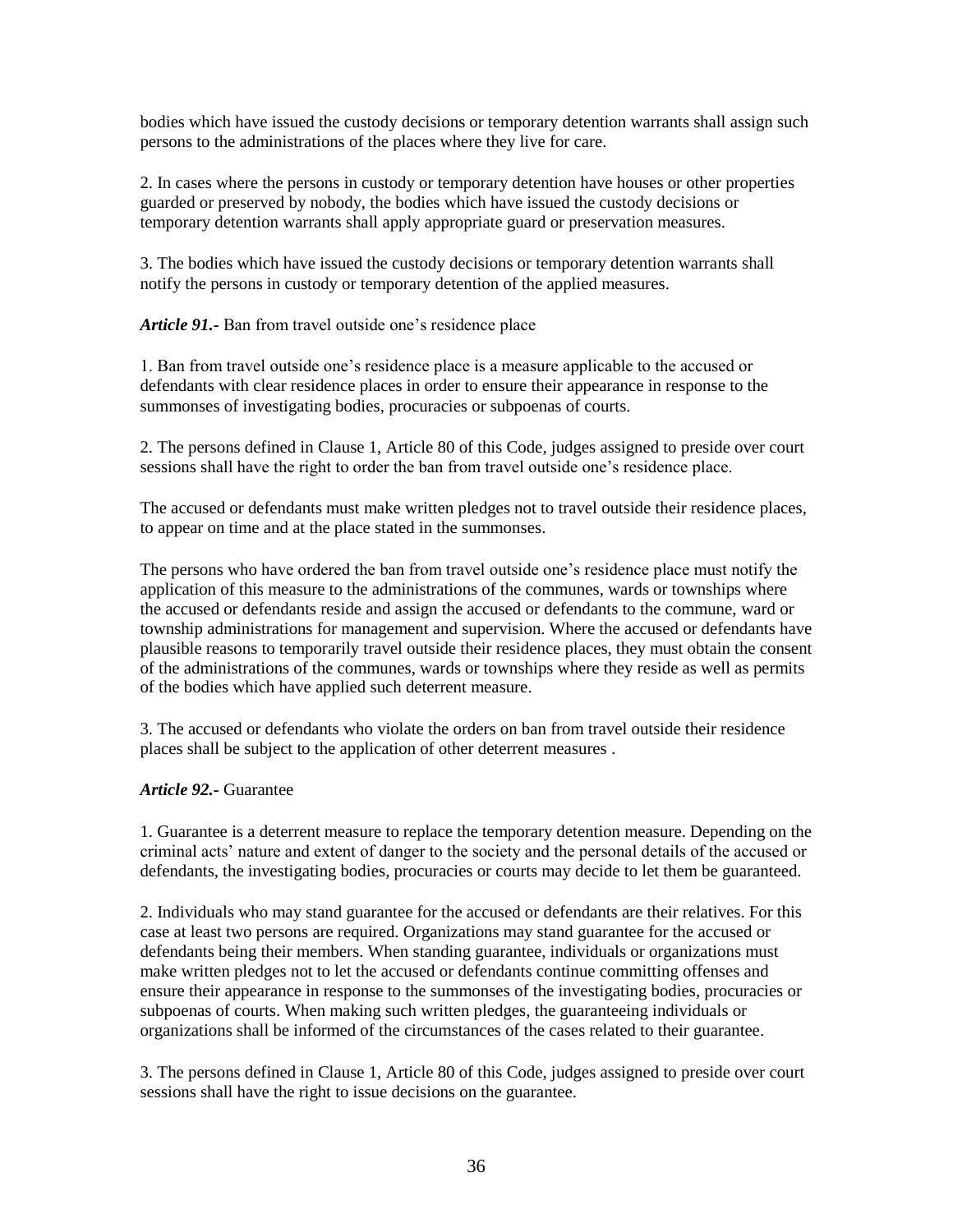4. Individuals standing guarantee for the accused or defendants must have good conduct and qualities, and have strictly observed law. The guarantee must be certified by the local administrations of the places where the guaranteeing persons reside or the agencies or organizations where they work. For organizations standing guarantee, the certification of their heads shall be required .

5. If guaranteeing individuals or organizations violate the pledged obligations, they must bear responsibility for such pledged obligations and in this case the guaranteed accused or defendants shall be subject to the application of other deterrent measures .

*Article 93.-* Depositing money or valuable property as bail

1. Depositing money or valuable property as bail is a deterrent measure to replace the temporary detention measure. Depending on the criminal acts' nature and extent of danger to the society, personal details and property status of the accused or defendants, the investigating bodies, procuracies or courts may decide to allow them to deposit money or valuable property as security for their appearance in response to summonses.

2. The persons defined in Clause 1, Article 80 of this Code, judges assigned to preside over court sessions shall have the right to issue decisions on the deposit of money or property as bail. Decisions of the persons defined at Point d, Clause 1, Article 80 of this Code must be approved by the procuracies of the same level before being executed.

3. The bodies which have issued decisions on depositing money or valuable property as bail must make the minutes clearly stating the sum of money, names and conditions of property deposited, and hand one copy of the minutes to the accused or defendants.

4. Where the accused or defendants have been summoned by the investigating bodies, procuracies or courts but they do not appear without plausible reasons, the deposited money sum or property shall be forfeited into the State fund, and in this case other deterrent measures shall be applied to the accused or defendants.

Where the accused or defendants have fulfilled all pledged obligations, the procedure-conducting bodies shall have to return to them the deposited money sum or property.

5. The order, procedures, the money amounts or value of property required to be deposited as bail, the custody, return or non-return of the deposited money sums or property put as bail shall comply with law provisions.

*Article 94.-* Cancellation or replacement of deterrent measures

1. When the cases are ceased, all applied deterrent measures shall be canceled.

2. Investigating bodies, procuracies and courts shall cancel deterrent measures when they are deemed no longer needed or may be replaced by another one.

For deterrent measures which have been approved by the procuracies, the cancellation or replacement thereof must be decided by the procuracies.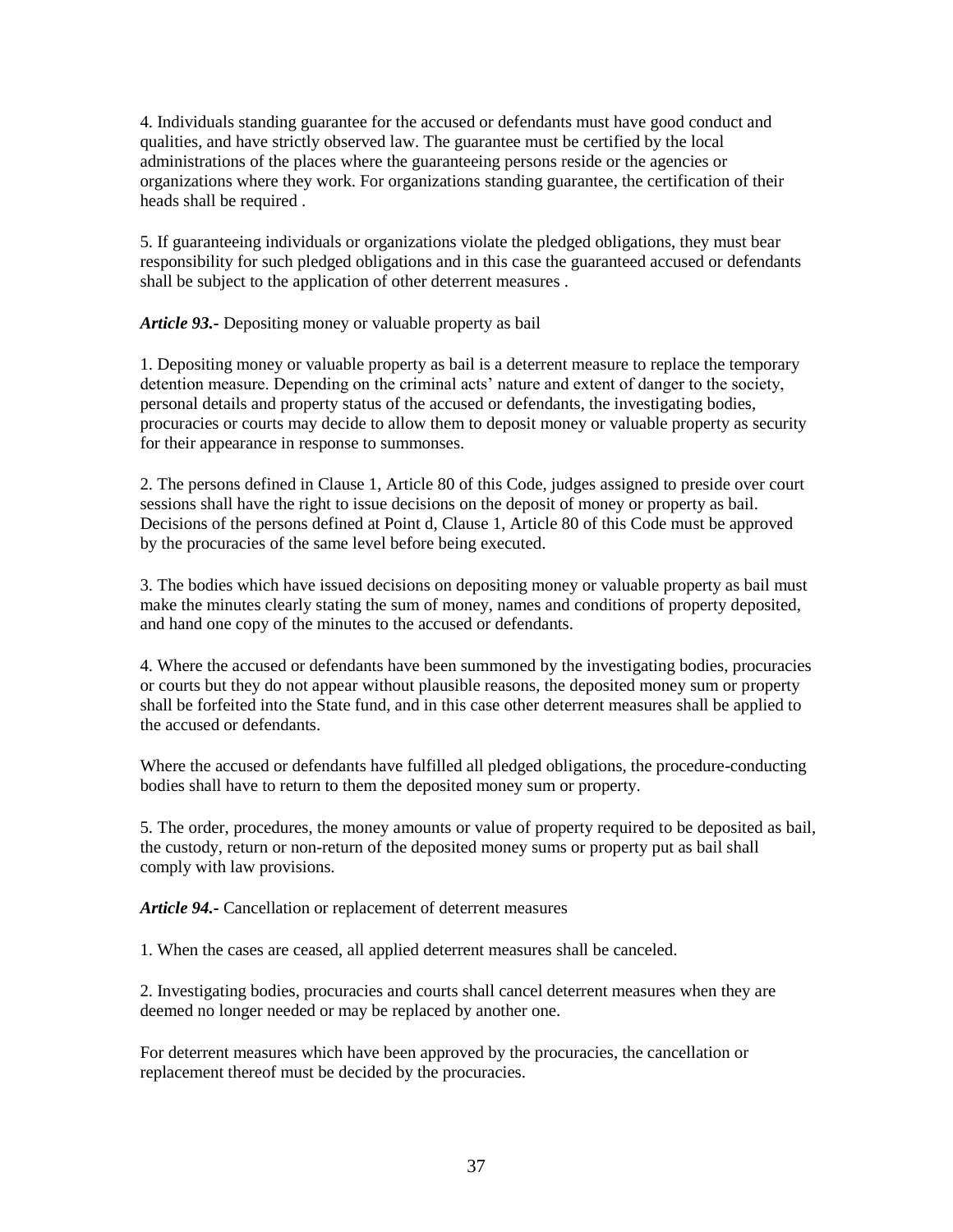## Chapter VII

# MINUTES, TIME LIMITS, LEGAL COSTS

### *Article 95.-* Minutes

1. When carrying out proceedings, it is compulsory to make minutes thereon according to set forms.

A minutes must clearly indicate the place, date and hour when the proceeding is conducted, the starting and ending time, contents of the proceeding, the persons conducting, participating in, or related to, the proceeding, their complaints, requests or proposals.

2. Minutes of court sessions must be signed by the presiding judges and court clerks. Minutes of other proceedings must be signed by the persons prescribed by this Code for each specific case. Any corrections made in minutes must be also confirmed by the signatures of such persons.

### *Article 96.-* Calculation of time limits

1. Time limits prescribed by this Code shall be counted in hours, days and months. Night time shall be counted from 22:00 hrs to 6:00 hrs of the following day.

When a time limit is counted in days, it shall expire at 24:00 hrs of its last day. When a time limit is counted in months, it shall expire on the same date of the subsequent month; if that month has no same date, the time limit shall expire on the last day of that month; if a time limit expires on a holiday, the first following working day shall be counted as the last day of that time limit.

When calculating a custody or temporary detention time limit, the expiry date of that time limit shall be inscribed in the order. If a time limit is counted in months, a month shall consist of thirty days.

2. Where applications or papers are sent by post, the time limit shall be counted according to the postmarks of the sending places. If applications or papers are sent through the superintendence boards of the temporary detention centers or prisons, the time limit shall be counted from the date the superintendence boards of the temporary detention centers or prisons receive such applications or papers.

### *Article 97.-* Restoration of time limits

For expired time limits, if plausible reasons do exist, the procedure-conducting bodies must restore such time limits.

## *Article 98.-* Legal costs

Legal costs are all expenses for conducting criminal proceedings, including remuneration for witnesses, victims, experts, interpreters or defense counsels in cases where they are appointed by the procedure-conducting bodies, and other expenses prescribed by law; civil legal costs in criminal cases.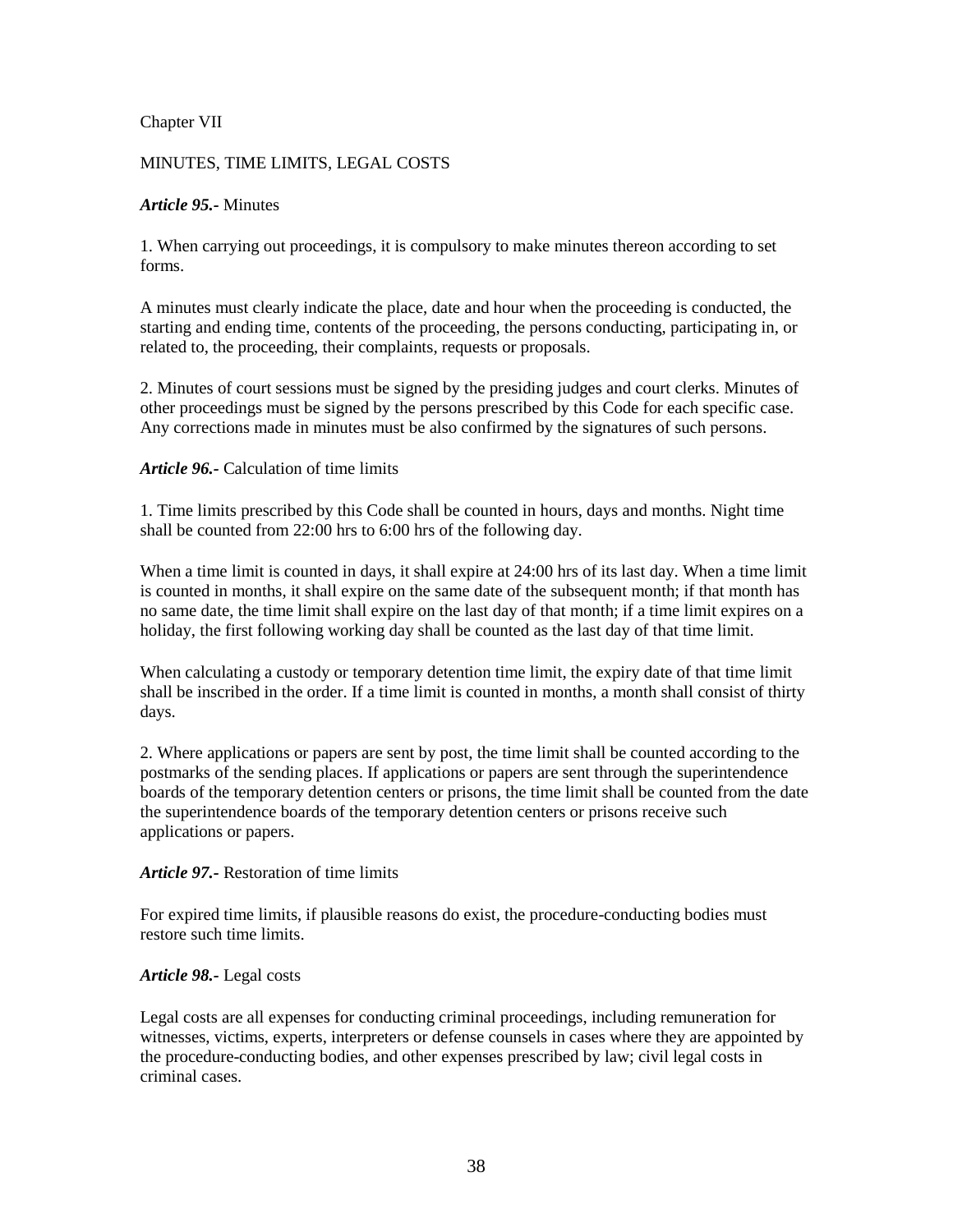### *Article 99.-* Responsibility to incur legal costs

1. Legal costs shall be incurred by the convicts or by the State according to law provisions.

2. The convicts must pay legal costs under court decisions.

3. Where a case is instituted at the request of the victim, if the defendant is pronounced not guilty by the court or the case is ceased under the provisions of Clause 2, Article 105 of this Code, the victim shall have to pay legal costs.

Part Two

## INSTITUTION, INVESTIGATION OF CRIMINAL CASES AND DECISION ON PROSECUTION

Chapter VIII

#### INSTITUTION OF CRIMINAL CASES

#### *Article 100.-* Grounds for instituting criminal cases

Criminal cases shall be instituted only when criminal signs have been identified. The identification of criminal signs shall be based on the following grounds:

- 1. Denunciations of citizens;
- 2. Information reported by agencies or organizations;
- 3. Information reported on the mass media;

4. Criminal signs directly detected by investigating bodies, procuracies, courts, border guard, customs, ranger, coast guard forces and other agencies of the People's Police or the People's Army, which are assigned to conduct a number of investigating activities;

5. Confession by offenders.

#### *Article 101.-* Denunciations and information on offenses

Citizens may denounce offenses to investigating bodies, procuracies, courts or other bodies, organizations. If a denunciation is made orally, the receiving agency or organization must make a minutes thereof with the signature of the denouncer.

Agencies, organizations, when detecting or receiving denunciations of citizens, must promptly report such information in writing to the investigating bodies.

#### *Article 102.-* Confession by offenders

When offenders come to give confessions, the receiving agencies or organizations must make minutes thereof, clearly inscribing the full names, ages, occupations, residences and statements of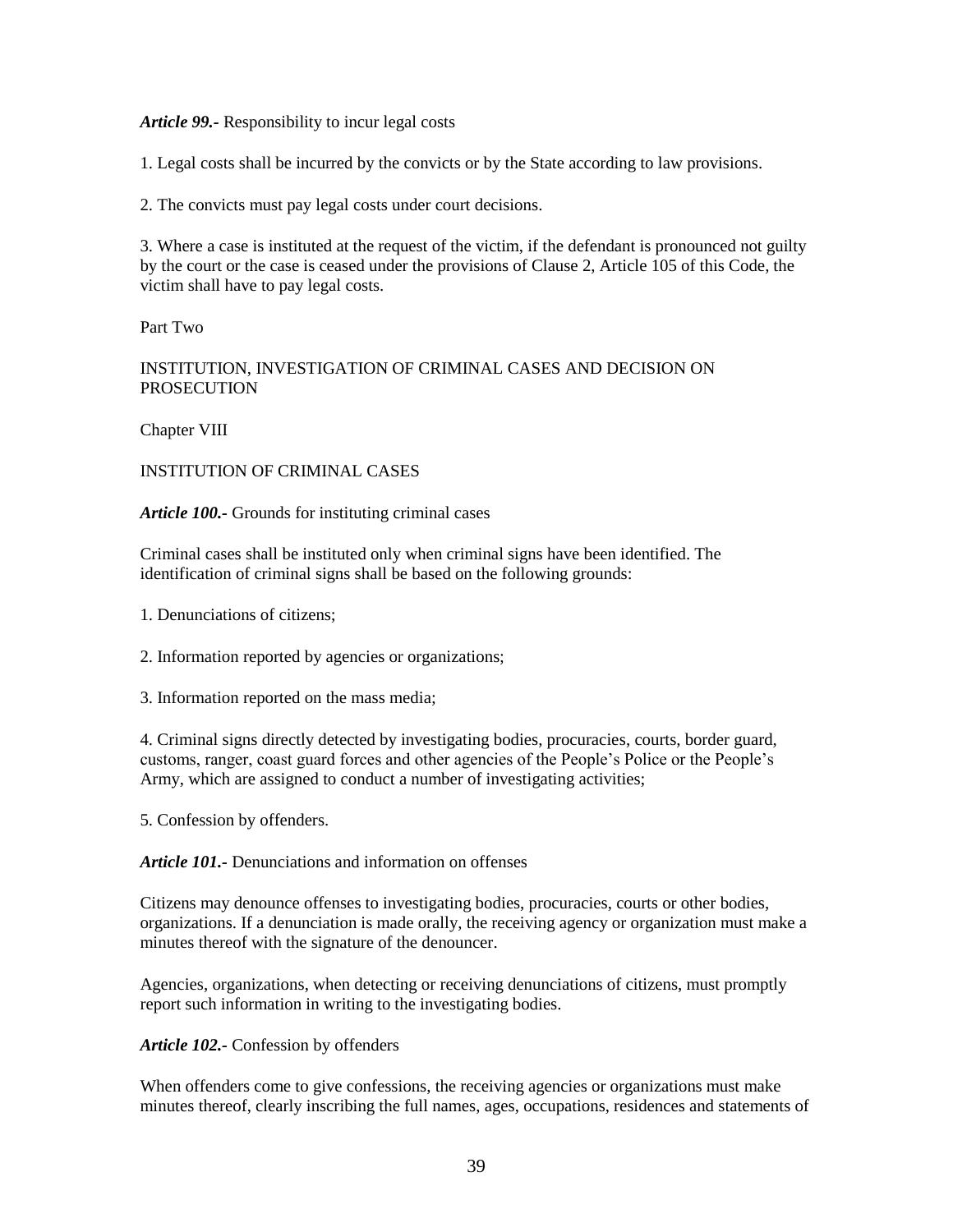the confessors. They shall have to immediately inform the investigating bodies or procuracies thereof.

*Article 103.-* Tasks of settling offence denunciations and information and proposals for institution of criminal cases

1. Investigating bodies and procuracies shall have the responsibility to receive all offense denunciations and information from individuals, agencies and organizations as well as criminal case institution proposals transferred by State agencies. Procuracies shall have the responsibility to immediately transfer offense denunciations and information and criminal case institution proposals enclosed with relevant documents they have received to competent investigating bodies.

2. Within twenty days after receiving offense denunciations, information, and/or criminal case institution proposals, the investigating bodies must, within the scope of their responsibilities, examine and verify the information sources and decide to institute or not to institute criminal cases.

In cases where the denounced events, offense information or criminal case institution proposals involve many complicated circumstances or where the examination and verification thereof must be conducted at many different places, the time limit for settling denunciations and information may be longer, but must not exceed two months.

3. The results of settlement of offense denunciations or information or criminal case institution proposals of State bodies must be sent to the procuracies of the same level and be notified to the reporting agencies, organizations or the offense denouncers.

The investigating bodies must apply necessary measures to protect the offense denouncers.

4. The procuracies shall have to supervise the settlement by the investigating bodies of offence denunciations and information or criminal case institution proposals.

*Article 104.-* Decisions to institute criminal cases

1, When determining that criminal signs have existed, the investigating bodies must issue decisions to institute criminal cases. The heads of border guard units, customs or ranger offices, the coast guard force and the heads of other agencies of the People's Police or the People's Army, which are assigned to conduct a number of investigating activities, shall issue decisions to institute criminal cases in the cases specified in Article 111 of this Code.

The procuracies shall issue decisions to institute criminal cases in cases where they cancel decisions not to institute criminal cases, which have been issued by the bodies stated in this Clause, and in cases where the trial panels request to institute the criminal cases.

The trial panels shall issue decisions to institute criminal cases or request the procuracies to institute criminal cases if they, in the course of trial at court sessions, detect new offenses or offenders required to be investigated.

2. Decisions to institute criminal cases must clearly state the time and grounds for institution, the applicable articles of the Penal Code, and the full names and positions of the decision issuers.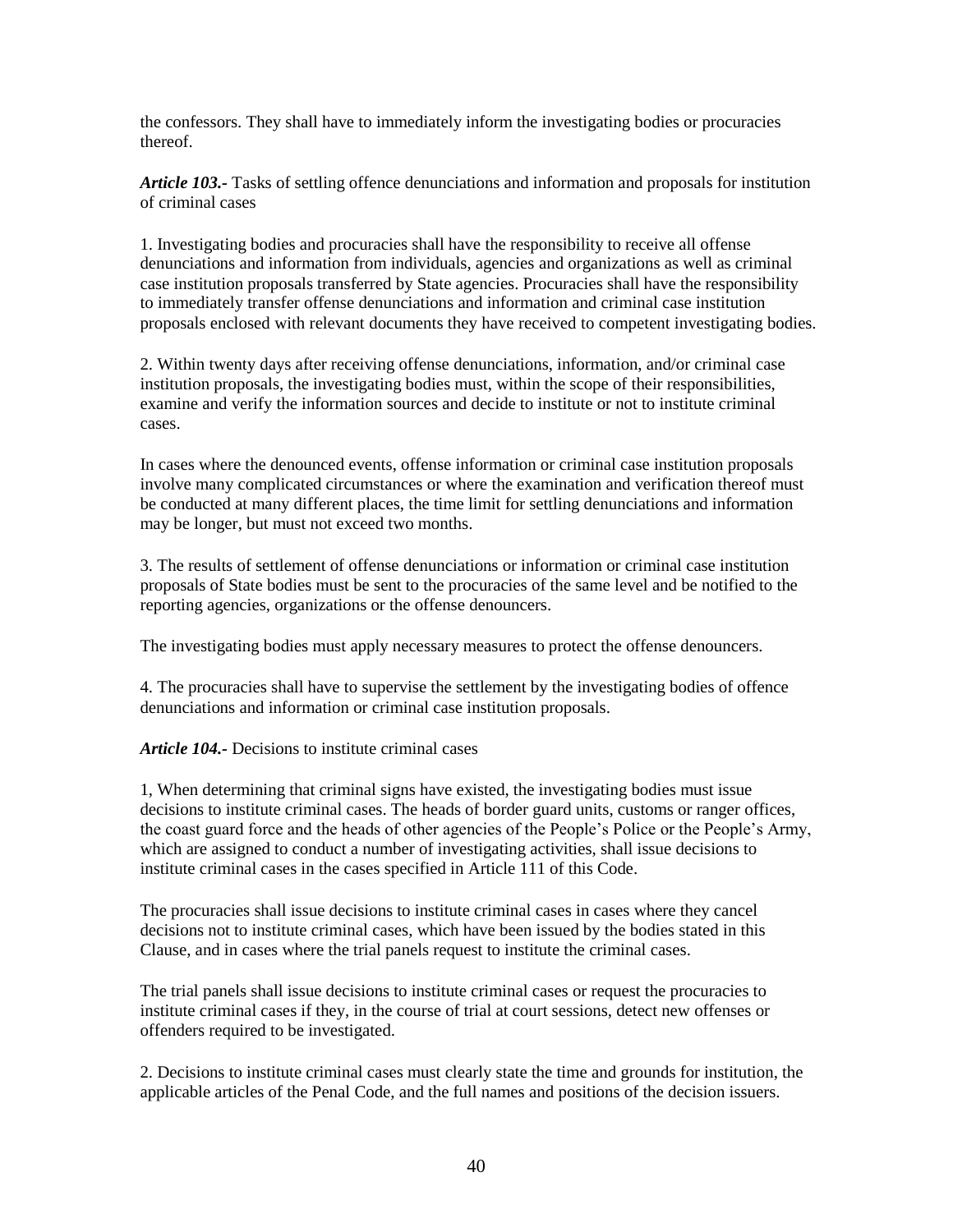3. Within 24 hours after issuing decisions to institute criminal cases, the procuracies must send such decisions to the investigating bodies for investigation; institution decisions enclosed with documents related to the institution of criminal cases, which have been issued by the investigating bodies, border guard, customs and ranger, coast guard force, or other agencies of the People's Police or the People's Army, which are assigned to conduct a number of investigating activities, must be sent to the procuracies for procuration of the institution; institution decisions of the trial panels must be sent to the procuracies for consideration and decision on the investigation; institution requests of the trial panels shall be sent to the procuracies for consideration and decision on the institution.

*Article 105.-* Institution of criminal cases at victims' requests

1. The cases involving the offenses prescribed in Clauses 1 of Articles 104, 105, 106, 108, 109, 111, 113, 121, 122, 131 and 171 of the Penal Code shall only be instituted at the requests of victims or lawful representatives of victims who are minors or persons with physical or mental defects.

2. In cases where the criminal case institution requesters withdraws their requests before the opening of court sessions of first-instance trial, the cases must be ceased.

Where exist grounds to determine that the institution requesters have withdrawn their requests against their own will due to force or coercion, the investigating bodies, procuracies or courts may, though such institution requesters have withdrawn their requests, still continue conducting the procedure for the cases.

Victims who have withdrawn their criminal case institution requests shall have no right to file their requests again, except for cases where their withdrawal is due to force or coercion.

*Article 106.-* Change or supplementation of decisions to institute criminal cases

1. When they have grounds to determine that the instituted criminal cases are not true to the committed criminal acts or there remain other offences, the investigating bodies or procuracies shall issue decisions to change or supplement the decisions to institute the criminal cases.

2. In cases where the investigating bodies decide to change or supplement the decisions to institute criminal cases, within 24 hours after issuing such decisions, the investigating bodies must send them to the procuracies for supervision of such institution.

Where the procuracies decide to change or supplement the decisions to institute criminal cases, within 24 hours after issuing such decisions, the procuracies must send them to the investigating bodies for investigation.

*Article 107.-* Grounds for not instituting criminal cases

Criminal cases shall not be instituted when one of the following grounds exists:

1. There is no offence;

2. The committed acts do not constitute an offence;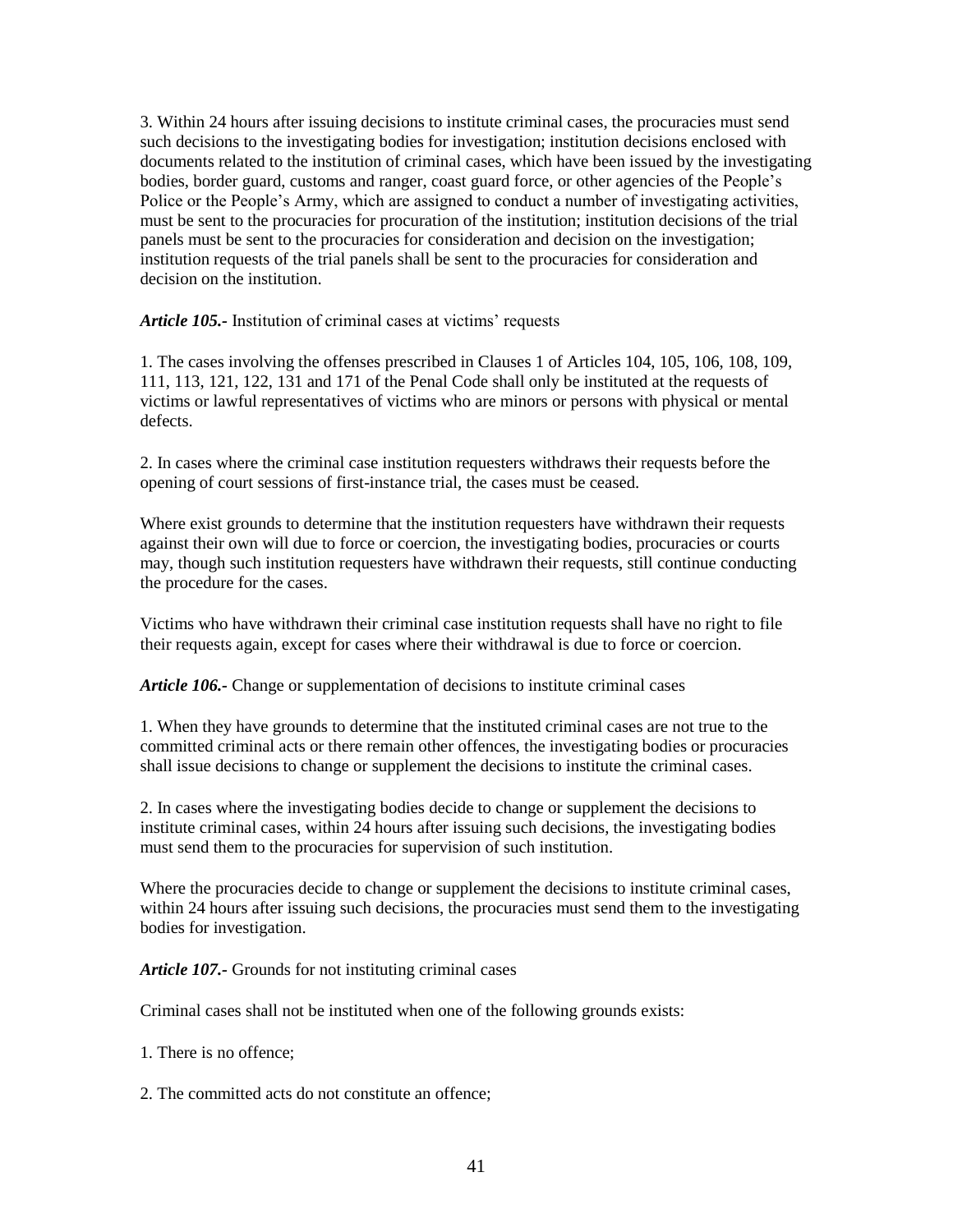3. The persons committing acts dangerous to the society have not yet reached the age to bear penal liability;

4. The persons committing criminal acts have got the legally valid judgments or decisions to cease their cases.

5. The statute of limitations for penal liability examination has expired;

6. The offenses have been granted general amnesty;

7. The persons committing acts dangerous to the society are deceased, except for cases where the reopening review of the cases is required for other persons.

*Article 108.-* Decisions not to institute criminal cases

1. When there exists one of the grounds prescribed in Article 107 of this Code, the persons with competence to institute criminal cases shall issue decisions not to institute criminal cases; if they have instituted criminal cases, they must issue decisions to cancel such institution decisions and notify the offense-denouncing or reporting agencies, organizations or individuals of the reasons therefor; if deeming it necessary to handle the cases by other measures, they shall send the files thereof to the concerned agencies or organizations for settlement.

Within 24 hours after their issuance, decisions not to institute criminal cases, decisions to cancel decisions to institute criminal cases and related documents must be sent to the procuracies of the same level.

2. The agencies, organizations or individuals that have denounced or reported on the offenses shall have the right to complain about the decisions not to institute criminal cases. The competence and procedures for settling such complaints shall comply with the provisions of Chapter XXXV of this Code.

*Article 109.-* Powers and responsibilities of procuracies in instituting criminal cases

1. The procuracies shall exercise the right to prosecute and supervise the law observance in the institution of criminal cases, ensuring that criminal cases be instituted for all detected offenses and the institution of criminal cases be grounded and lawful.

2. In cases where the decisions to institute criminal cases, which are issued by investigating bodies, border guard, customs, ranger, the coast guard force, or other agencies of the People's Police or the People's Army, which are assigned to conduct a number of investigating activities, are ungrounded, the procuracies shall issue decisions to cancel such decisions; if the decisions not to institute criminal cases, which are issued by such agencies, are ungrounded, the procuracies shall cancel them and issue decisions to institute criminal cases.

3. Where the decisions to institute criminal cases, which are issued by the trial panels, are ungrounded, the procuracies shall file protests against them with the superior courts.

Chapter IX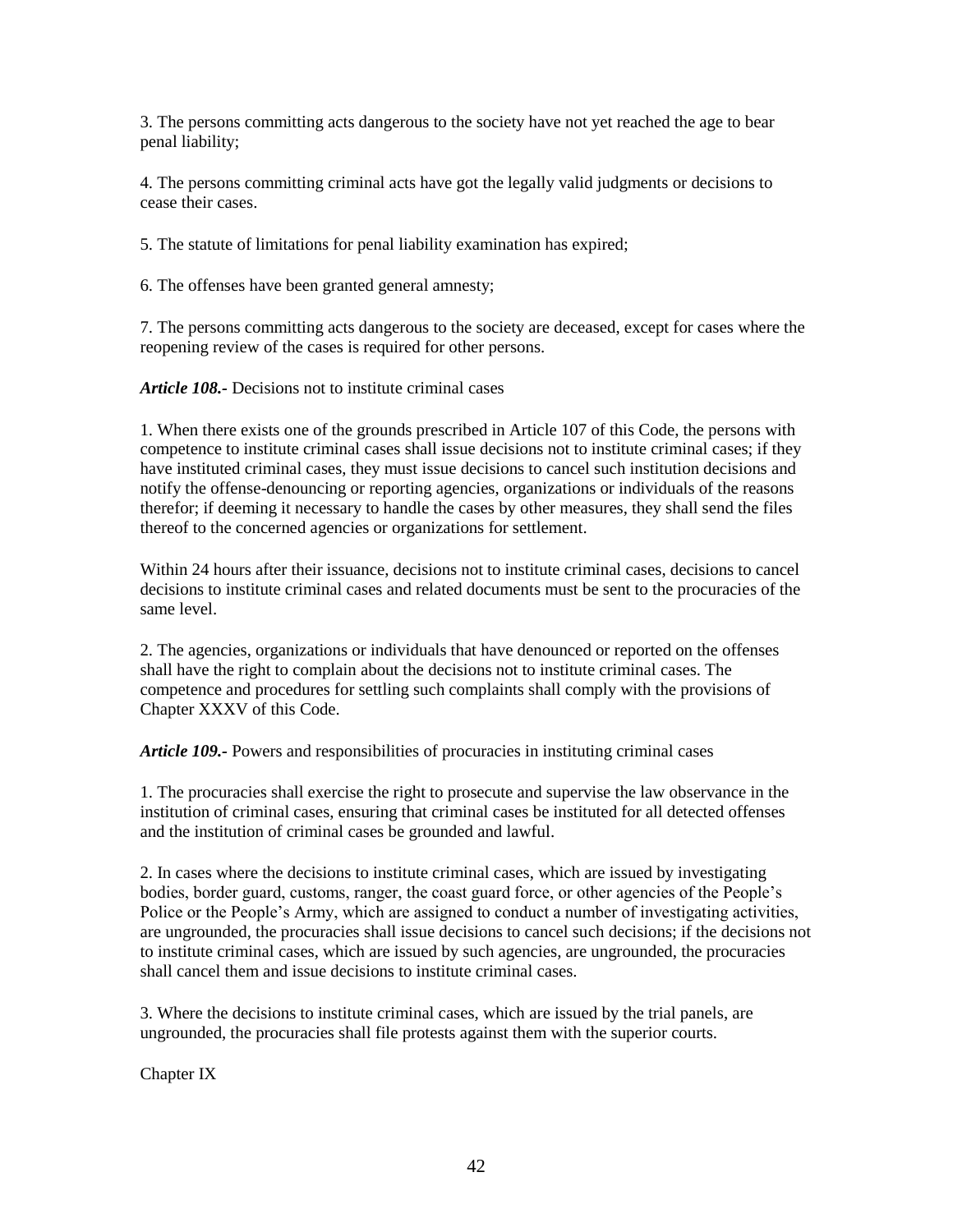#### GENERAL PROVISIONS ON INVESTIGATION

#### *Article 110.-* Investigating competence

1. Investigating bodies of the People's Police shall investigate all kinds of offenses, excluding ones falling under the investigating competence of the investigating bodies in the People's Army or the investigating body of the Supreme People's Procuracy.

2. Investigating bodies of the People's Army shall investigate offenses falling under the adjudicating competence of military courts.

3. The investigating body of the Supreme People's Procuracy shall investigate some kinds of offenses of infringing upon judicial activities, which are committed by officials of judicial bodies.

4. Investigating bodies shall have competence to investigate criminal cases of offenses occurring in their respective geographical areas. Where the places where the offenses were committed are unknown, the investigation thereof shall fall under the competence of the investigating bodies of the places where the offenses were detected or where the accused reside or are arrested.

The district-level investigating bodies, regional military investigating bodies shall investigate criminal cases of offenses falling under the adjudicating competence of the district-level people's courts or regional military courts; the provincial-level and military zone-level military investigating bodies shall investigate criminal cases of offenses falling under the adjudicating competence of the provincial-level people's courts or military zone-level military courts or cases falling under the investigating competence of the subordinate investigating bodies, which they deem it necessary to directly investigate. The central investigating body shall investigate criminal cases of especially serious and complicated offenses falling under the investigating competence of the provincial-level investigating bodies or military zone-level military investigating bodies, which they deem it necessary to directly investigate such cases.

5. The apparatus organization and specific competence of investigating bodies shall be provided for by the National Assembly Standing Committee.

*Article 111.-* Investigating powers of the border guard, customs, ranger, the coast guard forces and other agencies of the People's Police or the People's Army, which are assigned to conduct a number of investigating activities

1. When detecting criminal acts for which penal liability must be examined in their respective management domains, the border guard, customs, ranger and the coast guard forces shall have the competence:

a/ For less serious offenses committed by offenders who are caught red-handed , evidences and the offenders' personal details are clear, to issue decisions to institute criminal cases and initiate criminal proceedings against the accused, conduct investigation and transfer the case files to the competent procuracies within twenty days after the date of issuing the decisions to institute criminal cases;

b/ For serious offenses, very serious offenses or especially serious offenses or less serious but complicated offenses, to issue decisions to institute criminal cases, conduct initial investigating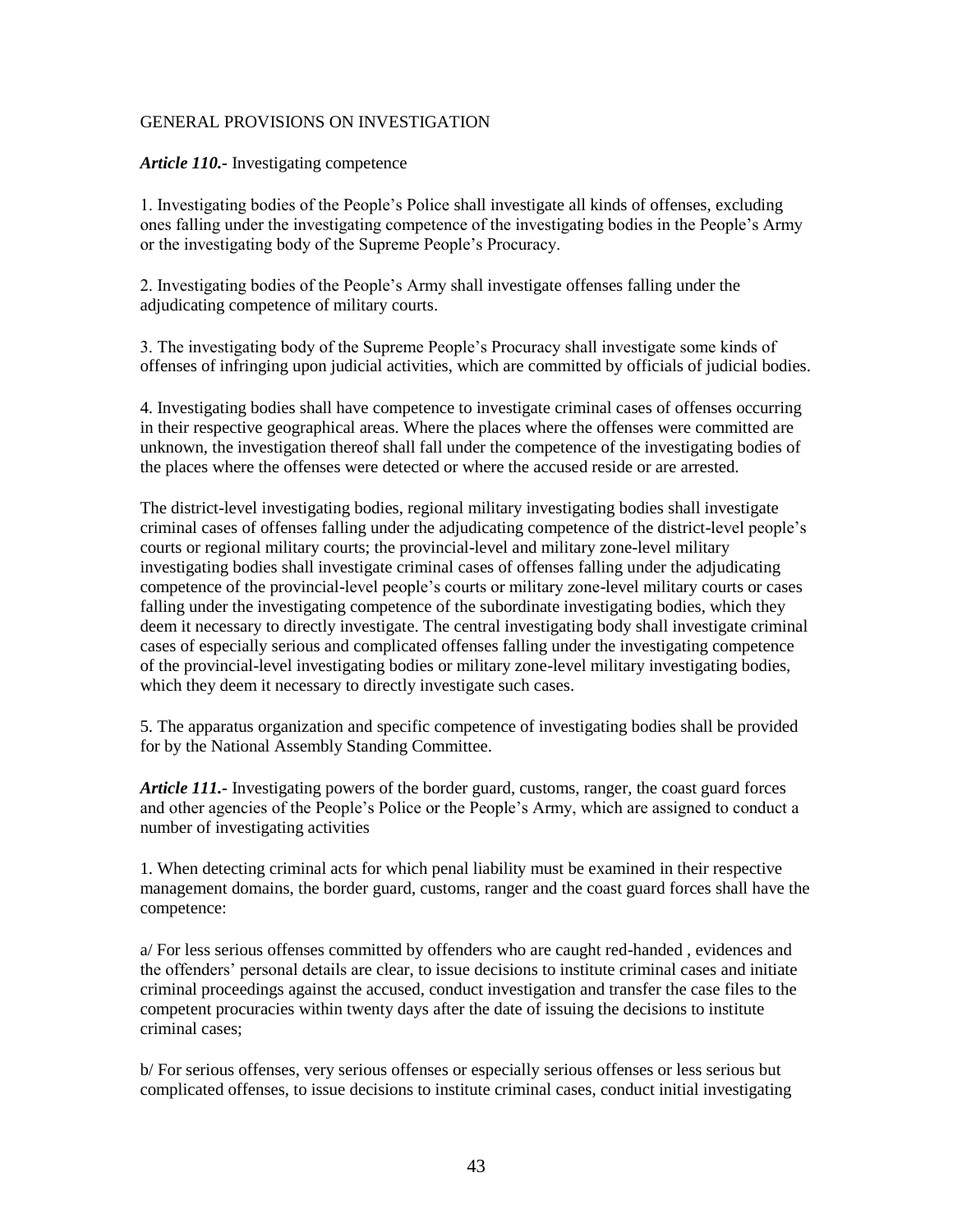activities and transfer the case files to competent investigating bodies within seven days after issuing the decisions to institute criminal cases.

2. In the People's Police and the People's Army, apart from the investigating bodies prescribed in Article 110 of this Code, if other agencies assigned to conduct a number of investigating activities detect cases showing criminal signs while performing their tasks, they shall have the right to institute criminal cases, conduct initial investigating activities and transfer the case files to competent investigating bodies within seven days after issuing the decisions to institute criminal cases.

3. When conducting investigating activities, the border guard, customs, ranger, the coast guard force, and other agencies of the People's Police or the People's Army, which are assigned to conduct a number of investigating activities, must, within the scope of their respective procedural competence, comply with the procedural principles, order and proceedings for investigating activities as prescribed by this Code. The procuracies shall have to supervise the law observance by these agencies in their investigating activities.

4. The specific tasks and powers of the border guard, customs, ranger, the coast guard force, and other agencies of the People's Police or the People's Army, which are assigned to conduct a number of investigating activities, in investigating activities shall be prescribed by the National Assembly Standing Committee.

*Article 112.-* Tasks and powers of procuracies in exercising the right to prosecute at the investigating stage

When exercising the right to prosecute at the investigating stage, the procuracies shall have the following tasks and powers:

1. To institute criminal cases, to initiate criminal proceedings against the accused; to request the investigating bodies to institute criminal cases or change the decisions to institute criminal cases or initiate criminal proceedings against the accused in accordance with this Code;

2. To set investigation requirements and request the investigating bodies to conduct investigation; when deeming it necessary, to directly conduct a number of investigating activities under the provisions of this Code;

3. To request the heads of investigating bodies to change investigators under the provisions of this Code; if the investigators' acts show criminal signs, to institute criminal cases against such investigators;

4. To decide to apply, change or cancel arrest, custody, temporary detention and other deterrent measures; to decide to approve or disapprove the decisions of investigating bodies under the provisions of this Code. In case of disapproval, the disapproval decision must clearly state the reasons therefor;

5. To cancel ungrounded and illegal decisions of investigating bodies; to request the investigating bodies to pursue the accused;

6. To decide to prosecute the accused; to decide to cease or suspend criminal cases.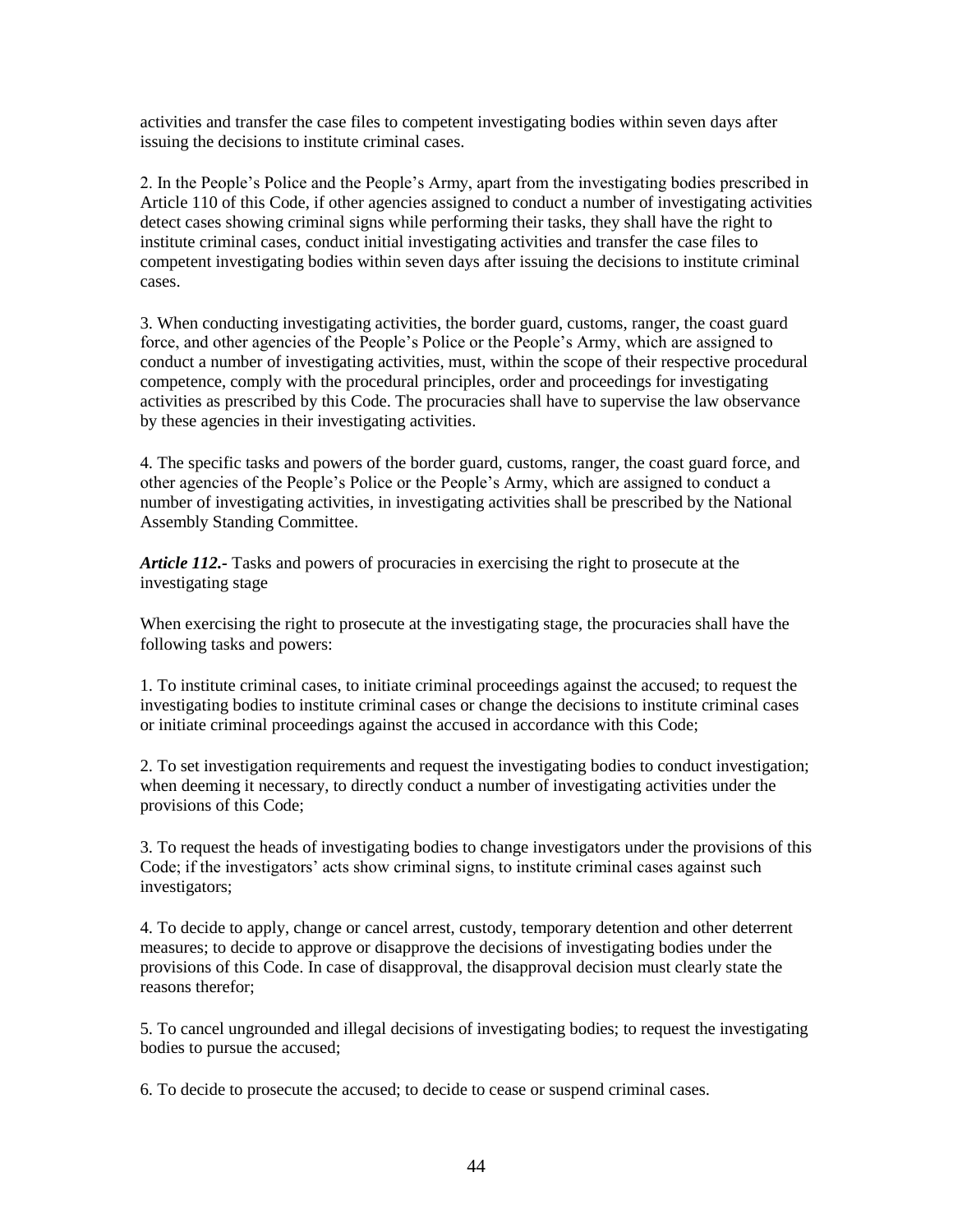*Article 113.-* Tasks and powers of procuracies in supervising investigation

In performing the work of supervising the investigation, the procuracies shall have the following tasks and powers:

1. To supervise the institution of criminal cases, supervise investigating activities and the compilation of case files by investigating bodies;

2. To supervise the law observance by participants in the proceeding;

3. To settle disputes over the investigating competence;

4. To request the investigating bodies to remedy law violations in their investigating activities; to request investigating bodies to supply necessary documents on the law violations committed by investigators; to request the heads of investigating bodies to strictly handle the investigators who have committed law violations while conducting investigation;

5. To propose concerned agencies and organizations to apply measures to preclude offenses and law violations.

*Article 114.-* Responsibilities of investigating bodies in complying with requests and decisions of procuracies

Investigating bodies shall have to comply with the requests and decisions of procuracies. For requests and decisions prescribed at Points 4, 5 and 6, Article 112 of this Code, if disagreeing with them, the investigating bodies shall still have to execute them but have the right to make proposals to the immediate superior procuracies. Within twenty days after receiving the proposals of the investigating bodies, the immediate superior procuracies must consider and settle them and notify the settlement results to the proposing bodies.

*Article 115.-* Responsibilities to comply with decisions and requests of investigating bodies and procuracies

Decisions and requests of investigating bodies and procuracies at the stage of investigating criminal cases must be strictly complied with by agencies, organizations and citizens.

*Article 116.-* Transfer of cases for investigation according to competence

Where cases do not fall under their investigating competence, the investigating bodies shall propose the procuracies of the same level to issue decisions to transfer the cases to the competent investigating bodies for further investigation; within three days after receiving such proposals of the investigating bodies, the procuracies of the same level shall have to issue decisions to transfer the cases.

The transfer of cases outside the territories of provinces or centrally run cities or military zones shall be decided by the provincial-level procuracies or military zone-level military procuracies.

*Article 117.-* Joinder or separation of criminal cases for investigation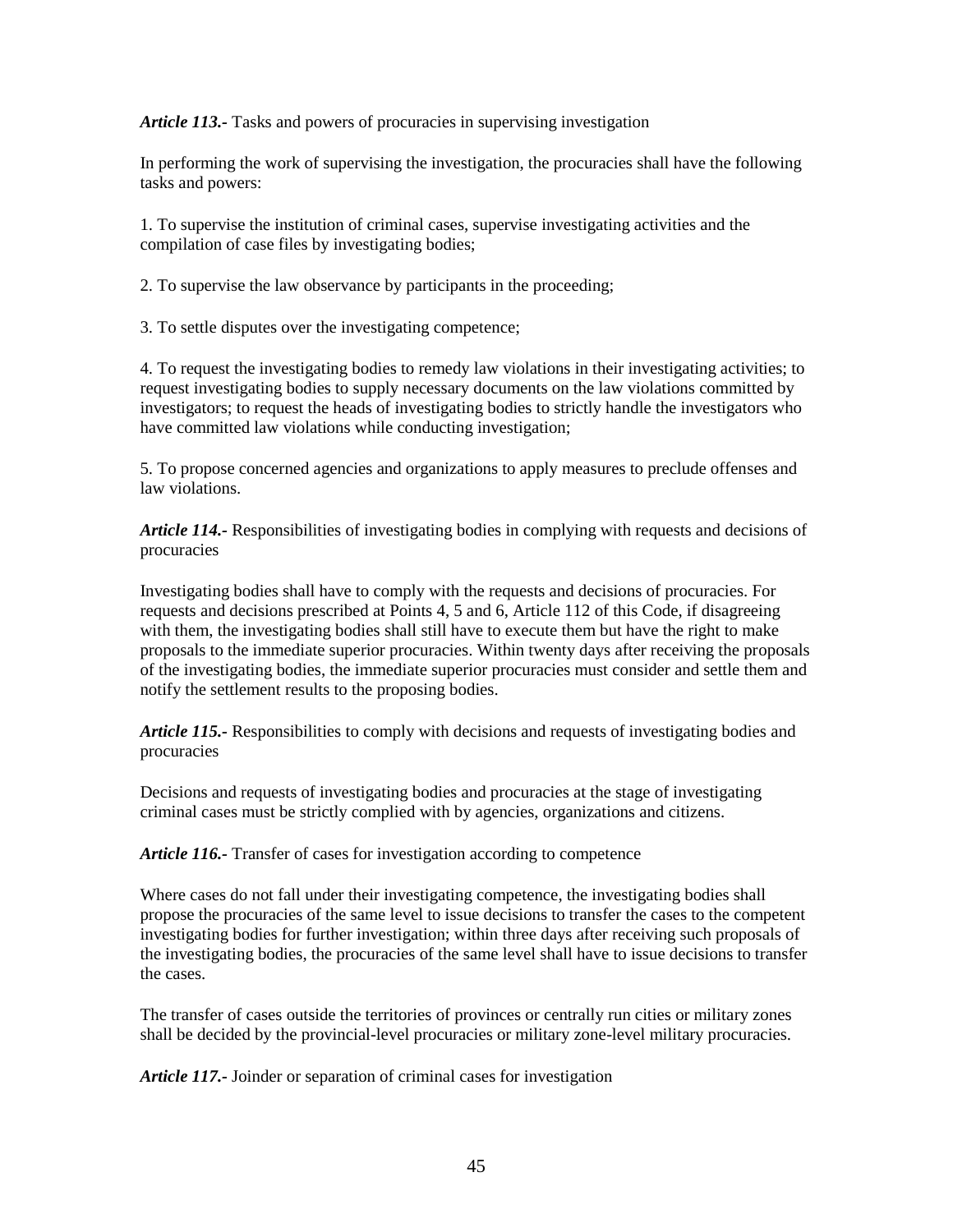1. Investigating bodies may join in the same case for investigation several offenses committed by a person, several persons together committing an offense or offenders and other persons harboring or not denouncing the offenses as prescribed in Article 313 and Article 314 of the Penal Code.

2. Investigating bodies may only separate cases in case of extreme necessity when the investigation of all offenses cannot be completed early, provided that such separation would not affect the determination of the objective and comprehensive truths of the cases.

3. Decisions to join or separate criminal cases must be sent to the procuracies of the same level within 24 hours after their issuance.

### *Article 118.-* Entrustment of investigation

In case of necessity, investigating bodies may entrust other investigating bodies to conduct a number of investigating activities. Investigation entrustment decisions must clearly state the specific requirements. The entrusted investigating bodies shall have to perform fully the entrusted work within the time limits set by the entrusting investigating bodies.

### *Article 119.-* Investigation time limits

1. The time limits for investigating criminal cases shall not exceed two months for less serious offenses, not exceed three months for serious offenses, not exceed four months for very serious offenses and especially serious offenses, counting from the time of institution of criminal cases to the time of termination of investigation.

2. In case of necessity to prolong investigation due to the complexity of the cases, at least ten days before the expiry of the investigation time limit, the investigating bodies must request in writing the procuracies to extend the investigation time limit.

The extension of investigation time limits is prescribed as follows:

a/ For less serious offenses, the investigation time limit may be extended once for no more than two months;

b/ For serious offenses, the investigation time limit may be extended twice, for no more than three months for the first time and no more than two months for the second time;

c/ For very serious offenses, the investigation time limit may be extended twice, for no more than four months each;

d/ For especially serious offenses, the investigation time limit may be extended three times, for no more than four months each.

3. The competence of procuracies to extend investigation time limits is prescribed as follows:

a/ For less serious offenses, the district-level people's procuracies or regional Military Procuracies shall extend investigation time limits. Where the cases are received for investigation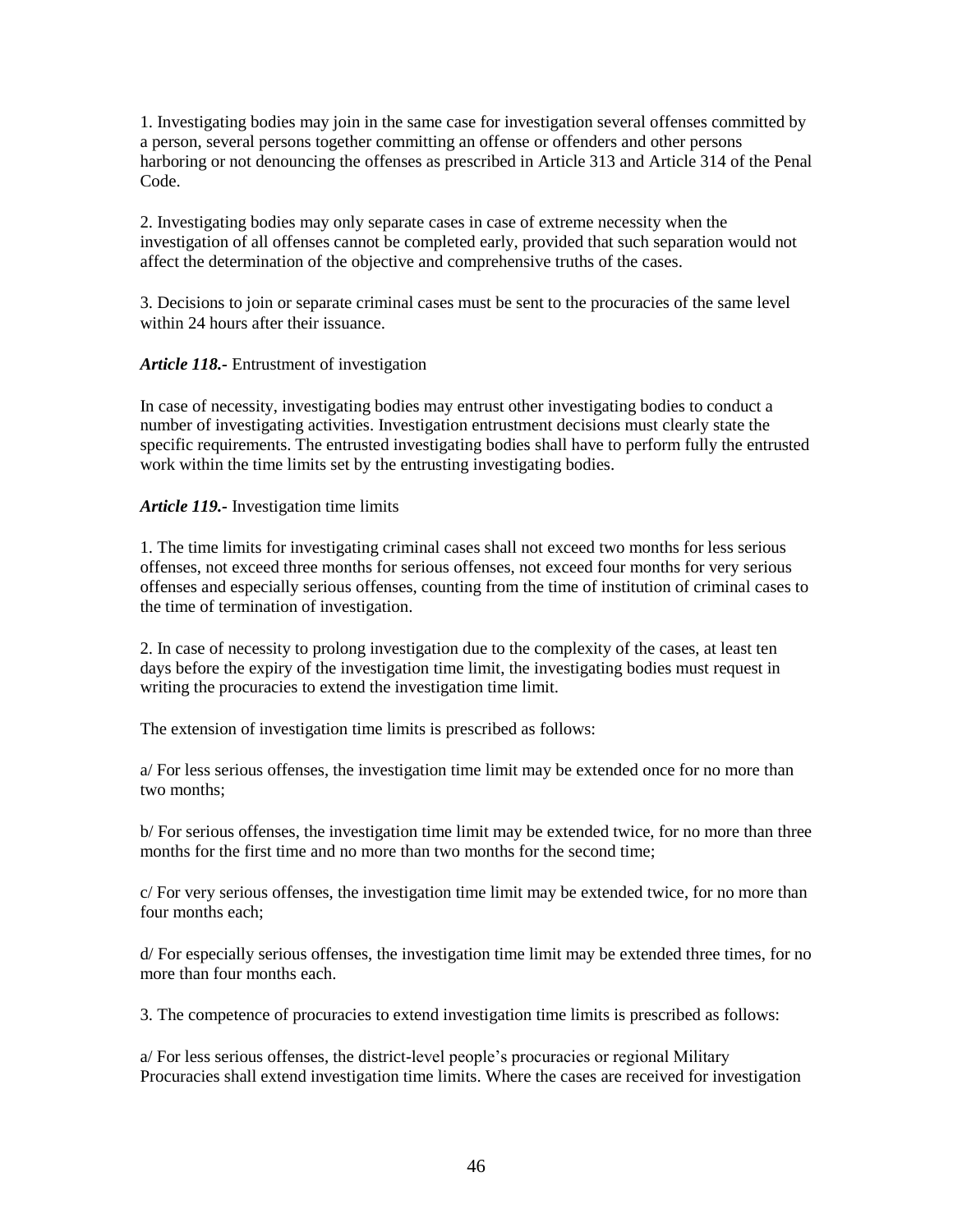at the provincial or military-zone level, the provincial-level people's procuracies or military zonelevel military procuracies shall extend investigation time limits;

b/ For serious offenses, the district-level people's procuracies or regional military procuracies shall extend investigation time limits for the first time and the second time. Where the cases are received for investigation at the provincial or military-zone level, the provincial-level people's procuracies or military zone level military procuracies shall extend investigation time limits for the first time and the second time;

c/ For very serious offenses, the district-level people's procuracies or regional military procuracies shall extend investigation time limits for the first time; the provincial-level people's procuracies or the military zone-level military procuracies shall extend investigation time limits for the second time. Where the cases are received for investigation at the provincial or militaryzone level, the provincial-level people's procuracies or military zone-level military procuracies shall extend investigation time limits for the first time and the second time.

d/ For especially serious offenses, the provincial-level people's procuracies or military zone level military procuracies shall extend investigation time limits for the first time and the second time; the Supreme People's Procuracy or the central Military Procuracy shall extend investigation time limits for the third time

4. Where the cases are received for investigation at the central level, the extension of investigation time limits shall fall under the competence of the Supreme People's Procuracy or the central Military Procuracy.

5. For especially serious offenses for which the extended investigation time limit has expired but, due to the very complicated nature of the cases, the investigation cannot be completed, the Chairman of the Supreme People's Procuracy may extend the investigation time limit once for no more than four months.

For the offenses of infringing upon national security, the Chairman of the Supreme People's Procuracy shall have the right to extend the investigation time limit once more for no more than four months.

6. Upon the expiry of the extended investigation time limit but it is impossible to prove the accused to have committed the offenses, the investigating bodies must issue decisions to cease the investigation.

*Article 120.-* Time limits of temporary detention for investigation

1. The time limit of temporary detention of the accused for investigation shall not exceed two months for less serious offenses, not exceed three months for serious offenses, not exceed four months for very serious offenses and especially serious offenses.

2. Where the cases involving many complicated circumstances and it is deemed that the investigation should take a longer time and there exists no ground to change or cancel the temporary detention measure, at least ten days before the temporary detention time limit expires, the investigating bodies must send written requests to the procuracies to extend the such temporary detention time limit.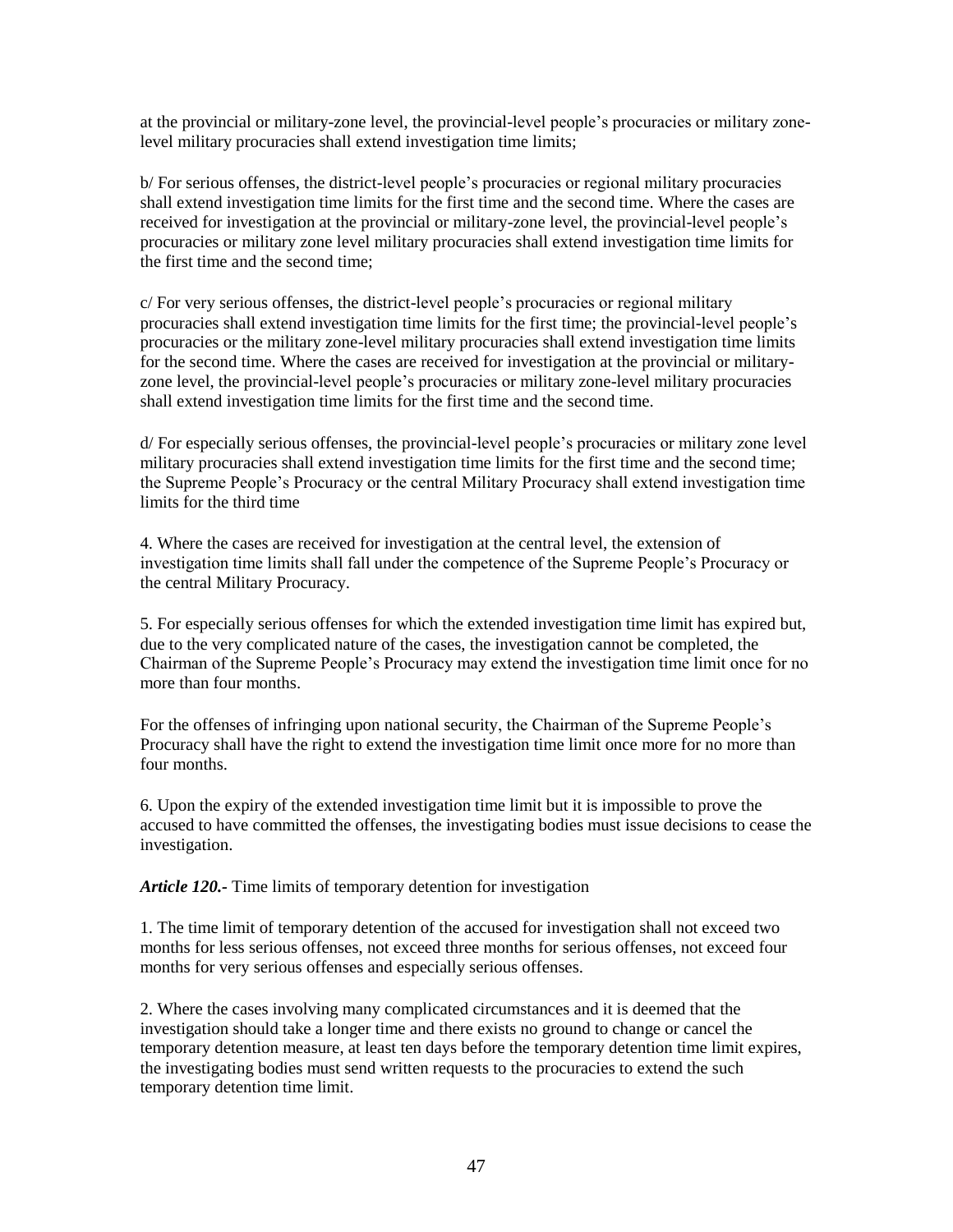The extension of temporary detention time limits is prescribed as follows:

a/ For less serious offenses, the temporary detention time limit may be extended once for no more than one month;

b/ For serious offenses, the temporary detention time limit may be extended twice, for no more than two months for the first time and no more than one month for the second time;

c/ For very serious offenses, the temporary detention time limit may be extended twice, for no more than three months for the first time and no more than two months for the second time;

d/ For especially serious offenses, the temporary detention time limit may be extended three times, for no more than four months each.

3. The competence of procuracies to extend temporary detention time limits is prescribed as follows:

a/ The district-level people's procuracies or regional military procuracies shall have the right to extend temporary detention time limits for less serious offenses, extend temporary detention time limits for the first time for serious offenses and very serious offenses. Where the cases are received for investigation at the provincial or military-zone level, the provincial-level people's procuracies or military zone-level military procuracies shall have the right to extend temporary detention time limits for less serious offenses, extend temporary detention time limits for the first time for serious offenses, very serious offenses and especially serious offenses.

b/ In cases where the first-time extended temporary detention time limits prescribed at Point a of this Clause have expired but the investigation cannot be completed and there emerges no ground to change or cancel the temporary detention measure, the district-level people's procuracies or the regional military procuracies may extend the temporary detention time limits for the second time for serious offenses. The provincial-level people's procuracies or military zone-level military procuracies may extend temporary detention time limits for the second time for serious offenses, very serious offenses or especially serious offenses.

4. Where the cases are received for investigation at the central level, the extension of temporary detention time limits shall fall under the competence of the Supreme People's Procuracy or the Central Military Procuracy.

5. For especially serious offenses, in cases where the second-time extended temporary detention time limits prescribed at Point b, Clause 3 of this Article have expired and the cases involve many very complicated circumstances while there emerges no ground to change or cancel the temporary detention measure, the Chairman of the Supreme People's Procuracy may extend the temporary detention time limits for the third time.

In case of necessity for offenses of infringing upon national security, the Chairman of the Supreme People's Procuracy may extend the temporary detention time limits once more for no more than four months.

6. When keeping persons in temporary detention, if deeming it unnecessary to continue the temporary detention, the investigating bodies must propose in time the procuracies to cancel the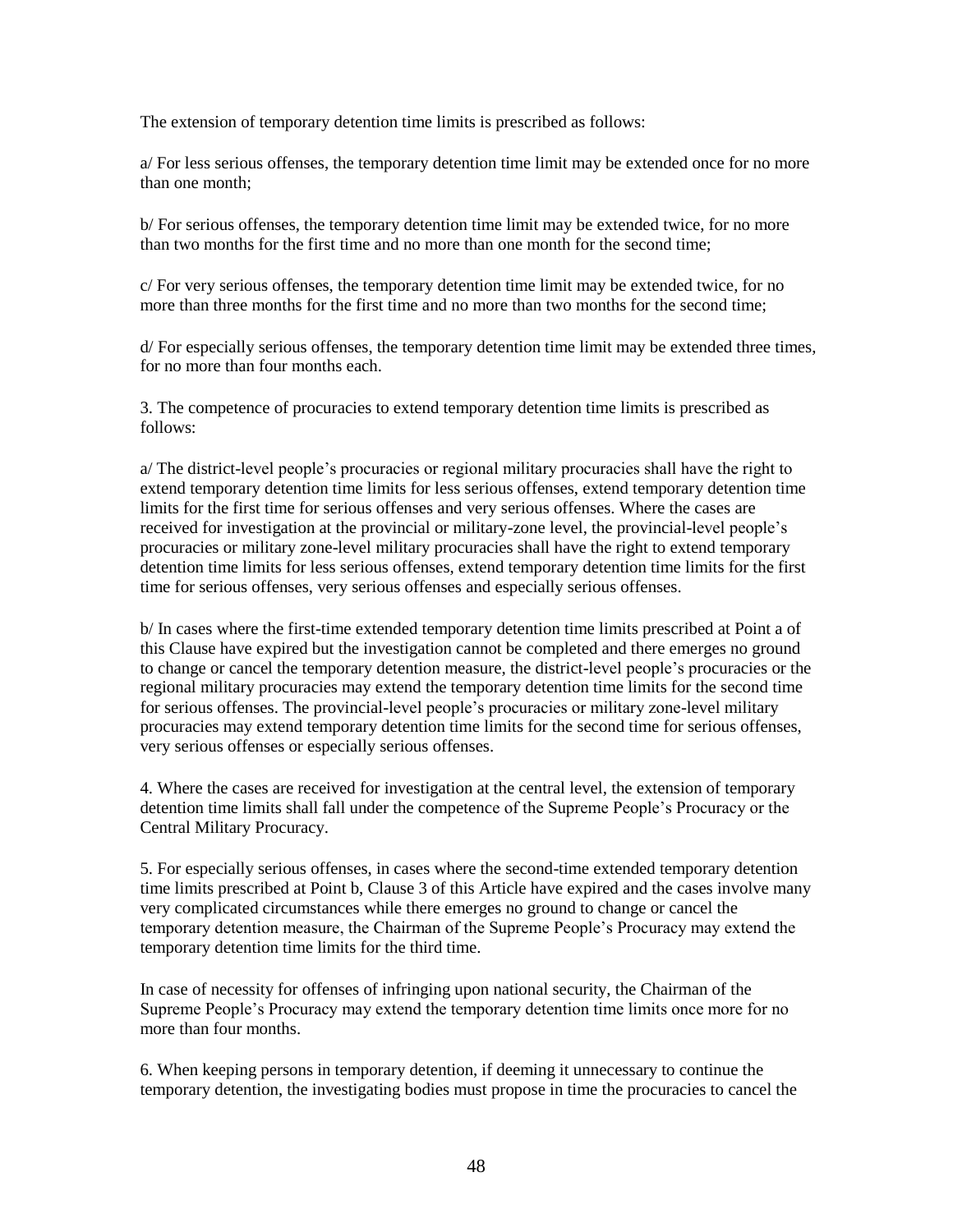temporary detention in order to release the detainees or shall, if deeming it necessary, apply other deterrent measures.

Upon the expiry of the temporary detention time limits, the temporary detention order issuers must release the detainees or shall, if deeming it necessary, apply other deterrent measures.

*Article 121.-* Time limits for investigation resumption, additional investigation and reinvestigation

1. In case of investigation resumption prescribed in Article 165 of this Code, the time limit for further investigation shall not exceed two months for less serious offenses, serious offenses or very serious offenses, not exceed three months for especially serious offenses, counting from the time of issuance of the investigation resumption decisions to the time of termination of investigation.

Where it is necessary to extend investigation time limits due to the complicated nature of the cases, at least ten days before the investigation time limits expire, the investigating bodies must send written requests to the procuracies to extend the investigation time limits. The extension of investigation time limits is prescribed as follows:

a/ For serious offenses and very serious offenses, the investigation time limit may be extended once for no more than two months.

b/ For especially serious offenses, the investigation time limit may be extended once for no more than three months.

The competence to extend investigation time limits for each kind of offense shall comply with the provisions of Clause 3, Article 119 of this Code.

2. Where the cases are returned by the procuracies for additional investigation, the time limit for additional investigation shall not exceed two months; if the cases are returned by courts for additional investigation, the time limit for additional investigation shall not exceed one month. The procuracies or courts may only return the case files for additional investigation for no more than twice. The time limit for additional investigation shall be counted from the date the investigating bodies receive back the case files and investigation requests.

3. Where the cases are returned for re-investigation, the investigation time limit and the extension thereof shall comply with the general procedures prescribed in Article 119 of this Code.

The investigation time limit shall be counted from the time when the investigating bodies receive the files and re-investigation requests.

4. When resuming investigation, conducting additional investigation or re-investigation, the investigating bodies shall have the right to apply, change or cancel the deterrent measures under the provisions of this Code.

In cases where there exist grounds prescribed by this Code for temporary detention, the temporary detention time limit for investigation resumption or additional investigation must not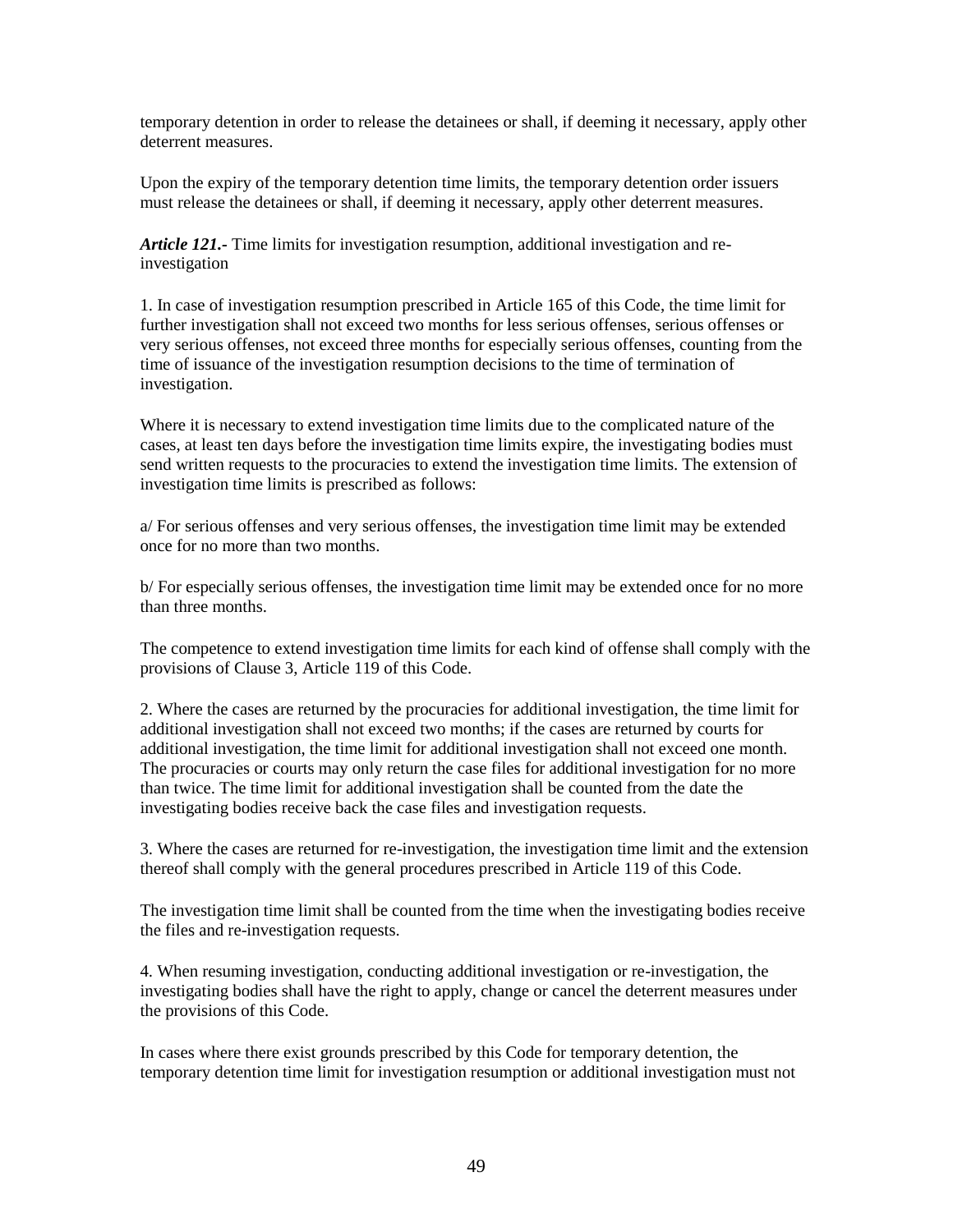exceed the time limit for investigation resumption or additional investigation prescribed in Clause 1 and Clause 2 of this Article.

The temporary detention time limit and the extension thereof in the cases of re-investigation shall comply with general procedures prescribed in Article 120 of this Code.

### *Article 122.-* Settlement of requests of participants in the procedure

When participants in the procedure make requests on matters related to the cases, the investigating bodies or procuracies shall, within the scope of their respective responsibilities, settle their requests and inform them of the settlement results. If rejecting such requests, the investigating bodies or procuracies must reply, clearly stating the reasons therefor.

If disagreeing with the settlement results of the investigating bodies or procuracies, participants in the procedure shall have the right to complain. Complaints and the settlement thereof shall comply with the provisions of Chapter XXXV of this Code.

#### *Article 123.-* Participation by witnesses

Witnesses shall be invited to participate in investigating activities in the cases prescribed by this Code.

Witnesses shall have the duty to confirm the contents and results of the work performed by investigators in their presence and may present their personal opinions. These opinions shall be recorded in the minutes.

### *Article 124.-* Non-disclosure of investigation secrets

In case of necessity to keep investigation secrets, investigators and procurators must notify in advance the participants in the procedure and witnesses not disclose investigation secrets. Such notification must be recorded in the minutes.

Investigators, procurators, participants in the procedure or witnesses who disclose investigation secrets shall, on a case-by-case basis, bear penal liability under Articles 263, 264, 286, 287, 327 and 328 of the Penal Code.

### *Article 125.-* Investigation minutes

1. In conducting investigation, the minutes thereof must be made according to Article 95 of this Code.

Investigators who have made the minutes must read them to the participants in the procedure, explain to them the right to supplement and give comments on the minutes. Such comments shall be recorded in the minutes. Participants in the procedure and investigators shall all sign the minutes.

2. Where the participants in the procedure refuse to sign the minutes, such refusal must be written in the minutes with reasons therefor clearly stated.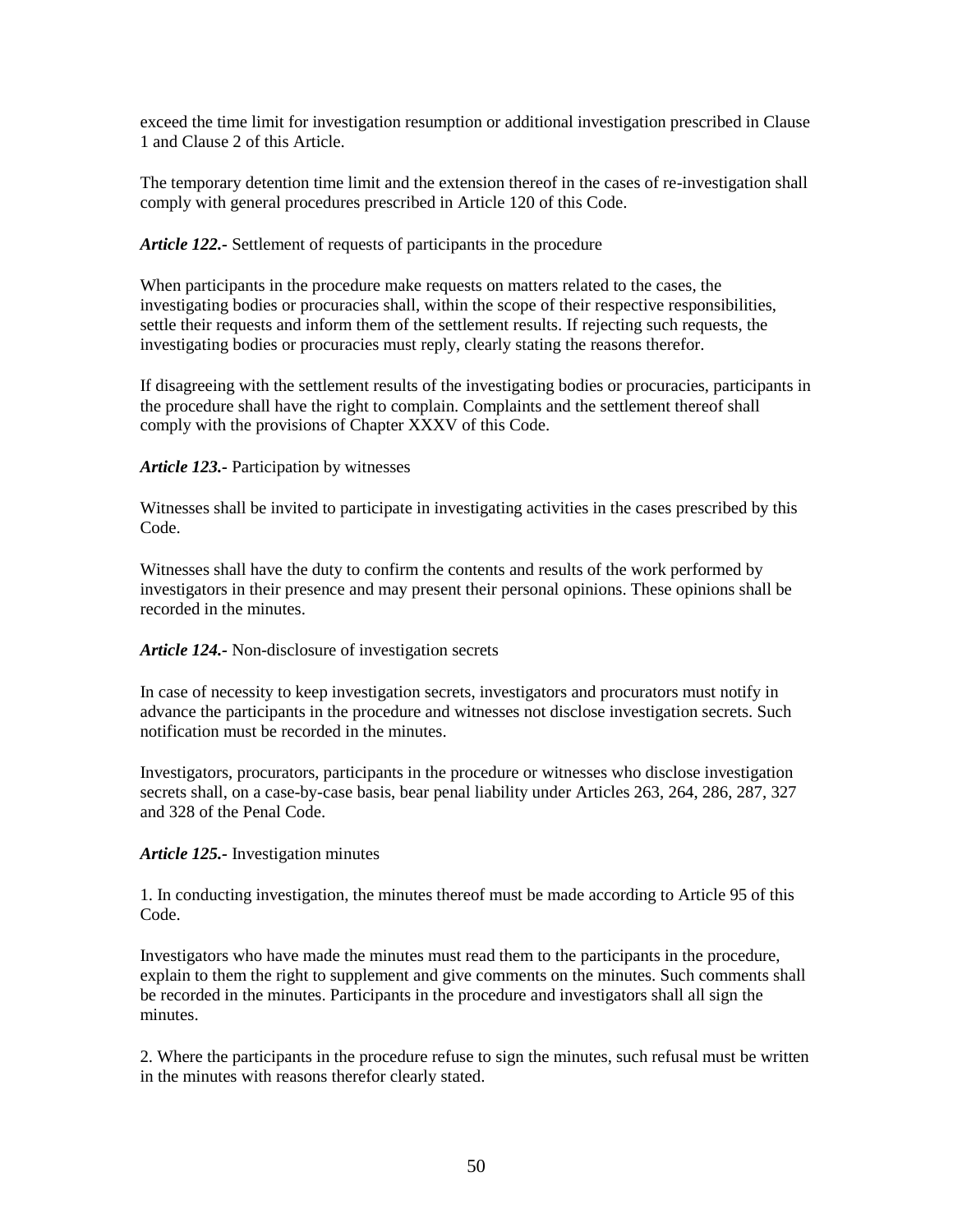3. If the participants in the procedure, for their physical or mental defects or other reasons, cannot sign the minutes, such reasons must be clearly recorded in the minutes and confirmed jointly by investigators and witnesses.

Illiterate persons may put their fingerprints on the minutes.

Chapter X

### INITIATION OF CRIMINAL PROCEEDINGS AGAINST THE ACCUSED AND INTERROGATION OF THE ACCUSED

*Article 126.-* Initiation of criminal proceedings against the accused

1. When having sufficient grounds to determine that persons have committed criminal acts, the investigating body shall issue decisions to initiate criminal proceedings against the accused.

2. A decision to initiate criminal proceedings against the accused shall contain the time and place of its issuance; full name and position of its issuer; full name, birth date, occupation and family conditions of the accused; which offense the accused is charged with, under which articles of the Penal Code; time and place of commission of the offense, and other circumstances of the offense.

If the accused is charged with many different offenses, the decision to initiate criminal proceedings against him/her must contain the title of each offense and the applicable articles of the Penal Code.

3. After initiating proceedings against the accused, investigating bodies must take photographs and compile personal records of the accused and put them in the case files.

4. Within 24 hours after issuing the decisions to initiate criminal proceedings against the accused, the investigating bodies must send them to the procuracies of the same level for consideration and approval. Within three days after receiving such decisions, the procuracies must issue decisions to approve or cancel them and immediately send their decisions to the investigating bodies.

5. Where they detect that there are offenders against whom criminal proceedings have not yet been initiated, the procuracies shall request the investigating bodies to issue the decisions to initiate criminal proceedings against such offenders.

After receiving the files and investigation conclusions, if the procuracies detect other offenders in the cases against whom criminal proceedings have not yet been initiated, the procuracies shall issue decisions to initiate criminal proceedings against the accused. Within 24 hours after issuing such decisions, the procuracies must send them to the investigating bodies for investigation.

6. The investigating bodies must immediately hand their decisions or the procuracies' decisions to initiate criminal proceedings against the accused or such to the accused and explain on their rights and obligations prescribed in Article 49 of this Code. After receiving the procuracies' decisions to approve or cancel the decisions to initiate criminal proceedings against the accused, the investigating bodies must immediately hand them to the persons against whom criminal proceedings are initiated. The handing and receipt of these decisions must be recorded in the minutes prescribed in Article 95 of this Code.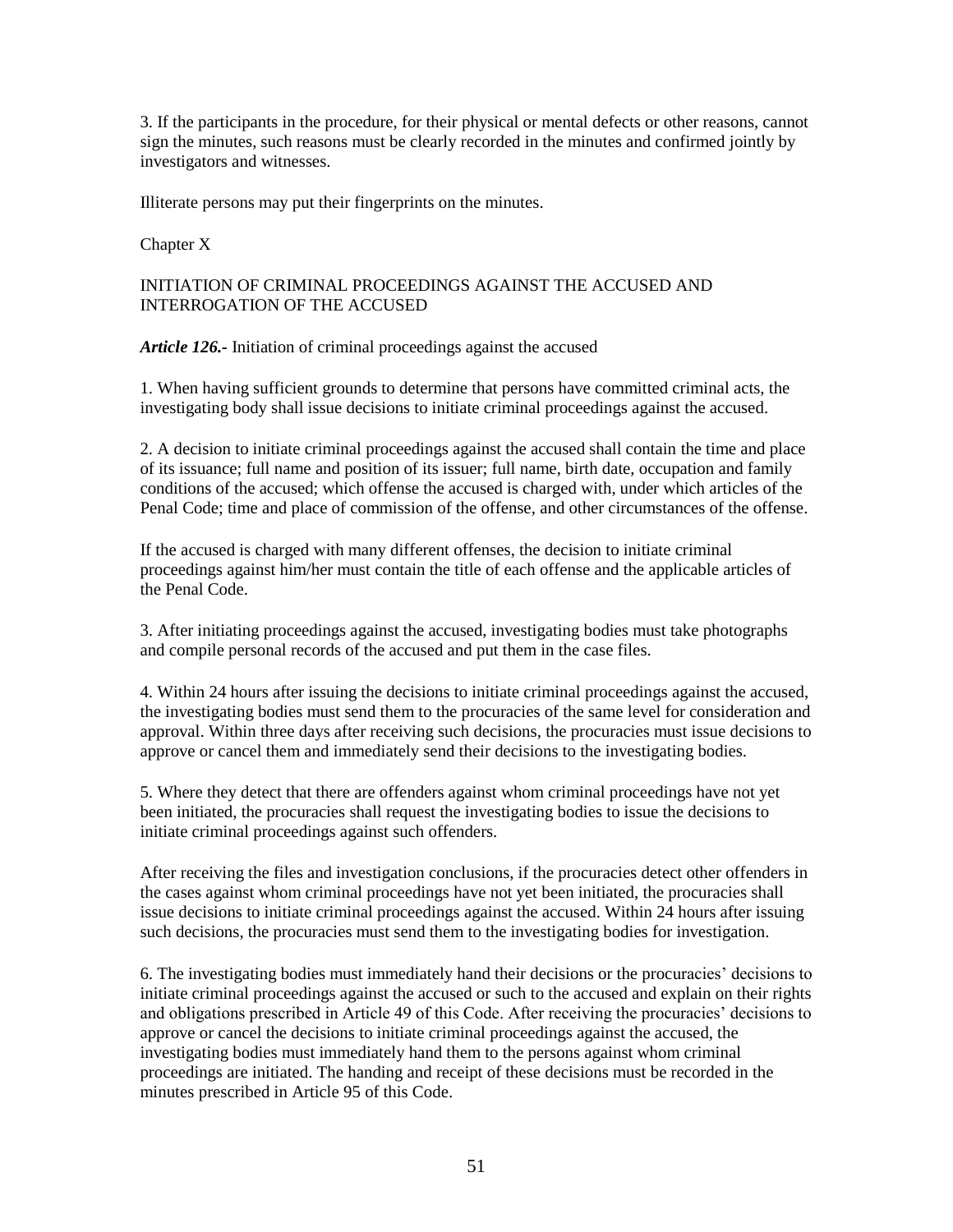*Article 127.-* Change or supplementation of decisions to initiate criminal proceedings against the accused

1. While conducting investigation, if having grounds to determine that the criminal acts committed by the accused do not constitute the offenses for which criminal cases have been instituted against them or there remain other criminal acts, the investigating bodies or procuracies shall issue decisions to change or supplement the decisions to initiate criminal proceedings against the accused.

2. Within 24 hours after issuing the decisions to change or supplement the decisions to initiate criminal proceedings against the accused, the investigating bodies must send their decisions together with documents related to such change or supplementation to the procuracies of the same level for consideration and approval. Within three days after receiving the decisions to change or supplement the decisions to initiate criminal proceedings against the accused, the procuracies must decide to approve or cancel such decisions.

Within 24 hours after issuing the decisions to change or supplement the decisions to initiate criminal proceedings against the accused, the procuracies must send them to the investigating bodies for investigation.

3. The investigating bodies must immediately hand to the accused the decisions to change or supplement their decisions to initiate criminal proceedings against the accused or the procuracies' decisions to change or supplement their decisions to initiate criminal proceedings against the accused and explain on their rights and obligations prescribed in Article 49 of this Code. After receiving the procuracies' decisions to approve or cancel the decisions to change or supplement the decisions to initiate criminal proceedings against the accused, the investigating bodies must immediately hand them to the accused. The handing and receipt of the above-said decisions must be recorded in the minutes prescribed in Article 95 of this Code.

*Article 128.-* Suspension of the accused from their current positions

When deeming that the accused's continued holding of their positions would cause difficulties to the investigation, the investigating bodies or procuracies shall have the right to propose the agencies or organizations with competence to manage the accused to suspend the accused from their positions. Within seven days after receiving such proposals, these agencies or organizations must reply in writing the proposing investigating bodies or procuracies.

# *Article 129.-* Summoning of the accused

1. When summoning the accused, investigators must send summonses to them. Such summons must contain the full name and residence of the accused, date, hour, and place of his/her presence; the person he/she will meet, and his/her responsibility for non-appearance without plausible reasons.

2. The summonses to the accused shall be sent to the administrations of the communes, wards or townships where the accused reside or to the agencies or organizations where they work. The agencies or organizations receiving the summonses shall have to immediately deliver them to the accused.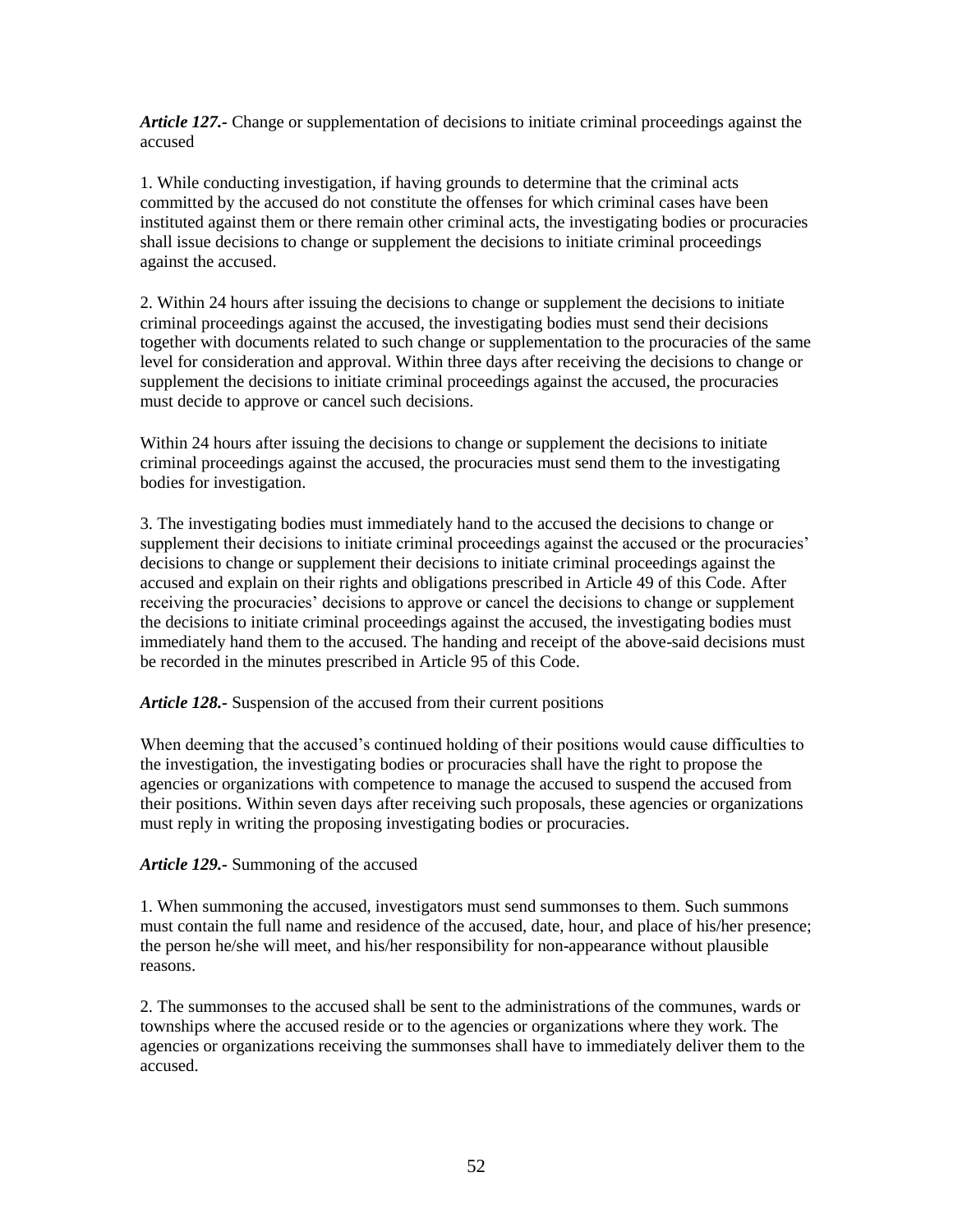Upon receiving the summonses, the accused must sign for certification of the receipt thereof, clearly writing the hour and date of receipt thereon. The deliverers of the summonses must deliver the portions of the summonses containing the signatures of the accused to the summoning bodies; if the accused refuse to sign, the minutes thereof must be made and sent to the summoning bodies; if the accused are absent, the summonses may be handed to an adult member of their families to sign for certification and hand the summonses to the accused. For the accused being in temporary detention, they shall be summoned through the superintending boards of the detention centers.

3. The accused must appear in response to the summonses. If they are absent without plausible reasons or show signs of escape, investigators may issue decisions to escort them.

4. In case of necessity, procurators may summon the accused. The summoning of the accused shall comply with the provisions of this Article.

*Article 130.-* Escort of the accused on bail

1. A decision to escort the accused shall contain the time and place of its issuance; full name and position of its issuer; full name, birth date and residence of the accused; the offense with which the accused has been charged; the time and the place for the accused to appear;

2. Executors of the escort decisions must read, explain the decisions, and make minutes of the escort as prescribed in Article 95 of this Code.

3. It is forbidden to escort the accused at night.

*Article 131.-* Interrogation of the accused

1. The interrogation of the accused must be conducted by investigators immediately after the decisions to initiate criminal proceedings against the accused are issued. The accused may be interrogated at the places of investigation or at their residences.

Before conducting the interrogation, investigators must read the decisions to initiate criminal proceedings against the accused and clearly explain to the accused about their rights and obligations prescribed in Article 49 of this Code. This must be recorded in the minutes.

If a case involves many accused, each of them shall be questioned separately and they shall not be allowed to contact one another. The accused may be allowed to write by themselves their statements.

2. It is forbidden to conduct interrogation at night, except for cases where interrogation cannot be delayed, provided that the reasons therefor must be clearly recorded in the minutes.

3. In case of necessity, procurators may interrogate the accused. The interrogation of the accused shall comply with the provisions of this Article.

4. Investigators or procurators who extort statements from the accused or apply corporal punishment to the accused must bear penal liability prescribed in Article 299 or Article 298 of the Penal Code.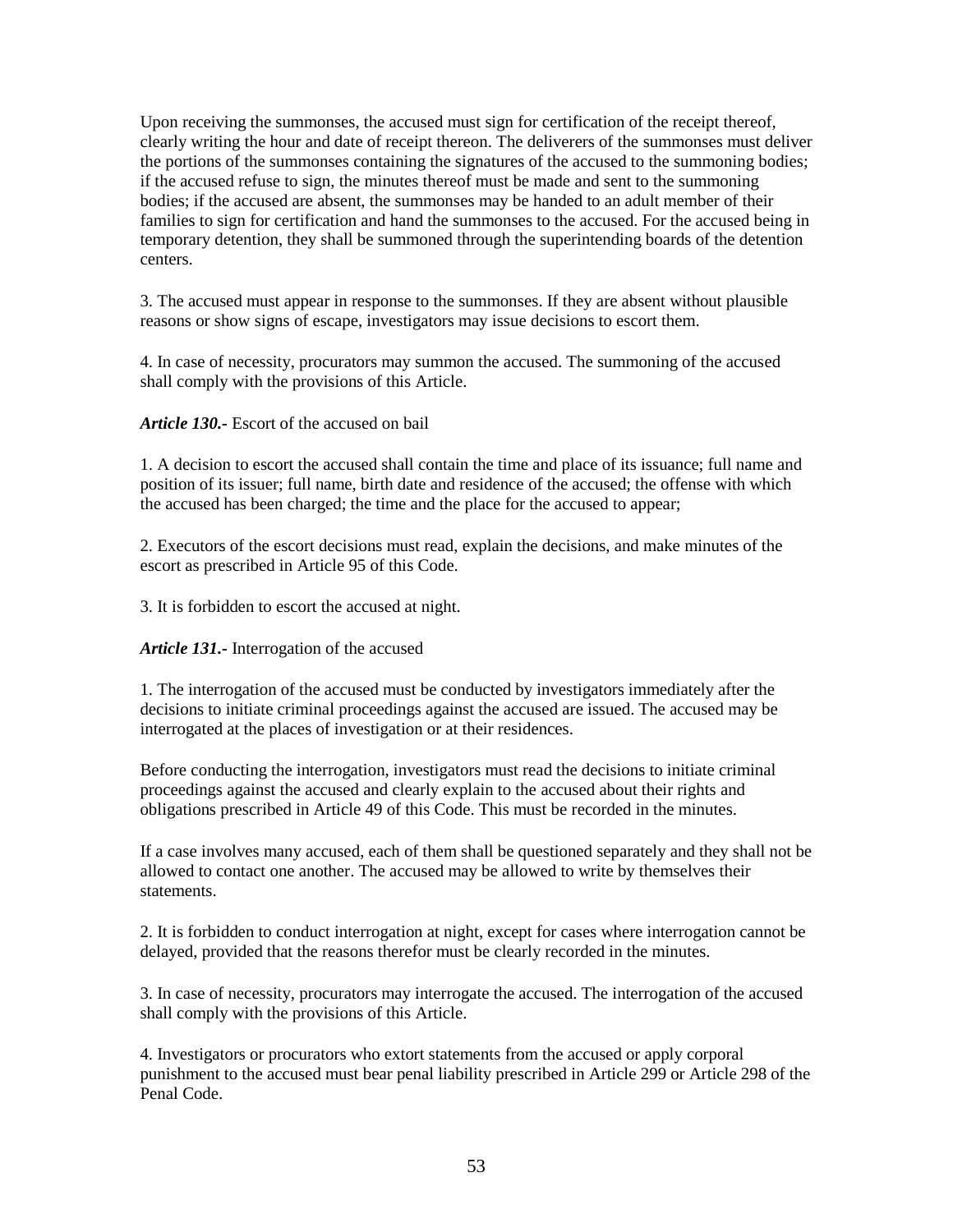#### *Article 132.-* Minutes of interrogation of the accused

1. The minutes of interrogation of the accused must be made according to Article 95 and Article 125 of this Code.

A minutes must be made for each time of interrogation. It must contain all statements of the accused, questions and answers. Investigators are strictly forbidden to add, cut or modify by themselves the statements of the accused.

2. After the interrogation, investigators shall read the minutes to the accused or let the accused read them. In case of supplementing or modifying the minutes, the accused and investigators both sign for certification. If the minutes consist of many pages, the accused shall sign every page. Where the accused write their statements by themselves, the investigators and the accused shall sign such written statements for certification.

Should the interrogation is audio-recorded, such records, at the end of the interrogation, must be played back for the accused and the investigators to listen to. The minutes must be recorded with the contents of the interrogation and be signed for certification by the accused and the investigators.

Where the interrogation of the accused is conducted with the aid of interpreters, the investigators must explain the interpreters' rights and obligations, and also inform the accused of their right to request change of the interpreters. The interpreters and the accused shall both sign every page of the interrogation minutes.

3. When conducting interrogations in the presence of the defense counsels and/or lawful representatives of the accused, the investigators must explain to these persons their rights and obligations in the course of interrogation of the accused. The accused, the defense counsels and/or lawful representatives shall all sign the interrogation minutes.

Where the counsel defenses are allowed to question the accused, the minutes must contain fully the questions of the defense counsels and the answers of the accused.

4. In cases where procurators interrogate the accused, they must observe the provisions of this Article.

Chapter XI

## TAKING STATEMENTS OF WITNESSES, VICTIMS, CIVIL PLAINTIFFS, CIVIL DEFENDANTS, PERSONS WITH INTERESTS AND OBLIGATIONS RELATED TO THE CASES, CONFRONTATION AND IDENTIFICATION

#### *Article 133.-* Summoning of witnesses

1. To summon witnesses, investigators must send to them summonses. Such a summons must contain the full name and residence of the witness, the date, hour and place for his/her appearance; the person whom he/she will meet and his/her responsibility for non-appearance without plausible reasons.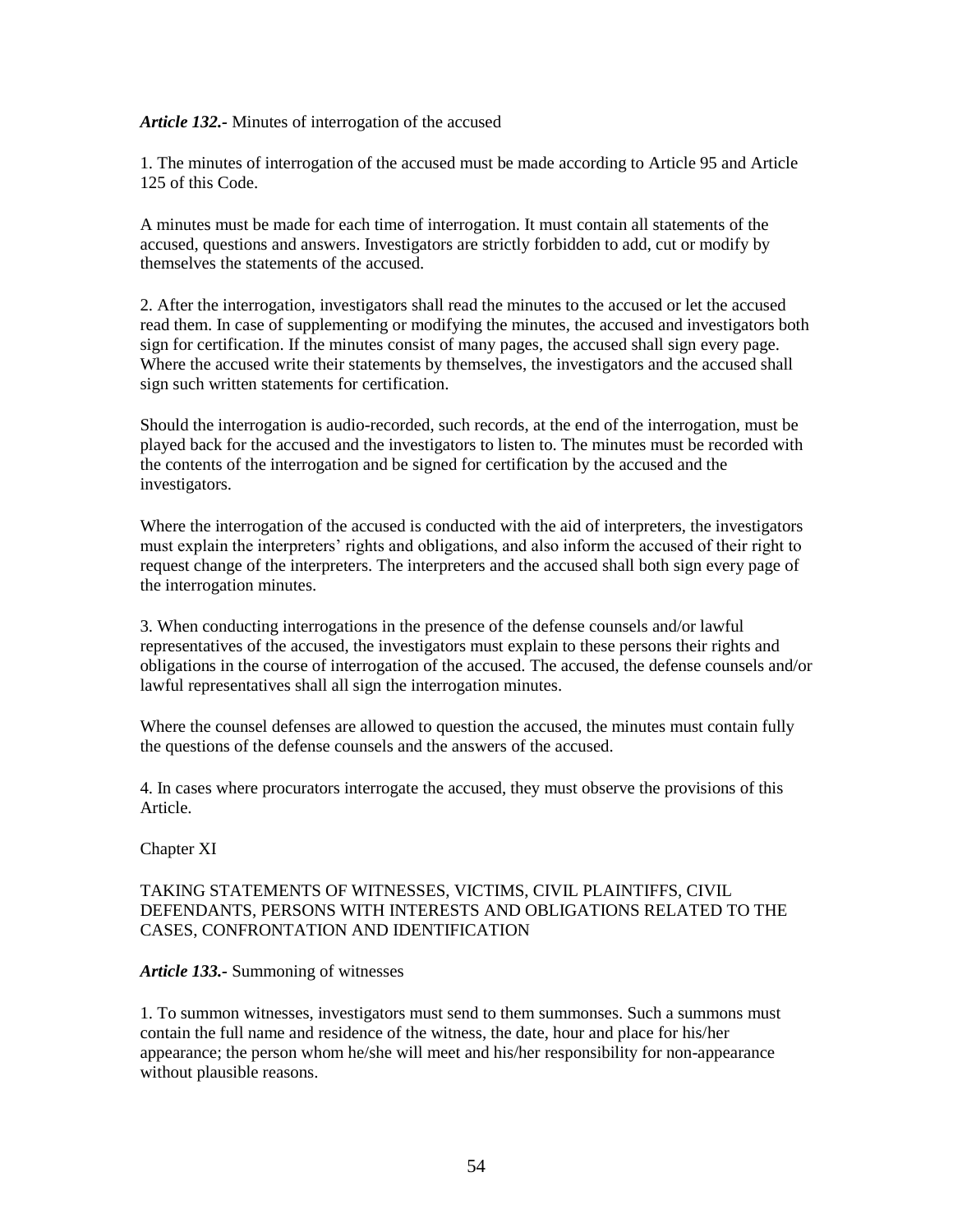2. Summonses shall be handed directly to the witnesses or through the administrations of the communes, wards or townships where they reside or the agencies or organizations where they work. These agencies or organizations shall have to create conditions for the witnesses to perform their obligations.

Under all circumstances, signatures shall be required for the handing and receipt of summonses.

3. Summonses of witnesses aged under full 16 years shall be handed to their parents or other lawful representatives.

4. In case of necessity, procurators may summon witnesses. The summoning of witnesses shall comply with the provisions of this Article.

*Article 134.-* Escort of witnesses

1. Where witnesses have been summoned by investigating bodies, procuracies or courts but they deliberately refuse to appear without plausible reasons and their absence causes obstruction to the investigation, prosecution or adjudication, the bodies which have summoned them may issue decisions to escort them.

2. Decisions to escort witnesses must contain the time and place of their issuance; full names and positions of their issuers; full names, birth dates and residential places of the witnesses; the time and places for their appearance.

3. The executors of escort decisions must read the decisions to the witnesses, explain their rights and obligations, and make the minutes of the escort as prescribed in Article 95 of this Code.

4. It is forbidden to escort witnesses at night.

*Article 135.-* Taking statements of witnesses

1. Statements of witnesses shall be taken at the places of investigation or at their residences or working places.

2. If a case involves many witnesses, the statements of each witness must be taken separately and the witnesses shall not be let contact one another in the course of taking statements.

3. Before taking statements from witnesses, investigators must explain to them their rights and obligations. This must be recorded in the minutes.

4. Before inquiring into the contents of the cases, investigators should verify the relationships between the witnesses and the accused, victims and other details related to the witnesses' personal identity. Before asking questions, investigators should request witnesses to relate or write what they know about the cases. Raising questions of suggestive nature shall not be allowed.

5. When taking statements of witnesses aged under 16 years, their parents, other lawful representatives or their teachers must be invited to attend.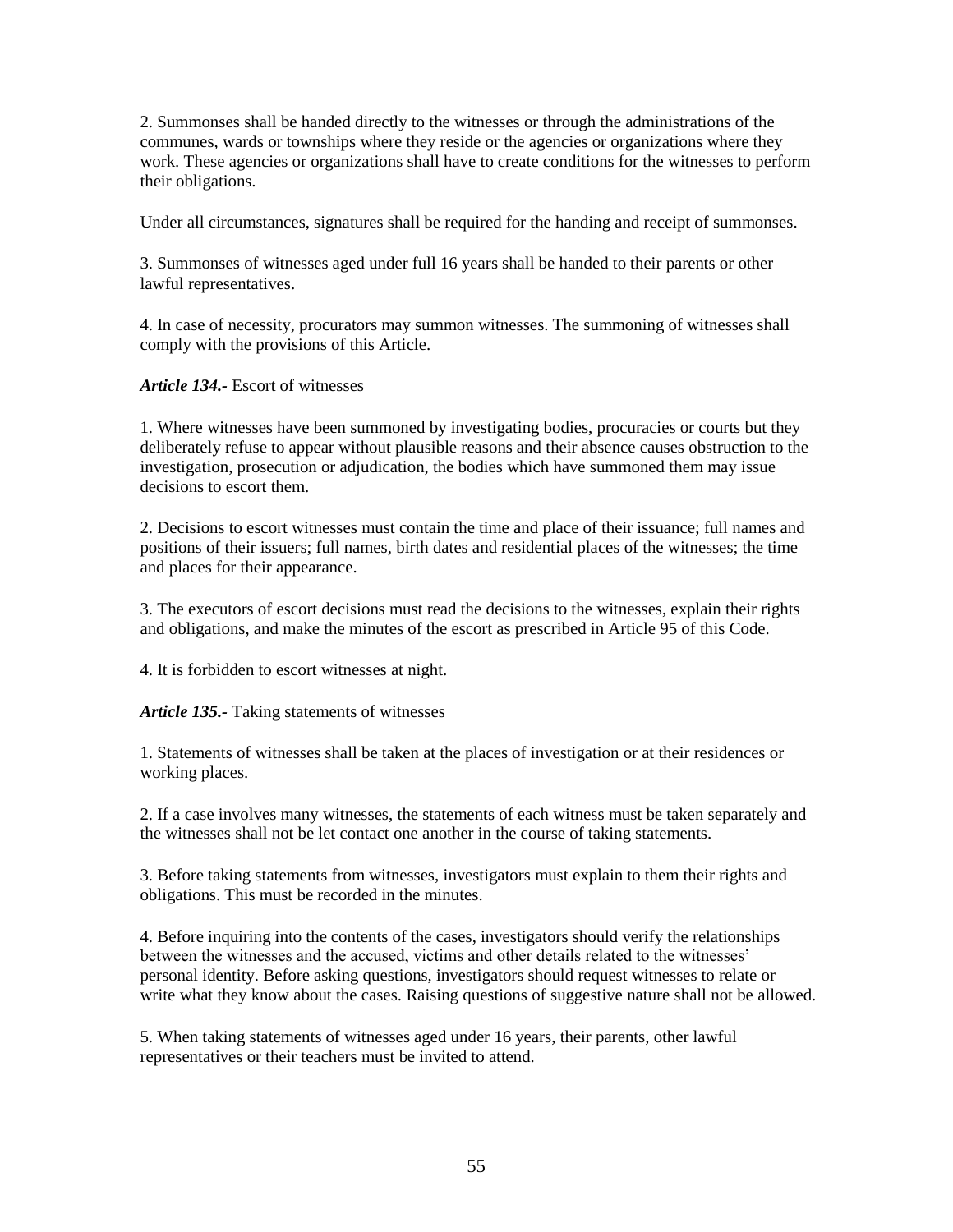6. In case of necessity, procurators may take statements of witnesses. The taking of statements of witnesses shall comply with the provisions of this Article.

*Article 136.-* Minutes of witnesses' statements

Minutes of witnesses' statements must be made according to Articles 95, 125 and 132 of this Code.

*Article 137.-* Summoning, and taking statements of, victims, civil plaintiffs, civil defendants, persons with interests and obligations related to the cases

The summoning, and taking statements of, victims, civil plaintiffs, civil defendants and persons with interests and obligations related to the cases shall comply with the provisions of Articles 133, 135 and 136 of this Code.

*Article 138.-* Confrontation

1. Where exist contradictions in the statements of two or more persons, investigators shall conduct confrontation.

2. If witnesses or victims participate in the confrontation, investigators must, first of all, explain to them their responsibility for refusing or shirking to give statements or deliberately giving false statements. This must be recorded in the minutes.

3. To begin the confrontation, investigators shall ask about the relationships between persons participating in the confrontation, then about circumstances required to be clarified. After hearing statements in the confrontation, investigators may further put questions to each person.

Investigators may also let persons participating in the confrontation ask one another and their questions and answers must be recorded in the minutes.

Only after persons participating in the confrontation give their statements shall their previous statements be repeated.

4. Confrontation minutes must be made according to the provisions of Articles 95, 125 and 132 of this Code.

5. In case of necessity, procurators may conduct confrontation. Such confrontation shall comply with the provisions of this Article.

### *Article 139.-* Identification

1. When necessary, investigators may invite persons or give objects or photos to witnesses, victims or the accused for identification.

Investigators must ask in advance the identifying persons about details, traces and characteristics owing to which they may make identification.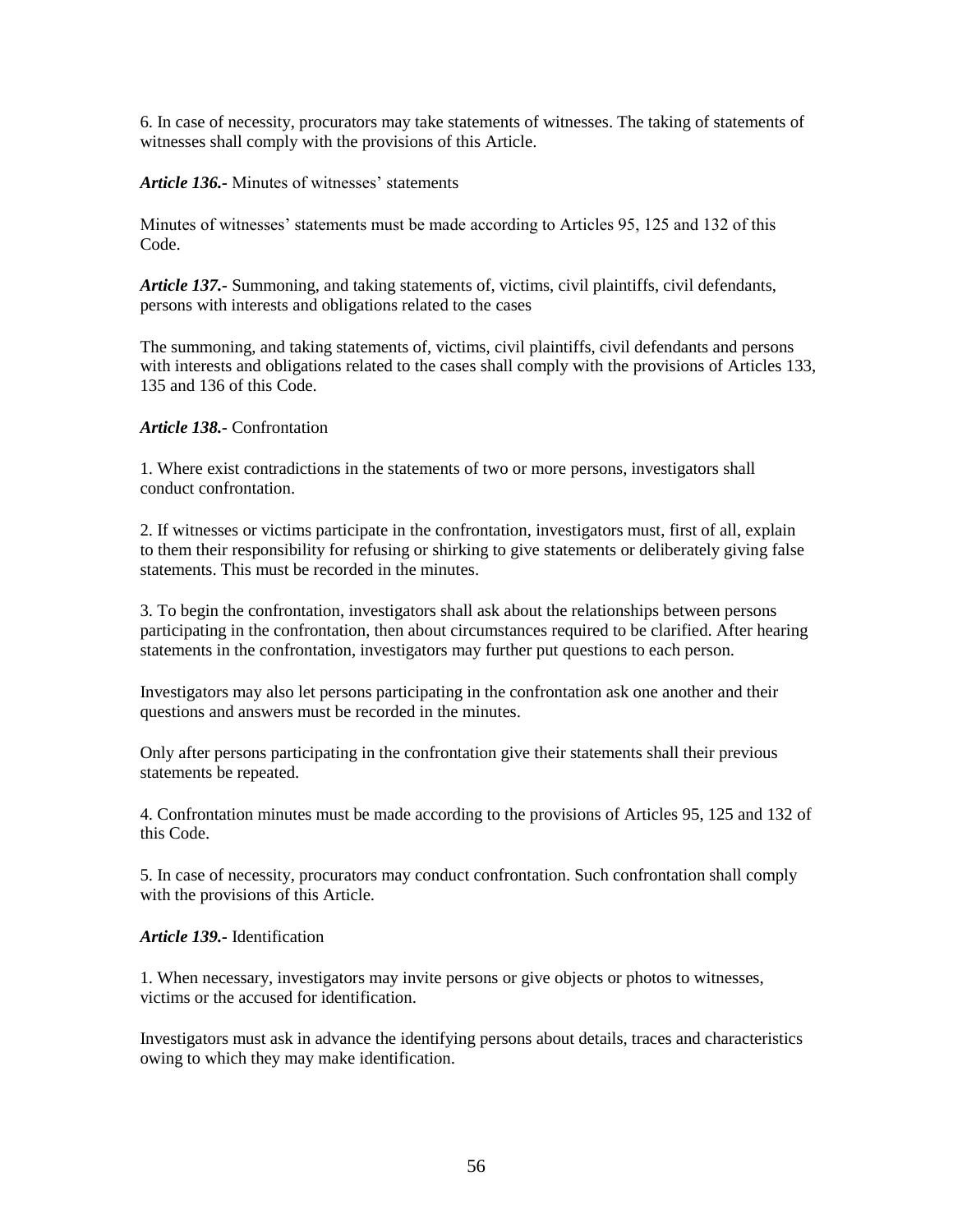2. The number of persons, things or photos presented for identification must be at least three and their appearances must be similar. For identification of corpses, this principle shall not be applied.

In special cases, identification of persons may be made through their voices.

3. If witnesses or victims act as identifying persons, before conducting the identification, investors must explain to them their responsibility for refusing or shirking to give statements or deliberately giving false statements. Such explanation must be recorded in the minutes.

4. In the course of identification, investigators must not put questions of suggestive nature. After the identifying persons have identified a person, an object or a photo among those presented for identification, investigators shall request them to explain which traces or characteristics they have relied on for identifying such person, object or photo.

Identification must be conducted in the presence of witnesses.

5. Identification minutes must be made according to Articles 95, 125 ad 132 of this Code. Such a minutes should contain the personal details of identifying persons and persons shown for identification; characteristics of objects or photos presented for identification; statements and presentations given by identifying persons.

Chapter XII

# SEARCH, FORFEITURE, SEIZURE, DISTRAINMENT OF PROPERTY

*Article 140.-* Grounds for body search, search of residences, working places, premises, objects, correspondence, telegraphs, postal parcels and matters

1. Body search, search of residences, working places and premises shall be conducted only when there are grounds to judge that on the bodies, in the residences, working places and/or premises of persons there are instruments and means of offense commission, objects and property acquired from offense commission or other objects and documents related to the cases.

Search of residences, working places or premises shall also be conducted in case of necessity to detect wanted persons.

2. In case of necessity to collect documents and objects related to the cases, correspondence, telegraphs, postal parcels and matters may be searched.

*Article 141.-* Competence to issue search warrants

1. The persons defined in Clause 1, Article 80 of this Code shall have the right to issue search warrants in all cases. Search warrants of the persons defined at Point d, Clause 1, Article 80 of this Code must be approved by the procuracies of the same level before they are executed.

2. In case of urgency, the persons defined in Clause 2, Article 81 of this Code shall have the right to issue search warrants. Within 24 hours after the completion of the search, the search warrant issuers must notify in writing the procuracies of the same level thereof.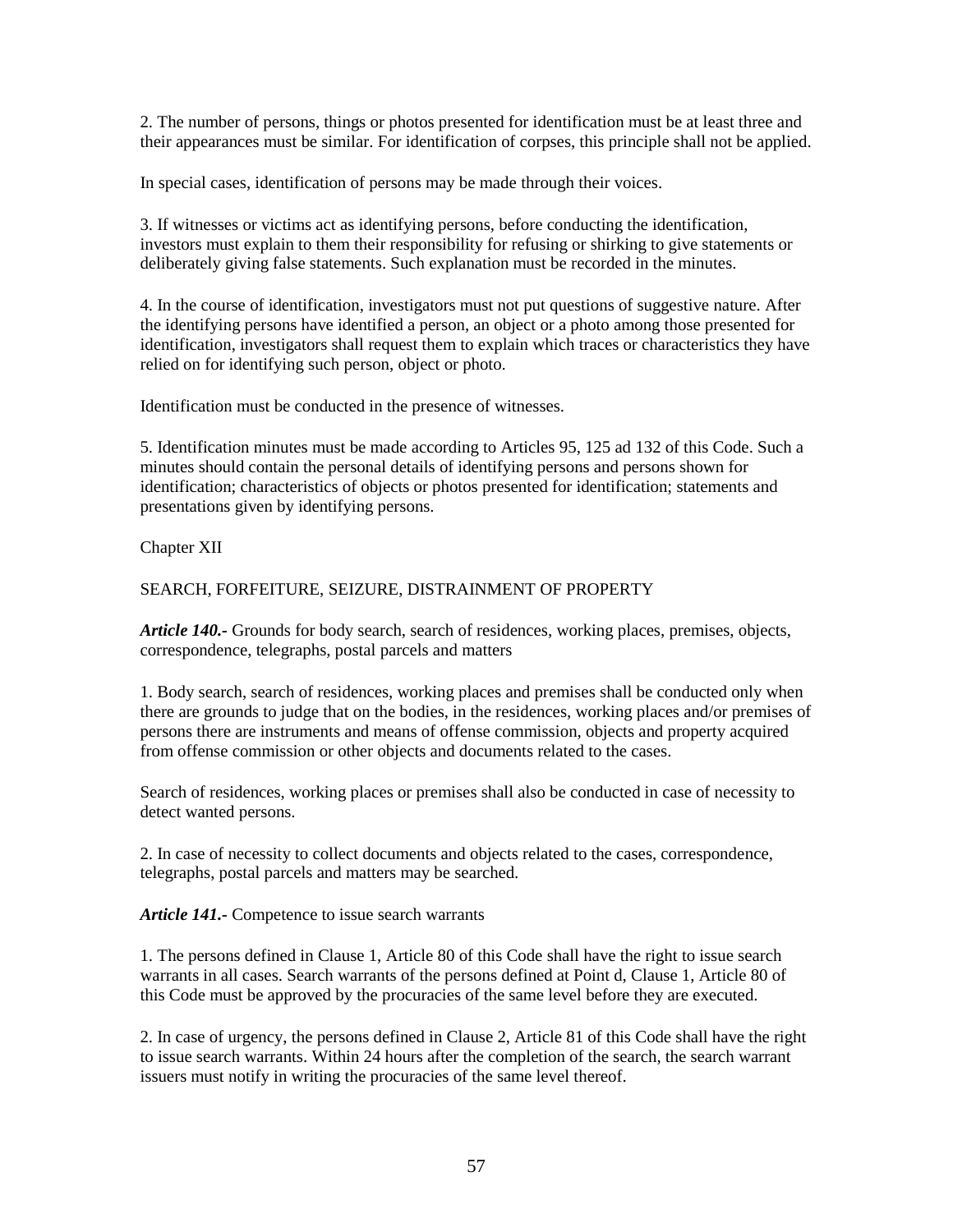### *Article 142.-* Body search

1. To start a body search, the search warrant must be read and handed to the to be-searched person for reading; the to be-searched person and other persons present shall be informed of their rights and obligations.

The persons conducting the search must request the to be-searched persons to give out objects and documents related to the cases; if the to be-searched persons disobey, they shall be searched.

2. The search of a person must be conducted by a person of the same sex and to the witness of a person also of the same sex.

3. Body search may be conducted without a search warrant in case of arrest or when there are grounds to confirm that the person present at the searched place hides on his/her body objects and documents required to be seized.

*Article 143.-* Search of residences, working places, premises

1. Search of residences, working places or premises shall be conducted in accordance with the provisions of Articles 140, 141 and 142 of this Code.

2. Search of residences or premises must be conducted in the presence of the owners or their families' adult members, the representatives of the commune, ward or township administrations and neighbors as witnesses; in cases where the involved persons and their families' members are deliberately absent, have escaped or have been away for a long time while the search cannot be delayed, the search must be witnessed by the local administrations' representatives and two neighbors.

3. Search of residences must not be conducted at night, except where it cannot be delayed, provided that the reasons therefor must be clearly stated in the minutes.

4. Search of working places must be conducted in the presence of such persons, except where it cannot be delayed, provided that the reason therefor must be clearly stated in the minutes.

Search of working places of persons must be witnessed by the representatives of the agencies or organizations where such persons work.

5. When the search of residences, working places or premises is taking place, the persons present must neither leave the searched places without permission nor contact, discuss with one another or with other persons until the search completes.

*Article 144.-* Forfeiture of correspondence, telegraphs, postal parcels and matters at post offices

In case of necessity to forfeit correspondence, telegraphs, postal parcels and matters at post offices, the investigating bodies shall issue forfeiture warrants. These warrants must be approved by the procuracies of the same level before they are executed, except for cases where the execution thereof cannot be delayed, provided that the reasons therefor must be clearly stated in the minutes and the forfeiture, once completed, be immediately notified to the procuracies of the same level.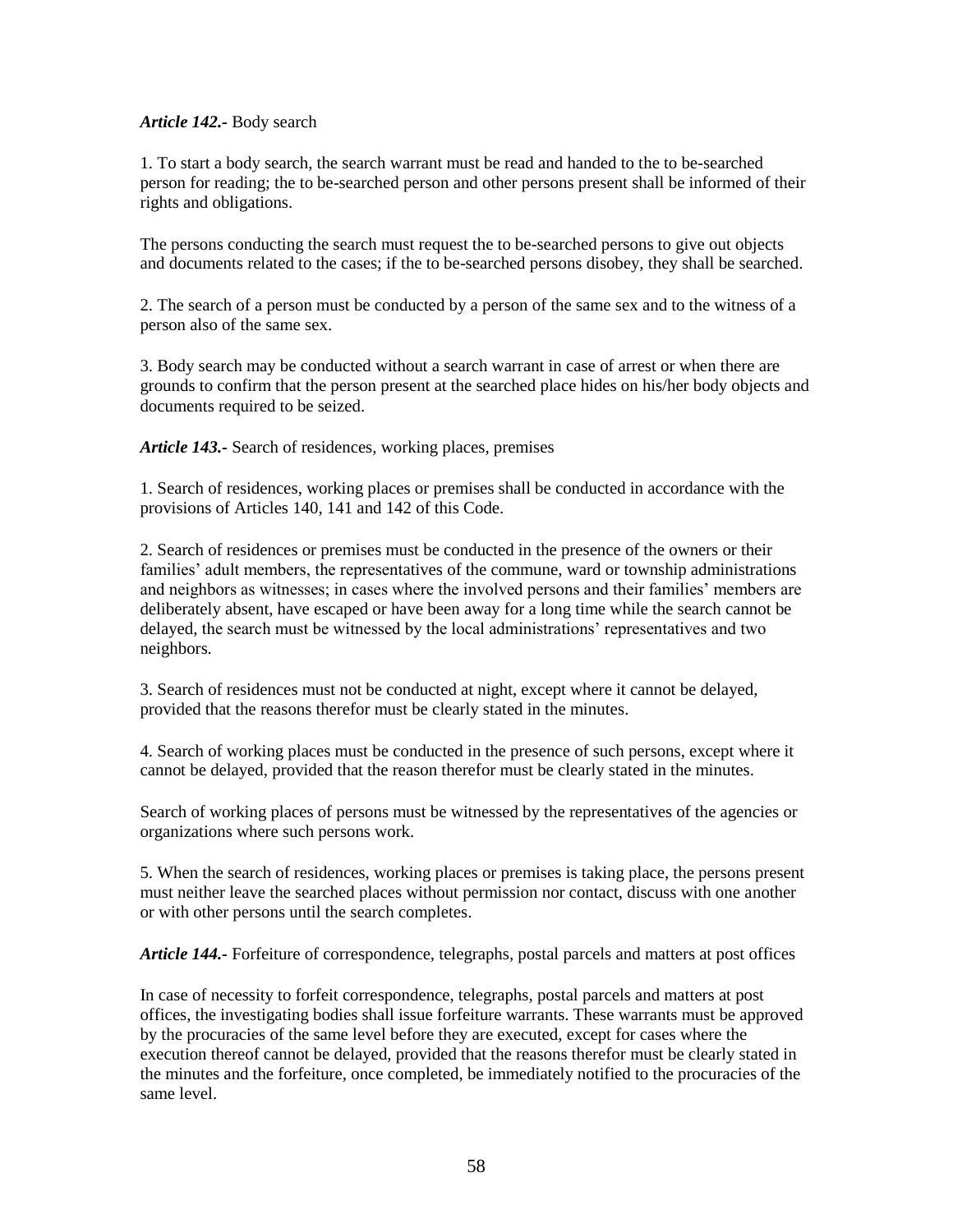Before effecting the forfeiture, the executors of forfeiture warrants must notify such to the persons in charge of the post offices concerned. The persons in charge of the post offices concerned must assist the executors of seizure warrants in fulfilling their tasks.

The forfeiture of correspondence, telegraphs, postal parcels and matters must be witnessed by the representatives of the post offices, who shall sign for certification the minutes thereof.

The forfeiture warrant-issuing bodies must notify the persons having the to be forfeited correspondence, telegraphs, postal parcels and/or matters of the forfeiture warrants. If such notification will impede the investigation, immediately after such impediment no longer exists, the forfeiture warrant-issuing bodies must make such notification.

### *Article 145.-* Seizure of objects and documents during a search

While conducting search, investigators may seize objects which are exhibits as well as documents directly related to the cases. For objects falling into the categories banned from storage or circulation, they must be forfeited and immediately delivered to competent management bodies. In case of necessity to seal objects up, such sealing must be conducted in the presence of the owners of such objects or their families' representatives, the administration's representatives as well as witnesses.

The seizure of objects and documents during a search must be recorded in a minutes. Seizure minutes must be made in four copies, one of which to be handed to the owner of the objects and/or documents, one to be put in the case files; one to be sent to the procuracy of the same level, and one to the agency managing the seized objects and/or documents.

### *Article 146.-* Distrainment of property

1. Distrainment of property shall only apply to the accused or defendants charged with offenses which, as prescribed by the Penal Code, may be subject to property confiscation or fine penalty as well as to persons liable to pay damage compensation according to law provisions.

The competent persons defined in Clause 1, Article 80 of this Code shall have the right to issue property distrainment warrants. Distrainment warrants of persons defined at Point d, Clause 1, Article 80 of this Code must be immediately notified to the procuracies of the same level before they are executed.

2. Distrainment shall be made only of a portion of property corresponding to the amount likely to be confiscated, to the pecuniary fine or the damage compensation.

Distrained property shall be assigned to their owners or their relatives for preservation. If the persons assigned to preserve such property commit acts of consuming, transferring, fraudulently swapping, concealing or destroying the distrained property, they shall bear penal liability under the provisions of Article 310 of the Penal Code.

3. Property distrainment must be witnessed by the involved persons or their families' adult members, representatives of the commune, ward or township administrations and neighbors. The distraining persons must make the minutes, clearly stating the name and condition of each distrained property item. Such minutes must be made according to Articles 95 and 125 of this Code, read to the involved persons and other present persons, and signed by these persons. Any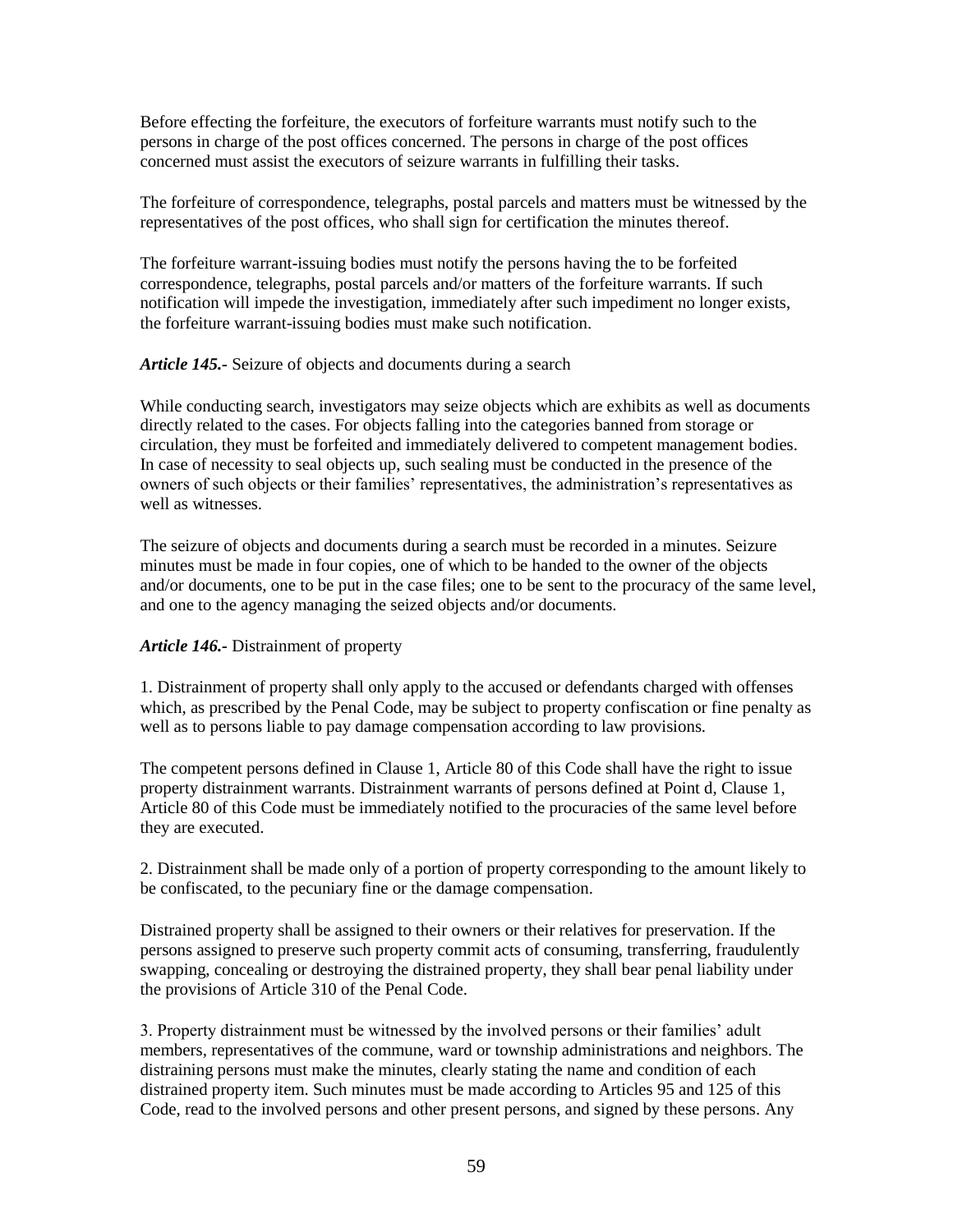complaints of the involved persons shall be recorded in the minutes, with the signatures for certification of such persons and the distraining persons.

A distrainment minutes shall be made in three copies, one to be handed to the involved person immediately after the distrainment is completed, one to be sent to the procuracy of the same level, and one to be put in the case file.

4. When deeming that distrainment is no longer necessary, the competent persons defined in Clause 1, Article 80 of this Code must issue in time decisions to cancel distrainment warrants.

*Article 147.-* Responsibility to preserve objects, documents, correspondence, telegraphs, postal parcels and/or matters which are forfeited, seized or sealed up

Objects, documents, correspondence, telegraphs, postal parcels and/or matters which are forfeited, seized or sealed up under the provisions of Articles 75, 144 and 145 of this Code must be preserved intact.

If persons assigned to preserve property break up seals, consume, transfer, fraudulently swap or destroy such property, they shall bear penal liability under Article 310 of the Penal Code.

*Article 148.-* Minutes of search, forfeiture, seizure of objects, documents, correspondence, telegraphs, postal parcels and matters

The search, forfeiture or seizure of objects, documents, telegraphs, postal parcels and/or matters must be recorded in the minutes prescribed in Articles 95 and 125 of this Code.

*Article 149.-* Responsibilities of issuers and executors of warrants to search, distrain property, forfeit or seize objects, documents, correspon-dence, telegraphs, postal parcels and matters

Persons who have illegally issued and persons who have illegally executed warrants to search or distrain property, forfeiture or seize objects, documents, correspondence, telegraphs, postal parcels and/or matters shall, depending on the seriousness of their violations, be disciplined or examined for penal liability.

Chapter XIII

### SCENE EXAMINATION, AUTOPSY, EXAMINATION OF TRACES ON HUMAN BODIES, INVESTIGATION EXPERIMENTS, EXPERTISE

### *Article 150.-* Scene examination

1. Investigators shall examine scenes where offenses have been committed or detected in order to find out traces of offense, exhibits and to clarify circumstances significant to the cases.

2. Scene examination may be conducted prior to the institution of criminal cases. Under all circumstances, before conducting the examination, investigators must notify the procuracies of the same level thereof. Procurators must come to supervise the scene examination. In the course of examination, there must be witnesses; the accused, victims and/or witnesses may be allowed to attend, and specialists may be invited to participate in, the examination.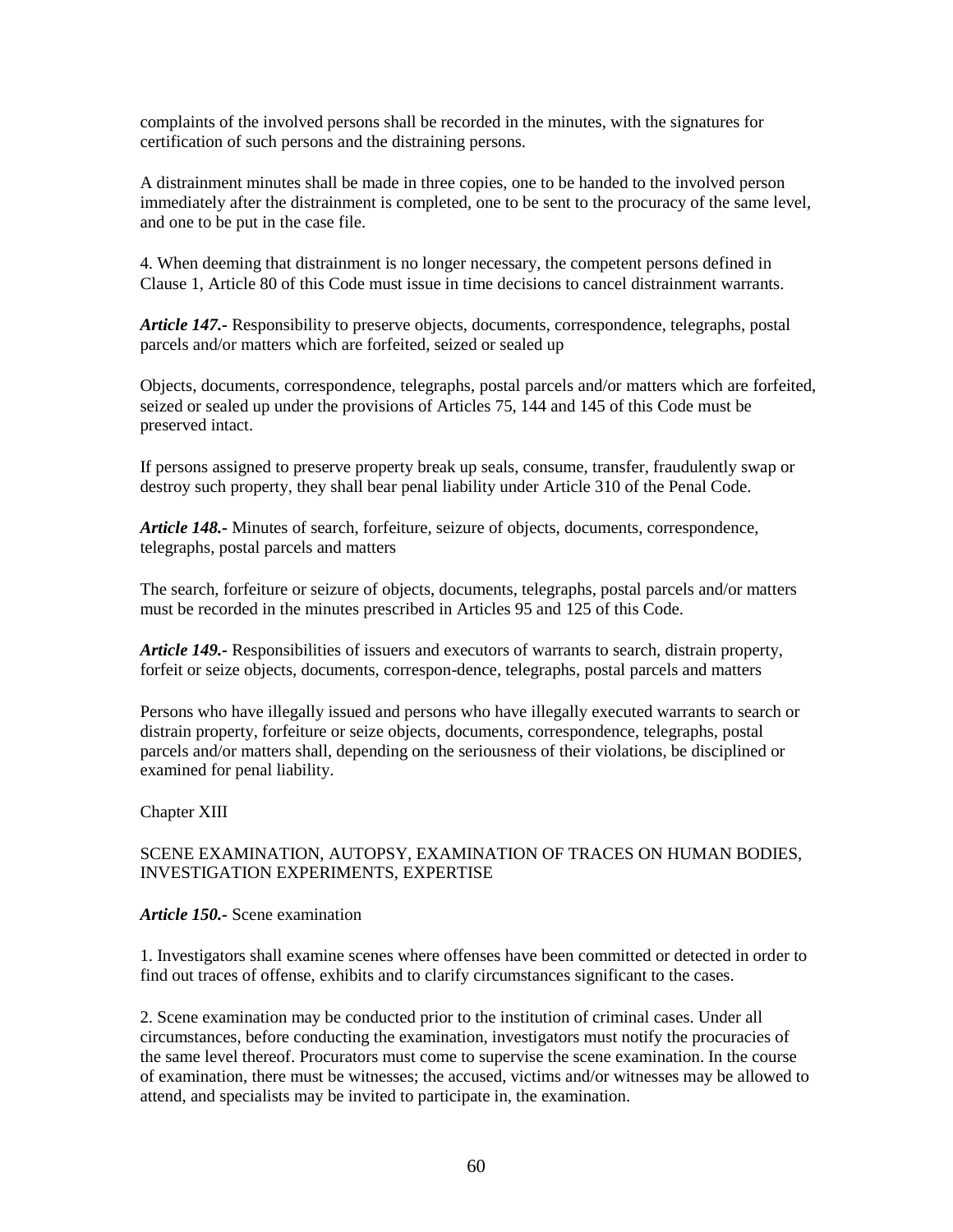3. While conducting scene examination, investigators shall take photos, draw plans describing the scenes, take measurements, make mock-ups, collect and examine on spot traces of offense, objects, documents related to the cases; and clearly write the examination results in the scene examination minutes.

Where the collected objects and documents cannot be scrutinized immediately, they must be preserved, kept intact or sealed up and taken to the investigation places.

## *Article 151.-* Autopsy

Autopsy shall be conducted by investigators with the participation of forensic doctors and in the presence of eyewitnesses.

In case of necessity to exhume corpses, decisions of investigating bodies shall be required and the deceased persons' families must be notified thereof before the exhumation starts. The corpse exhumation must be participated by forensic doctors.

When necessary, experts may be summoned to and there must be witnesses at the exhumation.

Under all circumstances, autopsy must be notified in advance to the procuracies of the same level. Procurators must come to supervise the autopsy.

*Article 152.-* Examination of traces on human bodies

1. Investigators shall examine the bodies of the persons arrested or taken into custody, the accused, victims and witnesses in order to detect thereon traces of offense or other traces of significance to the cases. In case of necessity, the investigating bodies shall request forensic examination.

2. Examination of the body of a person must be conducted by a person of the same sex and witnessed by a person also of the same sex. In case of necessity, medical doctors may participate in body examination.

It is forbidden to infringe upon the honor, dignity or the health of the examined persons.

### *Article 153.-* Investigation experiments

1. In order to check and verify documents and circumstances of significance to the cases, the investigating bodies shall have the right to conduct investigation experiments by reproducing the scenes, replaying acts, circumstances or all other details of certain facts, and conduct necessary experiments. They may, when deeming it necessary, take measurements, photographs, video and draw plans.

2. Investigation experiments must be conducted in the presence of witnesses. In case of necessity, the persons in custody, the accused, victims and/or witnesses may participate therein.

It is forbidden to infringe upon the honor and dignity or cause harm to the health of persons participating in investigation experiments.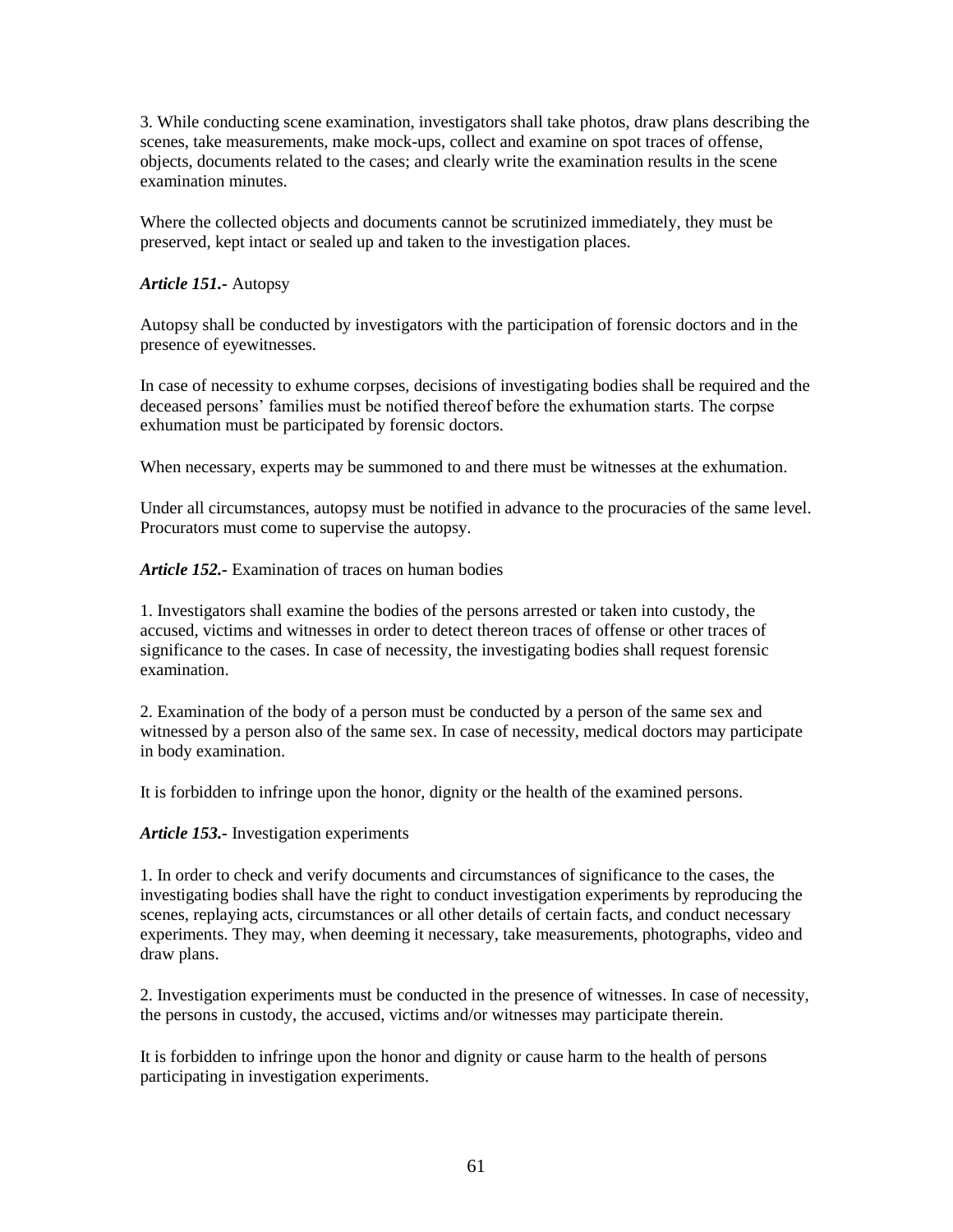3. In case of necessity, the procuracies may conduct investigation experiments. Investigation experiments shall be conducted in accordance with the provisions of this Article.

*Article 154.-* Minutes of scene examination, autopsy, examination of traces on human bodies and investigation experiments

Scene examination, autopsy, examination of traces on human bodies and investigation experiments must be recorded in the minutes as prescribed in Article 95 and Article 125 of this Code.

*Article 155.-* Solicitation of expertise

1. When arise matters which need to be determined under Clause 3 of this Article or when deeming it necessary, the procedure-conducting bodies shall issue decisions to solicit expertise.

2. Decisions to solicit expertise must clearly state the matters required to be examined, full names of experts requested to examine or names of the expertising agencies as well as the rights and obligations of experts as prescribed in Article 60 of this Code.

3. Expertise is compulsory when it is necessary to determine:

a/ Causes of human death, injury nature, degree of harm to the health or working capability;

b/ The psychiatric state of the accused or defendants in cases where there is suspicion about their penal liability capacity;

c/ The psychiatric state of witnesses or victims in cases where there is suspicion about their perception capacity and truthful statements on circumstances of the cases;

d/ The ages of the accused or defendants or victims if such is significant to the cases and there are no documents proving their ages or there is suspicion about the authenticity of such documents;

e/ Noxious substances, narcotics, radioactive substances, counterfeit currencies.

*Article 156.-* Conducting expertise

1. Expertise may be conducted at the expertising agencies or at the places of investigation of the cases immediately after the issuance of decisions to solicit expertise.

Investigators and procurators shall have the right to participate in the expertise provided that they must notify in advance the experts thereof.

2. In cases where the expertise cannot be conducted within the time limit requested by the expertise-soliciting agencies, the expertising agencies or experts must immediately notify such in writing and clearly state the reasons therefor to the expertise-soliciting agencies.

*Article 157.-* Contents of expertise conclusions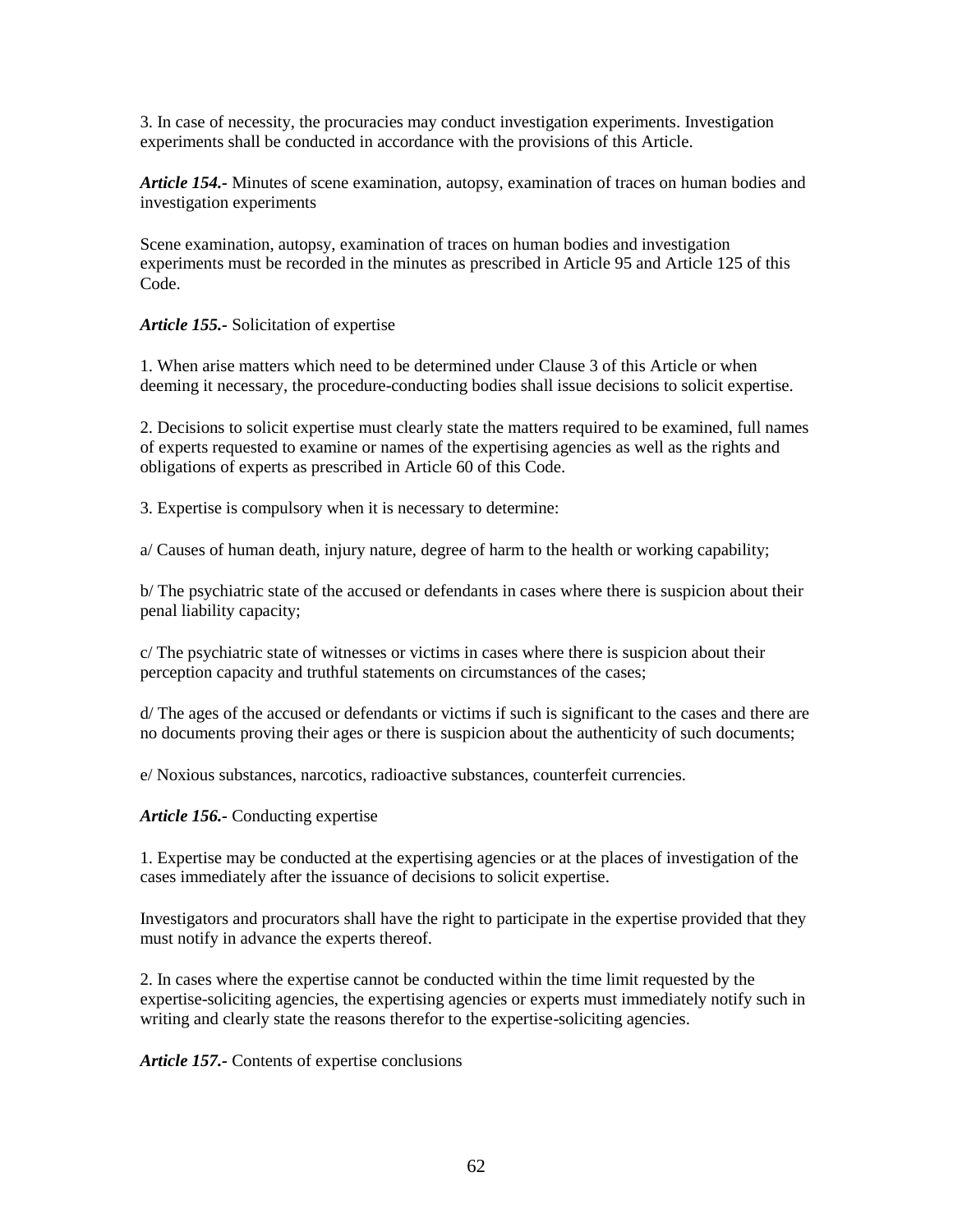1. Expertise conclusions must clearly state the time and place of the conducted expertise; full names, educational levels and professional qualifications of experts; participants in the expertise; traces, objects, documents and all other things already examined, applied methods and answers with specific grounds to the raised matters.

2. In order to clarify or supplement expertise conclusions, the expertise-soliciting agencies may put additional questions to the experts about necessary circumstances and may decide on additional expertise or re-expertise.

*Article 158.-* Rights of the accused and participants in the procedure with regard to expertise conclusions

1. After the expertise completes, the agencies which have solicited the expertise must notify the contents of the expertise conclusions to the accused and other participants in the procedure if the latter so request.

The accused, other participants in the procedure may express their opinions on the expertise conclusions and requests for additional expertise or re-expertise. These opinions and requests shall be recorded in the minutes.

2. Where the investigating bodies or procuracies reject the requests of the accused or other participants in the procedure, they must clearly state the reasons therefor and inform such persons thereof.

*Article 159.-* Additional expertise or re-expertise

1. Additional expertise shall be conducted in cases where the contents of the expertise remain unclear, incomplete or when arise new matters related to the cases' circumstances already concluded earlier.

2. Re-expertise shall be conducted where there is suspicion about the expertise results or there are contradictions in the expertise conclusions on the same expertised matter. The re-expertise must be conducted by other experts.

3. Additional expertise or re-expertise shall be conducted according to general procedures prescribed in Articles 155, 156, 157 and 158 of this Code.

Chapter XIV

### SUSPENSION OF INVESTIGATION AND TERMINATION OF INVESTIGATION

### *Article 160.-* Suspension of investigation

1. When the accused suffer from mental diseases or other dangerous ailments with certification by the forensic examination councils, the investigation may be suspended ahead of the investigation time limit. In cases where the accused are not yet identified or their whereabouts are unknown, the investigation shall be suspended only upon the expiry of the investigation time limit.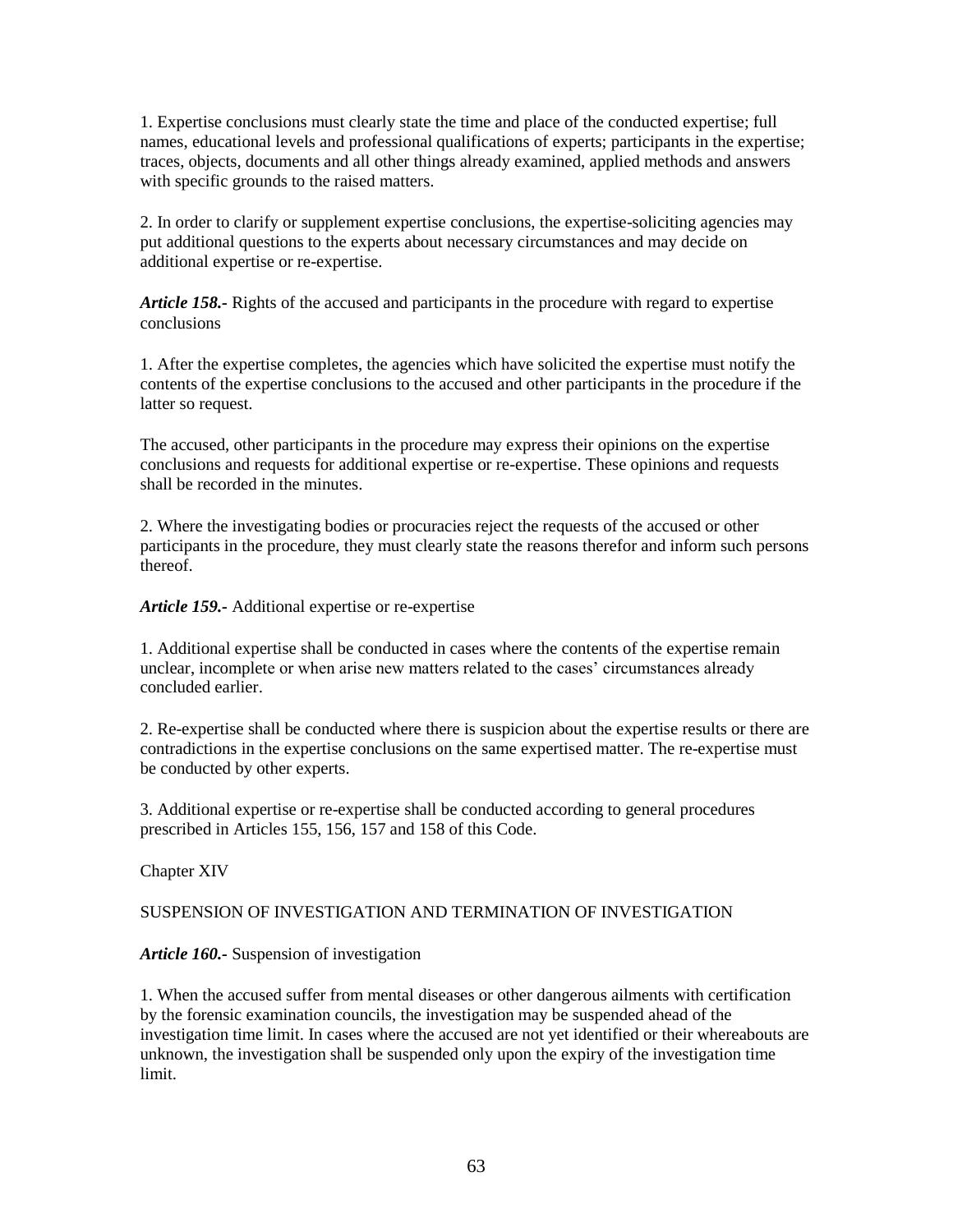Where expertise has been solicited but the expertise results are not yet available upon the expiry of the investigation time limit, the investigation shall be suspended while the expertise shall still continue till its results are obtained.

Where a case involves many accused while the reason for suspension of investigation does not relate to all of the accused, the investigation may be suspended for each of them.

If the accused's whereabouts are unknown, the investigating bodies must issue pursuit warrants before suspending the investigation.

2. Investigating bodies which have issued decisions to suspend the investigation must send such decisions to the procuracies of the same level, the accused and victims.

*Article 161.-* Pursuit of the accused

When the accused abscond or their whereabouts are unknown, investigating bodies shall issue warrants to pursue them.

A pursuit warrant must clearly state the date, hour and place of its issuance; full name and position of its issuer; full name, age and residence of the accused, characteristics for identification of the accused, affixed with the accused's photo, if any; and the offense with which the accused has been charged.

Pursuit warrants shall be announced on the mass media for everyone to detect, arrest and detain the wanted persons.

### *Article 162.-* Termination of investigation

1. Upon the termination of investigation, the investigating bodies must make investigation conclusion reports

2. The investigation shall be terminated when the investigating bodies issue investigation conclusion reports proposing the prosecution or investigation conclusion reports and decisions to cease the investigation.

3. An investigation conclusion report must clearly state the date, full name, position and signature of the conclusion maker.

4. Within two days after issuing the investigation conclusion reports, the investigating bodies must send the investigation conclusion reports proposing the prosecution or the investigation conclusion reports enclosed with the decisions to cease the investigation together with the case files to the procuracies of the same level; send the investigation conclusion reports proposing the prosecution or decisions to cease the investigation to the accused and defense counsels.

### *Article 163.-* Proposals for prosecution

1. When having sufficient evidences to determine the offenses and the accused, the investigating bodies shall make investigation conclusion reports proposing the prosecution. An investigation conclusion report shall describe the development of the criminal act, evidences proving the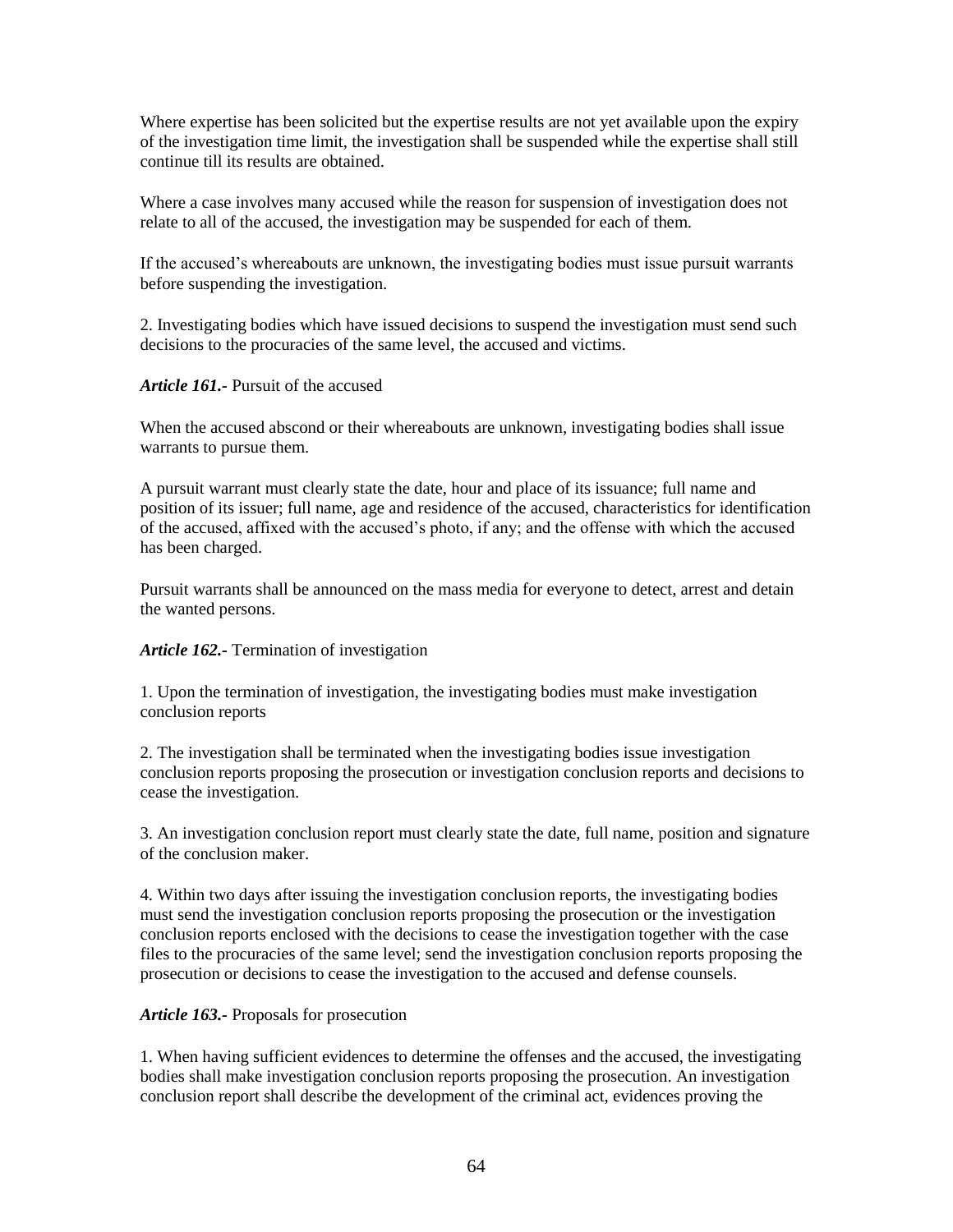offense, proposals on solving the case, including reasons and grounds for the prosecution proposal.

2. An investigation conclusion report shall be enclosed with the statement on the investigation periods, deterrent measures already applied, clearly stating the duration of custody or temporary detention, exhibits, civil suits, measures to secure the payment of fines, compensations and confiscation of assets, if any.

## *Article 164.-* Investigation cessation

1. In case of investigation cessation, the investigation conclusion reports shall clearly describe the investigation process, reasons and grounds for investigation cessation.

2. The investigating bodies shall issue investigation cessation decisions in the following cases:

a/ There exists one of the grounds prescribed in Clause 2 of Article 105, and Article 107 of this Code or in Article 19, Article 25 and Clause 2 of Article 69 of the Penal Code.

b/ The investigation time limits have expired but it cannot be proved that the accused have committed the offense.

3. An investigation cessation decision shall contain the date and place of its issuance, reasons and grounds for investigation cessation, the cancellation of the deterrent measure, the return of seized objects, documents, if any, and other related matters.

If a case involves many accused while the grounds for investigation cessation are not related to all of them, the investigation may be ceased for each of them.

4. If deeming that the investigation cessation decisions of the investigating bodies are grounded, within fifteen days after receiving such decisions, the procuracies must return the case files to the investigating bodies for settlement according to the latter's competence; if deeming that such investigation cessation decisions are ungrounded, the procuracies shall cancel them and request the investigating bodies to resume investigation; if deeming that there are sufficient grounds for prosecution, the procuracies shall cancel such decisions and issue prosecution decisions. The time limit for issuing prosecution decisions shall comply with the provisions of Article 166 of this Code.

### *Article 165.-* Investigation resumption

1. Where there exist grounds to cancel the decisions to cease or suspend the investigation, the investigating bodies shall issue decisions to resume investigation if the statute of limitations for penal liability examination has not yet expired. Within two days after issuing the decisions to resume investigation, the investigating bodies must send them to the procuracies of the same level.

2. If the investigation is ceased under Points 5 and 6, Article 107 of this Code but the accused disagree and request re-investigation, the investigating bodies or procuracies of the same level shall issue decisions to resume the investigation.

Chapter XV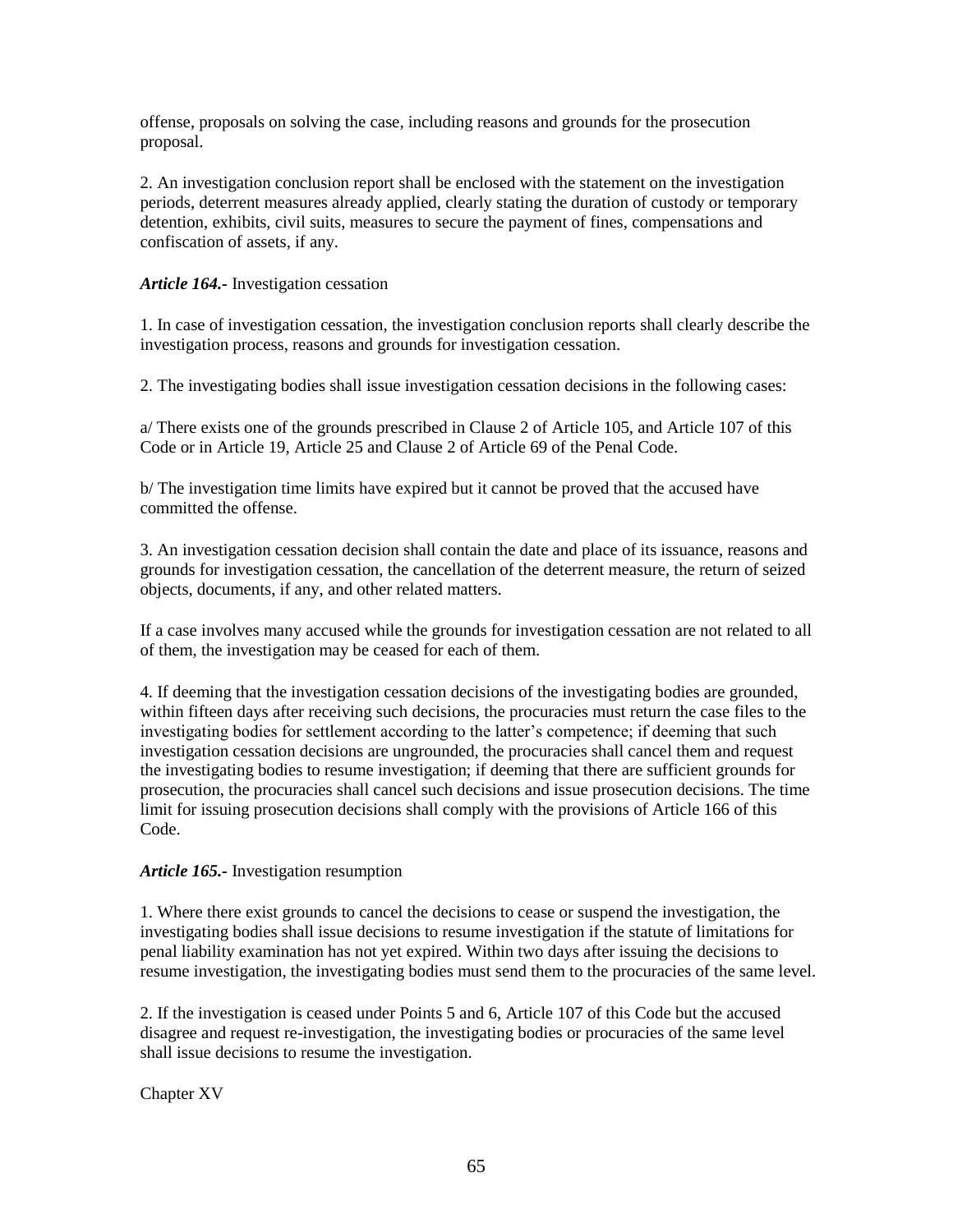#### PROSECUTION DECISION

*Article 166.-* Time limit for prosecution decision

1. Within twenty days for less serious offenses and serious offenses, within thirty days for very serious offenses and especially serious offenses, after receiving the case files and investigation conclusion reports, the procuracies must issue one of the following decisions:

a/ To prosecute the accused before court by an indictment.

b/ To return the file for additional investigation;

c/ To cease or suspend the case.

In case of necessity, the procuracy chairmen may extend the time limits but for no more than ten days for less serious offenses and serious offenses, no more than fifteen days for very serious offenses, and no more than thirty days for especially serious offenses.

Within three days after issuing one of the above-said decisions, the procuracies must notify the accused and defense counsels thereof; and hand the indictments, decisions to cease the cases or decisions to suspend the cases to the accused. Defense counsels may read the indictments, take notes and copy documents in the case files related to the defense under the provisions of law and put forward requests.

2. After receiving the case files, the procuracies shall be entitled to decide to apply, change or cancel deterrent measures or to request the investigating bodies to pursue the accused. The temporary detention duration must not exceed the time limit prescribed in Clause 1 of this Article.

3. In case of prosecution, within three days after issuing the prosecution decisions in the form of indictment, the procuracies must send the files and indictments to the courts.

4. For cases not falling under their prosecuting competence, the procuracies shall immediately issue decisions to transfer them to the competent procuracies.

### *Article 167.-* Indictments

1. An indictment must contain the date, hour and place of occurrence of the offense; trick, purpose and motive of the commission of the offense; its consequences and other important circumstances; evidences for determining the criminality of the accused, circumstances aggravating and extenuating the penal liability, personal details of the accused, and all other circumstances of significance to the case.

The indictment's conclusion section shall clearly state the title of the offense committed and applicable articles and clauses of the Penal Code.

2. An indictment must contain the date of its making, full name, position and signature of its maker.

*Article 168.-* Return of files for additional investigation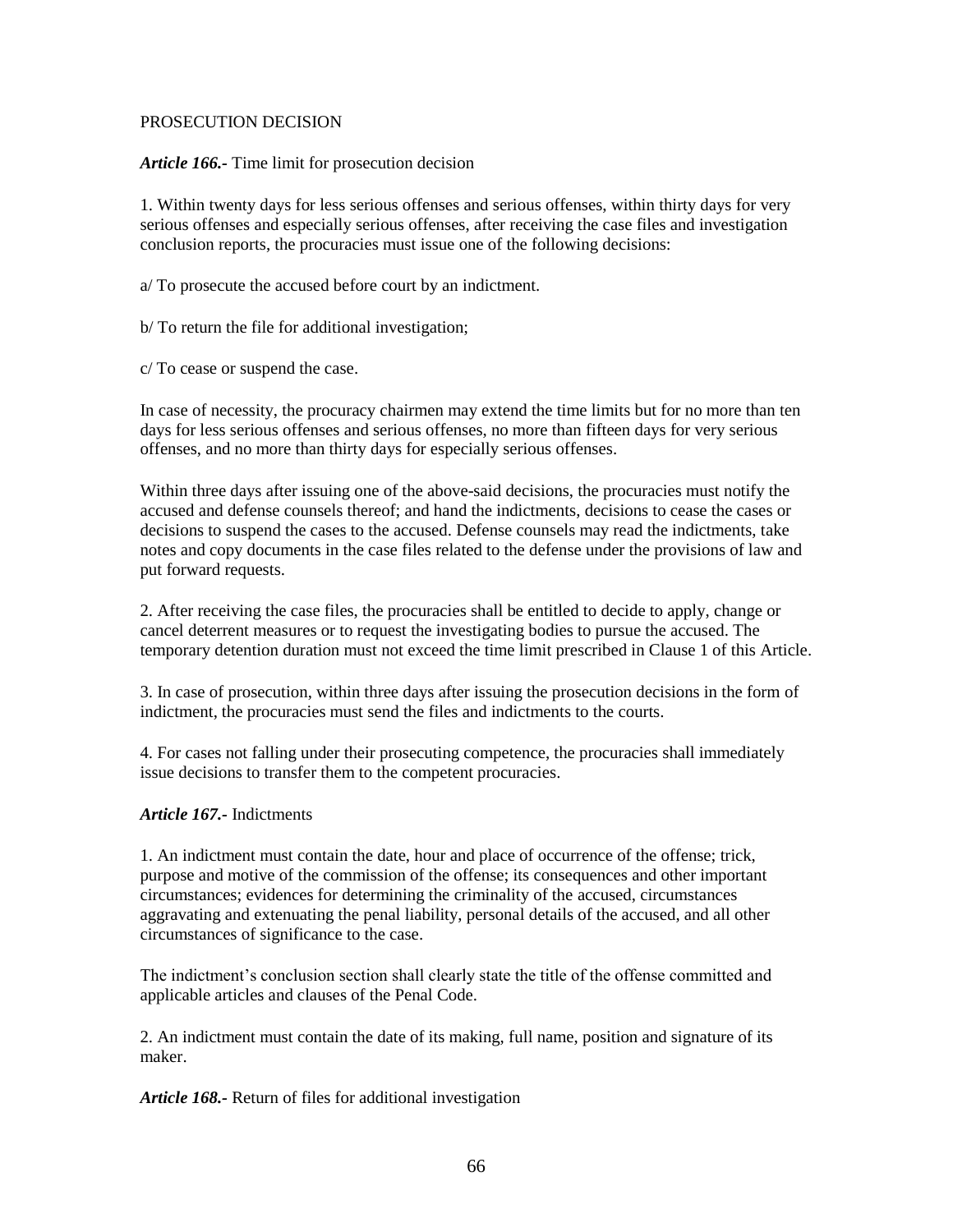The procuracies shall decide to return the files to the investigating bodies for additional investigation if they, through studying the case files, find out that:

1. Important evidences of the cases are insufficient, which the procuracies cannot supplement by themselves;

2. There are grounds to initiate criminal proceedings against the accused for other offenses or there are other accomplices;

3. There are serious violations of the criminal procedure.

The matters required to be additionally investigated must be clearly stated in the decisions requesting the additional investigation.

*Article 169.-* Cessation or suspension of cases

1. The procuracies shall issue decisions to cease the cases when there exists one of the grounds prescribed in Clause 2 of Article 105 and Article 107 of this Code or in Article 19, Article 25, and Clause 2 of Article 69 of the Penal Code.

2. The procuracies shall issue decisions to suspend the cases in the following cases:

a/ When the accused suffer from mental diseases or other dangerous ailments, which has been certified by the forensic examination councils;

b/ When the accused escape and their whereabouts are unknown; in this case, they must request the investigating bodies to pursue the accused.

3. If a case involves many accused while the grounds to cease or suspend the case are not related to all of them, the procuracies may cease or suspend the case for each of them.

4. In cases where the subordinate procuracies have issued ungrounded and illegal decisions to cease the cases, the chairmen of the superior procuracies shall have the right to cancel such decisions and request the subordinate procuracies to issue prosecution decisions.

Part Three

FIRST-INSTANCE TRIAL

Chapter XVI

JURISDICTION OF COURTS AT ALL LEVELS

*Article 170.-* Adjudicating jurisdiction of courts at all levels

1. The district-level people's courts and the regional military courts shall conduct first-instance trial of criminal cases involving less serious offenses, serious offenses and very serious offenses, excluding the following offenses: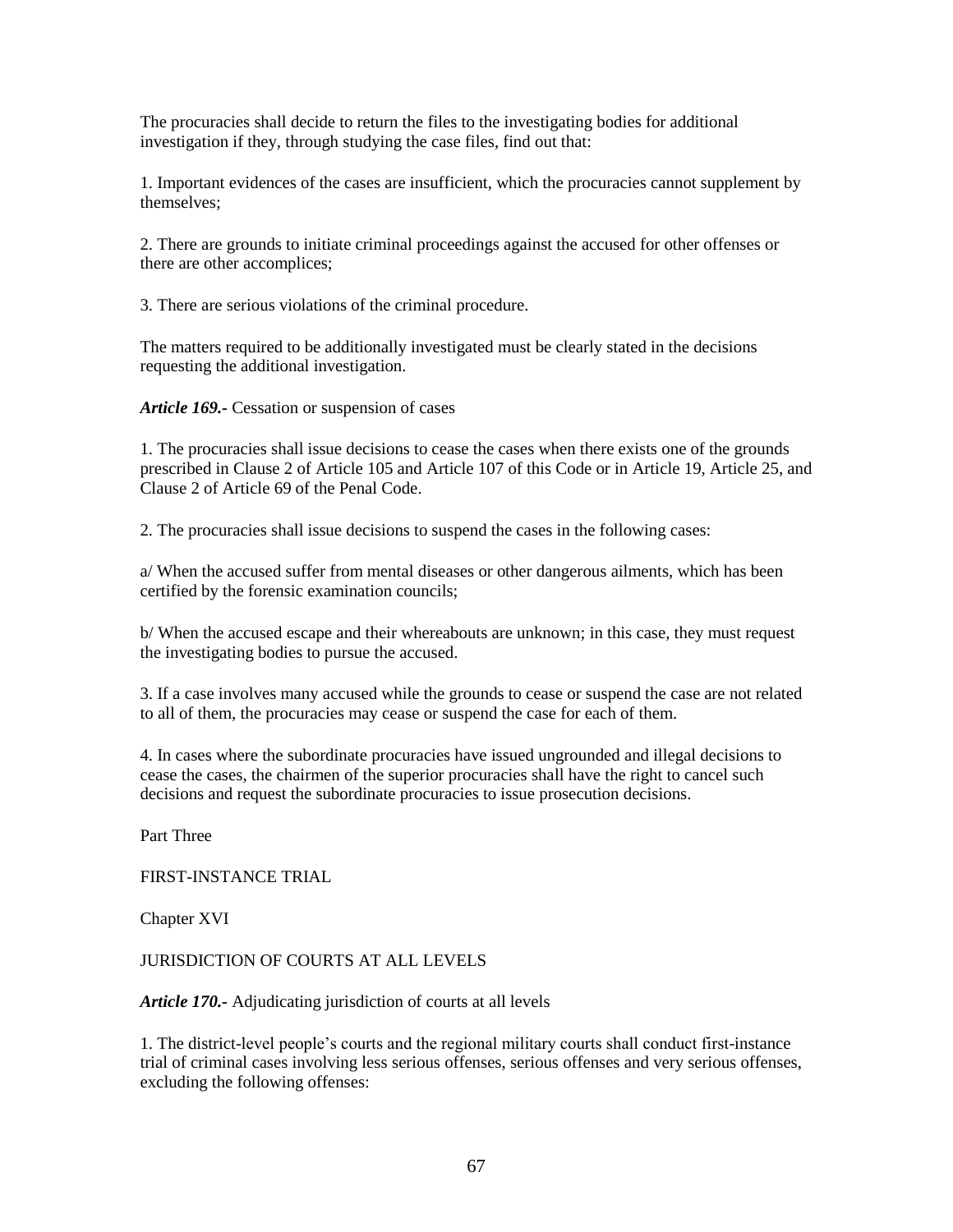a/ Offenses of infringing upon national security;

b/ Offenses of undermining peace, against humanity, and war crimes;

c/ Offenses prescribed in Articles 93, 95, 96, 172, 216, 217, 218, 219, 221, 222, 223, 224, 225, 226, 263, 293, 294, 295, 296, 322 and 323 of the Penal Code.

2. The provincial-level people's courts and the military zone-level military courts shall conduct first-instance trial of criminal cases involving offenses not falling under the jurisdiction of the district-level people's courts and the regional military courts or cases falling under the subordinate courts, which they take for trial.

### *Article 171.-* Territorial jurisdiction

1. The courts competent to adjudicate criminal cases are the courts of the places where the offenses were committed. Where an offense is committed in different places or if the place where an offense was committed is unknown, the court competent to adjudicate the case shall be the one of the place where the investigation is completed.

2. For defendants committing offenses abroad, if they are to be adjudicated in Vietnam, the provincial-level people's courts of their last residences in the country shall adjudicate them. If the defendants' last residences in the country cannot be determined, the President of the Supreme People's Court shall on a case-by-case basis issue decisions to assign the People's Court of Hanoi city or Ho Chi Minh City to adjudicate such cases.

For defendants committing offenses abroad, if they fall under the adjudicating jurisdiction of a military court, they shall be adjudicated by the Military Court of the military-zone or higher level under decisions of the President of the Central Military Court.

*Article 172.-* Jurisdiction to adjudicate offenses committed on board aircraft or sea-going ships of the Socialist Republic of Vietnam, which are operating outside the airspace or the territorial sea of Vietnam

Offenses committed on board aircraft or sea-going ships of the Socialist Republic of Vietnam which are operating outside the airspace of the territorial sea of Vietnam shall fall under the jurisdiction of the Vietnamese courts of the places of the first return airports or seaports or the places where such aircraft or sea-going ships are registered.

*Article 173.-* Adjudication of defendants committing many offenses falling under the jurisdiction of courts at different levels

For defendants committing many offenses, one of which falls under the adjudicating jurisdiction of the superior court, the superior court shall adjudicate the entire cases.

#### *Article 174.-* Transfer of cases

When realizing that cases do not fall under their jurisdiction, the courts shall transfer the cases to those with jurisdiction to adjudicate. The transfer of cases to courts outside the territory of a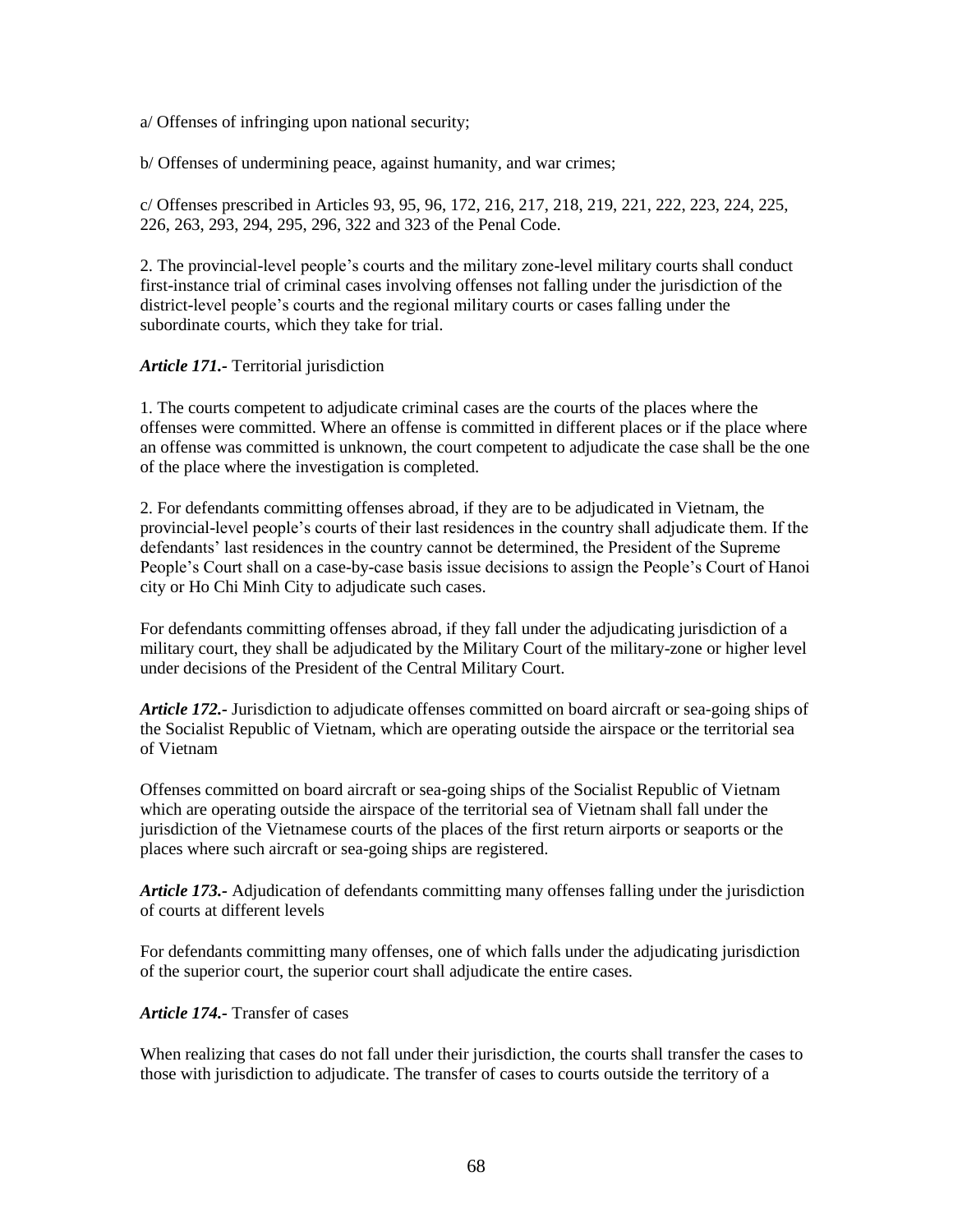province or centrally run city or outside the territory of a military zone shall be decided by the provincial-level people's courts or military zone-level military courts.

The transfer of a case to another court shall be effected only when the case has not been adjudicated yet. In this case, the transfer of the case shall be decided by the president of the court. If a case which falls under the jurisdiction of a Military Court or a superior court has been adjudicated, it must still be transferred to the competent court. In this case, the transfer of the case shall be decided by the trial panel.

Within two days after issuing decisions to transfer the cases, the courts must notify the procuracies of the same level and inform the accused and persons involved in the cases thereof.

*Article 175.-* Settlement of disputes over adjudicating jurisdiction

1. The settlement of disputes over adjudicating jurisdiction shall be decided by the presidents of the immediate superior courts.

2. The settlement of disputes over adjudicating jurisdiction between district-level people's courts of different provinces or centrally run cities shall be decided by the presidents of the provinciallevel people's courts of the places where the investigation is completed.

3. The settlement of disputes over the adjudicating jurisdiction between people's courts and military courts shall be decided by the President of the Supreme People's Court.

Chapter XVII

TRIAL PREPARATION

*Article 176.-* Trial preparation time limits

1. After receiving the case files, the judges assigned to preside over the court sessions shall have to study the files, settle complaints and requests of the participants in the procedure and perform other tasks necessary for opening court sessions.

2. Within thirty days for less serious offenses, forty five days for serious offenses, two months for very serious offenses and three months for especially serious offenses, counting from the date of receipt of the case files, the judges assigned to preside over court sessions must issue one of the following decisions:

a/ To bring the case for trial;

b/ To return the file for additional investigation;

c/ To cease or suspend the case.

For complicated cases, the presidents of courts may decide to prolong the trial preparation time limits for no more than fifteen days for less serious offenses and serious offenses, and for no more than thirty days for very serious offenses and especially serious offenses. Such prolongation must be immediately notified to the procuracies of the same level.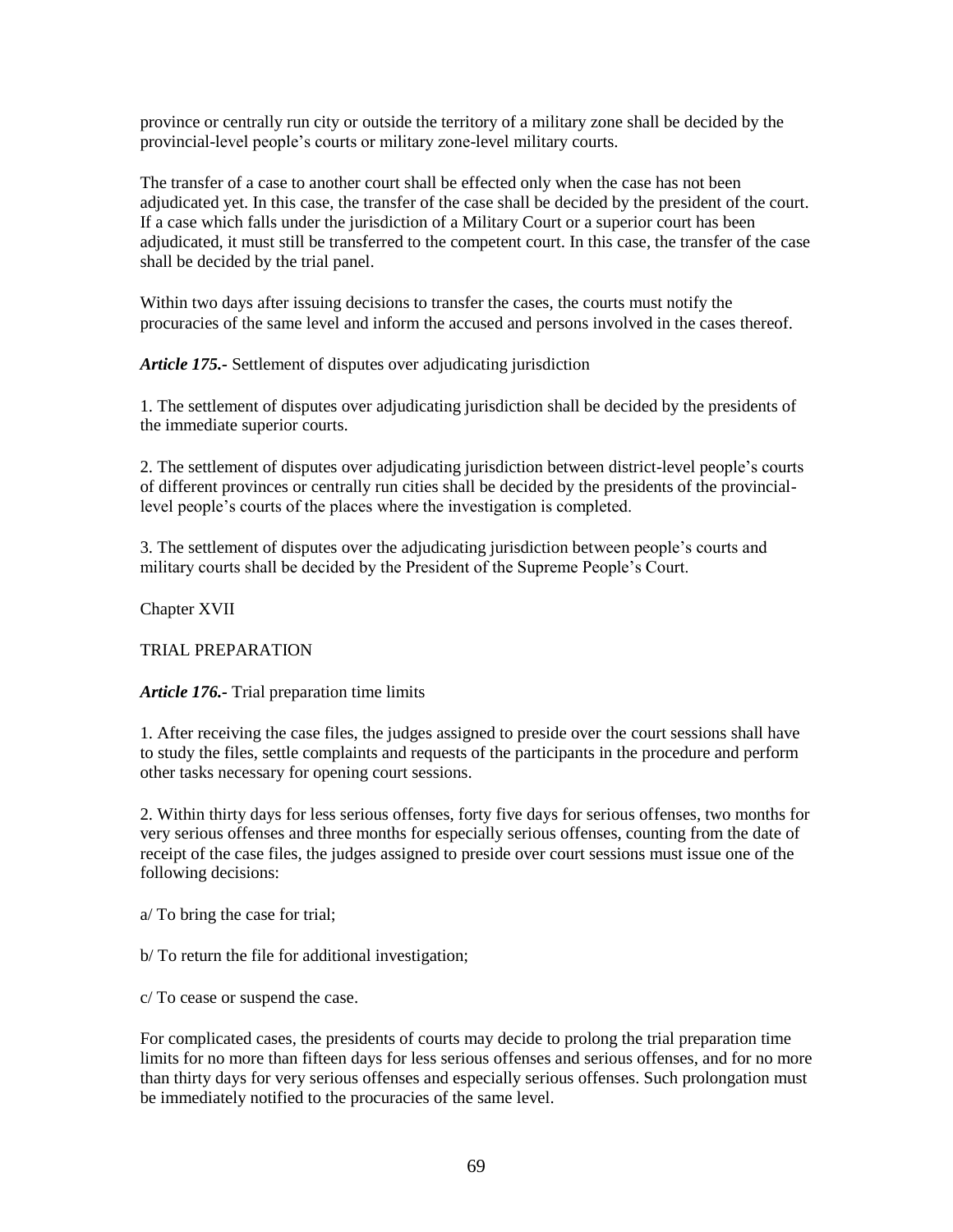Within fifteen days after issuing decisions to bring the cases for trial, the courts must open court sessions; where they have plausible reasons, the courts may open court sessions within thirty days.

For the cases returned for additional investigation, within fifteen days after receiving back the files, the judges assigned to preside over the court sessions must issue decisions to bring the cases for trial.

*Article 177.-* Application, change or cancellation of deterrent measures

After receiving the case files, the judges assigned to preside over the court sessions shall have the right to decide to apply, change or cancel deterrent measures, excluding the application, change or cancellation of the temporary detention measure, which shall be decided by the presidents or vice-presidents of courts.

The time limits for temporary detention for trial preparation shall not exceed the trial preparation time limits defined in Article 176 of this Code.

For defendants in temporary detention but the time limit for their temporary detention expires on the date of opening the court sessions, if deeming their continued temporary detention necessary in order to complete the trial, the courts shall issue orders on temporary detention till the closing of the court sessions.

*Article 178.-* Contents of decisions to bring cases for trial

A decision to bring a case for trial must contain:

1. The full name, birth date, birth place, occupation and residence of the defendant;

2. The title of the offense and articles of the Penal Code applied by the procuracy to the act committed by the defendant;

3. The date, hour and venue of opening the court session;

4. Public or closed-door trial;

5. The full names of the judge, jurors and court clerk; the full names of alternate judge and jurors, if any;

6. The full name of the procurator to participate in the court session; the full name of the alternate procurator, if any;

7. The full name of the defense counsel, if any;

8. The full name of the interpreter, if any;

9. The full names of persons summoned for questioning at the court session;

10. Exhibits to be presented for examination at the court session.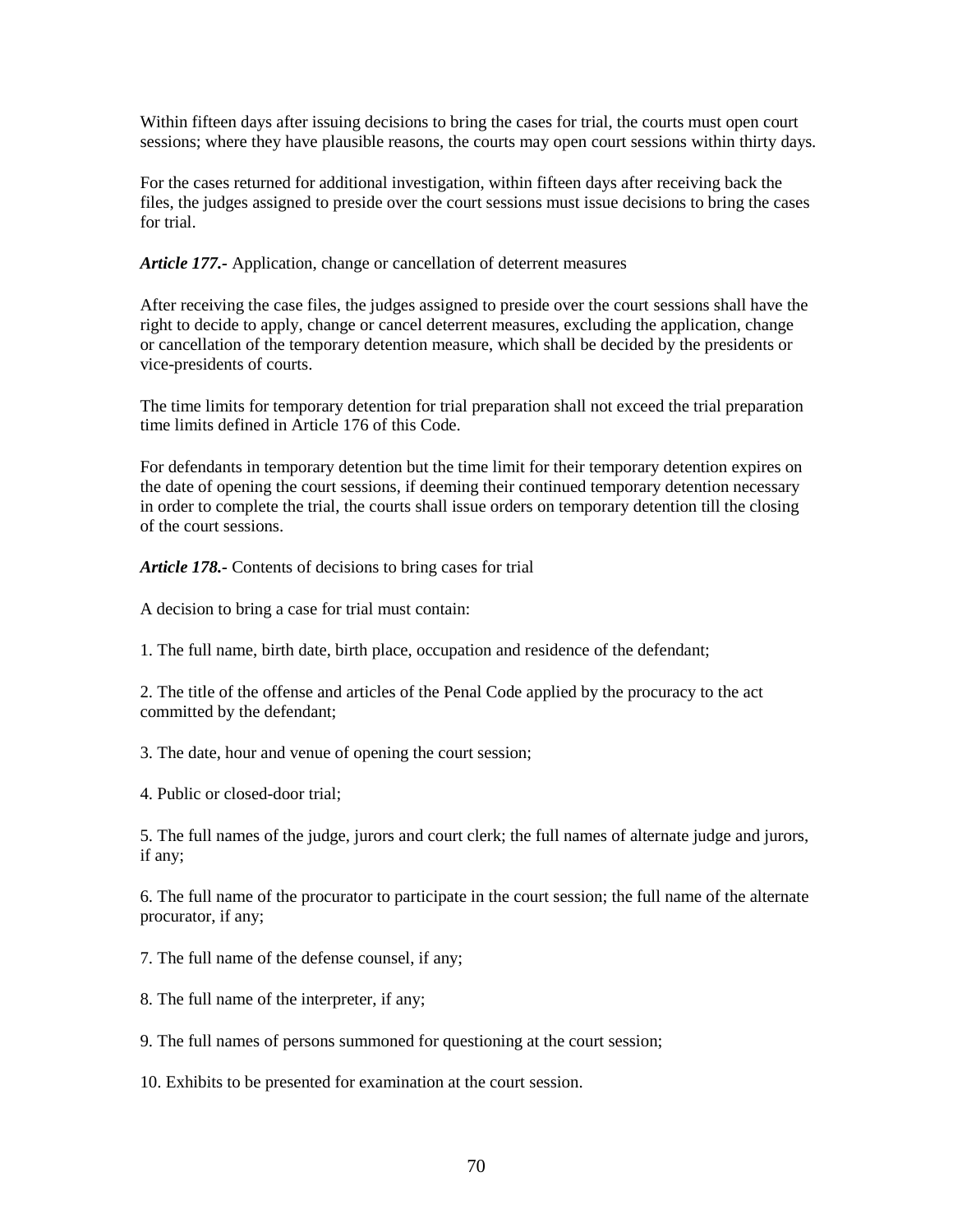#### *Article 179.-* Decisions to return files for additional investigation

1. Judges shall issue decisions to return files to procuracies for additional investigation in the following cases:

a/ Where important evidences in the cases need to be further examined, which cannot be supplemented at the court session;

b/ Where there are grounds to believe that the defendant has committed another offense or there is another accomplice;

c/ Where serious violations of the procedure are detected.

The matters required to be additionally investigated must be clearly stated in the decisions requesting the additional investigation.

2. If the additional investigation results lead to the cessation of the cases, the procuracies shall issue decisions to cease the cases and notify the courts thereof.

In cases where the procuracies cannot supplement the matters as requested by the courts and keep their prosecution decisions unchanged, the courts shall still proceed with the trial.

*Article 180.-* Decisions to suspend or cease cases

Judges shall issue decisions to cease cases when there are grounds prescribed in Article 160 of this Code; issue decisions to cease cases when there is one of the grounds prescribed in Clause 2 of Article 105 and Points 3, 4, 5, 6 and 7 of Article 107 of this Code, or when the procuracies withdraw the entire prosecution decisions before the opening of court sessions.

Where a case involves many accused or defendants while the grounds for suspension or cessation of the case do not relate to all of the accused or defendants, the case may be suspended or ceased for each of them.

A decision to cease a case must contain the contents specified in Clause 3, Article 164 of this Code.

*Article 181.-* Withdrawal of prosecution decisions by procuracies

If deeming that there is one of the grounds prescribed in Article 107 of this Code or there are grounds to exempt the accused or defendants from penal liability under the provisions of Article 19, Article 25, and Clause 2 of Article 69 of the Penal Code, the procuracies shall withdraw prosecution decisions before the opening of court sessions and propose the courts to cease the cases.

*Article 182.-* Handing of court decisions

1. Decisions to bring the cases for trial must be handed to the defendants, their lawful representatives and defense counsels at least ten days before the opening of court sessions.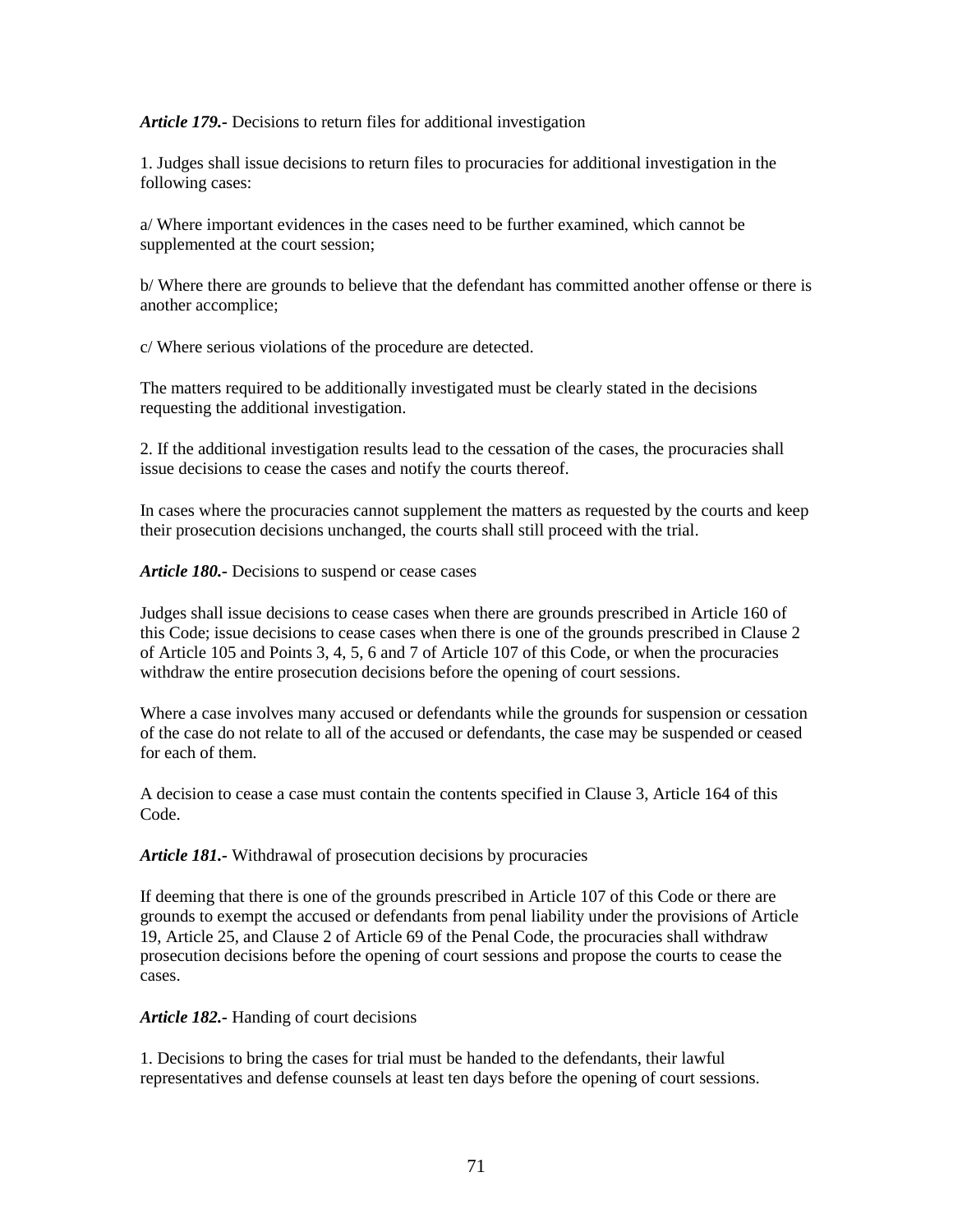In case of adjudicating defendants in absentia, the decisions to bring the cases for trial and indictments shall be handed to the defendants' defense counsels or lawful representatives; such decisions must be also posted up at the head offices of the administrations of the communes, wards or townships where the defendants reside or at their last working places.

2. The courts' decisions to suspend or decisions to cease the cases must be handed to the accused or defendants, defense counsels, victims, lawful representatives of the accused or defendants; other participants in the procedure shall be informed thereof in writing.

3. Decisions to bring the cases for trial, decisions to cease the cases, decisions to suspend the cases must be immediately sent to the procuracies of the same level.

4. Decisions to apply, change or cancel deterrent measures must be immediately sent to the accused or defendants, the procuracies of the same level, detention centers where the accused or defendants are being held.

*Article 183.-* Summoning of persons to be questioned at court sessions

Basing themselves on the decisions to bring the cases for trial, judges shall summon persons who need to be questioned at court sessions.

Chapter XVIII

#### GENERAL PROVISIONS ON PROCEDURES AT COURT SESSIONS

*Article 184.-* Direct, oral and uninterrupted trial

1. The courts must directly determine the circumstances of the cases by asking questions and listening to opinions of the defendants, victims, civil plaintiffs, civil defendants, persons with interests and obligations related to the cases, witnesses and experts, examine exhibits and listen to the opinions of the procurators and defense counsels. Judgments shall be based only on the evidences examined at court sessions.

2. The trial must be conducted uninterruptedly, excluding break time.

*Article 185.-* Composition of first-instance trial panels

A first-instance trial panel shall be composed of one judge and two jurors. For serious and complicated cases, the trial panel may be composed of two judges and three jurors.

For cases where the defendants brought for trial are charged with offenses punishable by death as the highest penalty, the trial panel shall be composed of two judges and three jurors.

The judges presiding over court sessions shall conduct the trial and maintain the court order.

*Article 186.-* Replacement of trial panel members in special cases

1. The members of trial panels must hear the cases from the beginning to the end.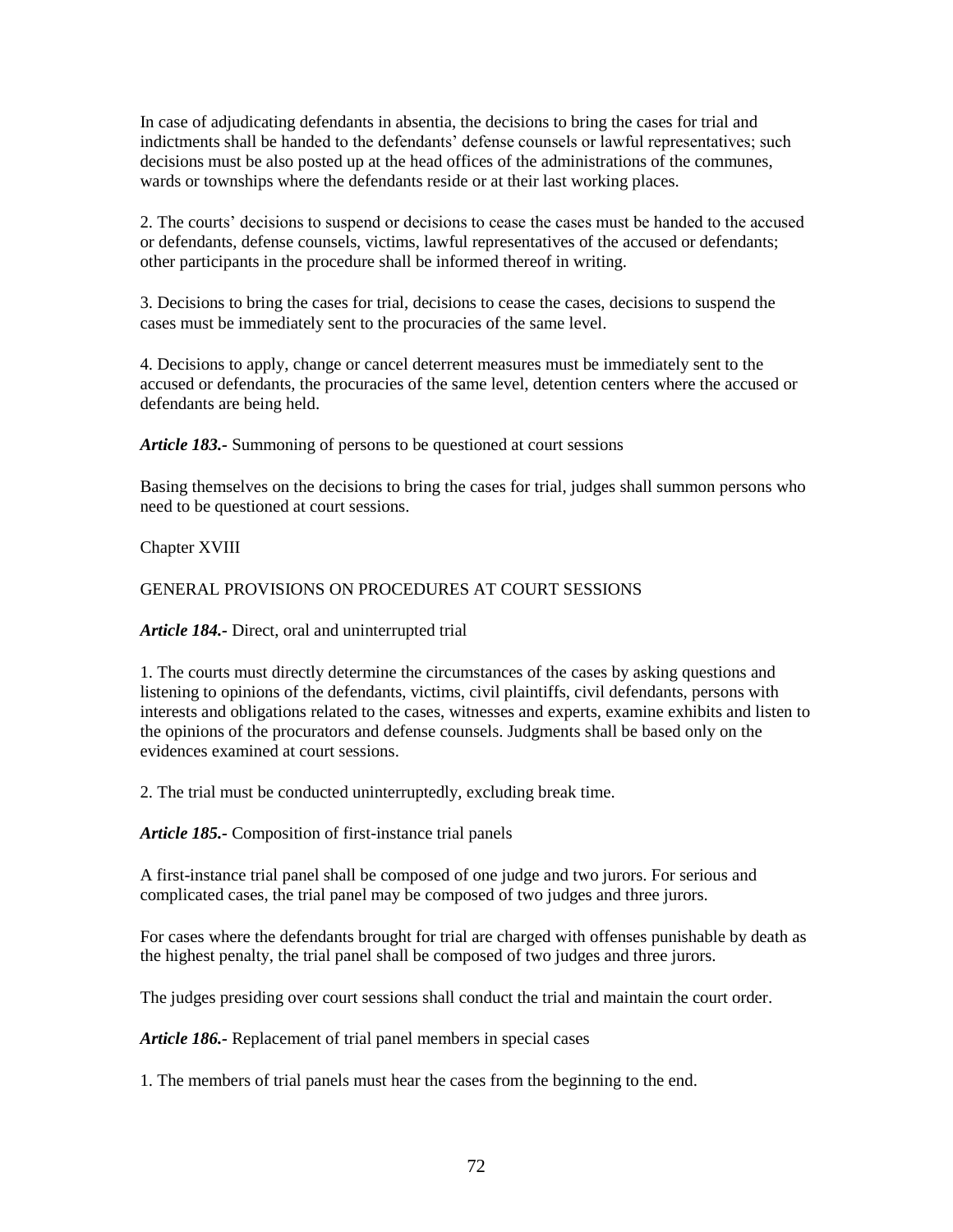2. In the course of trial, if a judge or juror discontinues hearing the case, the court may still hear the case with the alternate judge or juror. Only alternate judges and jurors who are present at the court sessions from the beginning may participate in adjudicating the cases. Where a trial panel consists of two judges but the judge presiding over the court session cannot continue hearing the case, the judge being member of the trial panel shall preside over the court session and the alternate judge shall be added to the trial panel as a member.

3. Where there is no alternate judge or juror for replacement or if the presiding judge of a court session must be replaced while there is no substitute judge as prescribed in Clause 2 of this Article, the case must be re-tried from the beginning.

*Article 187.-* Appearance of defendants at court sessions

1. Defendants must appear at court sessions in response to court summonses; if they are absent without plausible reasons, they shall be escorted according to the procedure prescribed in Article 130 of this Code; if they are absent for plausible reasons, the court sessions must be postponed.

If the defendants suffer from mental diseases or other dangerous diseases, the trial panels shall suspend the cases till the defendants recover from their illnesses.

If the defendants have escaped, the trial panels shall suspend the cases and request the investigating bodies to pursue them.

2. Courts may try the defendants in absentia in the following cases:

a/ The defendant has escaped and his/her pursuit has been in vain;

b/ The defendant stays abroad and cannot be summoned to the court session;

c/ The absence of the defendant causes no obstacle to the trial and he/she has been handed the summons properly.

*Article 188.-* Supervision of defendants at court sessions

1. Defendants being held in temporary detention, when appearing at court sessions, shall only be allowed to meet with their defense counsels. Their contacts with other persons must be permitted by the presiding judges of the court sessions.

2. Defendants who are not held in temporary detention must be present at the court sessions throughout the period of adjudication.

*Article 189.-* Appearance of procurators

1. Procurators of the procuracies of the same level must participate in court sessions. For serious and complicated cases, two procurators may together participate in court sessions. In case of necessity, there may be alternate procurators.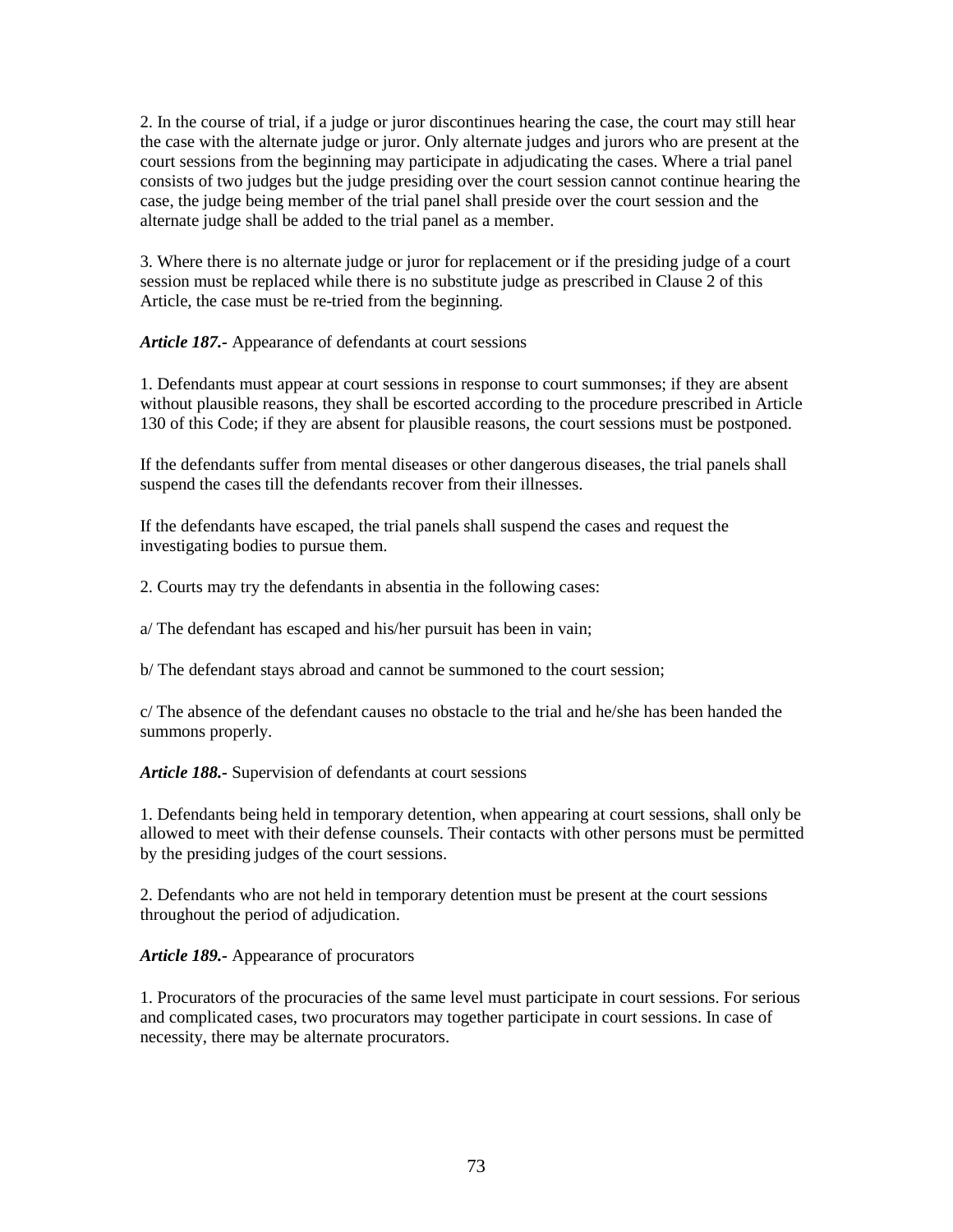2. If procurators are absent or changed while there are no alternate ones for replacement, the trial panels shall postpone court sessions and immediately report thereon to the procuracies of the same level.

## *Article 190.-* Appearance of defense counsels

Defense counsels shall be obliged to participate in court sessions. They may send in advance their written defenses to the courts. If defense counsels are absent, the courts shall still open the court sessions.

Where defense counsels are compulsorily required under the provisions of Clause 2, Article 57 of this Code but they are absent, the trial panels must postpone the court sessions.

*Article 191.-* Appearance of victims, civil plaintiffs, civil defendants, persons with interests and obligations related to the cases or their lawful representatives

1. If victims, civil plaintiffs, civil defendants, persons with interests and obligations related to the cases or their lawful representatives are absent, the trial panels shall decide, on a case by-case basis, to postpone the court session or proceed with the trial.

2. If deeming that the absence of victims, civil plaintiffs or civil defendants would cause obstacles only to the settlement of compensation questions, the trial panels may sequester the compensation for later trial according to civil procedures.

## *Article 192.-* Appearance of witnesses

Witnesses shall participate in court sessions in order to clarify the circumstances of the cases. If an witness is absent but has earlier given his/her statements at the investigating body, the judge presiding the court session shall announce such statements. If a witness to important matters is absent, the trial panel shall decide, on a case-by-case basis, to postpone the court session or proceed with the trial.

If an witness has been subpoenaed by the court but deliberately refuses to appear without plausible reasons and their absence impedes the trial, the trial panel may issue an escort decision. The procedure for escorting witnesses shall comply with the provisions of Article 134 of this Code.

## *Article 193.-* Appearance of experts

1. When being subpoenaed by courts, experts shall participate in court sessions.

2. If experts are absent, the trial panel shall decide, on a case-by-case basis, to postpone the court session or proceed with the trial.

*Article 194.-* Time limit for postponement of court sessions

For the cases where court sessions must be postponed under Articles 45. 46, 47, 187, 189, 190, 191, 192 and 193 of this Code, the time limit for postponement of court sessions of first-instance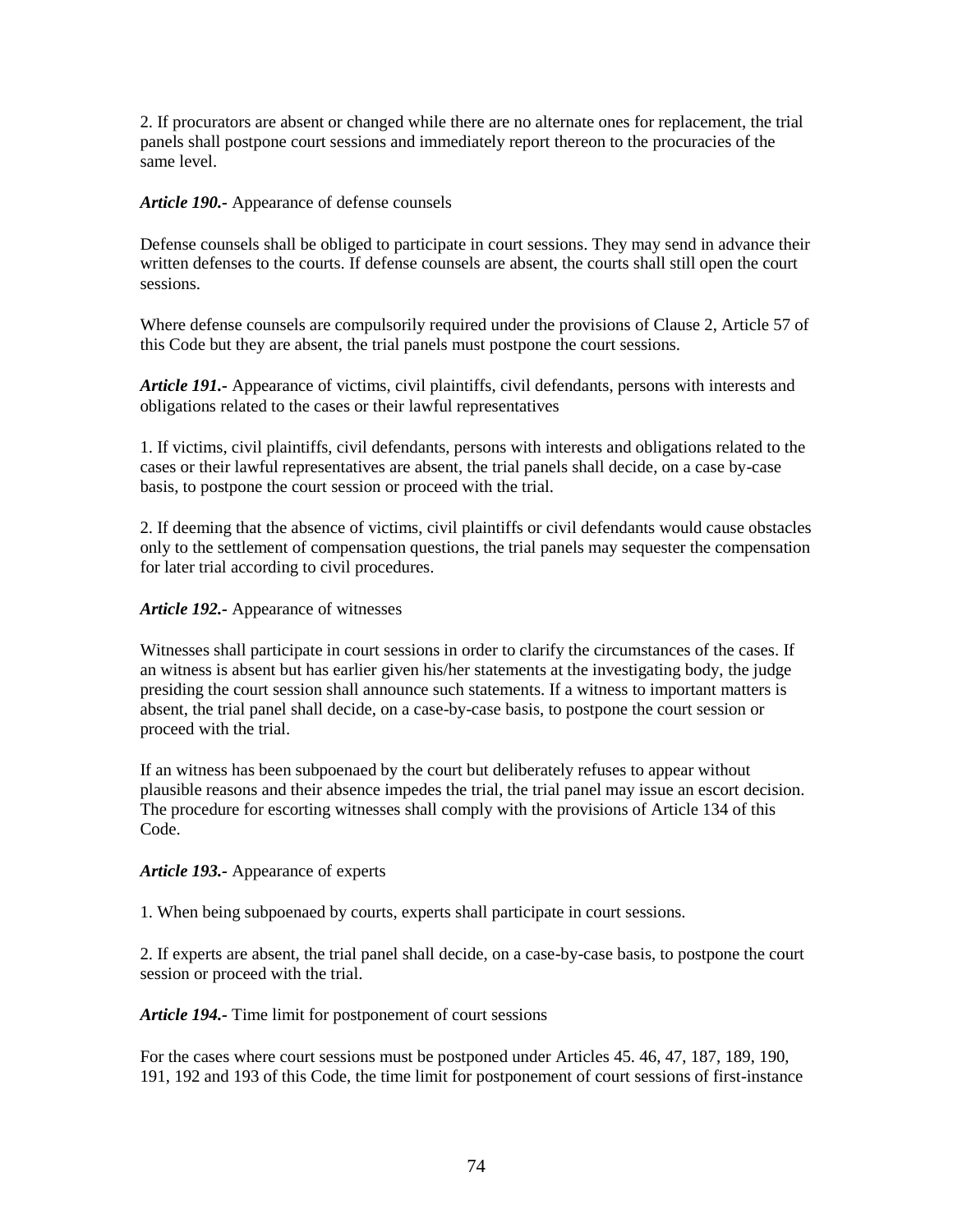trial shall not exceed thirty days, counting from the date of issuance of the decisions to postpone the court sessions.

*Article 195.-* Withdrawal of prosecution decisions or conclusion on lesser offenses by procurators at court sessions

During court sessions, after inquiring, procurators may withdraw part or whole of the prosecution decisions or conclude on lesser offenses, but the trial panels must try the whole cases.

*Article 196.-* Limits of trial

Courts shall only adjudicate defendants and acts of the offenses which have been prosecuted by the procuracies and decided by the courts to be brought for trial.

Courts may adjudicate defendants according to clauses other than those in the same articles which the procuracies have applied to prosecute them, or for other offenses equal to or lesser than the ones prosecuted by the procuracies.

*Article 197.-* Internal rules of court sessions

1. Before starting court sessions, the court clerks must announce the internal rules of the court sessions.

2. All people in the courtrooms must show respect for the trial panels, keep order and obey the instructions of the presiding judges.

3. All people in the courtrooms must stand up when the members of the trial panels enter the courtrooms. Those who have been summoned for inquiry may present their opinions provided that their presentation is permitted by the presiding judges. The persons presenting opinions must stand while being questioned, except where they are permitted by the presiding judges to sit and present their statements due to their poor health.

4. Persons aged under 16 years shall not be allowed to enter the courtrooms, except where they are summoned by the courts for inquiry.

*Article 198.-* Measures against persons violating order at court sessions

Persons who violate order at court sessions shall be warned, fined, forced to leave the court rooms by the presiding judges or arrested on a case-by-case basis.

The security guards of court sessions shall have to keep order at court sessions and execute the orders of the presiding judges to force the persons disturbing order at court sessions to leave the courtrooms or arrest them.

*Article 199.-* Making court judgments and decisions

1. Court judgments shall decide on whether or not the defendants have committed the offenses, penalties and other judicial measures. Judgments must be discussed and adopted in the deliberation chambers.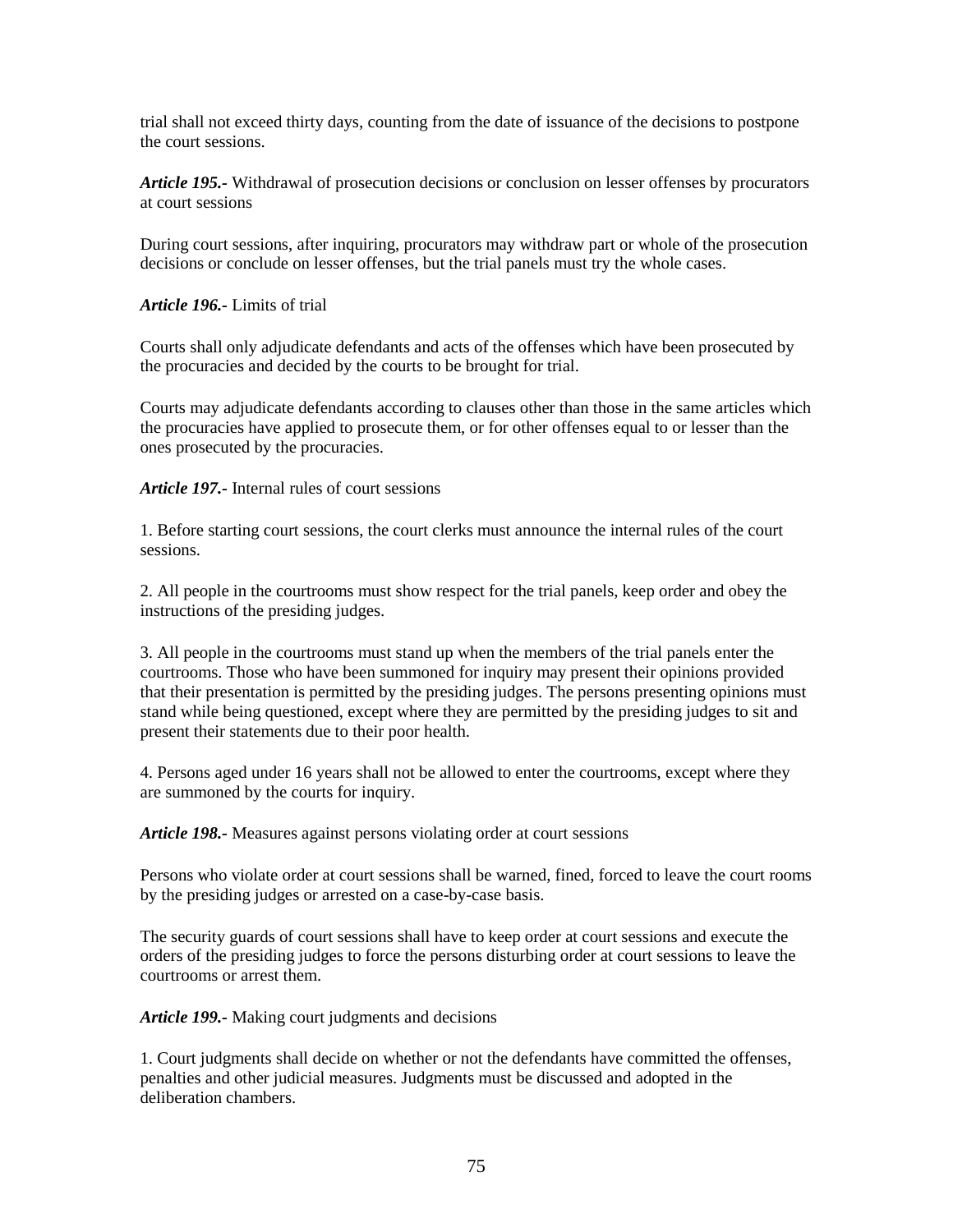2. Decisions to change members of the trial panels, procurators, court clerks, experts, interpreters to transfer the cases, to request additional investigation, to suspend or cease the cases and to arrest or release defendants must be discussed and adopted in the deliberation chambers and made in writing.

3. Decisions on other matters shall be discussed and adopted by the trial panels at the courtrooms, are not required to be made in writing but must be recorded in the minutes of the court sessions.

*Article 200.-* Minutes of court sessions

1. The minutes of a court session must contain the date, hour and venue of the court session and all developments thereat from commencement of trial to pronouncement of judgment. Apart from being recorded in the minutes, developments at a court session may be audio- and/or videorecorded,

2. All questions and answers must be recorded in the minutes.

3. At the end of court sessions, the judges presiding over the court sessions must examine the minutes and sign them together with the court clerks.

4. Procurators, defendants, defense counsels, victims, civil plaintiffs, civil defendants, persons with interests and obligations related to the cases, defense counsels of the interests of the involved persons or lawful representatives of such persons may read the minutes of the court sessions and have the right to request the writing of amendments and/or supplements in such minutes and certify them with their signatures.

Chapter XIX

## PROCEDURES FOR OPENING COURT SESSIONS

*Article 201.-* Procedures for opening court sessions

To open a court session, the presiding judge shall read the decision to bring the case for trial.

After listening to the court clerk reporting on the list of summoned persons who are present, the presiding judge shall examine the identity cards of such persons and explain to them their rights and obligations at the court session.

Where a defendant has not yet been handed the indictment under the provisions of Clause 2, Article 49 and decision to bring the case for trial within the time limit defined in Clause 1, Article 182 of this Code, and if he/she requests, the trial panel must postpone the court session.

*Article 202.-* Settlement of requests for change of judges, jurors, procurators, court clerk, experts and/or interpreters

Procurators and participants in the procedure must be asked by the presiding judges whether or not they request to change judges, jurors, procurators, court clerks, experts and/or interpreters. If any of them makes such a request, the trial panel shall consider it and make a decision thereon.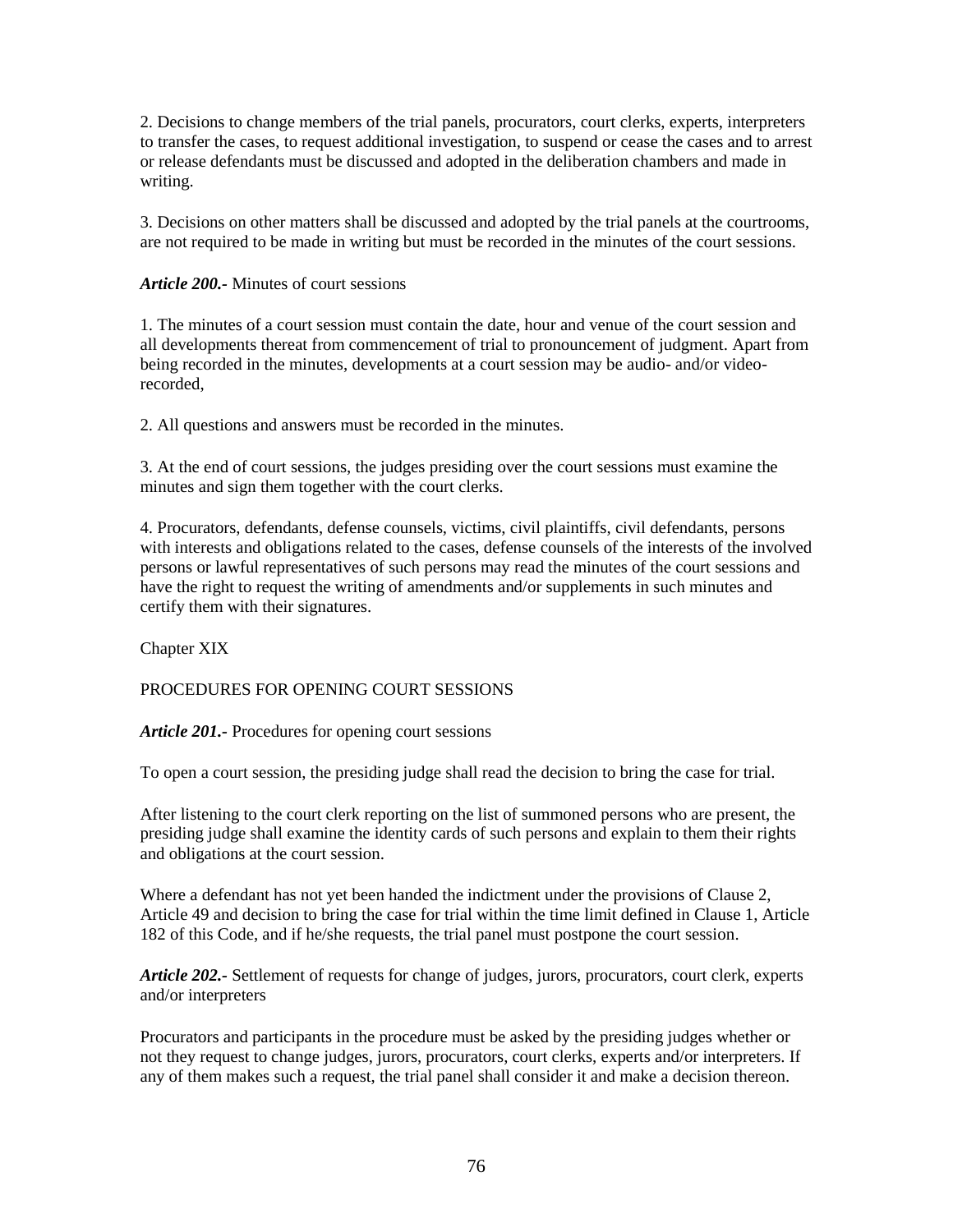*Article 203.-* Explanation of the rights and obligations of interpreters and experts

If there are interpreters and/or experts participating in the court sessions, the presiding judges shall introduce their full names, occupations or positions and clearly explain their rights and obligations. These persons must pledge to properly perform their tasks.

*Article 204.-* Explanation of the rights, obligations of witnesses, and isolation of witnesses

1. After asking the full name, age, occupation and residence place of each witness, the presiding judges shall clearly explain their procedural rights and obligations. Witnesses must pledge not to give false testimonies. Particularly, minor witnesses shall not be required to make such pledge.

2. Before witnesses are questioned about the cases, the presiding judges may decide to apply various measures in order to prevent witnesses from hearing each other's testimonies or meeting with other concerned persons. In cases where the testimonies of defendants and witnesses may influence one another, the presiding judges may decide to separate defendants from witnesses before questioning witnesses.

*Article 205.-* Settlement of requests for examination of evidences and postponement of court sessions due to the absence of persons concerned

The presiding judges must ask procurators and participants in the procedure whether or not they request to summon more witnesses or to produce more exhibits and documents for examination. If any of the participants in the procedure is absent, the presiding judges must also ask whether or not any of the above-said persons requests to postpone the court sessions. If any person so requests, the trial panels shall consider and decide.

Chapter XX

PROCEDURES FOR INQUIRY AT COURT SESSIONS

*Article 206.-* Reading of indictments

Before inquiring, procurators shall read the indictments and present additional opinions, if any.

*Article 207.-* Inquiring order

1. The trial panels must determine fully all circumstances of each fact and each offense in the cases in a rational inquiring order.

2. When inquiring each person, the presiding judge shall put questions first, then procurators, defense counsels and defense counsels of interests of the involved persons. Participants in the court sessions shall also have the right to request the presiding judges to ask more questions about the circumstances required to be clarified. Experts may ask questions about matters related to the expert examination.

3. While inquiring, the trial panels shall examine related exhibits in the cases.

*Article 208.-* Announcement of statements at investigating bodies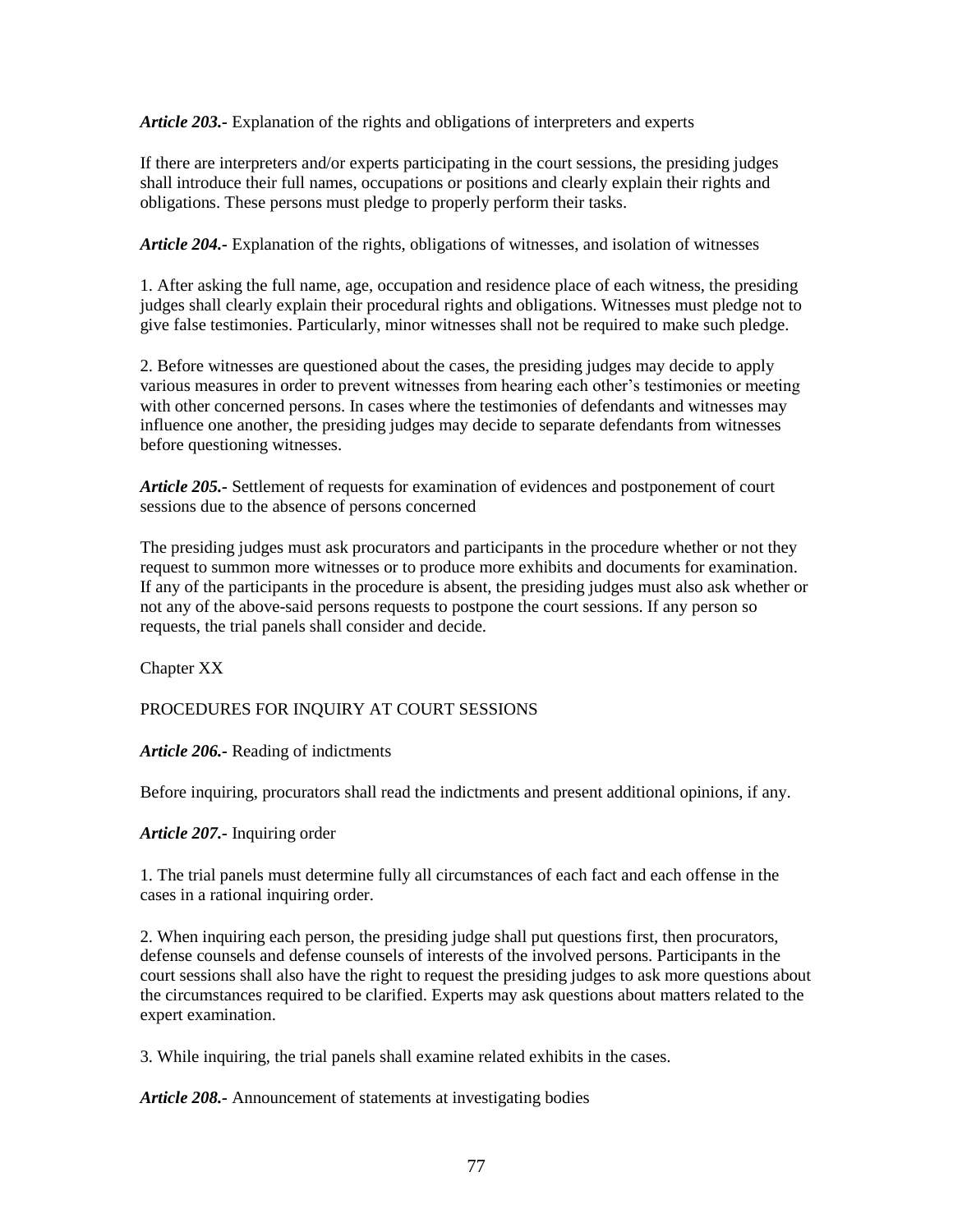1. If the persons inquired are present at the court sessions, the trial panels and procurators must not repeat or announce their statements at the investigating bodies before they give their statements on the circumstances of the cases at the court sessions.

2. Statements taken at the investigating bodies shall only be announced in the following cases:

a/ Statements of the persons inquired at the court sessions are contradictory to theirs at the investigating bodies;

b/ Inquired persons refuse to give statements at the court sessions;

c/ The persons to be inquired are absent or deceased.

*Article 209.-* Inquiry of defendants

1. The trial panels must inquire each defendant separately. If the statements of this defendant may affect those of another, the presiding judge must isolate them. In this case, the isolated defendants shall be informed of the statements of the previous defendants and have the right to put questions to such defendants.

2. Defendants shall present their opinions on the indictments and circumstances of the cases. The trial panels shall further inquire about insufficient or contradictory points in the defendants' statements.

3. Procurators shall inquire about circumstances of the cases which are related to the accusation or exculpation of defendants. Defense counsels shall inquire about circumstances related to the defense, defense counsels of the interests of the involved parties shall inquire about circumstances related to the protection of interests of the involved parties. Participants at court sessions shall have the right to propose the presiding judges to further ask about circumstances related to them.

4. If defendants refuse to answer questions, the trial panels, procurators, defense counsels and defense counsels of the interests of the involved parties shall continue to inquire other persons and examine exhibits and documents related to the cases.

*Article 210.-* Inquiry of victims, civil plaintiffs, civil defendants, persons with interests and obligations related to the cases or their lawful representatives

Victims, civil plaintiffs, civil defendants, persons with interests and obligations related to the cases or their lawful representatives shall give their statements on circumstances of the cases which are related to them. Then, the trial panels, procurators, defense counsels and defense counsels of the interests of the involved parties shall inquire further about insufficient or contradictory points in their statements.

## *Article 211.-* Inquiry of witnesses

1. The trial panels must inquire each witness separately and not let other witnesses know the contents of such inquiry.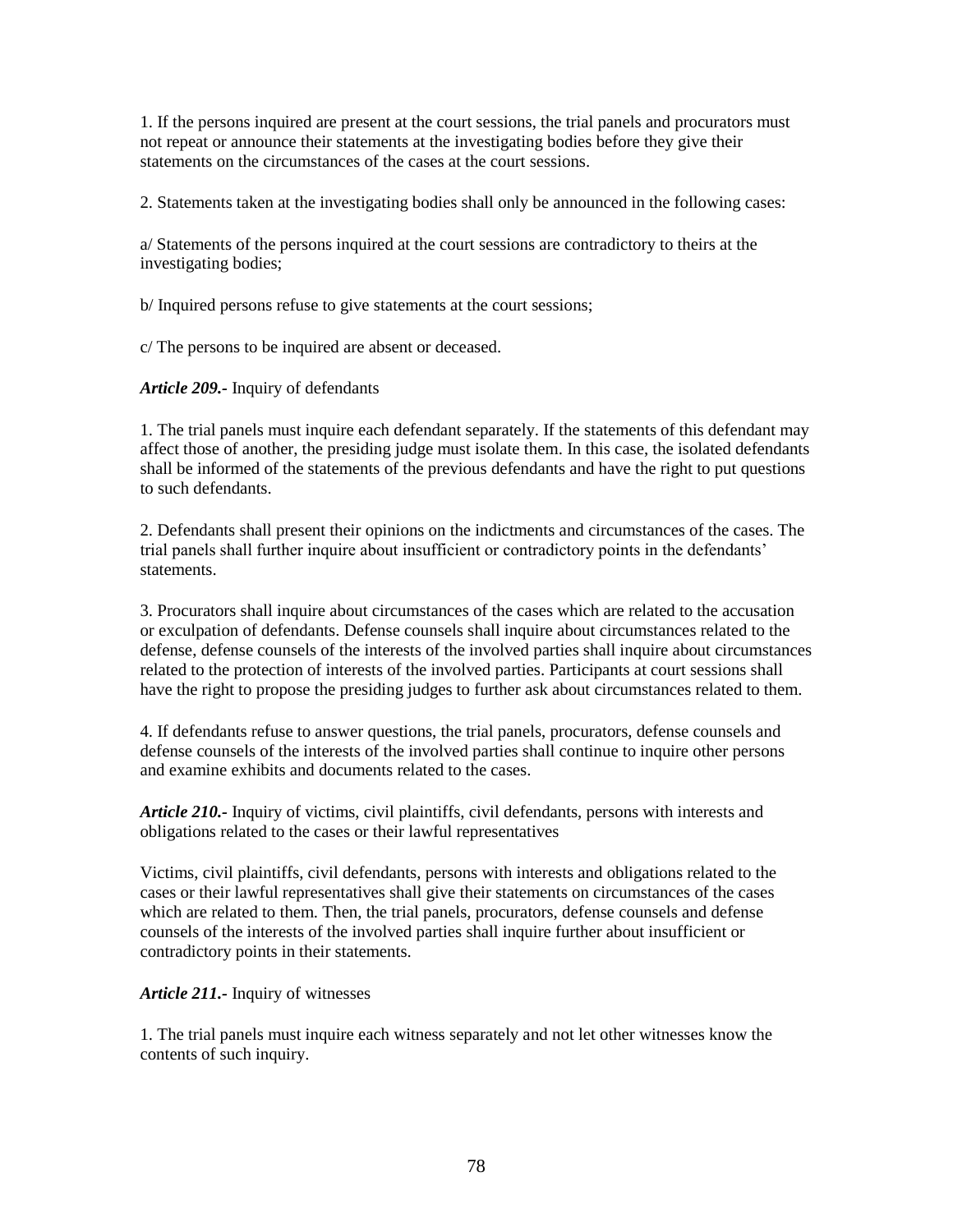2. While inquiring witnesses, the trial panels must ask questions to clarify their relationships with the defendants and involved parties in the cases. The presiding judges shall request witnesses to state clearly the circumstances of the cases they know, then inquire further about those insufficient or contradictory points in their testimonies. Procurators, defense counsels, defense counsels of the interests of the involved parties then may further ask the witnesses.

3. If witnesses are minor, the presiding judges may seek the help of their parents, mentors or teachers in inquiring them.

4. After giving their testimonies, witnesses shall stay on in the courtrooms for possible further inquiry.

5. In case of necessity to ensure safety for witnesses and their relatives, the trial panels must decide to apply measures to protect them according to law.

#### *Article 212.-* Examination of exhibits

1. Exhibits, photos or minutes certifying exhibits shall be presented for examination at court sessions.

When necessary, the trial panels may together with procurators, defense counsels and other participants in court sessions, come to examine on the spot exhibits which cannot be brought to the court sessions. The on-spot examination must be recorded in a minutes according to the provisions of Article 95 of this Code.

2. Procurators, defense counsels and other participants in court sessions shall have the right to present their remarks on exhibits. The trial panels may inquire further about matters related to exhibits.

#### *Article 213.-* On-spot examination

When deeming it necessary, the trial panels may together with procurators, defense counsels and other participants in court sessions come to examine the scenes of offenses or other places related to the cases. Procurators, defense counsels and other participates at court sessions shall have the right to present their remarks on the scenes of offenses or other places related to the cases.

The trial panels may inquire other participants in court sessions further about matters related to such places.

The on-spot examination must be recorded in a minutes according to general procedures prescribed in Article 95 of this Code.

*Article 214.-* Presentation and announcement of documents of the cases and comments and reports of agencies or organizations

Comments and reports of agencies or organizations on circumstances of the cases shall be presented by the representatives of such agencies or organizations; if no representatives of such agencies or organizations are present, the trial panels shall announce such comments and reports at the court sessions.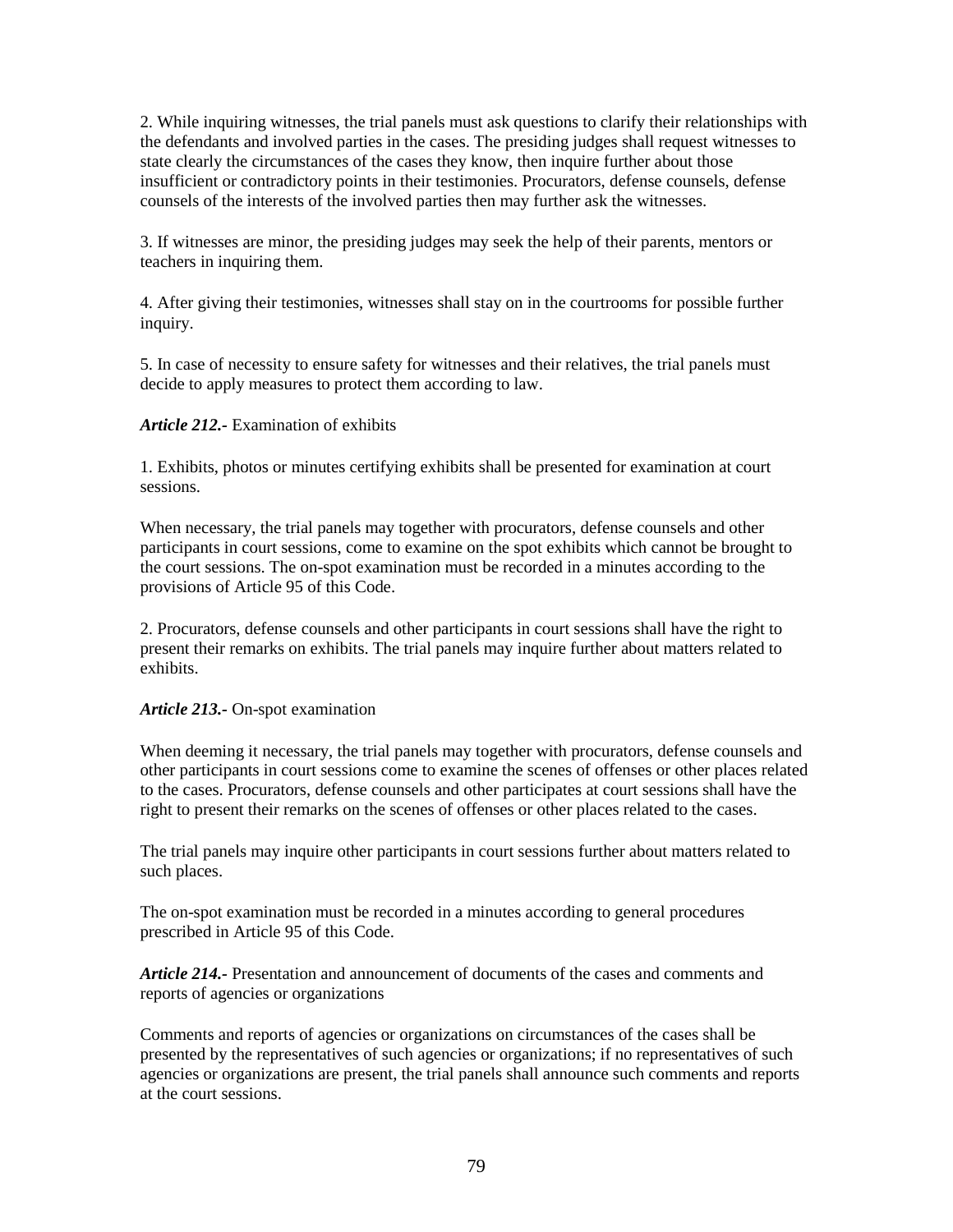Documents contained in the case files or just presented during the inquiry shall all have to be announced at court sessions.

Procurators, defendants, defense counsels and other participants in court sessions shall have the right to give their remarks on such documents and inquire further about related matters.

*Article 215.-* Inquiry of experts

1. Experts shall present their conclusions on the matters assigned to them for expertise.

2. At court sessions, experts shall have the right to give additional explanations on the basis of the expertise conclusions.

3. If experts are absent, the presiding judges shall announce the expertise conclusions.

4. Procurators, defense counsels and other participants in court sessions shall have the right to give remarks on the expertise conclusions, inquire about unclear or contradictory matters in such conclusions.

5. When deeming it necessary, the trial panels shall decide to solicit additional expertise or reexpertise.

## *Article 216.-* Termination of inquiry

When deeming that all circumstances of the cases have been examined fully, the presiding judges shall ask procurators, defendants, defense counsels and other participants in the court sessions whether they request to inquire about any matters. If any of them makes such a request and deeming that such request is justifiable, the presiding judges shall decide to continue the inquiry.

Chapter XXI

ARGUMENT AT COURT SESSIONS

*Article 217.-* Order of presentation of arguments

1. At the end of the inquiry at the court sessions, procurators shall present the arraignments, proposing the charges against the defendants on the basis of the whole or part of the indictments or conclusions on lesser offenses; if deeming that there are no grounds for conviction, they shall withdraw the whole prosecution decisions and propose the trial panels to pronounce the defendants not guilty.

The arraignments presented by procurators must be based on documents and evidences already examined at the court sessions and opinions of the defendants, defense counsels, defense counsels of the interests of the involved parties and other participants in the procedure at the court sessions.

2. Defendants shall present their defense, if they have defense counsels, such defense counsels shall defend the defendants. Defendants shall have the right to add defense opinions.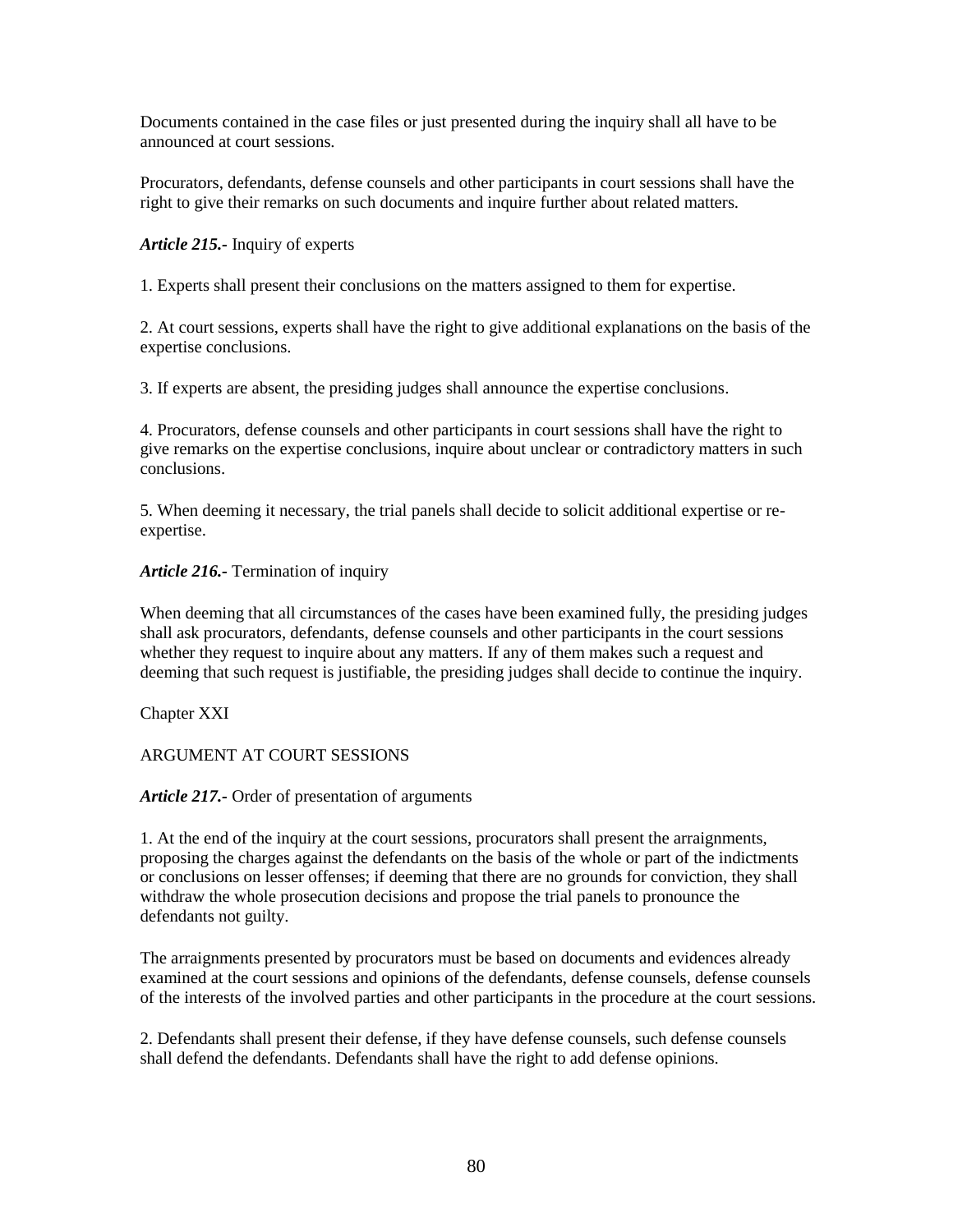3. Victims, civil plaintiffs, civil defendants and persons with interests and obligations related to the cases or their lawful representatives may present their opinions to protect their rights and interests; if they have defense counsels of their interests, such defense counsels shall have the right to present and add opinions.

## *Article 218.-* Counter-argument

Defendants, defense counsels and other participants in the procedure shall have the right to present their opinions on the arraignments made by procurators and put forward their requests. Procurators must present their arguments on each opinion.

Participants in the arguing process shall have the right to respond to opinions of others. The presiding judges must not restrict the arguing time, must create conditions for participants in the arguing process to present all opinions, but they shall, however, have the right to cut out opinions irrelevant to the cases.

The presiding judges shall have the right to request procurators to respond to opinions related to the cases, which are presented by defense counsels and other participants in the procedure but have not yet been touched upon by procurators in their arguments.

# *Article 219.-* Reopening of inquiry

If, through the arguing process, they deem it necessary to further examine evidences, the trial panels may decide to reopen the inquiry. The arguing process must be continued once the inquiry ends.

## *Article 220.-* Final words of defendants

When the participants in the arguing process make no more statements, the presiding judges shall declare to conclude the arguing process.

Defendants shall then be allowed to say their final words. Questions must not be put while the defendants are saying their final words. The trial panels shall have the right to request the defendants not to dwell on matters irrelevant to the cases but must not restrict the time for them to say.

If, in their final words, the defendants additionally present new circumstances of important significance to the cases, the trial panels must decide to re-open the inquiry.

*Article 221.-* Consideration of withdrawal of prosecution decisions or conclusions on lesser offenses

1. When procurators withdraw part of their prosecution decisions or conclude on lesser offenses, the trial panels shall still continue adjudicating the cases.

2. Where procurators withdraw the whole of the prosecution decisions, the trial panels, before deliberating the judgments, shall request the participants in the procedure at the court sessions to give their opinions on such withdrawal.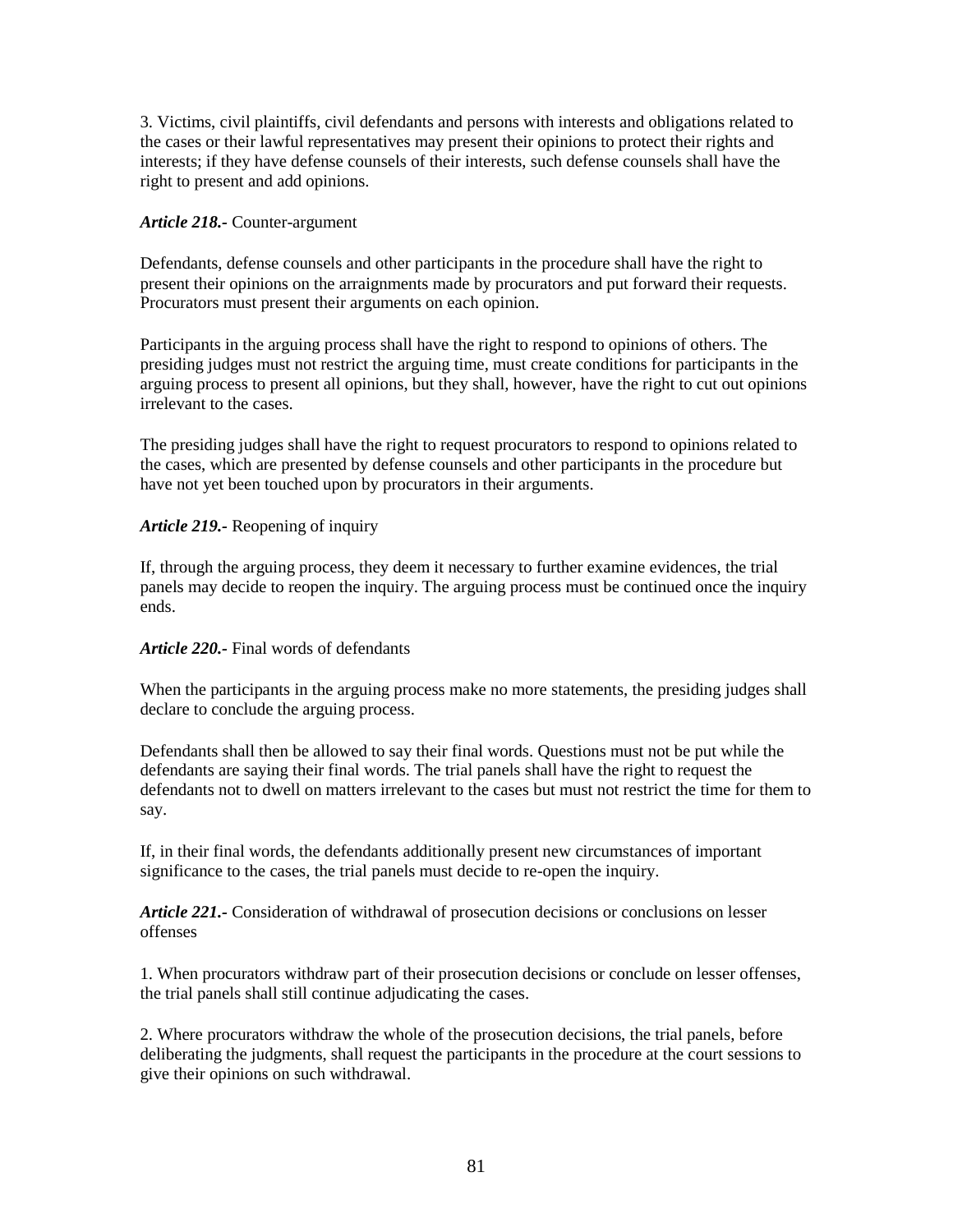## Chapter XXII

# DELIBERATION AND PRONUNCIATION OF JUDGMENTS

## *Article 222.-* Deliberation of judgments

1. Only judges and jurors shall have the right to deliberate judgments. Members of the trial panels must settle all matters of the cases by majority vote on each matter. Judges shall vote last. Persons holding minority opinions shall have the right to present their opinions in writing for inclusion in the case files.

2. Where procurators withdraw the whole prosecution decisions, the trial panels shall still settle matters of the cases in the order prescribed in Clause 1 of this Article. If there are grounds to confirm that defendants are not guilty, the trial panels shall declare the defendants not guilty; if deeming that the withdrawal of the prosecution decisions is ungrounded, they shall decide to cease the cases and make proposals to the immediate superior procuracies.

3. The deliberation of judgments shall be based only on evidences and documents already verified at the court sessions on the basis of fully and comprehensively examining all evidences, opinions of procurators, defendants, defense counsels and other participants in the proceedings at court sessions.

4. All opinions and decisions of the trial panels made in the process of deliberating judgments must be recorded in the minutes. Judgment deliberation minutes must be signed by all members of the trial panels at the deliberation chambers before the judgments are pronounced.

## *Article 223.-* Reopening of inquiry and argument

If they find, through judgment deliberation, that some circumstances of the cases have not yet been inquired into or have been insufficiently inquired into, the trial panels shall decide to reopen the inquiry and argument.

## *Article 224.-* Judgments

1. The courts shall hand down judgments in the name of the Socialist Republic of Vietnam.

2. A judgment should contain the date, hour and venue of the court session; full names of members of the trial panel and court clerk; full names of procurators; full name, birth date, birth place, residence, occupation, educational level, social status and previous criminal records of the defendant; the date the defendant is held in custody and/or temporary detention; full name, age, occupation, birth place and residence of the defendant's lawful representative; full name of the defense counsel; full names, ages, occupations, residences of the victim, civil plaintiff, civil defendant, persons with interests and obligations related to the case, and their lawful representatives.

3. A judgment must describe the commission of the offense by the defendant, analyze evidences arraigning and exculpating the defendant, determine where or not the defendant is guilty, and if guilty, which offense he/she has committed under which article and clause of the Penal Code, circumstances aggravating and extenuating his/her penal liability and how should they be handled.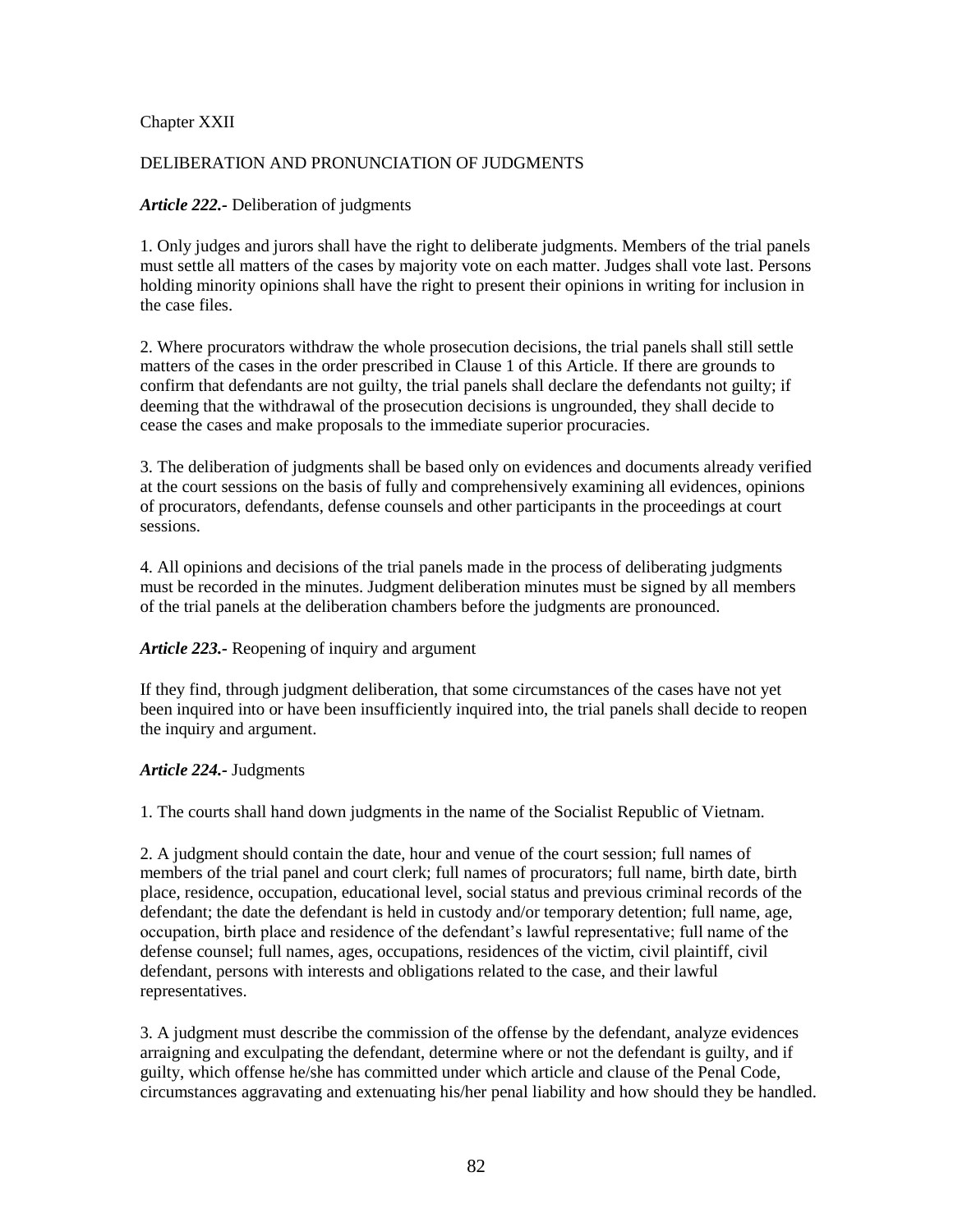If the defendant is not guilty, the judgment must clearly state the grounds to confirm that the defendant is not guilty and deal with the restoration of his/her honor, legitimate rights and interests. The last part of a judgment shall contain the court's decisions and the right to appeal against the judgment.

*Article 225.-* Proposal to remedy mistakes in the managerial work

1. Together with handing down judgments, the courts shall issue proposals to the concerned agencies and organizations to apply necessary measures to overcome crime causes and conditions at their agencies and organizations. Within thirty days after receiving the courts' proposals, such agencies and organizations must notify in writing the courts of the measures already applied.

2. Proposals of the courts may be either read at the court sessions together with the judgments or sent to the concerned agencies or organizations only. .

# *Article 226.-* Pronouncement of judgments

All people present in the courtrooms must stand up when a judgment is pronounced. The presiding judge or another member of the trial panel shall read the judgment and may, after reading, explain further the execution of the judgment and the right to appeal.

If the defendant does not know Vietnamese, after the judgment is pronounced, the interpreter must read to the defendant the whole judgment in the language which the defendant knows.

## *Article 227.-* Release of defendants

In the following cases, the trial panels must declare the immediate release at the court sessions of the defendants who are temporarily detained, provided that they are not temporarily detained for another offense:

1. The defendants are not guilty;

2. The defendants are exempt from penal liability or from serving the penalty;

3. The defendants are punished with penalties other than imprisonment.

4. The defendants are entitled to suspended judgments;

5. The imprisonment term is equal to or shorter than the period during which the defendants have been temporarily detained.

*Article 228.-* Arrest of defendants for temporary detention after the pronouncement of judgments

1. For defendants who are being temporarily detained and sentenced to imprisonment but their temporary detention time limits expire on the date the court sessions end, the trial panels shall issue decisions to hold the defendants in temporary detention in order to secure the judgment execution, except for the cases prescribed in Clause 4 and Clause 5 of Article 227 of this Code.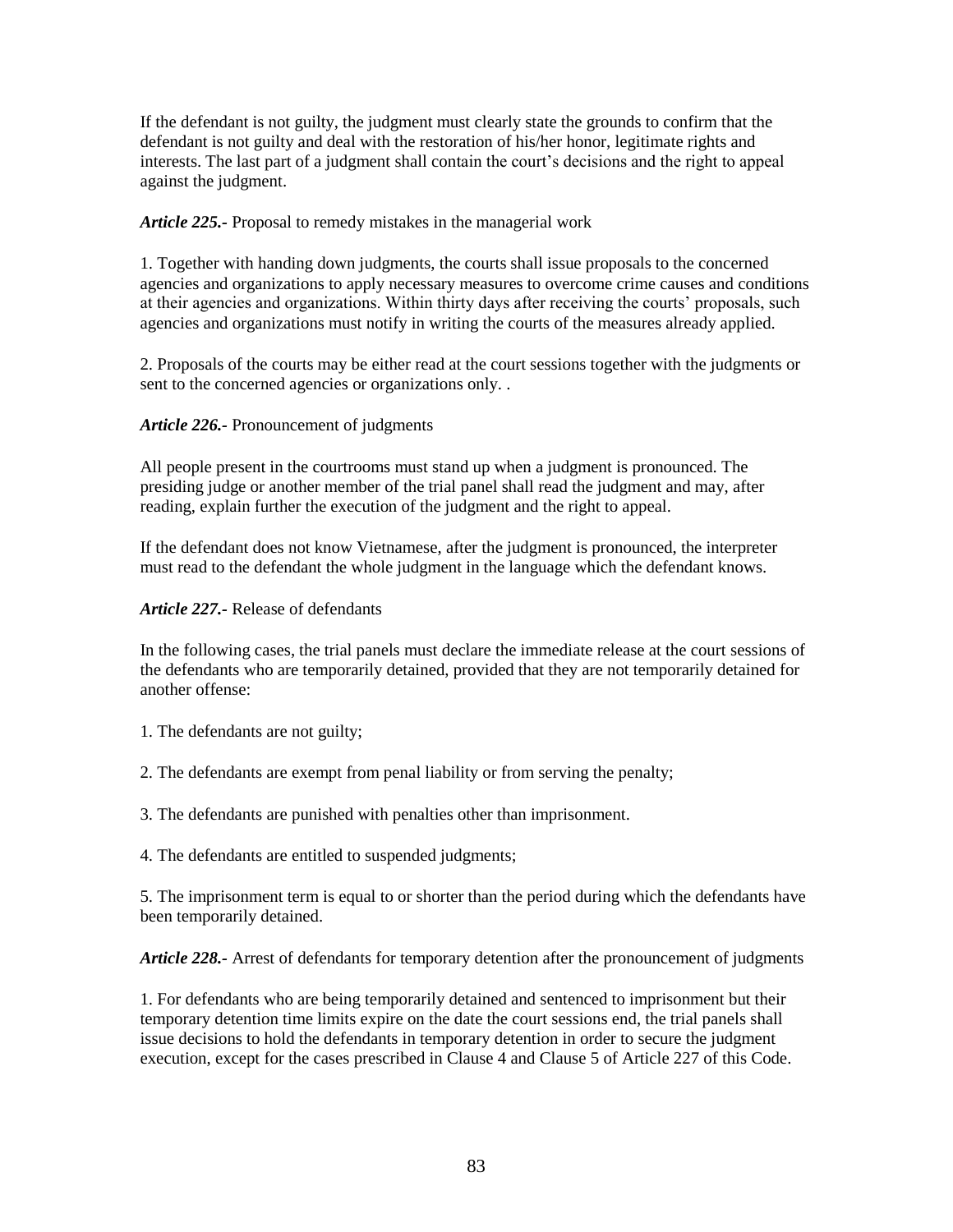2. Where the defendants who are not held in temporary detention are sentenced to imprisonment, they shall only be arrested for temporary detention in order to serve the penalties when the judgments become legally valid. The trial panels may issue decisions to immediately arrest the defendants for temporary detention if they have grounds to believe that the defendants may escape or continue to commit other offenses.

3. The time limit for temporary detention of defendants prescribed in Clause 1 and Clause 2 of this Article is forty five days as from the date of pronouncement of the judgments.

4. For defendants punished by capital punishment, the trial panels shall decide in the judgments on the continued temporary detention of the defendants to secure the execution of the judgments.

*Article 229.-* Handing of judgments

Within ten days after the date of pronouncement of the judgments, the first-instance courts must hand copies of the judgments to the defendants, the procuracies of the same level, and defense counsels, send them to persons tried in absentia and the police agencies of the same level; notify such in writing to the administrations of the communes, wards or townships where the defendants reside or the agencies or organizations where they work.

In case of trying defendants in absentia under the provisions of Point a or Point b, Clause 2, Article 187 of this Code, within the above-said time limit, copies of the judgments must be posted up at the offices of the administrations of the communes, wards or townships where the defendants last reside or of the agencies or organizations where they last work.

Victims, civil plaintiffs, civil defendants, persons with interests and obligations related to the cases or their lawful representatives shall have the right to request the courts to provide them extracts or copies of the judgments.

Part Four

APPELLATE TRIAL

Chapter XXIII

## NATURE OF APPELLATE TRIAL AND RIGHTS TO APPEAL AND PROTEST

*Article 230.-* Nature of appellate trial

Appellate trial means the re-trial of the cases or the review of first-instance decisions by immediate superior courts when the first-instance judgments or decisions in such cases are appealed or protested against before they become legally valid.

*Article 231.-* Persons entitled to appeal

Defendants, victims and their lawful representatives shall have the right to appeal against firstinstance judgments or decisions.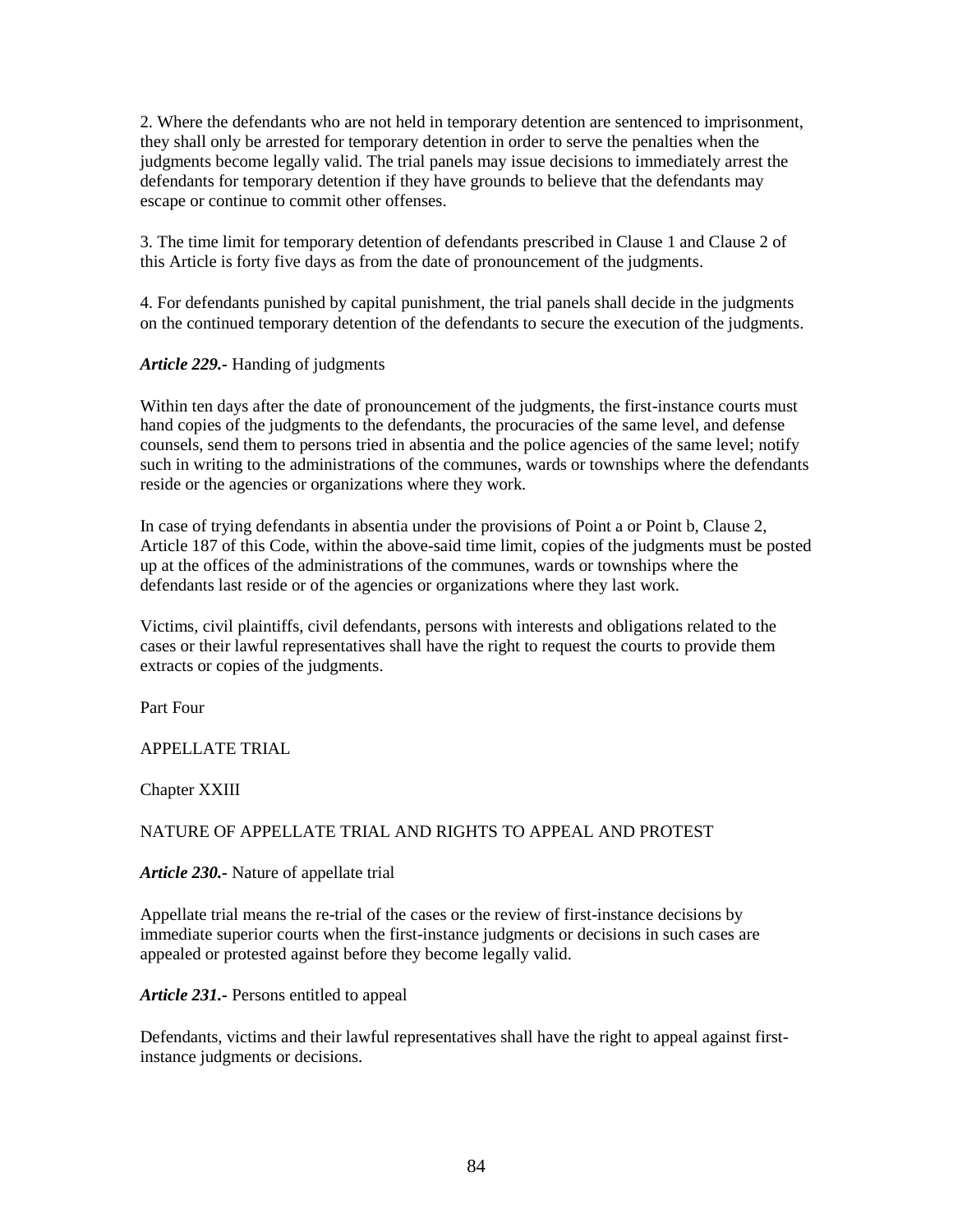Defense counsels shall have the right to appeal in order to protect the interests of minors or persons with physical or mental defects.

Civil plaintiffs, civil defendants and their lawful representatives shall have the right to appeal against part of the judgments or decisions, which is related to damage compensation.

Persons with interests and obligations related to the cases and their lawful representatives shall have the right to appeal against part of the court judgment or decisions, which is related to their interests and obligations.

Defense counsels of the interests of minors or persons with physical or mental defects shall have the right to appeal against part of the court judgments or decisions, which is related to the interests and obligations of the persons whom they protect.

Persons who are declared not guilty by the courts shall have the right to appeal against part the first-instance judgments declaring them not guilty regarding the reasons for such declaration.

#### *Article 232.-* Protests by procuracies

The procuracies of the same level and the immediate superior procuracies shall have the right to protest against first-instance judgments or decisions.

*Article 233.-* Procedures for lodging appeals and protests

1. Appellants must send their written appeals to the courts which have conducted first-instance trial or to the courts of appeal. If the defendants are under temporary detention, the superintendence boards of the detention centers must guarantee the defendants to exercise their right to appeal.

Appellants may also present their appeals directly to the courts which have conducted firstinstance trials. The courts must make minutes of such appeals as prescribed in Article 95 of this Code.

2. The procuracies of the same level or immediate higher procuracies shall lodge written protests, clearly stating the reasons therefor. Written protests shall be addressed to the courts which have conducted first-instance trials.

*Article 234.-* Time limits for lodging appeals and protests

1. The time limit for lodging appeals is fifteen days after the date of pronouncement of judgments. For defendants or involved parties absent at the court sessions, the time limit for lodging appeals is counted from the date the copies of the judgments are handed to them or posted up.

The time limit for the procuracies of the same level to lodge protests is fifteen days and for immediate higher procuracies is thirty days, counting from the date of pronouncement of the judgments

2. If written appeals are sent by post, the date of such appeals shall be the date of the postmarks affixed by the sending post offices on the envelops. Where written appeals are sent via the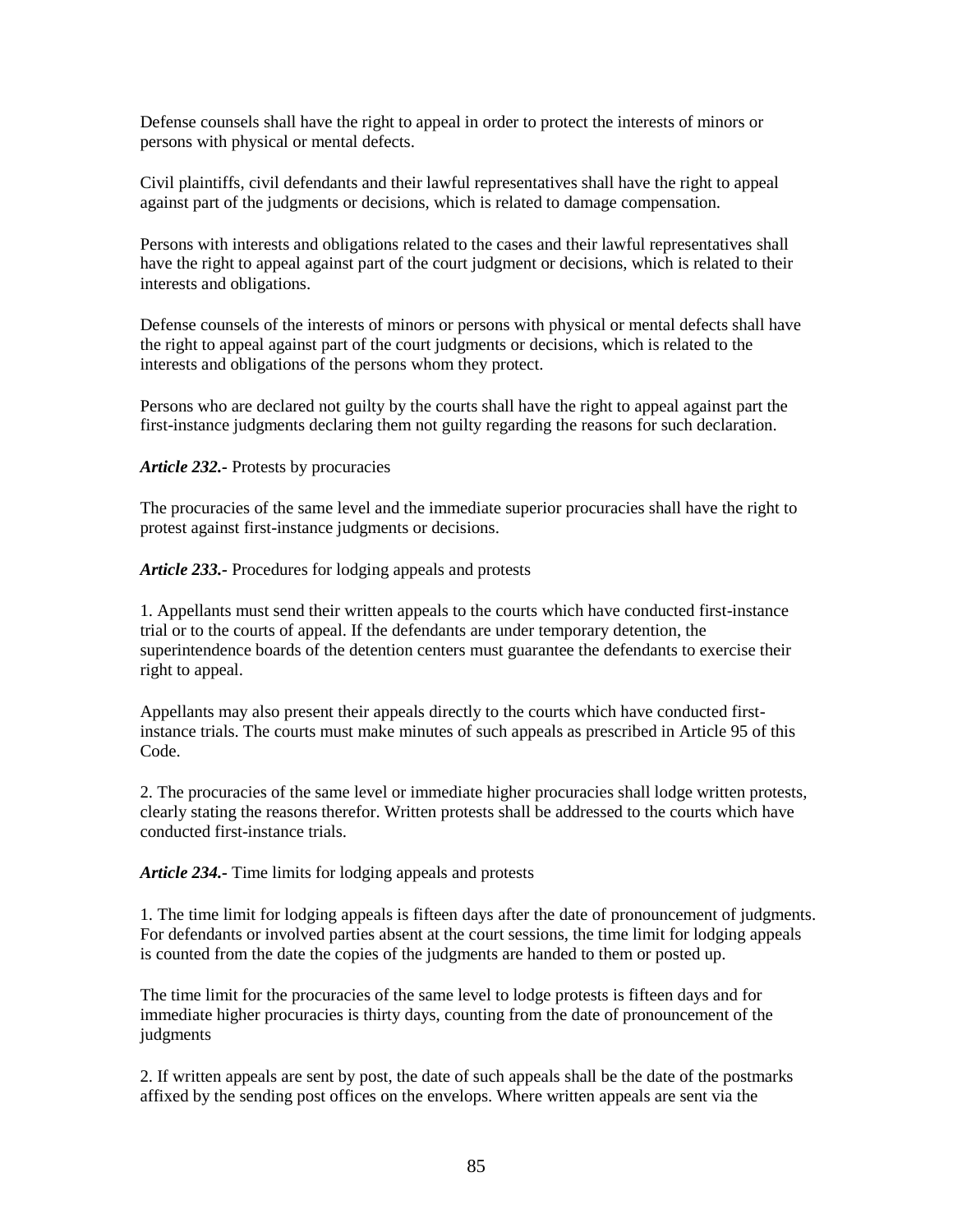superintendence boards of the detention centers, the date of such appeals shall be the date the superintendence boards of the detention centers receive such written appeals.

*Article 235.-* Late appeals

1. Late appeals may be accepted if plausible reasons can be given.

2. The courts of appeal shall set up trial panels each consisting of three judges to consider the reasons for late appeals. Such trial panels shall have the right to decide to accept or reject late appeals.

*Article 236.-* Notification of appeals or protests

1. Appeals and protests must be notified in writing by the courts of first instance to the procuracies of the same level and participants in the procedure within seven days after their receipt.

2. Persons notified of the appeals or protests shall have the right to send their written opinions on the contents of such appeals or protests to the courts of appeal. Their opinions shall be included in the case files.

*Article 237.-* Consequences of appeals and protests

1. Parts of the judgments, which are appealed or protested against, shall not be executed, except for the cases prescribed in Clause 2, Article 255 of this Code. When the whole judgments are appealed or protested against, the whole judgments shall not be executed.

2. The courts of first instance must send the case files and appeals or protests to the courts of appeal within seven days after the expiry of the time limit for lodging appeals or protests.

*Article 238.-* Supplementation, change and withdrawal of appeals or protests

1. Before the opening of or during the appellate-court sessions, the appellants or procuracies shall have the right to supplement or change their appeals or protests, provided that such supplementation or change must not aggregate the situation of the defendants; or to withdraw part or the whole of their appeals or protests.

2. In cases where the whole appeals or protests are withdrawn at the court sessions, the appellate trial must be ceased. First-instance judgments shall become legally valid from the date the courts of appeal issue decisions to cease the appellate trial.

*Article 239.-* Appeals and protests against decisions of the courts of first instance

1. The time limit for the procuracies of the same level to protest against decisions of the courts of first instance is seven days and for immediate higher procuracies fifteen days, counting from the date of issuance of such decisions.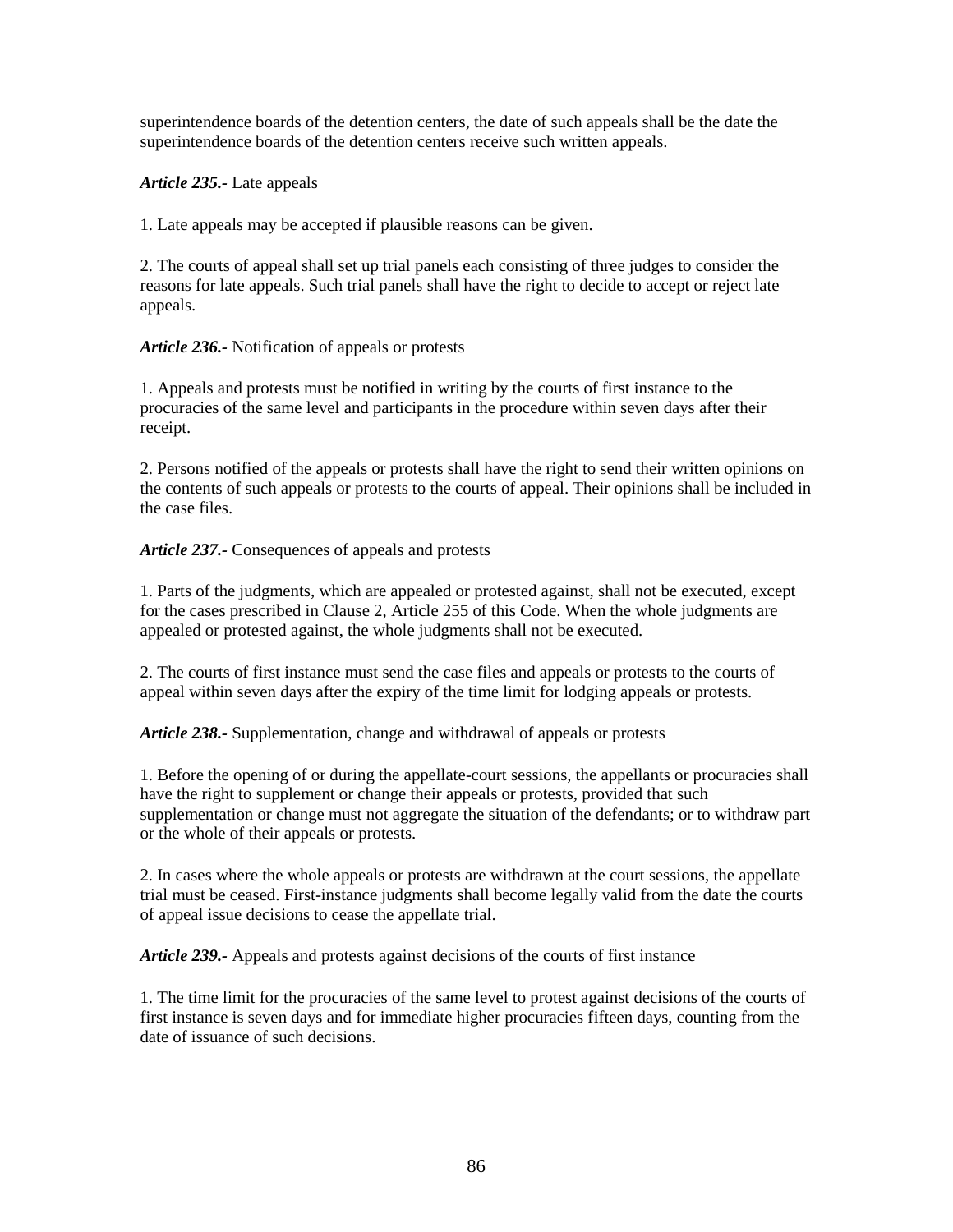2. Decisions of the courts of first instance to suspend or cease the cases may be appealed against within seven days, counting from the date the persons with the right to appeal receive such decisions.

*Article 240.-* Validity of courts' first-instance judgments or decisions which are not appealed or protested against

The courts' first-instance judgments and decisions and parts thereof which are not appealed or protested against, shall become legally valid from the expiry date of the time limit for lodging appeals or protests.

Chapter XXIV

APPELLATE TRIAL PROCEDURES

*Article 241.-* Scope of appellate trial

The court of appeal shall consider the contents of appeals or protests. If deeming it necessary, they may examine other parts of the judgments, which are not appealed or protested against.

*Article 242.-* Time limit for appellate trial

The provincial-level people's courts and the military zone-level military courts must open appellate court sessions within sixty days; the Court of Appeal of the Supreme People's Court or the Central Military Court must open appellate court sessions within ninety days after receiving the case files.

At least fifteen days before opening court sessions, the courts of appeal must notify in writing the procuracies of the same level and participants in the procedure of the time and venue of the appellate trial of the cases.

*Article 243.-* Application, change or cancellation of deterrent measures by courts of appeal

1. After receiving the case files, the courts of appeal shall have the right to decide to apply, change or cancel deterrent measures. The application, change or cancellation of the temporary detention measure shall be decided by the presidents or vice-presidents of the provincial-level people's courts or the military zone-level military courts or by the judges holding the post of president or vice-president of the Court of Appeal of the Supreme People's Court.

The temporary detention time limit must not exceed the time limit for appellate trial prescribed in Article 242 of this Code.

2. For defendants being under temporary detention whose detention periods end on the date of opening the appellate court sessions, if deeming it necessary to continue their temporary detention in order to complete the trial, the courts shall issue orders to keep them in temporary detention until the end of the court sessions.

3. For defendants being under temporary detention and sentenced to imprisonment and whose temporary detention periods end on the date of completion of the court sessions, the trial panels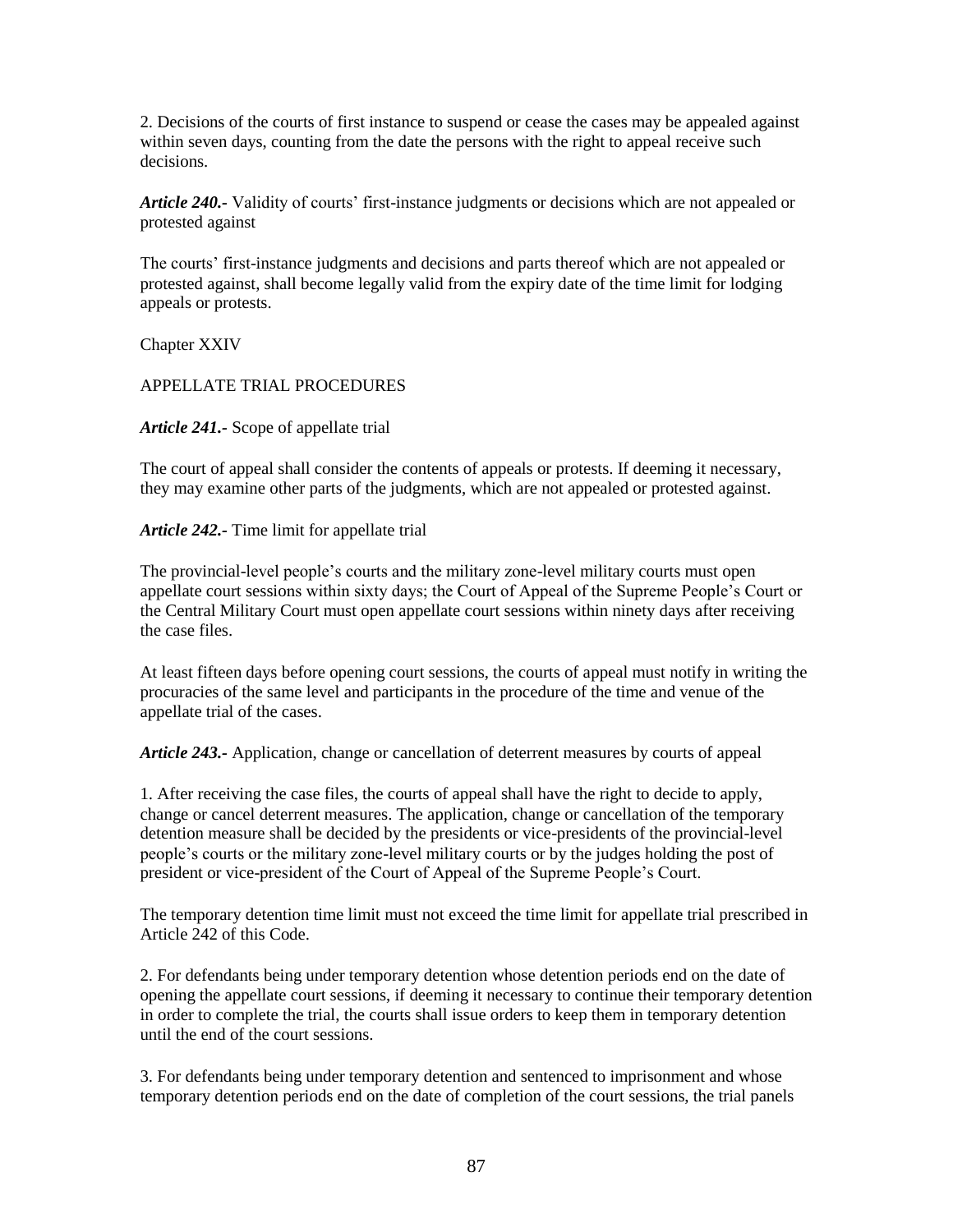shall issue decisions to keep them in temporary detention in order to secure the execution of their judgments, except for the cases prescribed in Clause 4 and Clause 5, Article 227 of this Code.

For defendants who are not held in temporary detention but punished by imprisonment, the trial panels may issue decisions to arrest them immediately for temporary detention after pronouncing their judgments, except for the cases prescribed in Article 261 of this Code.

The temporary detention time limit shall be forty five days after the date of pronouncement of the judgments.

*Article 244.-* Composition of the appellate trial panels

An appellate-trial panel shall be composed of three judges and possibly added two jurors in case of necessity.

*Article 245.-* Participants in appellate court sessions

1. At appellate court sessions, the participation by procurators of the procuracies of the same level is compulsory, if they do not appear, the court sessions must be postponed.

2. Defense counsels, defense counsels of the interests of the involved parties, appellants, persons with interests and obligations related to the appeals or protests shall be summoned to attend the court sessions. If any of them is absent for plausible reasons, the trial panels may still proceed with the trial but shall refrain from issuing judgments or decisions unfavorable to the absent defendant or involved party. Court sessions must be postponed in other cases.

The time limit for postponing a court session as prescribed in Clause 1 or Clause 2 of this Article or in Articles 45, 46 and 47 of this Code shall not exceed thirty days, counting from the date of issuance of the decision to postpone the court session.

3. The participation in court sessions by other persons shall be decided by the courts of appeal if they deem their appearance necessary.

*Article 246.-* Supplementation and examination of evidences at the courts of appeal

1. Before the trial or during the inquiry at the court sessions, the procuracies may supplement by themselves or at the court's request new evidences; the appellants or persons with interests and obligations related to the appeals or protests, defense counsels and defense counsels of the interests of the involved parties shall also have the right to supplement documents and/or objects.

2. Previous evidences, new evidences, newly added materials and/or objects must all be examined at the court sessions. Judgments of the courts of appeal must be based on both previous and new evidences.

*Article 247.-* Procedures at appellate court sessions

Appellate court sessions shall be conducted like first-instance ones but before the inquiry, one trial panel member must briefly present the case contents, decision(s) of the first-instance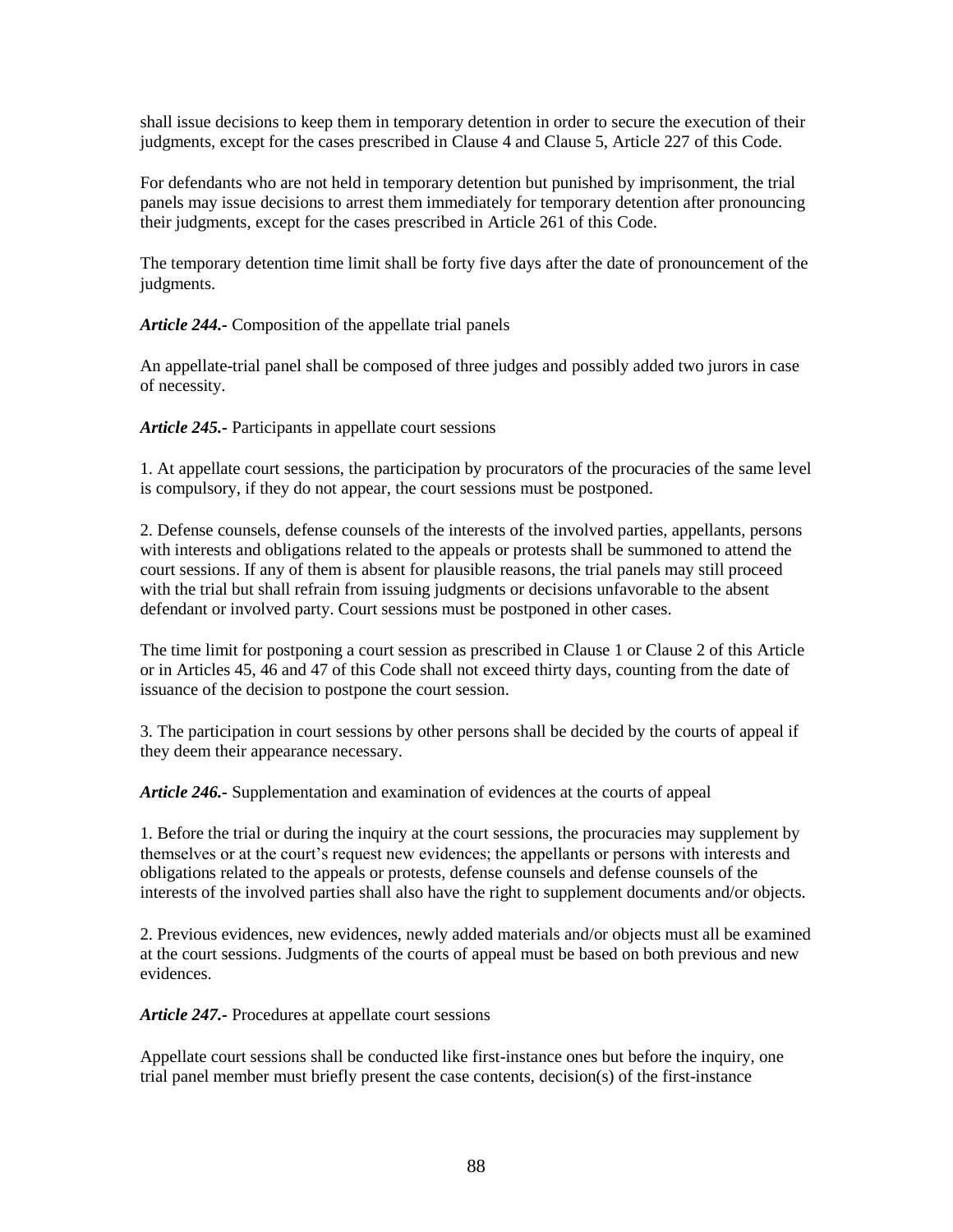judgment, contents of the appeal or protest. In the arguing process, procurators must present the procuracies' viewpoints on the settlement of the cases.

*Article 248.-* Appellate judgments and jurisdiction of courts of appeal

1. The courts of appeal shall hand down the judgments in the name of the Socialist Republic of Vietnam. A judgment should contain the date, hour and venue of the court session; full names of the members of the trial panel and the court clerk; the full names of the procurators; the full name, birth date, birth place, residence, occupation, educational level, social status and previous criminal records of the defendant; the date of custody or temporary detention of the defendant; the full name of the defense counsel; full names, ages, occupations and residences of the victim, civil plaintiff, civil defendant, persons with interests and obligations related to the case, and their lawful representatives.

A judgment must contain the brief content of the case, the process of settling the case, decisions of the first-instance judgment, the contents of the appeal or protest, and grounds to make one of the decisions defined in Clause 2 of this Article. The last part of a judgment shall contain the court decisions.

2. The courts of appeal shall have the right to decide:

a/ To reject the appeal or protest and keep the first-instance judgment unchanged;

b/ To amend the first-instance judgment;

c/ To cancel the first-instance judgment and transfer the case file for re-investigation or re-trial;

d/ To cancel the first-instance judgment and cease the case.

3. Appellate judgments shall become legally valid from the date of their pronouncement.

*Article 249.-* Amendment of first-instance judgments

1. The courts of appeal shall have the right to amend the first-instance judgments as follows:

a/ To exempt defendants from penal liability or penalty;

b/ To apply the Penal Code's article and clauses on lesser offenses;

c/ To commute penalties for defendants;

d/ To reduce the levels of damage compensation and amend decisions on handling exhibits;

e/ To shift to lighter penalties; to retain the imprisonment term and hand down suspended sentences.

2. If having grounds, the courts of appeal may also commute penalties, apply the Penal Code's articles and clauses on lesser offenses, shift to lighter penalties; retain the imprisonment terms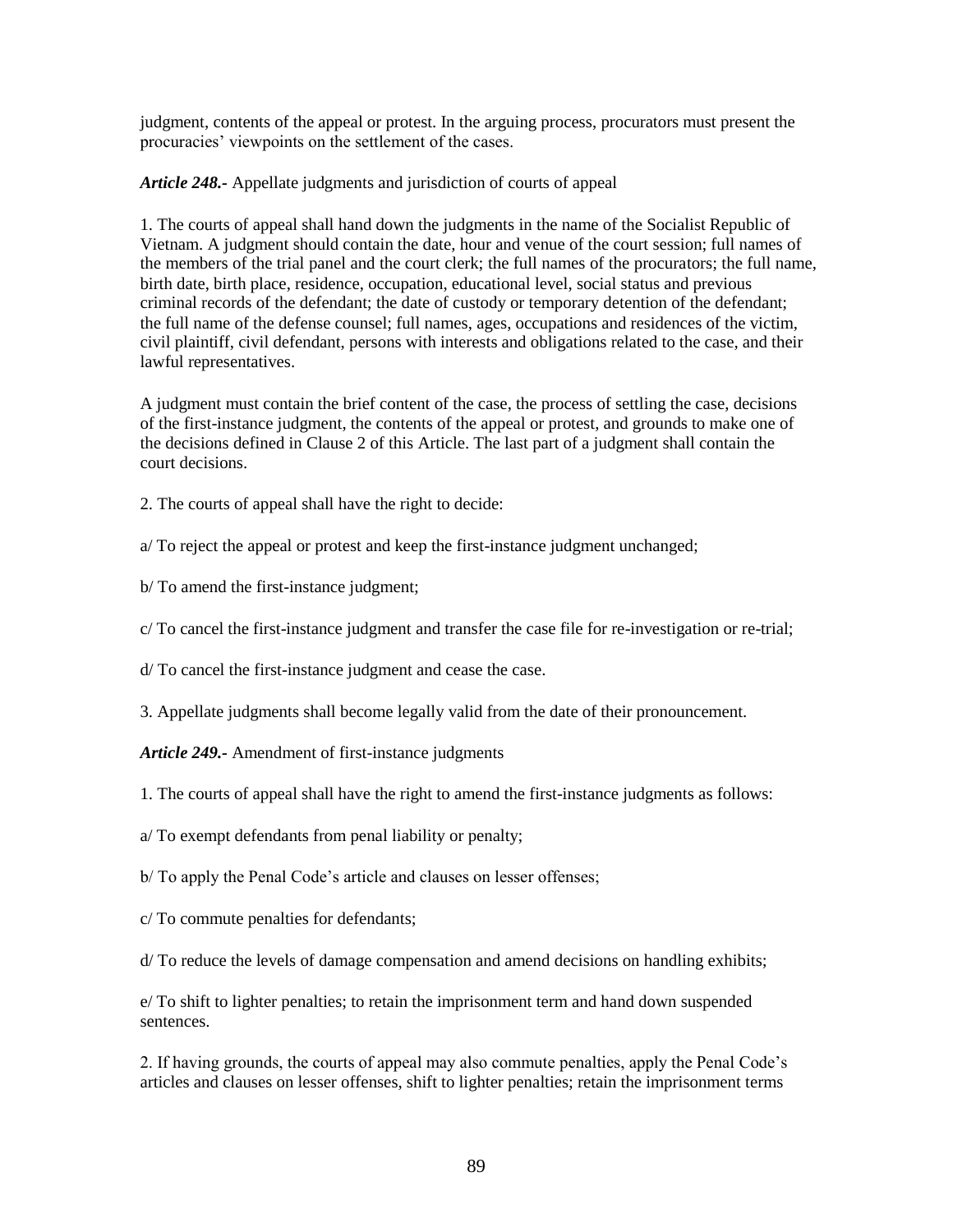and hand down suspended sentences also on defendants who do not appeal or are not appealed or protested against.

3. Where the protesting procuracies or the appealing victims request, the courts of appeal may also increase penalties, apply the Penal Code's articles and clauses on more serious offenses; increase the damage compensation levels; if the procuracies protest or the victims, civil plaintiffs or civil defendants appeal; if having grounds, the courts may also commute penalties, apply the Penal Code's articles and clauses on lesser offenses, shift to lighter penalties; retain the imprisonment terms and hand down suspended sentences, or reduce the damage compensation levels.

*Article 250.-* Dismissal of first-instance judgments for re-investigation or re-trial

1. The courts of appeal shall dismiss the first-instance judgments when they find that the investigation at the first-instance level is insufficient and cannot be supplemented at the appellate level.

2. The courts of appeal shall dismiss the first-instance judgments for re-trial at the first-instance level with a new composition of the trial panel in the following cases:

a/ The composition of the first-instance trial panel did not conform to law provisions or showed other serious violations of the criminal procedure.

b/ There are grounds to believe that the persons who were declared not guilty by the first-instance courts had committed offences.

3. When dismissing the first-instance judgments for re-investigation or re-trial, the courts of appeal must clearly state in writing the reasons therefor.

4. When dismissing the first-instance judgments for re-trial, the courts of appeal shall neither decide in advance on evidences which the courts of first instance must accept or reject nor decide in advance on the Penal Code's articles and clauses as well as penalties the courts of first instance must apply.

5. In case of dismissing the first-instance judgments for re-investigation or re-trial but the defendants' temporary detention period has expired and if deeming it necessary to continue holding the defendants in temporary detention, the appellate trial panels shall issue decisions to continue keeping the defendants in temporary detention till the procuracies or the courts of first instance re-handle the cases.

Within fifteen days after the first-instance judgments are dismissed, the case files must be transferred to the procuracies or the courts of first instance for handling according to general procedures.

*Article 251.-* Dismissal of first-instance judgments and cessation of cases

When having one of the grounds prescribed at Points 1 and 2, Article 207 of this Code, the courts of appeal shall dismiss the first-instance judgments, declare the defendants not guilty and cease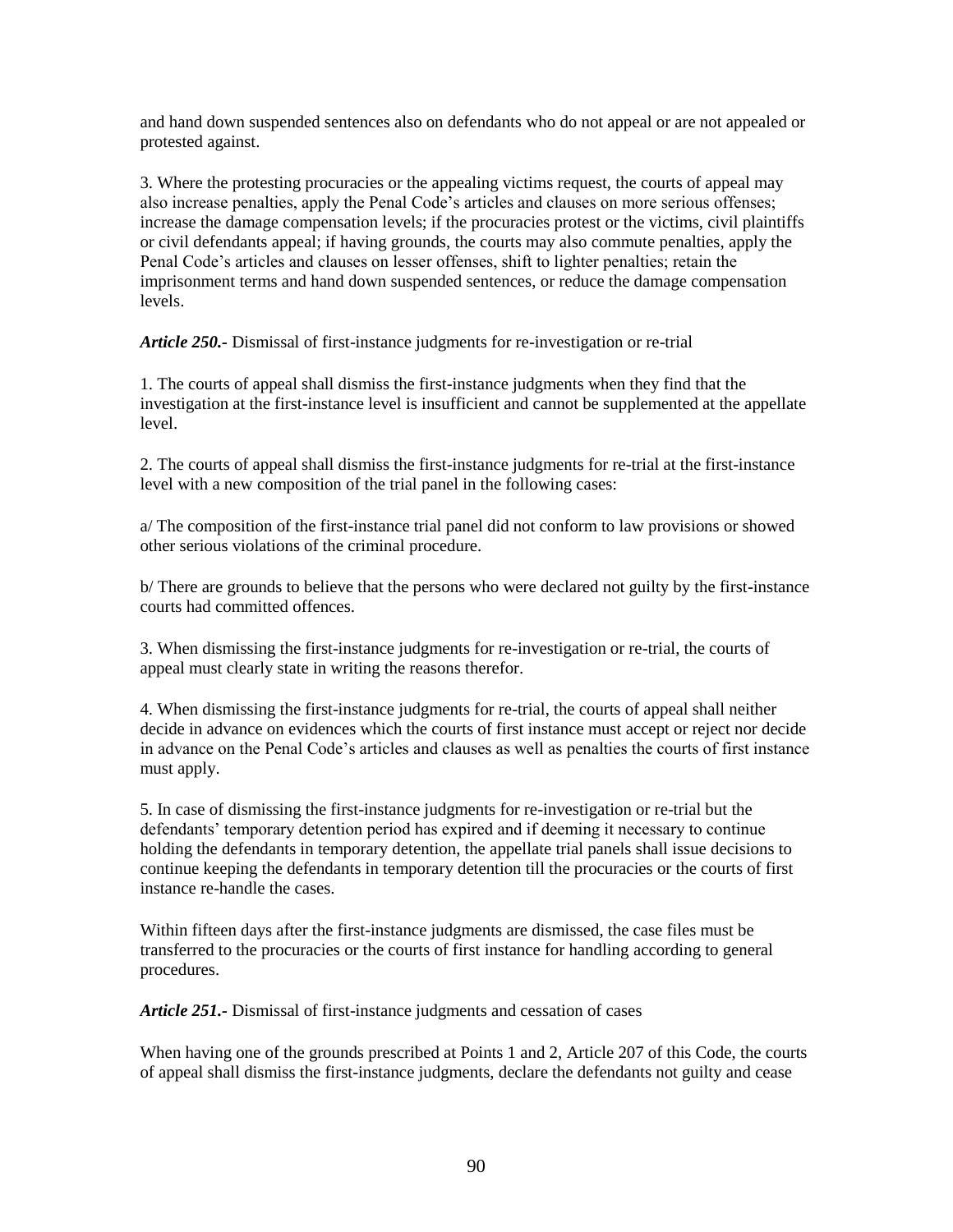the cases; if having one of the grounds prescribed at Points 3, 4, 5, 6 and 7, Article 107 of this Code, they shall dismiss the first-instance judgments and cease the cases.

*Article 252.-* Re-investigation or re-trial of criminal cases

After the courts of appeal dismiss the first-instance judgments for re-investigation or re-trial, the investigating bodies shall re-investigate, the procuracies re-institute and courts of first instance retry the cases according to general procedures.

*Article 253.-* Appellate trial of decisions of courts of first instance

1. For appealed or protested decisions of the courts of first instance, the courts of appeal shall not have to open court sessions but may, if deeming it necessary, summon the necessary participants in the procedure and listen to their opinions before issuing decisions.

2. The courts of appeal shall have to issue decisions to settle appeals or protests within ten days after receiving the case files.

3. When examining the appealed or protested decisions of the courts of first instance, the courts of appeal shall have the powers defined in Article 248 of this Code.

4. Appellate decisions shall become legally valid from the date of their issuance.

*Article 254.-* Handing of appellate judgments and decisions

Within ten days counting from the date of pronouncing the judgments or issuing the decisions, the courts of appeal must hand copies of the appellate judgments or decisions to the appellants, the courts, procuracies and police agencies of places where the cases were tried at the first-instance level, and to persons with interests and obligations related to the appeals or protests or their lawful representatives, the competent civil judgment-executing agencies in cases where the appellate judgments pronounce penalties of pecuniary fines, property confiscation and civil decisions; and notify in writing the administrations of the communes, wards or townships where the defendants reside or the agencies or organizations where they work. Where the appellate trial is conducted by the Court of Appeal of the Supreme People's Court, this time limit may be longer but must not exceed twenty five days.

Victims, civil plaintiffs, civil defendants, persons with interests and obligations related to the cases or their lawful representatives shall have the right to request the courts to provide them with extracts or copies of the judgments.

Part Five

EXECUTION OF COURT JUDGMENTS AND DECISIONS

Chapter XXV

## GENERAL PROVISIONS ON EXECUTION OF COURT JUDGMENTS AND DECISIONS

*Article 255.-* Judgments and decisions to be executed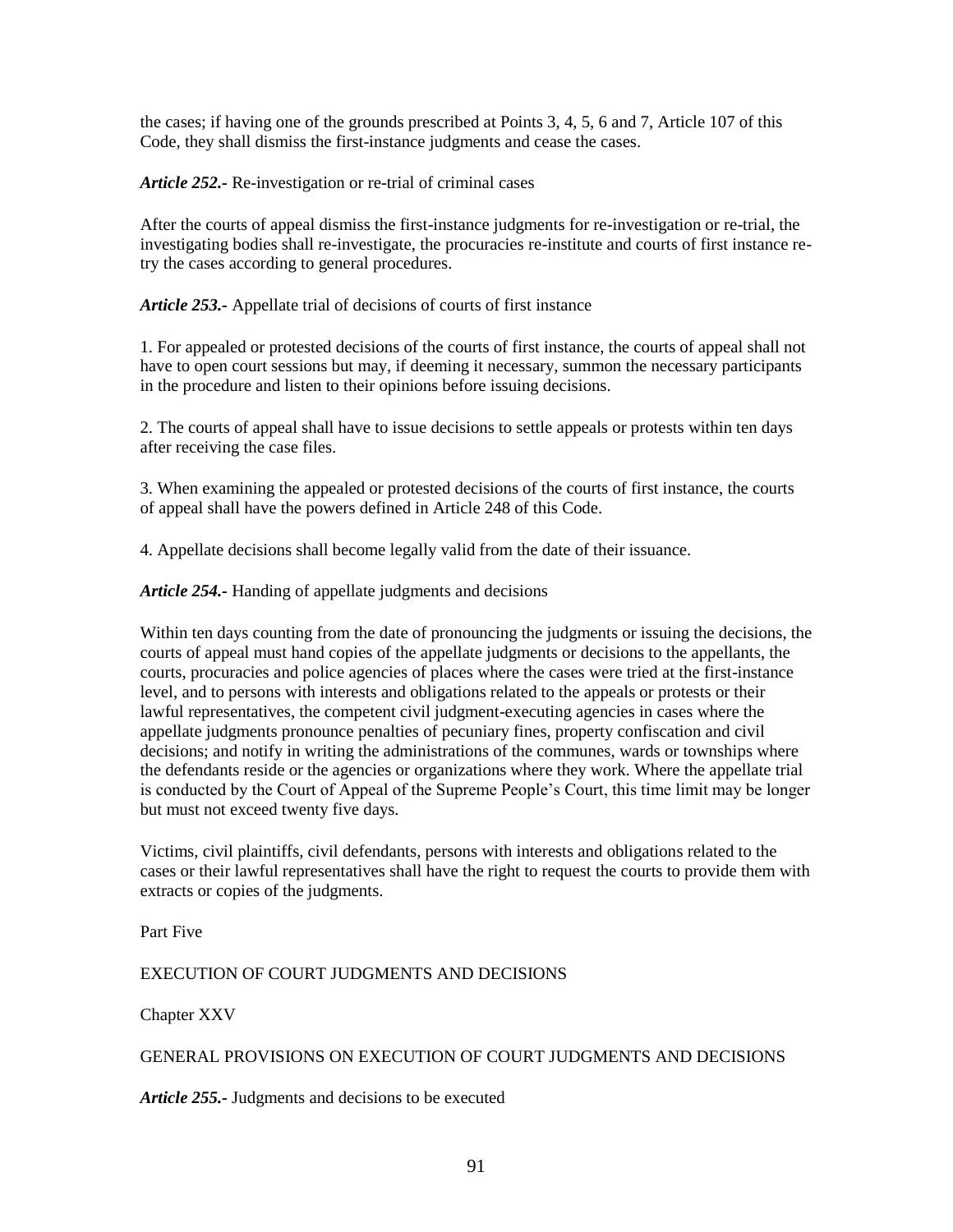1. Judgments and decisions to be executed are those which have become legally valid, including:

a/ Judgments and decisions of the courts of first instance, which are not appealed or protested against according to the appellate procedures;

b/ Judgments and decisions of the courts of appeal;

c/ Decisions of the courts of cassation or reopening trial

2. For cases where defendants are kept in temporary detention but the courts of first instance decide to cease the cases, not to convict them, exempt them from penal liability or penalty, to hand down non-custodial penalties or suspended sentences or where the imprisonment terms are equal to or shorter than the temporary detention periods, the court judgments or decisions shall be immediately executed though they may be protested or appealed against.

*Article 256.-* Procedures for execution of court judgments and decisions

1. Within seven days after the court judgments or decisions become legally valid or after receiving the appellate judgments or decisions, the cassation-trial or reopening trial decisions, the presidents of the courts which have conducted the first-instance trials shall have to issue decisions to execute the judgments or entrust other courts of the same level to issue decisions to execute the judgments.

2. A decision to execute a judgment must contain the full name of its issuer; the name of the agency tasked to execute the judgment or decision; the full name, birth date and residence of the convict; the judgment or decision the convict must serve.

Where the convicts are on bail, the decisions to execute the imprisonment sentences must clearly state that within seven days after receiving the decisions, the convicts must appear at the police offices to serve their sentences.

3. Decisions to execute judgments and judgment or decision extracts must be sent to the procuracies of the same level of the places where the judgments are to be executed, the judgmentexecuting agencies and the convicts.

4. If the persons on bail escape after being sentenced to imprisonment, the presidents of the courts which have issued the decisions to execute the judgments shall request the investigating bodies of the same level to issue pursuit warrants.

*Article 257.-* Agencies, organizations tasked to execute court judgments and decisions

1. The police agencies shall execute the penalties of expulsion, termed imprisonment, life imprisonment and join the councils for execution of death penalties as prescribed in Article 259 of this Code.

2. The commune, ward or township administrations of the places where the convicts reside or agencies or organizations where the convicts work shall be tasked to monitor, educate and supervise the reform of the persons serving suspended sentence or non-custodial reform.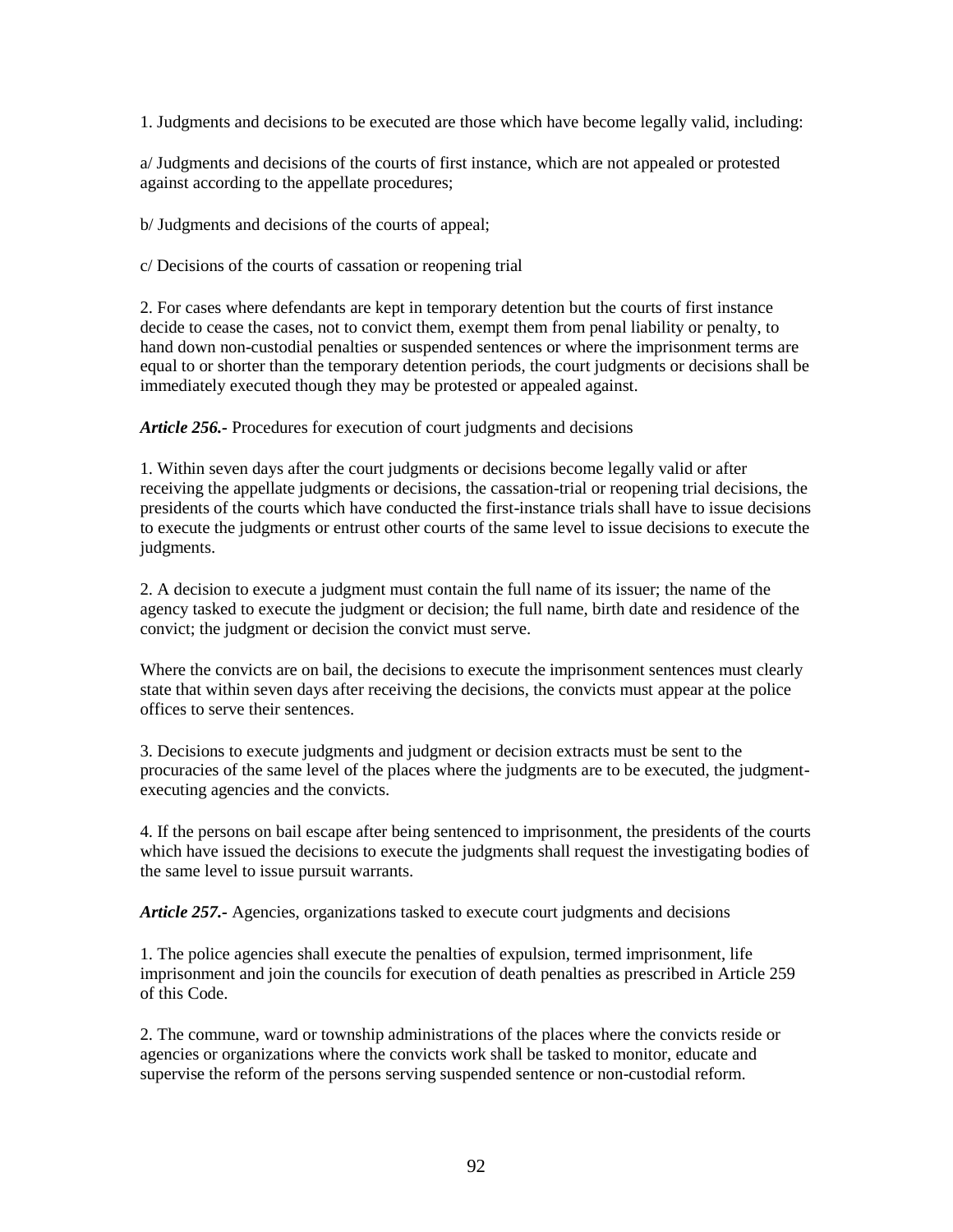3. The execution of penalties of probation, residence ban, deprivation of a number of civic rights, ban from holding certain positions, ban from practicing certain occupations or doing certain jobs shall be undertaken by the commune, ward or township administrations or agencies or organizations, where the judgments are executed.

4. Specialized medical establishments shall execute decisions on compulsory medical treatment.

5. Civil judgment-executing agencies shall execute penalties of pecuniary fine or property confiscation and civil decisions in criminal cases. The commune, ward or township administrations or agencies or organizations shall be tasked to assist executors in executing the judgments. If it is necessary to apply forcible measures to execute the judgments, the police and other concerned agencies shall have to coordinate therein.

6. The execution of judgments and decisions of military courts shall be undertaken by organizations in the army, except for the penalty of expulsion.

7. Judgment-executing agencies must report to the presidents of the courts which have issued decisions to execute the judgments on the execution of the judgments or decisions; and state clearly the reasons if they cannot execute them yet.

Chapter XXVI

# EXECUTION OF DEATH PENALTY

*Article 258.-* Procedures for consideration of death judgments before execution

1. After the death judgments become legally valid, the case files must be immediately sent to the President of the Supreme People's Court and the judgments must be immediately sent to the Chairman of the Supreme People's Procuracy.

Within two months after receiving the judgments and case files, the President of the Supreme People's Court and the Chairman of the Supreme People's Procuracy shall have to decide to protest or not to protest against the judgments according to cassation or reopening procedures.

Within seven days after the judgments become legally valid, the convicts may send amnesty petitions to the State President.

2. Death judgments shall be executed if they are not protested against by the President of the Supreme People's Court and the Chairman of the Supreme People's Procuracy according to cassation or reopening procedures.

Where the death judgments are protested against according to cassation or reopening procedures but the cassation trial panel or the reopening trial panel of the Supreme People's Court decides to reject such protests and retain the death judgments, the Supreme People's Court must immediately notify the convicts thereof so that the latter can make petitions for commutation of their death penalties.

Where the convicts have made petitions for commutation of their death penalties, the death penalties shall be executed after the State President rejects their petitions.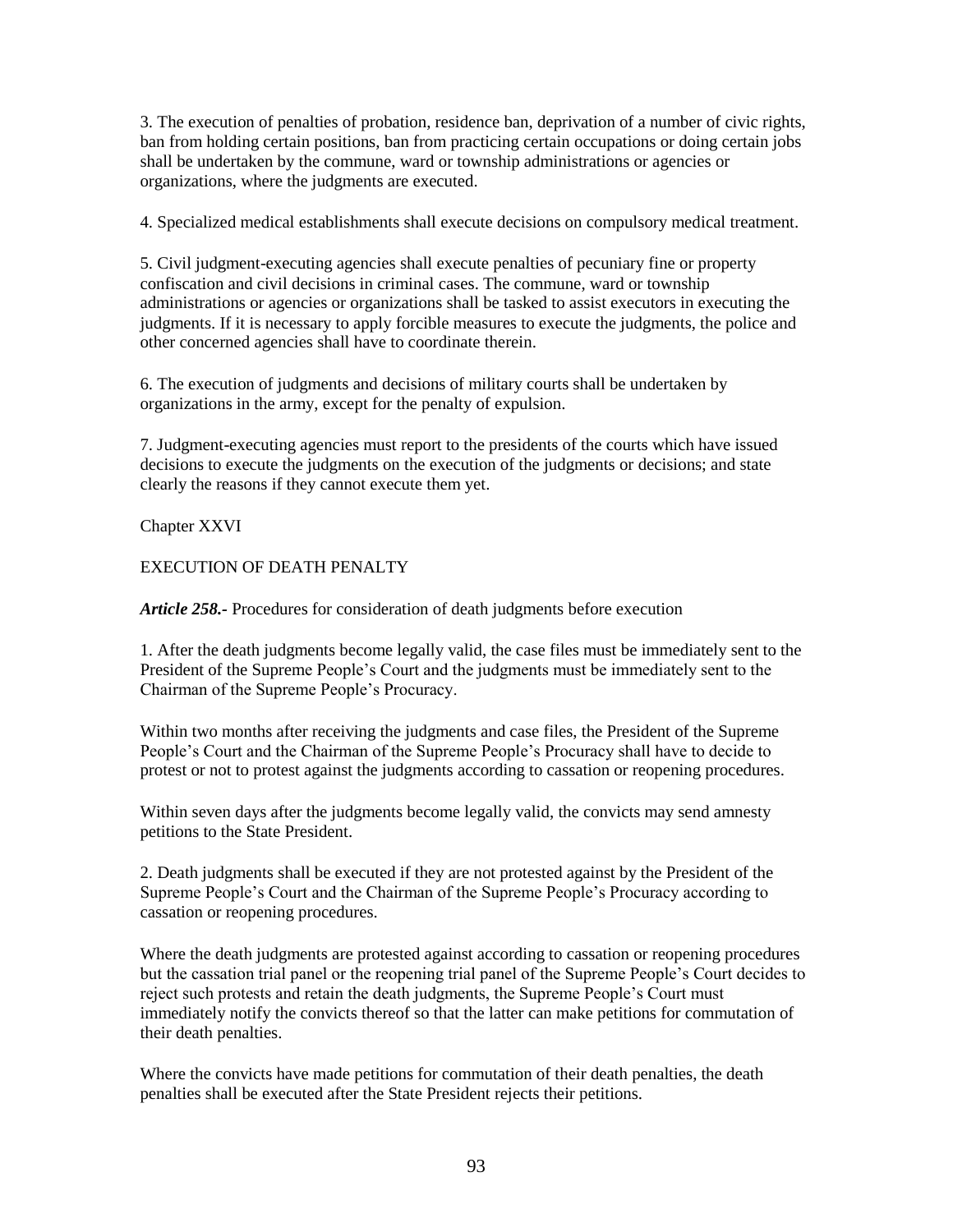#### *Article 259.-* Execution of death penalty

1. The presidents of the courts which have conducted first-instance trials shall issue execution decisions and set up the councils for execution of death penalty, each consisting of representatives of the court, procuracy and police. The judgment-executing councils must check the identity cards of the convicts before executing the judgments.

Where the convicts are women, before issuing decisions to execute the judgments, the presidents of the courts which have conducted first-instance trials shall have to examine the conditions for non-application of death penalty, prescribed in Article 35 of the Penal Code. If there are grounds that the convicts meet the conditions prescribed in Article 35 of the Penal Code, the presidents of the courts which have conducted first-instance trial shall not issue decisions to execute the judgments and report such to the President of the Supreme People's Court for consideration and commutation of the death penalty to life imprisonment for the convicts.

Before executing women convicts, the judgment-executing councils shall, apart from checking their identity cards, have to check the documents related to the conditions for non-application of the death penalty prescribed in Article 35 of the Penal Code.

Where the judgment-executing councils detect that the convicts meet the conditions prescribed in Article 35 of the Penal Code, they shall postpone the execution and report such to the presidents of the courts which have conducted first-instance trial for reporting to the President of the Supreme People's Court for consideration and commutation of the death penalty to life imprisonment for the convicts.

2. Before the execution, the convicts must be handed and read the decisions to execute the judgments, decisions not to protest against the judgments, made by the President of the Supreme People's Court and decisions not to protest against the judgments, made by the Chairman of the Supreme People's Procuracy; if the convicts have made petitions for commutation of their death penalty, they must be handed and read the State President's decisions to reject their commutation petitions.

3. Death penalties shall be executed by shooting.

4. The execution of death penalty must be recorded in a minutes which must clearly state the handing of decisions to the convicts for reading, their words, correspondence and articles they have left to their relatives.

5. In special circumstances, the judgment-executing councils shall postpone the execution and report such to the presidents of the courts which have issued the execution decisions for further reporting to the President of the Supreme People's Court.

Chapter XXVII

## EXECUTION OF IMPRISONMENT PENALTIES AND OTHER PENALTIES

*Article 260.-* Execution of imprisonment penalties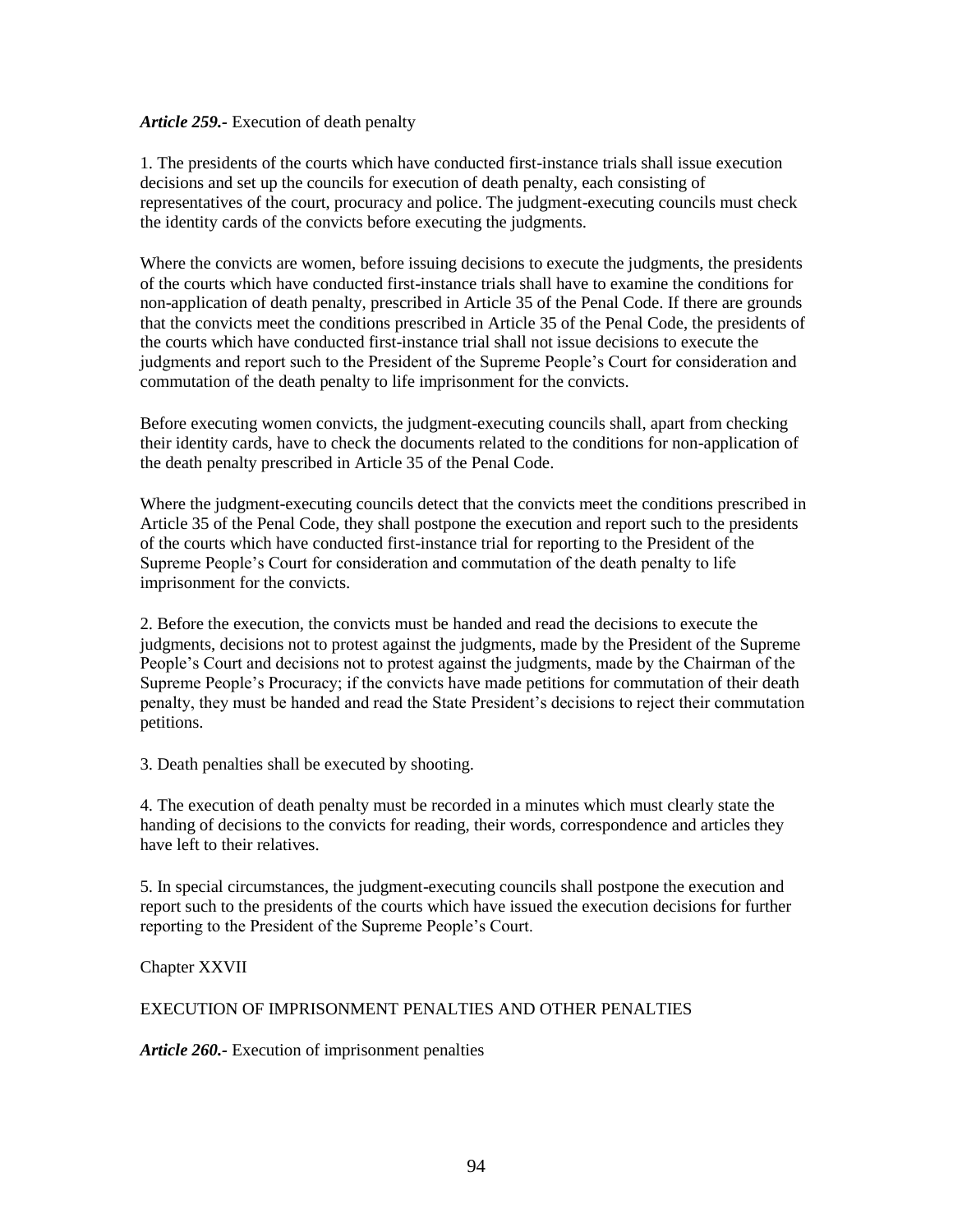1. If the convicts are under temporary detention, the police agencies must permit them to meet their relatives before serving their sentences at the requests of the convicts' relatives.

The superintendence boards of the prisons must notify the convicts' families of the places where such convicts shall serve their penalties.

2. Where the convicts are on bail, past the time limit if they do not appear at the police offices to serve their penalties, they shall be escorted.

3. The presidents of the courts which have issued judgment execution decisions must monitor the execution of the judgments. The police agencies must notify the courts of the arrest of the convicts for execution of the judgments or of the reasons for failure to arrest them and measures to be taken to ensure the execution of the judgments.

4. Where the persons who are serving their imprisonment penalties escape from the prisons, the police agencies shall issue pursuit warrants.

*Article 261.-* Postponement of serving of imprisonment penalties

1. For persons who are sentenced to imprisonment but on bail, the presidents of the courts which have issued judgment execution decisions may permit on their own or at the requests of the procuracies or police agencies of the same level or the convicts to postpone the serving of imprisonment penalties in the cases prescribed in Clause 1, Article 61 of the Penal Code.

2. At least seven days before the expiry of the period of postponement of the serving of imprisonment penalties, the presidents of the courts which have permitted the postponement must issue judgment execution decisions and immediately send them together with the copies of the legally valid imprisonment judgments and/or decisions to the police agencies of the same level and the convicts before the expiry of the period of postponement of the serving of imprisonment penalties.

Past seven days after the expiry of the period of postponement of the serving of imprisonment penalties, if the convicts do not appear at the police offices without plausible reasons in order to go to serve their imprisonment penalties, the police agencies shall have to escort them to go to serve their imprisonment penalties.

*Article 262.-* Suspension of serving of imprisonment penalties

1. At the requests of the procuracies or the superintendence boards of the prisons where the convicts are serving their imprisonment penalties:

a/ The presidents of the provincial-level courts of the places where the convicts are serving their imprisonment penalties may allow such convicts to temporarily stop serving their imprisonment penalties in the cases prescribed at Point a, Clause 1 of Article 61, and in Article 62 of the Penal Code.

b/ The presidents of the courts which have issued judgment execution decisions may allow the persons serving their imprisonment penalties to temporarily stop serving their imprisonment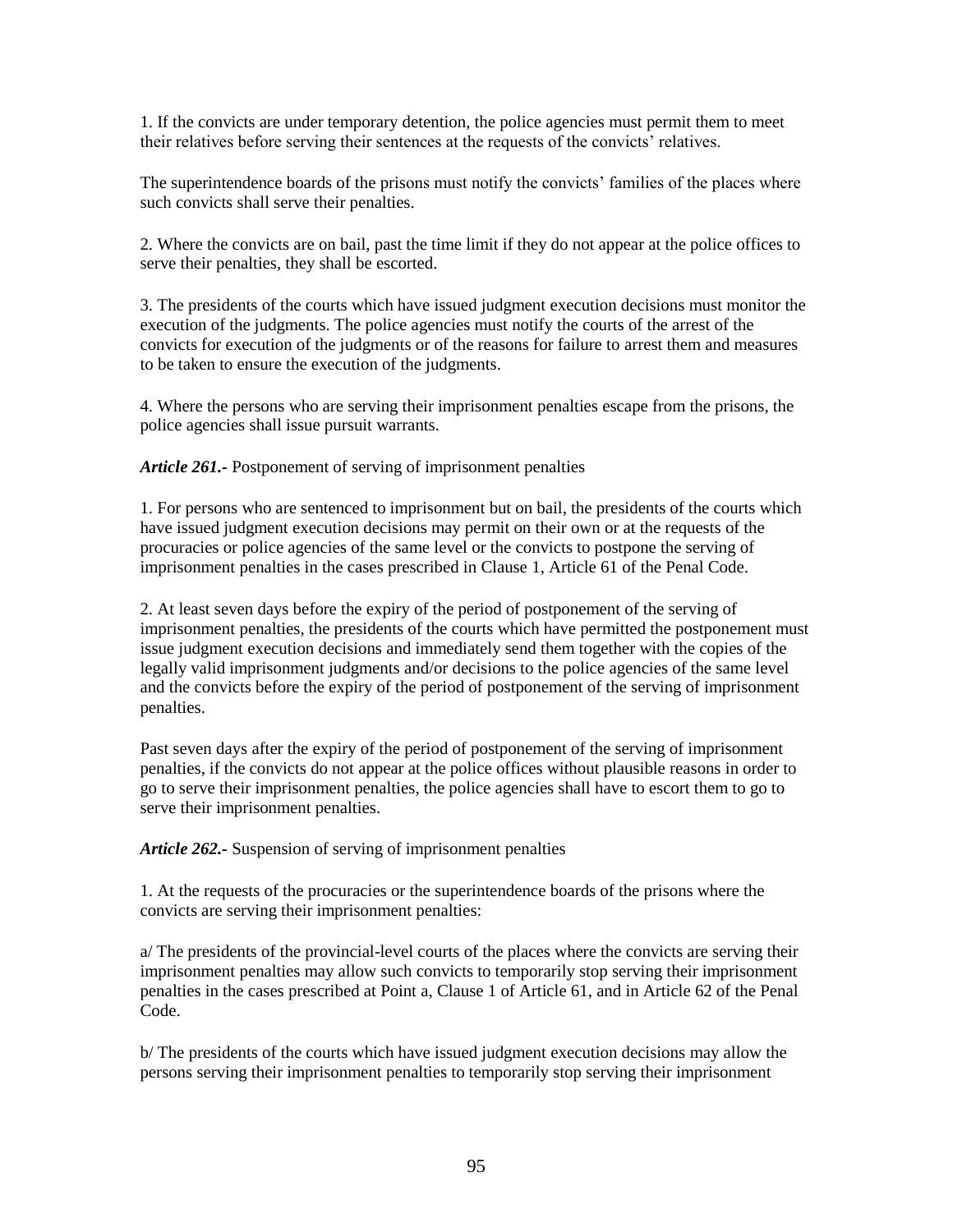penalties in the cases prescribed at Points b, c and d, Clause 1 of Article 61, and in Article 62 of the Penal Code.

At least seven days before the expiry of the period of suspension of imprisonment penalties, the presidents of the courts which have permitted the suspension of serving of imprisonment penalties must issue judgment execution decisions with regard to the remaining part of their penalties and immediately send such decisions to the police agencies of the same level in the same places of the courts which have issued the suspension decisions and to the convicts.

Past seven days after the expiry of the period of suspension of the serving of imprisonment penalties, if the convicts do not appear at the police offices without plausible reasons in order to go to serve their imprisonment penalties, the police agencies shall have to escort them to go to serve their imprisonment penalties.

2. The suspension of the serving of imprisonment penalties for trial according to cassation or reopening procedures must be decided by the protestors or the courts of cassation or reopening trial level.

*Article 263.-* Management of persons enjoying postponement or suspension of serving of imprisonment penalties

1. Persons enjoying the postponement or suspension of the serving of imprisonment penalties shall be assigned to the commune, ward or township administrations of the places where they reside or the agencies or organizations where they work for management. They must not go elsewhere without the permission of the commune, ward or township administrations or the agencies or organizations that manage them.

2. During the period of postponement or suspension of the serving of imprisonment penalties, if the convicts commit serious law violations or there emerge grounds to believe that they may abscond, the presidents of the courts which have permitted the postponement or suspension of the serving of imprisonment penalties shall cancel such decisions then issue judgment execution decisions to force them to serve their imprisonment penalties. Such judgment execution decisions shall be sent to the police agencies of the same level in the same localities of the decision-issuing courts. Immediately after receiving the judgment execution decisions, the police agencies must organize the arrest and escort of the convicts to go to serve their imprisonment penalties.

*Article 264.-* Execution of suspended sentences and non-custodial reform penalty

Persons subject to suspended sentence and persons subject to non-custodial reform penalty shall be assigned to the commune, ward or township administrations of the places where they reside or the agencies or organizations where they work for supervision and education.

## *Article 265.-* Execution of expulsion penalty

Persons subject to expulsion must get out of the territory of the Socialist Republic of Vietnam within fifteen days after the execution decisions are issued. Where the persons subject to expulsion penalty must also serve other penalties or perform other obligations, the time limit for them to get out of the territory of the Socialist Republic of Vietnam shall be prescribed by law.

*Article 266.-* Execution of probation or residence ban penalty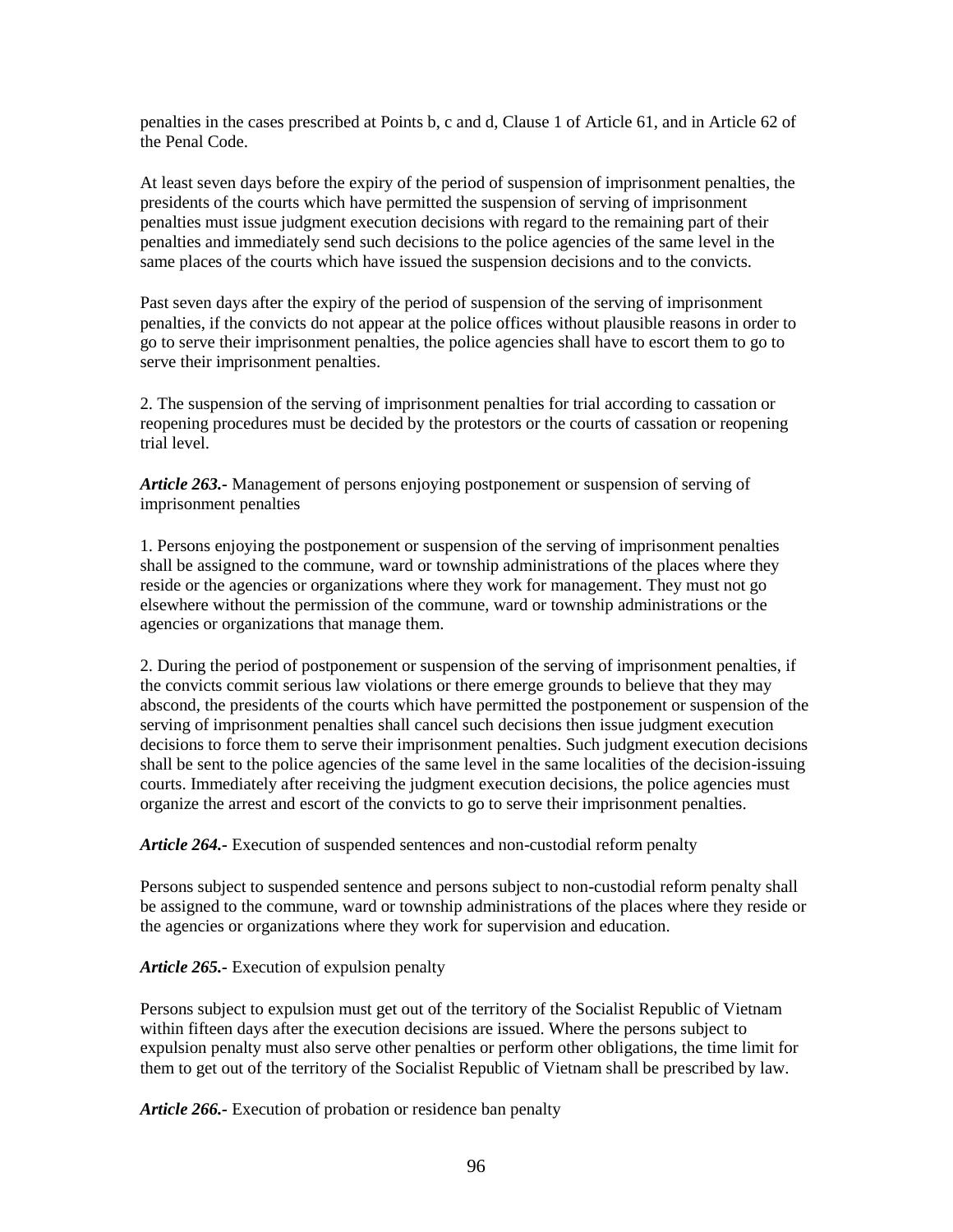For persons subject to probation, after they have completely served their imprisonment penalties, they shall be assigned to the commune, ward or township administrations of the places where they reside for execution of the probation penalty. Persons subject to residence ban shall not be allowed to temporarily or permanently reside in the localities where they are banned from residing in.

*Article 267.-* Execution of fine or property confiscation penalty

Decisions to execute fine or property confiscation judgments must be sent to the procuracies of the same level, executors, convicts and the administrations of the communes, wards or townships where the convicts reside.

Property confiscation shall be conducted under the provisions of Article 40 of the Penal Code.

# Chapter XXVIII

# REDUCTION OF PENALTY TERMS OR EXEMPTION FROM SERVING PENALTIES

*Article 268.-* Conditions for reduction of penalty terms or exemption from serving penalties

1. Persons who are serving imprisonment, non-custodial reform, residence ban or probation penalties may have the terms of serving such penalties reduced under the provisions of Articles 57, 58, 59 and 76 of the Penal Code; if they have not yet served their penalties, they may be exempt from serving the whole penalties under the provisions of Clauses 1, 2, 3 and 5, Article 57 of the Penal Code.

Persons who are allowed to temporarily stop serving their imprisonment penalties may be exempt from serving the remainder of their penalties under the provisions of Clause 4, Article 57 of the Penal Code.

Persons who have served part of their fine penalties may be exempt from paying the remaining amounts of fine under the provisions of Clause 2, Article 58 and Clause 3, Article 76 of the Penal Code.

2. Persons subject to suspended sentence may have their testing periods shortened under the provisions of Article 60 of the Penal Code.

*Article 269.-* Procedures for reduction of penalty terms or exemption from serving penalties

1. The courts competent to decide on the reduction of imprisonment terms shall be provinciallevel people's courts or military zone-level military courts of the places where the convicts serve their imprisonment penalties.

The courts competent to decide on the exemption from serving imprisonment penalties shall be provincial-level people's courts or military zone-level military courts of the places where the convicts reside or work.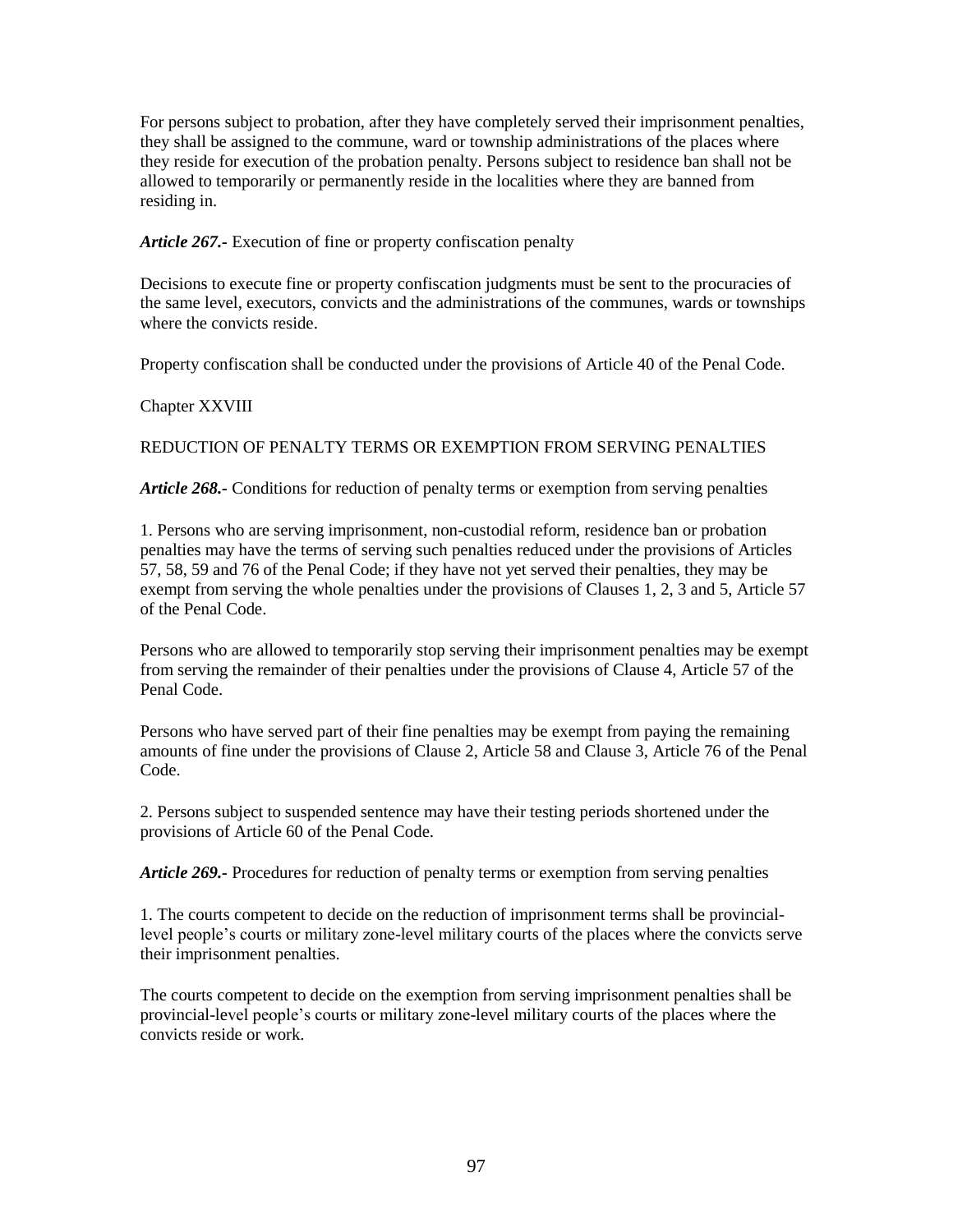The reduction of the terms of, or exemption from serving, other penalties or reduction of the testing periods shall be decided by the district-level people's courts or the regional military courts of the places where the convicts are serving their penalties or undergoing the test.

2. Dossiers of application for exemption from serving non-custodial reform penalties, exemption from serving the whole or remainder of imprisonment penalties, exemption from paying remaining fine amounts must contain the proposals of the chairmen of the procuracies of the same level.

Dossiers of application for reduction of imprisonment terms must contain the proposals of the agencies executing the imprisonment penalties.

Dossiers of application for reduction of the terms of non-custodial reform penalties must contain the proposals of the agencies, organizations or local administrations assigned to directly supervise and educate the convicts.

Dossiers of application for reduction of, or exemption from serving, other penalties or shortening of the testing periods of suspended sentences must contain the proposals or comments of the agencies or organizations tasked to execute the judgments as prescribed in Article 257 of this Code.

3. While a court considers the reduction of penalty terms or exemption from serving penalties, one member of the court shall present the matters to be considered, then a representative of the procuracy shall express his/her opinions. The court shall issue a decision to accept or reject the application for reduction of penalty terms or exemption from serving penalties or for shortening of the testing period.

Chapter XXIX

REMISSION OF CRIMINAL RECORDS

*Article 270.-* Automatic remission of criminal records

At the requests of the persons entitled to automatic remission of criminal records prescribed in Article 64 of the Penal Code, the presidents of the courts which have conducted the first-instance trial of their cases shall grant certificates of remission of their criminal records.

*Article 271.-* Remission of criminal records by court decisions

1. In the cases prescribed in Article 65 and Article 66 of the Penal Code, the remission of criminal records shall be decided by courts. The convicts must file their applications with the courts which have conducted the first-instance trial of their cases together with the comments of the commune, ward or township administrations of the places where they reside or the agencies or organizations where they work.

2. The presidents of the courts which have conducted the first-instance trial shall transfer the case files to the procuracies of the same level for the latter to state in writing their opinions on the applications for remission of criminal records. If deeming that all conditions are satisfied, the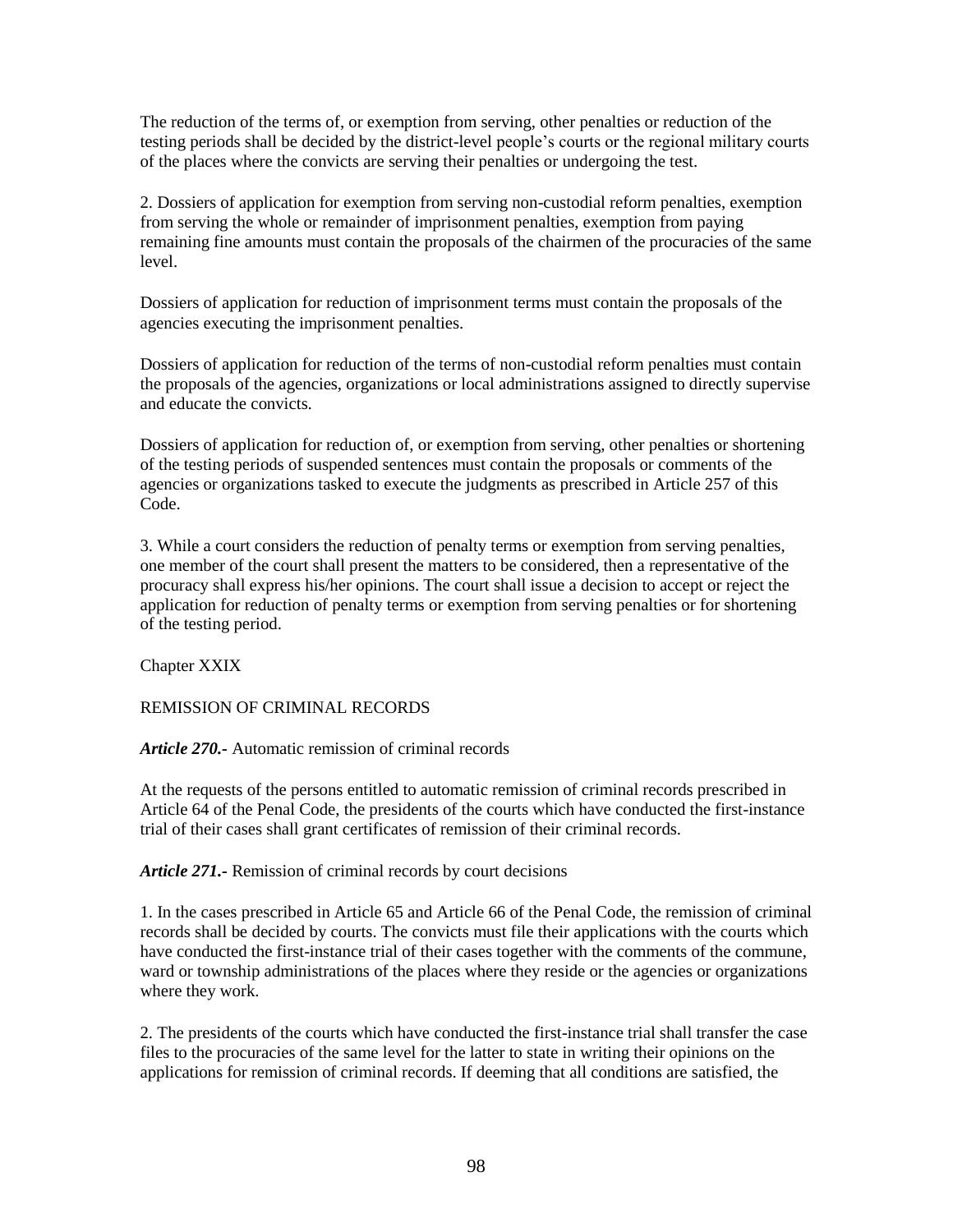presidents shall issue decisions to remit the criminal records; if conditions are not fully met, the presidents of the courts shall decide to reject such applications.

Part Six

# REVIEW OF LEGALLY VALID JUDGMENTS AND DECISIONS

Chapter XXX

CASSATION PROCEDURES

*Article 272.-* Nature of cassation procedures

Cassation mean the review of a legally valid judgment or decision which is protested against because of serious law violations detected in the handling of the case.

*Article 273.-* Grounds to lodge protests according to cassation procedures

Legally valid court judgments or decisions shall be protested according to cassation procedures if one of the following grounds exists:

1. The inquiry at the court session is one-sided or insufficient;

2. The conclusion in the judgment or decision does not suit the objective circumstances of the case;

3. Serious violations of criminal procedures are committed in the investigation, prosecution or trial;

4. Serious mistakes are made in the application of the Penal Code.

*Article 274.-* Discovery of legally valid judgments or decisions which need to be reviewed according to cassation procedures

The convicts, agencies, organizations and all citizens shall have the right to discover law violations in legally valid court judgments and decisions and notify them to the persons with the right to protest as prescribed in Article 275 of this Code.

If discovering law violations in the legally valid court judgments or decisions, the procuracies or courts must notify such to the persons with the right to protest as prescribed in Article 275 of this Code.

*Article 275.-* Persons with the right to protest according to cassation procedures

1. The President of the Supreme People's Court and the Chairman of the Supreme People's Procuracy shall have the right to protest according to cassation procedures against the legally valid judgments or decisions of the courts of different levels, except for decisions of the Judges' Council of the Supreme People's Court.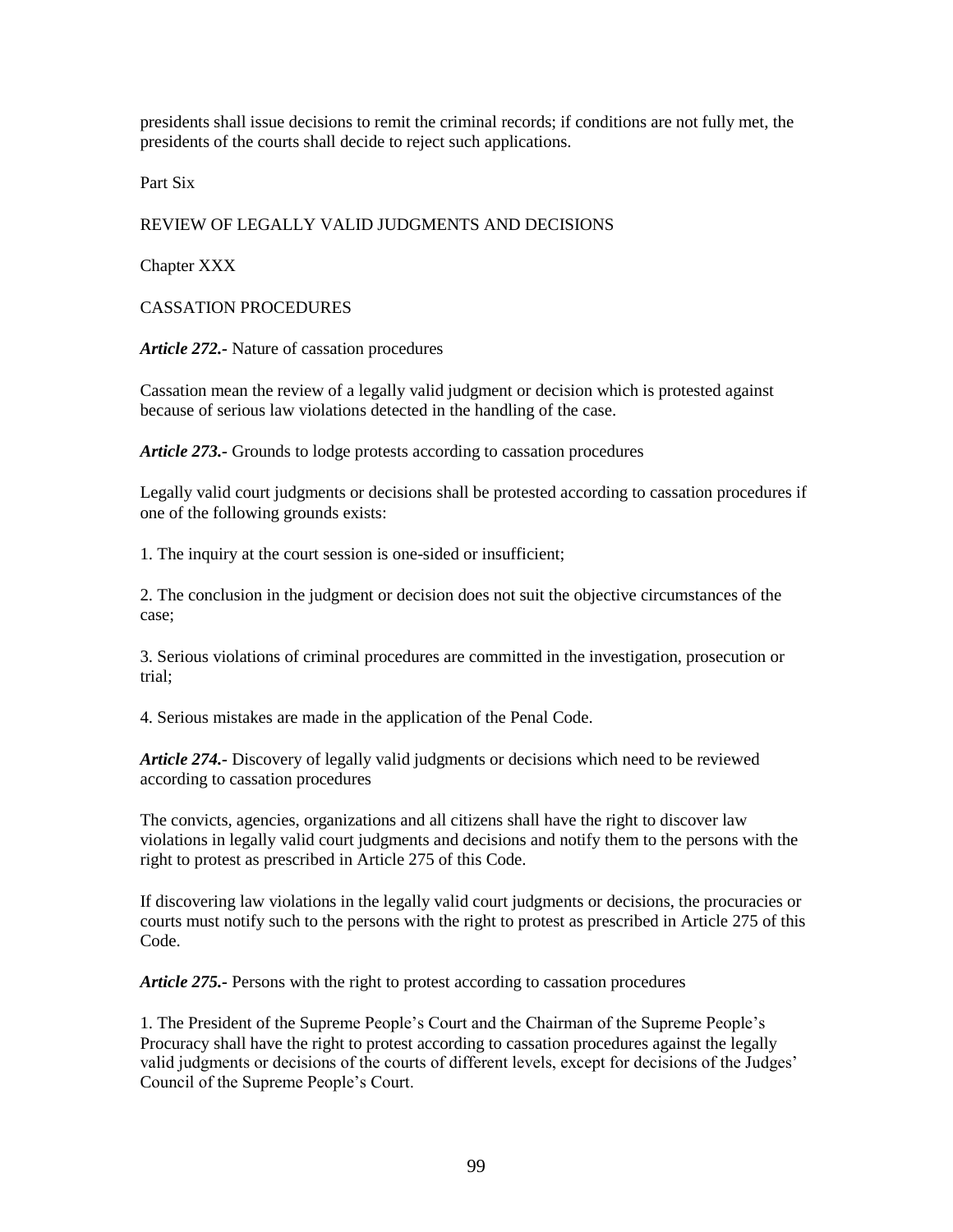2. The President of the Central Military Court and the Chairman of the Central Military Procuracy shall have the right to protest according to cassation procedures against legally valid judgments or decisions of subordinate military courts.

3. The presidents of the provincial-level people's courts and the chairmen of the provincial-level people's procuracies, the presidents of the military zone-level military courts and the chairmen of the military zone-level military procuracies shall have the right to protest according to cassation procedures against legally valid judgments or decisions of their respective subordinate courts.

*Article 276.-* Suspension of execution of judgments or decisions which have been protested against according to cassation procedures

Those who have protested against legally valid judgments or decisions shall have the right to decide to suspend the execution of such judgments or decisions.

Decisions to suspend the execution of judgments must be sent to the courts and procuracies which have been in charge of the first-instance trial and the competent judgment-executing agencies.

*Article 277.-* Protests according to cassation procedures

1. Protests according to cassation procedures must clearly state the reasons and sent to:

a/ The courts which have issued the protested judgments or decisions;

b/ The courts which will conduct the cassation trial;

c/ The convicts, and the persons with rights and interests related to the protests.

2. If there is no ground to protest according to cassation procedures, before the expiry of the time limit for lodging protests as prescribed in Article 278 of this Code, the persons with the right to protest must reply the discovering persons, agencies or organizations, clearly stating the reasons for no protest.

3. Before the start of a court session of cassation, the protestors shall have the right to supplement their protests provided that the time limit for lodging protests prescribed in Article 278 of this Code has not yet expired, or withdraw their protests.

*Article 278.-* Time limit for lodging protests according to cassation procedures

1. Protests unfavorable to the convicts must be lodged only within one year counting from the date the judgments or decisions become legally valid.

2. Protests favorable to the convicts may be lodged at any time, even in the cases where the convicts are deceased and it is necessary to prove their innocence.

3. Civil protests in criminal cases against civil plaintiffs, civil defendants or persons with interests and obligations related to the cases shall be lodged in accordance with the provisions of civil procedure legislation.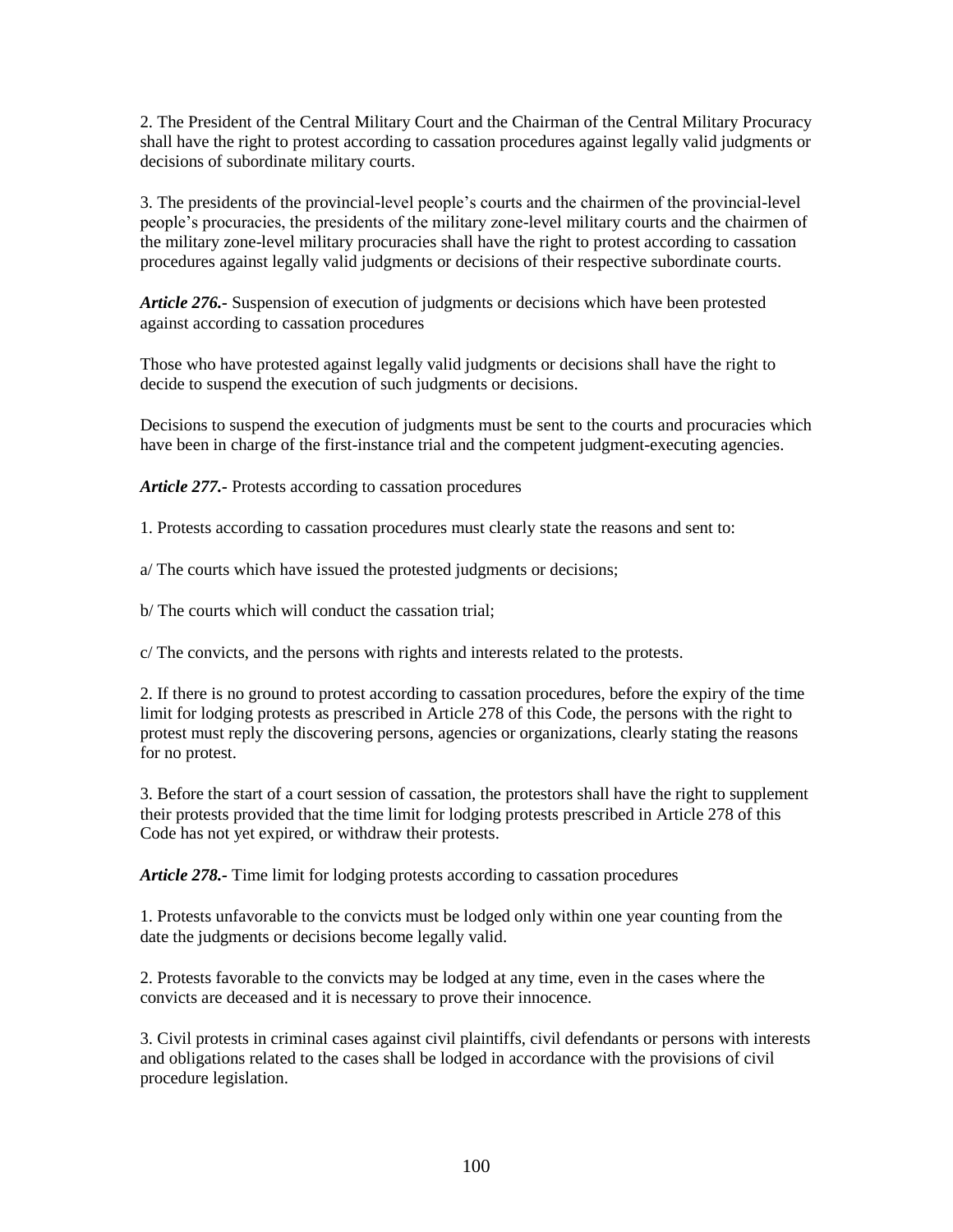*Article 279*.- Jurisdiction to review cases according to cassation procedures

1. The Judges' Committees of the provincial-level people's courts shall review according to cassation procedures legally valid judgements or decisions of the district-level people's courts. The Judges' Committees of the military zone-level military courts shall review according to cassation procedures legally valid judgements or decisions of the regional military courts.

2. The Criminal Tribunal of the Supreme People's Court shall review according to cassation procedures legally valid judgments or decisions of the provincial-level people's courts. The Central Military Court shall review according to cassation procedures legally valid judgements or decisions of the military zone-level military courts.

3. The Judges' Council of the Supreme People's Court shall review according to cassation procedures legally valid judgements or decisions of the Central Military Court, of the Criminal Tribunal or the courts of appeal of the Supreme People's Court, which have been protested against.

4. For legally valid judgments or decisions on the same criminal case falling under the cassation jurisdiction of different levels prescribed in Clauses 1, 2 and 3 of this Article, the competent superior level shall review the whole case according to cassation procedures.

*Article 280.-* Participants in court sessions of cassation

A court session of cassation must be participated by the procuracy of the same level.

When deeming it necessary, the court must summon the convict, defense counsel and possibly persons with interests and obligations related to the protest to participate in the court session of cassation.

## *Article 281.-* Composition of cassation panels

1. The cassation panel of the Criminal Tribunal of the Supreme People's Court or the Central Military Court shall consist of three judges. If the Judges' Committees of the provincial-level people's courts, the Judges' Committees of the military zone-level military courts or the Judges' Council of the Supreme People's Court review the cases according to cassation procedures, at least two thirds of the total numbers of the Judges' Committees or Judges' Council shall participate in the trial.

Cassation decisions of the Judges' Committees or Judges' Council must be approved by more than half of the total number of members of the Judges' Committees or Judges' Council.

2. At the court sessions of cassation conducted by the Judges' Committees of the provincial-level people's courts, the Judges' Committees of the military zone-level military courts, of the Judges' Council of the Supreme People's Court, the voting on the contents of the protests must be in the order that opinions for the protests are followed by opinions against the protests. If neither opinions for or against are approved by more than half of the total number of the Judges' Committees or Judges' Council, the court sessions must be postponed. Within thirty days after the issuance of the decisions to postpone the court sessions, the Judges' Committees or Judges' Council must open court sessions to re-try the cases with the participation of all of their members.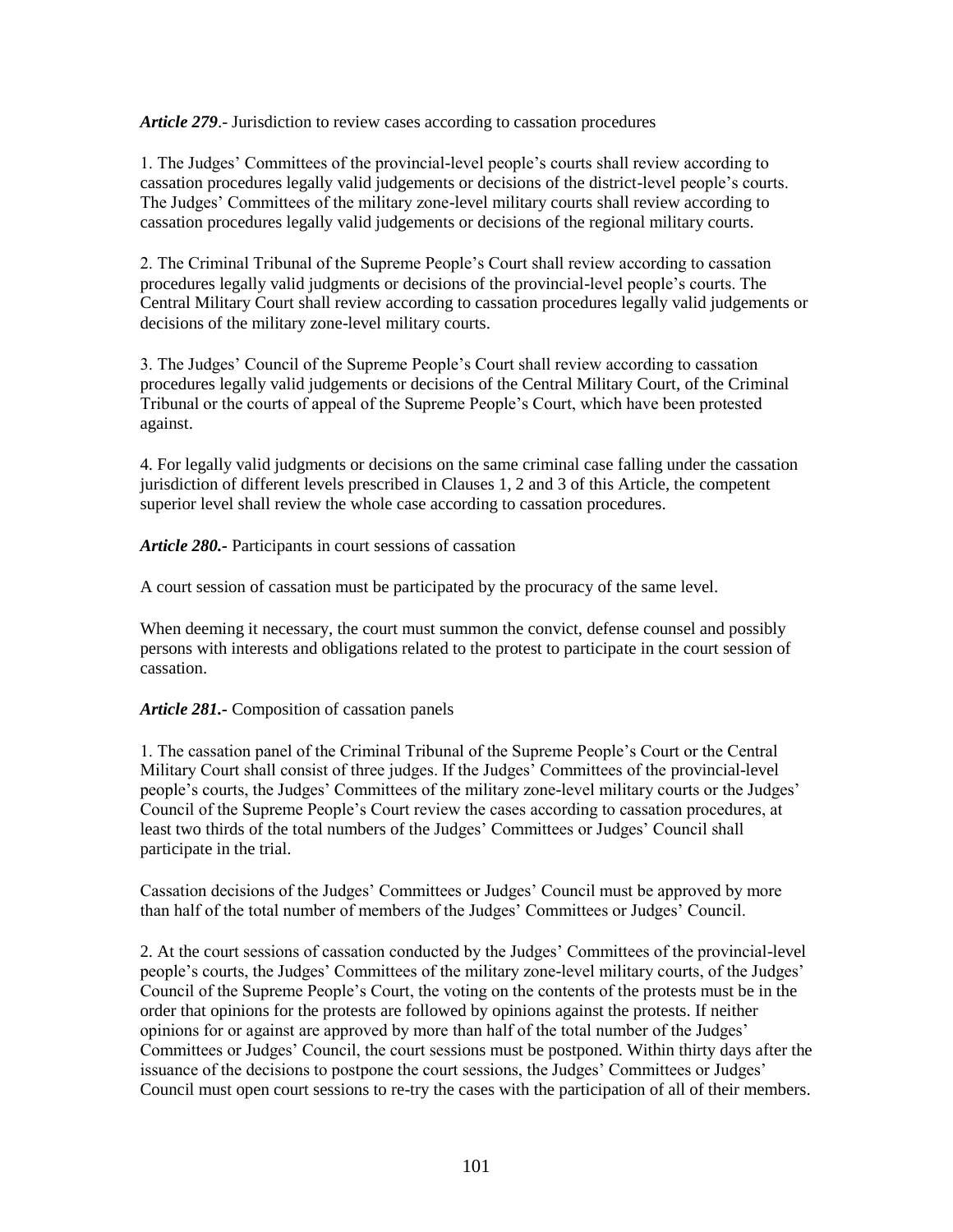*Article 282.-* Preparation for and proceedings at court sessions of cassation

1. The president of the court shall assign one judge to make a presentation on the case at the court session. The presentation shall summarize the contents of the case, judgments and decisions of the courts at different levels, and the contents of the protest. The presentation must be sent to the members of the panel at least seven days before the date of opening the court session of cassation.

2. At the court session, one member of the cassation panel shall read the presentation on the case. Members of the cassation panel shall express their opinions and the representative of the procuracy shall express his/her viewpoint on the settlement of the case.

If the convict, defense counsel, persons with interests and obligations related to the protests are summoned, these persons shall present their opinions before the representative of the procuracy. If they are absent, the cassation panel may still conduct the trial.

*Article 283.-* Time limit for cassation

Court sessions of cassation must be conducted within four months counting from the date of receipt of the protests.

*Article 284.-* Scope of cassation

The cassation panels must examine the whole cases without restricting the review to the contents of the protests.

*Article 285.-* Competence of cassation panels

The cassation panels shall have the right to issue decisions:

1. To reject the protests and retain the legally valid judgments or decisions;

2. To dismiss the legally valid judgments or decisions and cease the cases;

3. To dismiss the legally valid judgments or decisions for re-investigation or re-trial.

*Article 286.-* Dismissal of judgments or decisions and cessation of cases

The cassation panels shall dismiss legally valid judgments or decisions if they have one of the grounds prescribed in Article 107 of this Code.

*Article 287.-* Dismissal of legally valid judgments or decisions for re-investigation or re-trial

The cassation panels shall dismiss legally valid judgments or decisions which are protested against for re-investigation or re-trial if they have one of the grounds prescribed in Article 273 of this Code. If they find re-trial necessary, the cassation panels may, on a case-by-case basis, decide on the re-trial from the first-instance level or at the appellate level.

In case of dismissing the protested judgments or decisions for re-investigation or re-trial, if deeming it necessary to continue the temporary detention of defendants, the cassation panels shall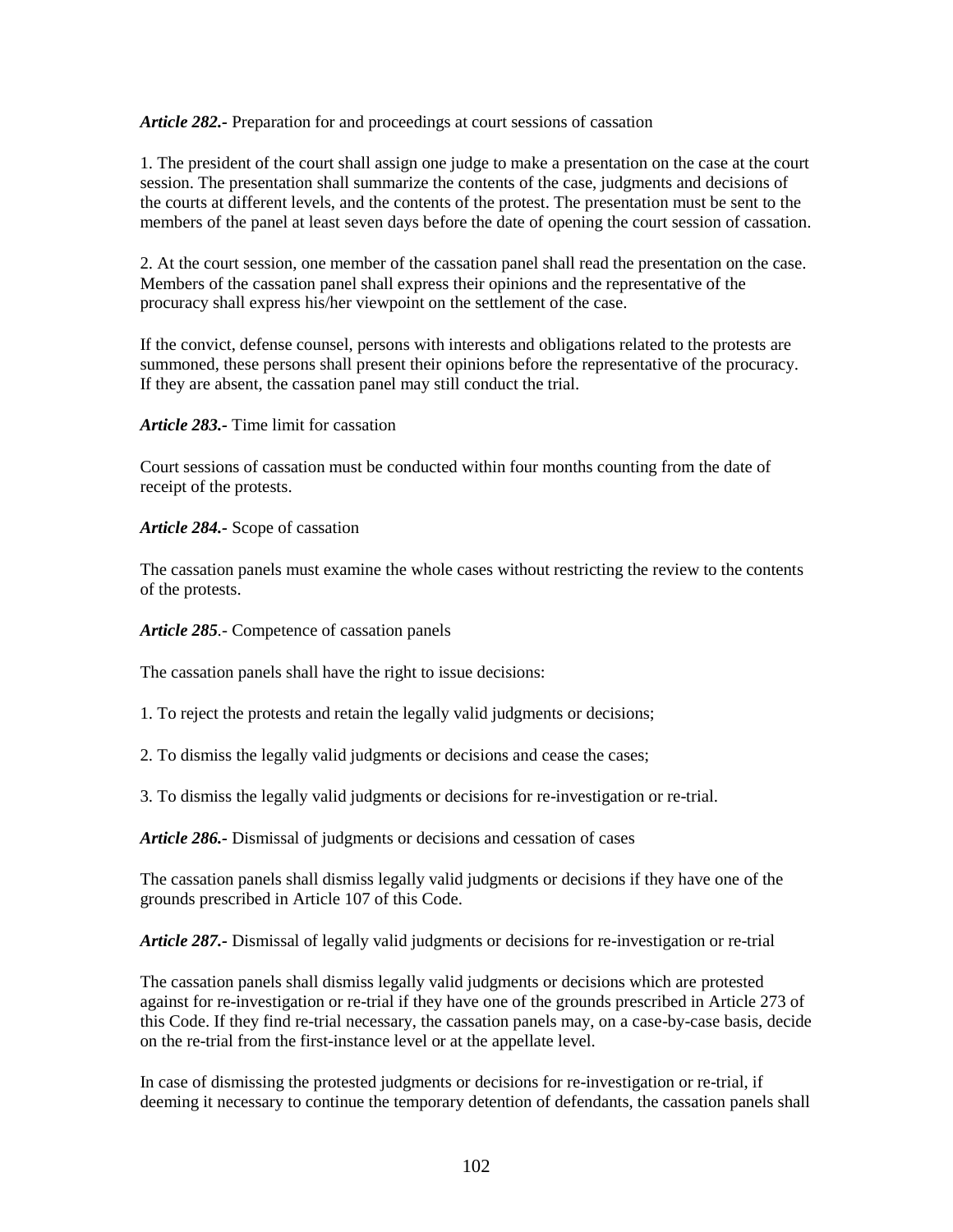issue orders to keep such defendants in temporary detention until the procuracies or courts rehandle the cases.

*Article 288.-* Effect of cassation decisions and handing of cassation decisions

1. Decisions of the cassation panels shall become legally valid as from the date of their issuance.

2. Within ten days as from the date of issuing the cassation decisions, the cassation panels must send them to the convicts, protestors, courts and police agencies which have been involved in the first-instance trial, persons with interests and obligations related to the protests or their lawful representatives, and competent judgment-executing agencies; and send notices thereon to the administrations of the communes, wards or townships where the convicts reside or the agencies or organizations where they work.

*Article 289.-* Re-investigation, re-trial of cases after the cassation panels dismiss judgments or decisions

If the cassation panels decide to dismiss legally valid judgments or decisions for re-investigation, within fifteen days counting from the date of issuance of such decisions, the case files must be transferred to the procuracies of the same level for re-investigation according to general procedures.

If the cassation panels decide to dismiss legally valid judgments or decisions for re-trial of the cases at the first-instance level or appellate level, within fifteen days after the date of issuance of such decisions, the case files must be transferred to the competent courts for re-trial according to general procedures.

Chapter XXXI

REOPENING PROCEDURES

*Article 290.-* Nature of reopening procedures

Reopening procedures shall be applied to legally valid judgments or decisions which are protested against due to newly discovered new circumstances which may substantially change the contents of such judgments or decisions but were unknown to the courts when they issued such judgments or decisions.

*Article 291.-* Grounds to protest according to reopening procedures

Circumstances to be used as grounds to protest according to reopening procedures include:

1. Statements of witnesses, expertise conclusions, oral interpretations of interpreters contain important contents discovered to be untruthful;

2. Investigators, procurators, judges or jurors made incorrect conclusions, thus leading to the wrong trial of the cases;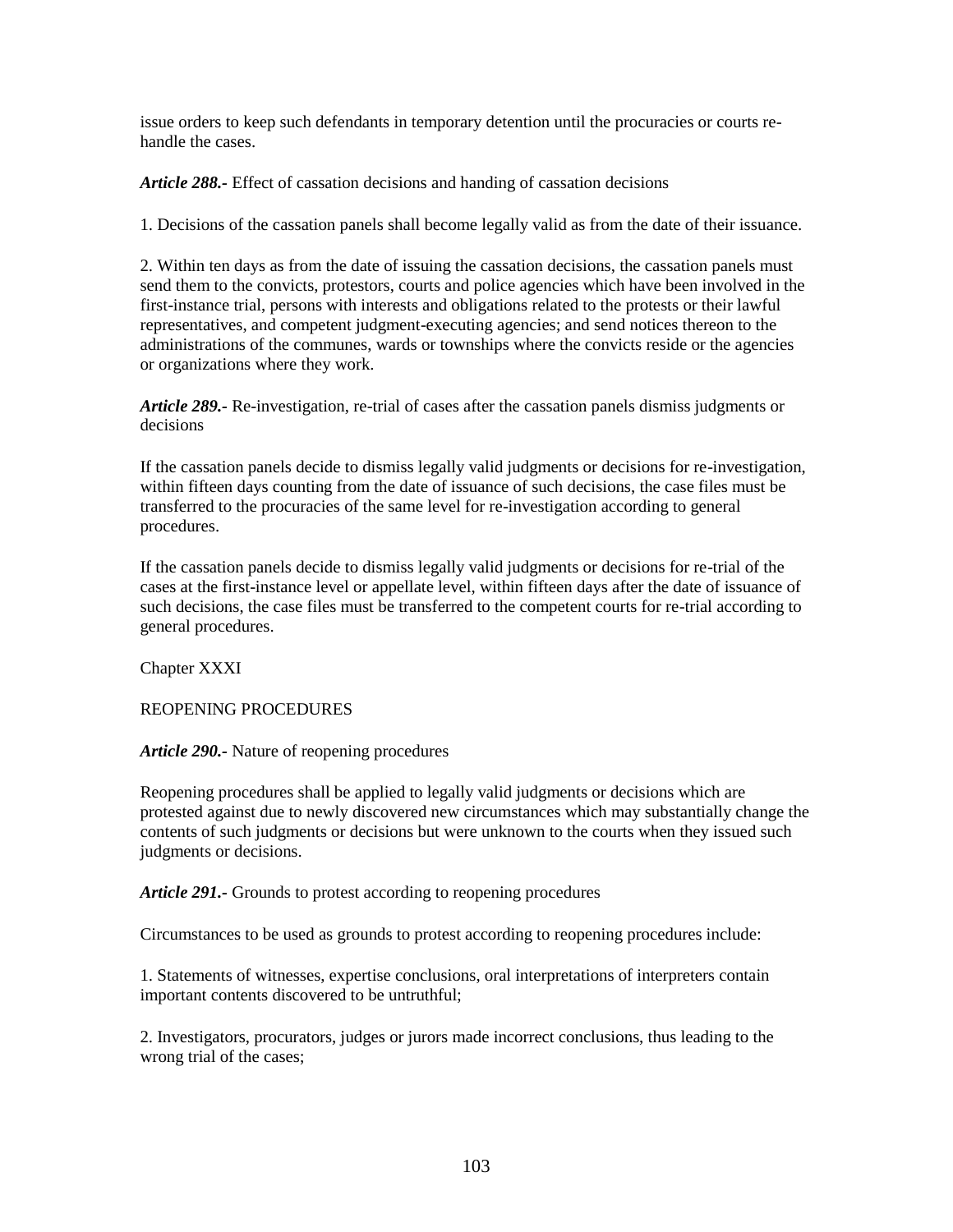3. Exhibits, investigation records, records of other proceedings or other documents in the cases are forged or not truthful;

4. Other circumstances which have rendered the settlement of the cases untruthful.

*Article 292.-* Notification and verification of newly discovered circumstances

1. The convicts, agencies, organizations and all citizens shall have the right to discover new circumstances of the cases and report them to the procuracies or courts. The chairmen of the procuracies competent to protest according to reopening procedures shall issue decisions to verify such circumstances.

2. If there exists one of the grounds prescribed in Article 291 of this Code, the chairmen of the procuracies shall issue decisions to protest according to reopening procedures and transfer the case files to the competent courts. If none of such grounds exists, the chairmen of the procuracies shall reply the discovering agencies, organizations or persons, clearly stating the reasons for not lodging protests.

*Article 293.-* Persons with the right to protest according to reopening procedures

1. The Chairman of the Supreme People's Procuracy shall have the right to protest according to reopening procedures against legally valid judgments or decisions of courts of different levels, except for decisions of the Judges' Council of the Supreme People's Court.

2. The Chairman of the Central Military Procuracy shall have the right to protest according to reopening procedures against legally valid judgments or decisions of subordinate military courts.

3. The chairmen of the provincial-level people's procuracies shall have the right to protest according to reopening procedures against legally valid judgments or decisions of the districtlevel people's courts. The chairmen of the military zone-level military procuracies shall have the right to protest according to reopening procedures against legally valid judgments or decisions of the regional military courts.

4. Written protests of the persons prescribed in this Article must be sent to the convicts and persons with interests and obligations related to the protests.

*Article 294.-* Suspension of execution of judgments or decisions which are protested against according to reopening procedures

Those who have lodged protests according to reopening procedures shall have the right to suspend the execution of the protested judgments or decisions.

*Article 295.-* Time limit for lodging protests according to reopening procedures

1. Review according to reopening procedures unfavorable to the convicts must be conducted within the statute of limitations for penal liability examination prescribed in Article 23 of the Penal Code and the time limit for lodging such protests shall not exceed one year after the date the procuracies receive information on newly discovered circumstances.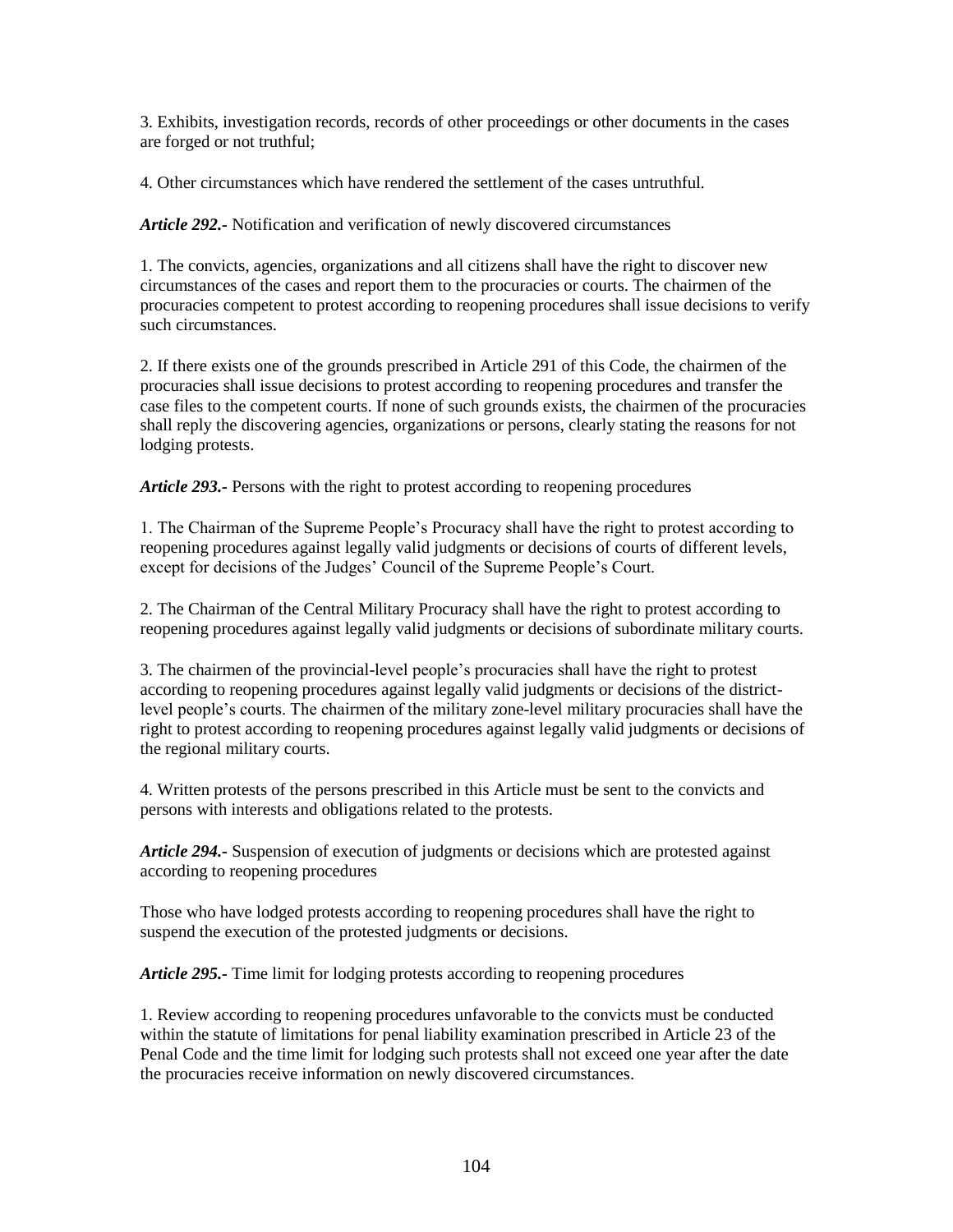2. Review according to reopening procedures favorable to the convicts shall not be restricted temporally and shall be conducted even in the cases where the convicts are deceased and it is necessary to prove their innocence.

3. Civil protests in criminal cases against civil plaintiffs, civil defendants or persons with interests and obligations related to the cases shall be lodged in accordance with the provisions of civil procedure legislation.

*Article 296*.- Jurisdiction to review cases according to reopening procedures

1. The Judges' Committees of the provincial-level people's courts shall review according to reopening procedures legally valid judgements or decisions of the district-level people's courts. The Judges' Committees of the military zone-level military courts shall review according to reopening procedures legally valid judgements or decisions of the regional military courts.

2. The Criminal Tribunal of the Supreme People's Court shall review according to reopening procedures legally valid judgments or decisions of the provincial-level people's courts. The Central Military Court shall review according to reopening procedures legally valid judgements or decisions of the military zone-level military courts.

3. The Judges' Council of the Supreme People's Court shall review according to reopening procedures legally valid judgements or decisions of the Central Military Court, of the Criminal Tribunal or the court of appeal of the Supreme People's Court.

*Article 297.-* Conducting of reopening procedures

The provisions of Articles 280, 281, 282 and 283 of this Code shall also apply to the reopening procedures.

*Article 298.-* Jurisdiction of reopening procedure panels

The reopening procedure panels shall have the right to issue decisions:

1. To reject the protests and retain the legally valid judgments or decisions;

2. To dismiss the protested judgments or decisions for re-investigation or re-trial.

3. To dismiss the protested judgments or decisions and cease the cases;

*Article 299.-* Effect of reopening procedure decisions and handing of reopening procedure decisions

1. Decisions of the reopening procedure panels shall take legal effect as from the date of their issuance.

2. Within ten days after issuing the reopening procedure decisions, the reopening procedure panels must send them to the convicts, protestors, courts and police agencies which have been involved in the first-instance trial, persons with interests and obligations related to the protests or their lawful representatives, and competent judgment-executing agencies; and send notices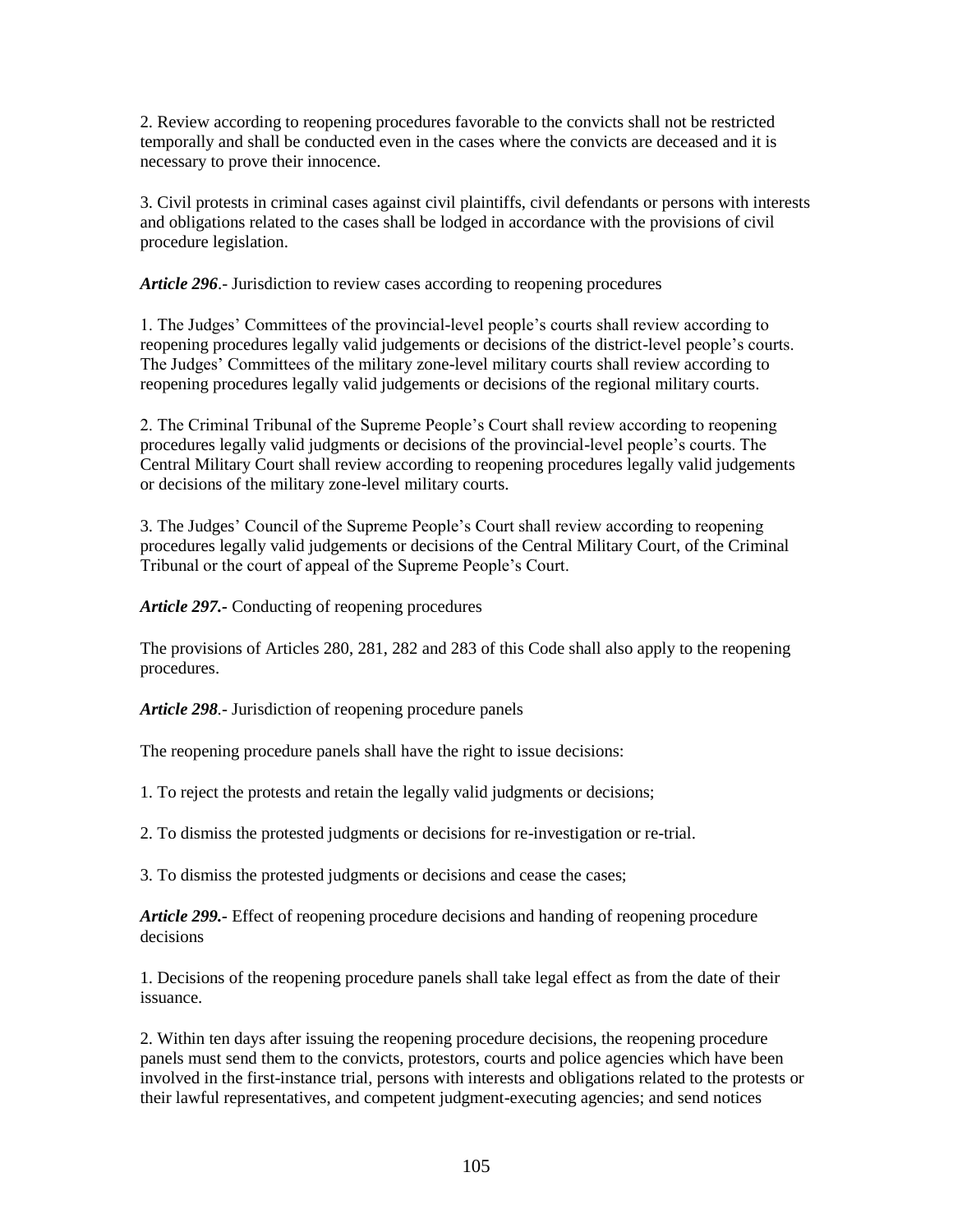thereon to the administrations of the communes, wards or townships where the convicts reside or the agencies or organizations where the convicts work.

*Article 300.-* Re-investigation, re-trial of cases

1. If the reopening procedure panels decide to dismiss legally valid judgments or decisions for reinvestigation, within fifteen days as from the date of issuance of such decisions, the case files must be transferred to the competent procuracies for re-investigation according to general procedures.

2. If the reopening procedure panels decide to dismiss legally valid judgments or decisions for first-instance re-trial of the cases, within fifteen days as from the date of issuance of such decisions, the case files must be transferred to the competent courts for re-trial according to general procedures.

Part Seven

SPECIAL PROCEDURES

Chapter XXXII

PROCEDURES APPLICABLE TO MINORS

*Article 301.-* Scope of application

The criminal procedure applicable to arrestees, persons kept in custody, accused and defendants, who are minors, shall comply with the provisions of this Chapter, and concurrently with other provisions of this Code which are not contrary to those of this Chapter.

*Article 302.-* Investigation, prosecution and trial

1. Investigators, procurators and judges who carry out the criminal procedure towards minor offenders must possess necessary knowledge about the psychology and education of minors as well as activities of preventing and fighting crimes committed by minors.

2. In the process of investigation, prosecution and trial, the following information must be clarified:

a/ The ages, physical and mental development levels, the level of perception of criminal acts of minors;

b/ Living and education conditions;

c/ Whether or not they are incited by adults;

d/ Causes and conditions of the commission of offenses.

*Article 303.-* Arrest, custody and temporary detention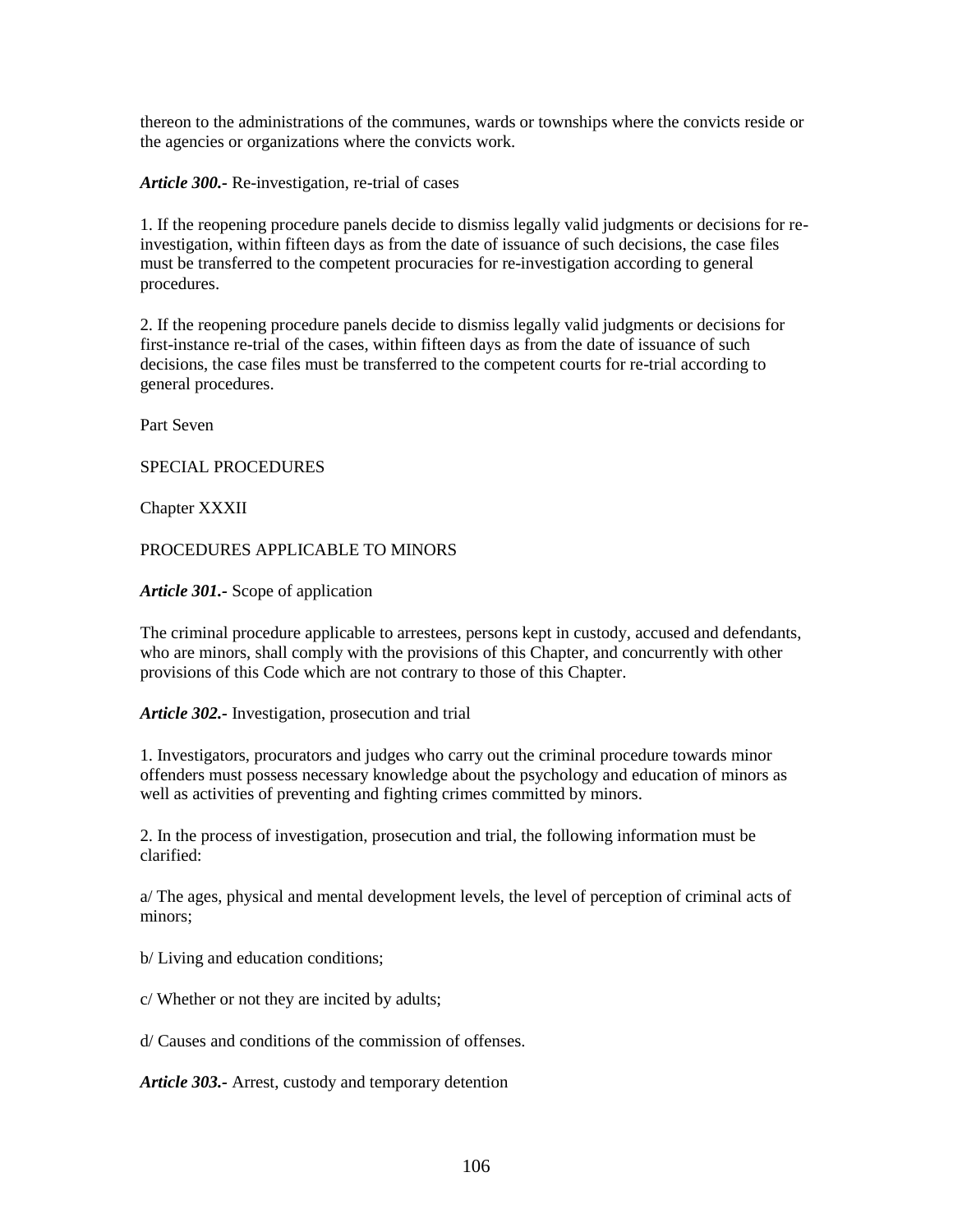1. Persons aged between full 14 years and under 16 years may be arrested, held in custody or temporary detention if there are sufficient grounds prescribed in Articles 80, 81, 82, 86, 88 and 120 of this Code, but only in cases where they commit very serious offenses intentionally or commit especially serious offenses.

2. Persons aged between full 16 years and under 18 years may be arrested, held in custody or temporary detention, if there are sufficient grounds prescribed in Articles 80, 81, 82, 86, 88 and 120 of this Code, but only in cases where they commit serious offenses intentionally or commit very serious or especially serious offenses.

3. The bodies ordering the arrest, custody or temporary detention of minors must notify their families or lawful representatives thereof immediately after the arrest, custody or temporary detention is effected.

# *Article 304.-* Supervision of minor offenders

1. The investigating bodies, procuracies or courts may issue decisions to assign minor offenders to their parents or guardians for supervision so as to secure their appearance in response to the summonses of the procedure-conducting bodies.

2. Persons assigned to supervise minor offenders shall have to closely supervise them, oversee their behaviors, ethics and educate them.

# *Article 305.-* Defense

1. Lawful representatives of persons kept in custody, the accused or defendants who are minors may select defense counsels to defend or defend by themselves the persons kept in custody, the accused or defendants.

2. Where the accused or defendants are minors or their lawful representatives refuse to select defense counsels for them, the investigating bodies, procuracies or courts must request bar associations to assign lawyers' offices to appoint defense counsels for them or propose the Vietnam Fatherland Front Committee or the Front's member organizations to appoint defense counsels for their organizations' members.

*Article 306.-* Participation in the procedure by families, schools and organizations

1. Representatives of the families of the persons kept in custody, the accused or defendants, teachers or representatives of schools, the Ho Chi Minh Communist Youth Union or other organizations where the persons kept in custody, the accused or defendants study, work and live shall have the right as well as obligation to participate in the procedure under decisions of the investigating bodies, procuracies or courts.

2. Where the persons kept in custody or the accused are between full 14 years and under 16 years old or minors with mental or physical defects, or in other necessary cases, the taking of their statements and interrogation must be attended by their families' representatives, except for the cases where their families' representatives are deliberately absent without plausible reasons. The families' representatives may inquire the persons kept in custody or the accused, if the investigators so agree; they may produce documents, objects, make requests or complaints, and read the case files upon the termination of the investigation.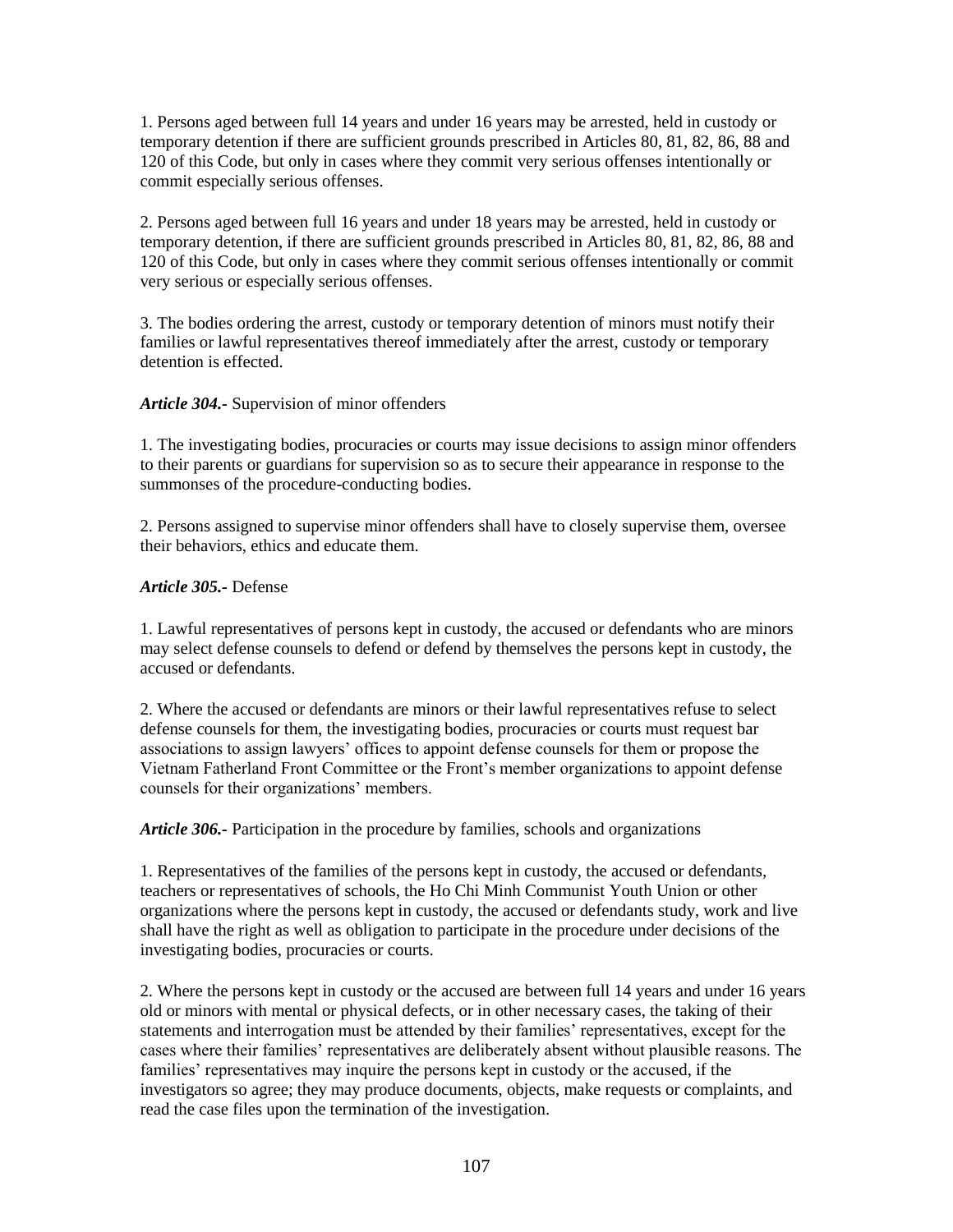3. At the court sessions to try minor defendants, the presence of their families' representatives, except for the cases where their families' representatives are deliberately absent without plausible reasons, of their schools' and/or organizations' representatives is compulsory.

Representatives of the defendants' families and representatives of their schools and/or organizations attending the court sessions shall have the rights to produce documents, exhibits, to request or propose to change the procedure-conducting persons; to join in the arguing process, and lodge complaints about procedural acts of the persons with procedure-conducting competence, and court decisions.

# *Article 307.-* Trial

1. The composition of a trial panel must include a juror being a teacher or a Ho Chi Minh Communist Youth Union cadre.

In case of necessity, the courts may decide to conduct the trial behind closed door.

2. In the course of trial, if deeming it unnecessary to impose penalties on the defendants, the courts may apply one of the judicial measures prescribed in Article 70 of the Penal Code.

*Article 308.-* Serving of imprisonment penalties

1. Minor offenders shall serve their imprisonment penalties according to a separate detention regime prescribed by law.

It is forbidden to keep minor offenders together with adult offenders.

2. The minor convicts must be provided with job training or general education while they are serving their imprisonment penalties.

3. If the minors reach the age of full 18 years while serving their imprisonment penalties, they shall be shifted to be subject to the imprisonment regime applicable to adults.

4. For minors who have completely served their imprisonment penalties, the superintendence boards of their prisons shall have to coordinate with the administrations and social organizations in the communes, wards or townships in helping them to lead a normal life in the society.

*Article 309.-* Termination of serving of judicial measures, commutation of penalties or exemption from serving of penalties

If they fully meet the conditions prescribed in Article 70 or Article 76 of the Penal Code, the minor offenders may be permitted to stop serving judicial measures, have their penalties commuted or be exempt from serving their penalties.

*Article 310.-* Remission of criminal records

The remission of criminal records for minor offenders who fully meet the conditions specified in Article 77 of the Penal Code shall comply with general procedures.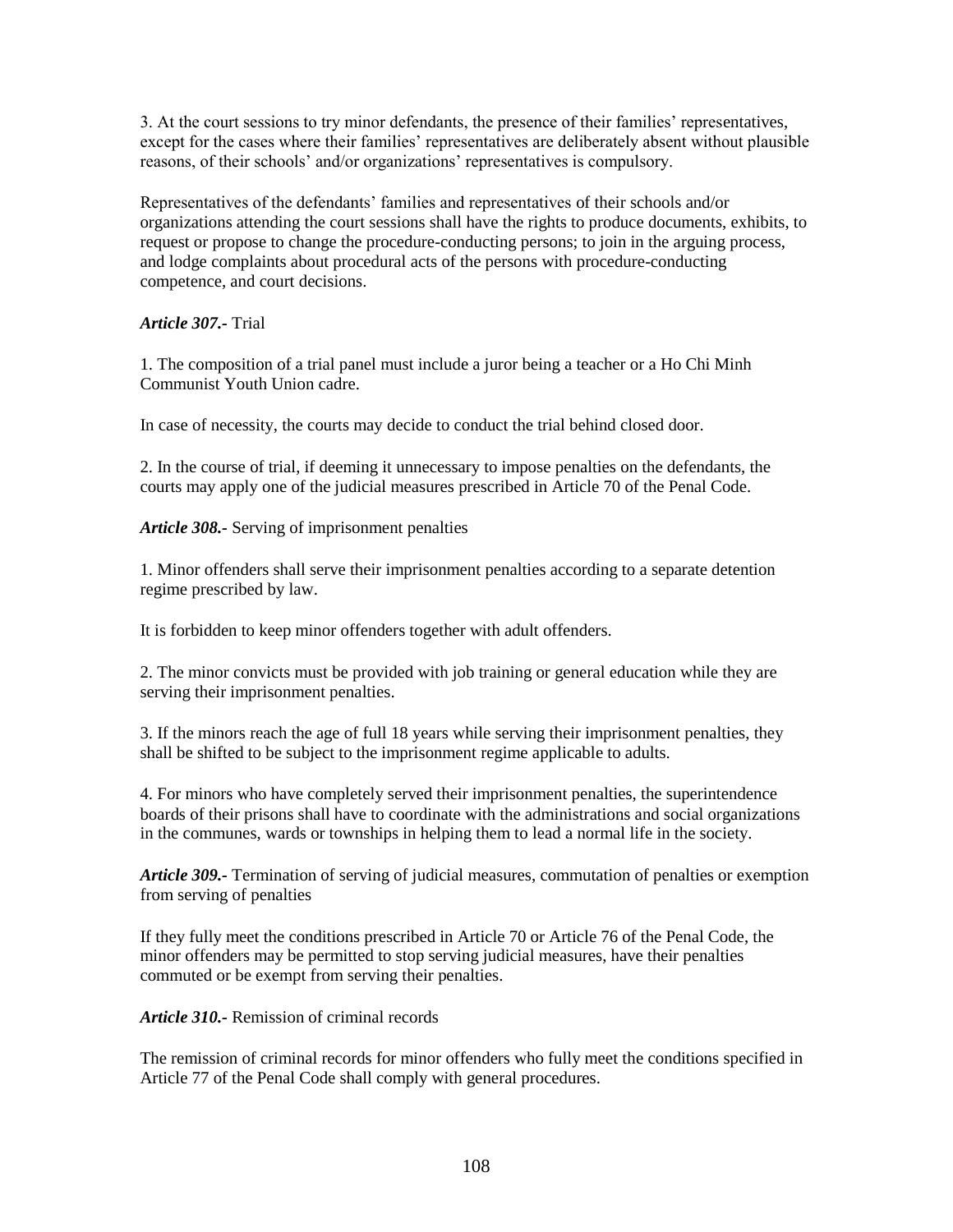### Chapter XXXIII

### PROCEDURES FOR APPLICATION OF THE COMPULSORY MEDICAL TREATMENT MEASURE

*Article 311.-* Conditions for application of, and competence to apply, the compulsory medical treatment measure

1. Where there are grounds to believe that the persons having committed acts dangerous to the society have no capacity for penal liability as provided for in Article 13 of the Penal Code, depending each particular proceeding stage, the investigating bodies, procuracies or courts must solicit forensic examination.

2. Basing themselves on the conclusions of the forensic examination councils, the procuracies shall decide to apply the compulsory medical treatment measure at the investigation and prosecution stages; the courts shall decide to apply the compulsory medical treatment measure at the trial and judgment execution stages.

*Article 312.-* Investigation

1. For the cases involving grounds specified in Clause 1, Article 311 of this Code, the investigating bodies must clarify:

a/ Committed acts dangerous to the society;

b/ The mental conditions and mental diseases of the persons having committed acts dangerous to the society;

c/ Whether or not the persons having committed acts dangerous to the society have lost their capacity to perceive or control their acts.

2. When conducting the procedure, the investigating bodies must ensure the participation by defense counsels in the procedure from the time it is determined that the persons having committed acts dangerous to the society suffer from mental diseases. In case of necessity, lawful representatives of such persons may participate in the proceedings.

*Article 313.-* Decisions of procuracies upon termination of investigation

After receiving the case files and the written investigation conclusions, the procuracies may issue one of the following decisions:

1. To suspend or cease the case;

2. To cease the case and decide to apply the compulsory medical treatment measure.

3. To prosecute the accused before court.

*Article 314.-* Trial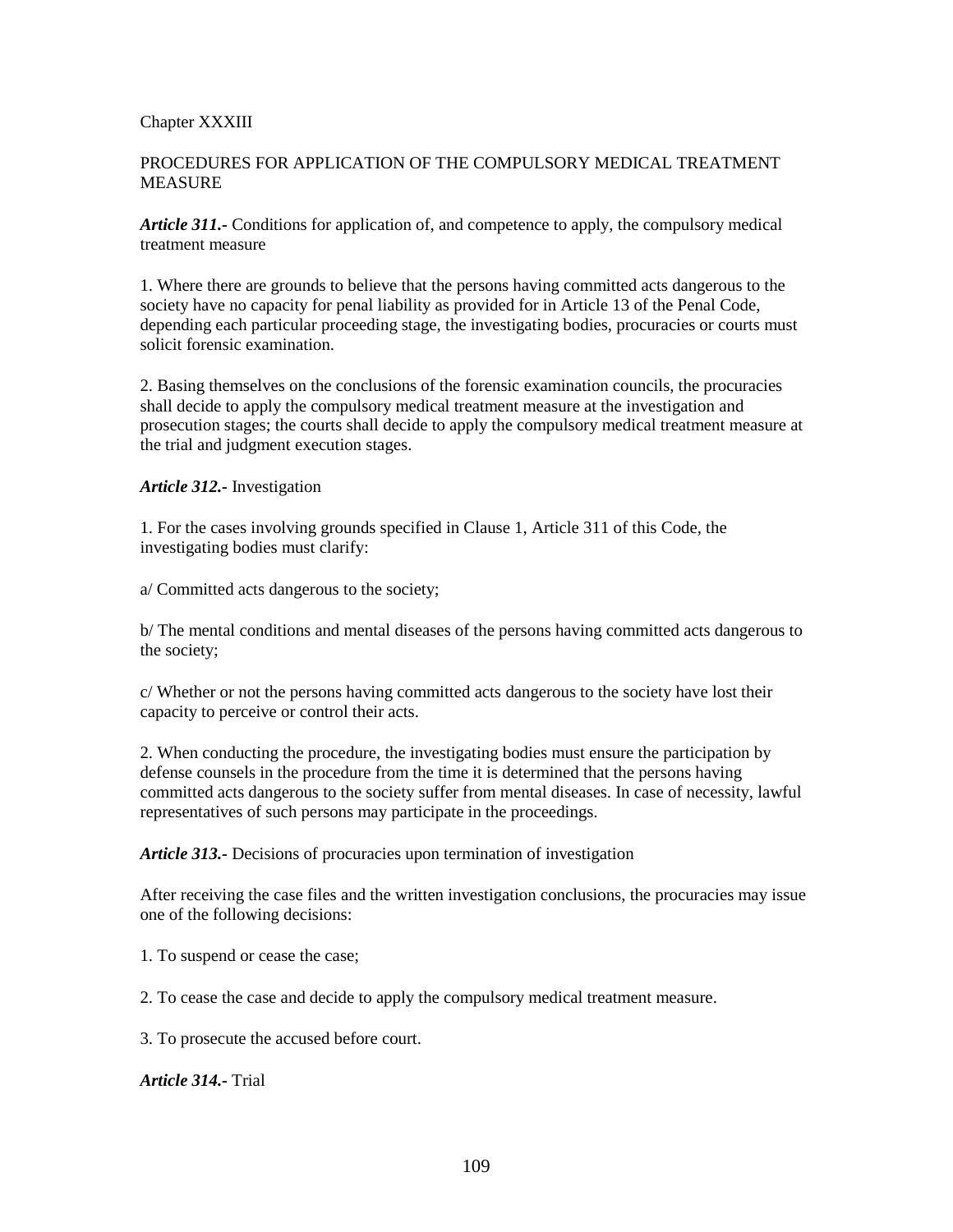1. The courts may issue one of the following decisions:

a/ To exempt the penal liability or penalties and apply the compulsory medical treatment measure;

b/ To cease the case and decide to apply the compulsory medical treatment measure;

c/ To suspend the case and decide to apply the compulsory medical treatment measure;

d/ To return the file for re-investigation or additional investigation.

2. Apart from deciding to apply the compulsory medical treatment measure, the courts may settle the issue of damage compensation or other matters related to the cases.

*Article 315.-* Application of the compulsory medical treatment measure to persons serving imprisonment penalties

Where there are grounds to believe that the persons who are currently serving imprisonment penalties suffer from mental diseases or other ailments which have deprived them of the capacity to perceive or control their acts, at the requests of the imprisonment penalty-executing agencies, the presidents of the provincial-level people's courts or the presidents of the military zone-level military courts in the localities where the convicts are serving their penalties must solicit forensic examination.

Basing themselves on the conclusions of the forensic examination councils, the presidents of the provincial-level people's courts or the presidents of the military zone-level military courts in the localities where the convicts are serving their penalties may decide to send them into specialized medical establishments for compulsory medical treatment. After recovery, such persons shall have to continue serving their penalties if they have no reasons for exemption from serving their penalties.

#### *Article 316.-* Complaints, protests, appeals

1. When the procuracies' decisions to apply the compulsory medical treatment measure are complained about, the cases must be brought for first-instance trial by the courts of the same level.

2. Protests or appeals against the courts' decisions to apply the compulsory medical treatment measure shall be lodged in the same way as against first-instance judgments.

3. Despite complaints, protests or appeals, the courts' decisions to apply the compulsory medical treatment measure shall still take implementation effect.

*Article 317.-* Implementation, suspension of implementation of the compulsory medical treatment measure

1. The compulsory medical treatment measure shall be implemented at specialized medical establishments designated by the procuracies or courts.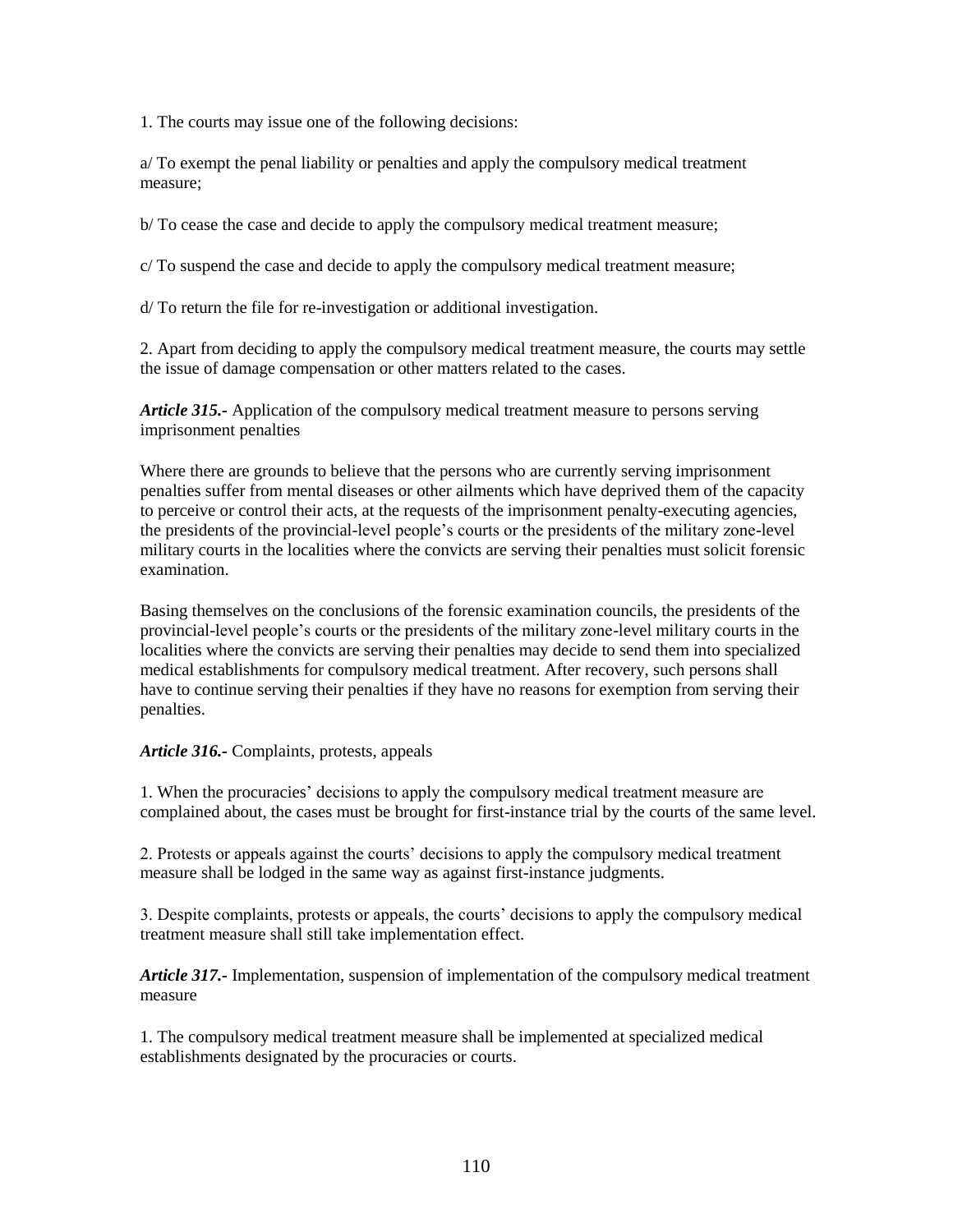2. When there are reports of the medical treatment establishments and written requests of the relatives of the persons subject to compulsory medical treatment or requests of the procuracies, on the basis of the conclusions of the forensic medicine examination councils, the procuracies or courts which have issued the decisions to apply the compulsory medical treatment measure may issue decisions to cease the implementation of the compulsory medical treatment measure and may concurrently decide to resume the suspended proceedings.

Chapter XXXIV

SUMMARY PROCEDURES

*Article 318.-* Scope of application of summary procedures

The summary procedures for investigation, prosecution as well as first-instance trial shall be applied under the provisions of this Chapter, and concurrently under other provisions of this Code which are not contrary to those of this Chapter.

*Article 319.-* Conditions for application of summary procedures

Summary procedures shall be applied only when the following conditions are fully met:

1. The persons committing criminal acts are caught red-handed;

2. The offenses are simple with obvious evidences;

3. The committed offences are less serious ones;

4. The offenders have clear personal identifications and records.

*Article 320.-* Decisions to apply summary procedures

1 After the criminal cases are instituted, at the requests of the investigating bodies or if deeming that the cases fully meet the conditions prescribed in Article 319 of this Code, the procuracies may issue decisions to apply summary procedures.

2. Decisions to apply summary procedures must be sent to the investigating bodies and the accused or their lawful representatives within 24 hours after their issuance.

3. Decisions to apply summary procedures may be complained about. The accused or their lawful representatives shall have the right to complain about the decisions to apply summary procedures; the statute of limitations for lodging such complaints is three days after the decisions are received. Complaints shall be sent to the procuracies which have issued the decisions to apply summary procedures and must be settled within three days after they are received.

# *Article 321.-* Investigation

1. The time limit of investigation according to summary procedures is twelve days after the issuance of the decisions to institute the criminal cases.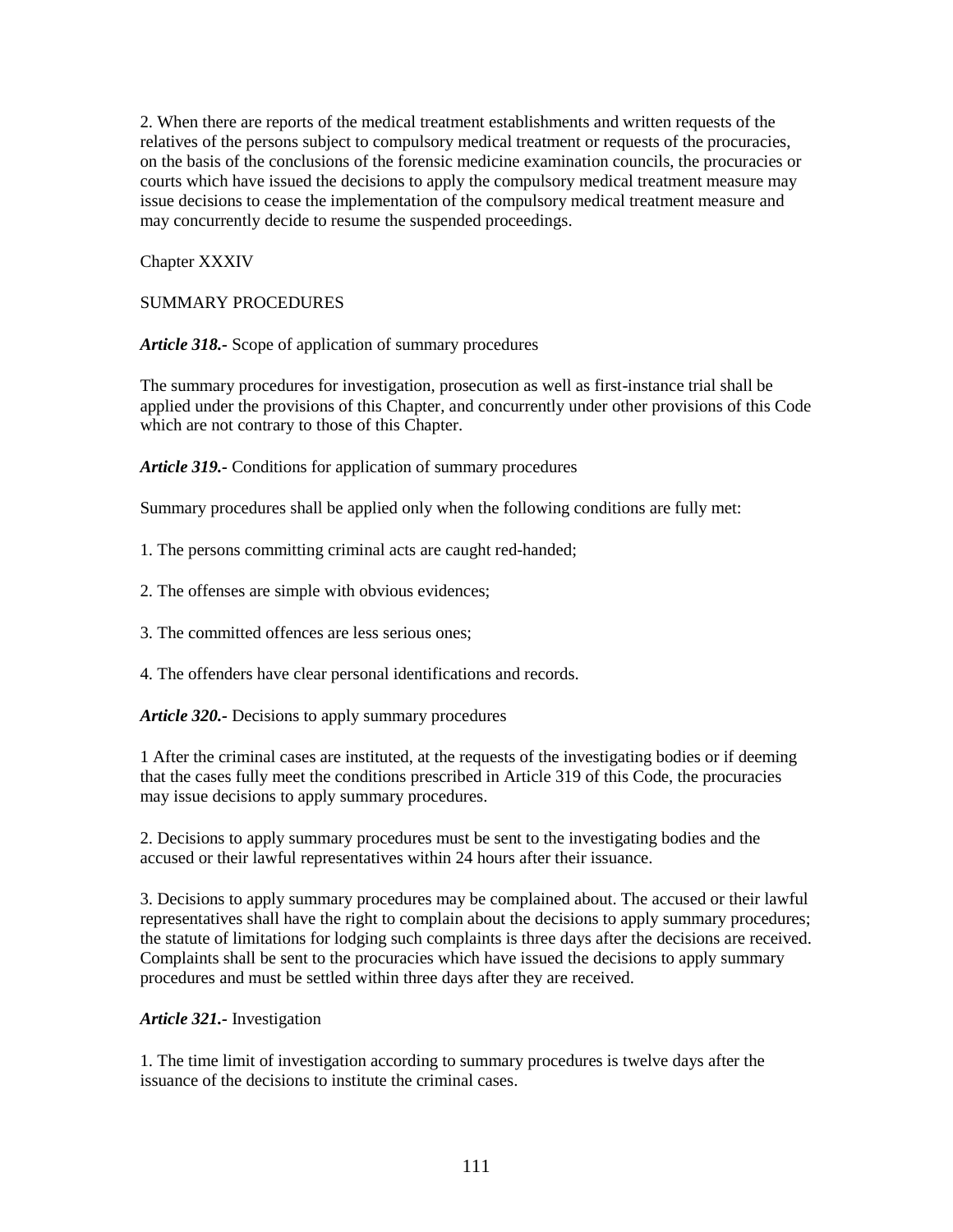2. Upon the termination of the investigation, the investigating bodies shall not have to make written investigation conclusions but issue decisions proposing the prosecution and send the case files to the procuracies.

*Article 322.-* Custody and temporary detention for investigation and prosecution

1. The grounds, competence and procedures for custody and temporary detention shall comply with the provisions of this Code.

2. The time limit for custody shall not exceed three days as from the date the investigating bodies receive the arrestees.

3. The time limit for temporary detention for investigation and prosecution shall not exceed sixteen days.

*Article 323.-* Decision on prosecution

1. Within four days after receiving the case files, the procuracies shall have to issue one of the following decisions:

a/ To prosecute the accused before court by a prosecution decision;

b/ To return the file for additional investigation;

c/ To suspend the case;

d/ To cease the case.

2. In case of returning the files for additional investigation or suspending the cases prescribed at Point b or c, Clause 1 of this Article, the procuracies must issue decisions to cancel the decisions to apply the summary procedures and the cases shall then be settled according to general procedures

*Article 324.-* Trial

1. Within seven days after receiving the case files, the judges assigned to preside over the court sessions shall have to issue one of the following decisions:

a/ To bring the case for trial;

b/ To return the file for additional investigation;

c/ To suspend the case;

d/ To cease the case.

2. In case of issuing decisions to bring the cases for trial prescribed at Point a, Clause 1 of this Article, within seven days as from the date of issuing such decisions, the courts must open court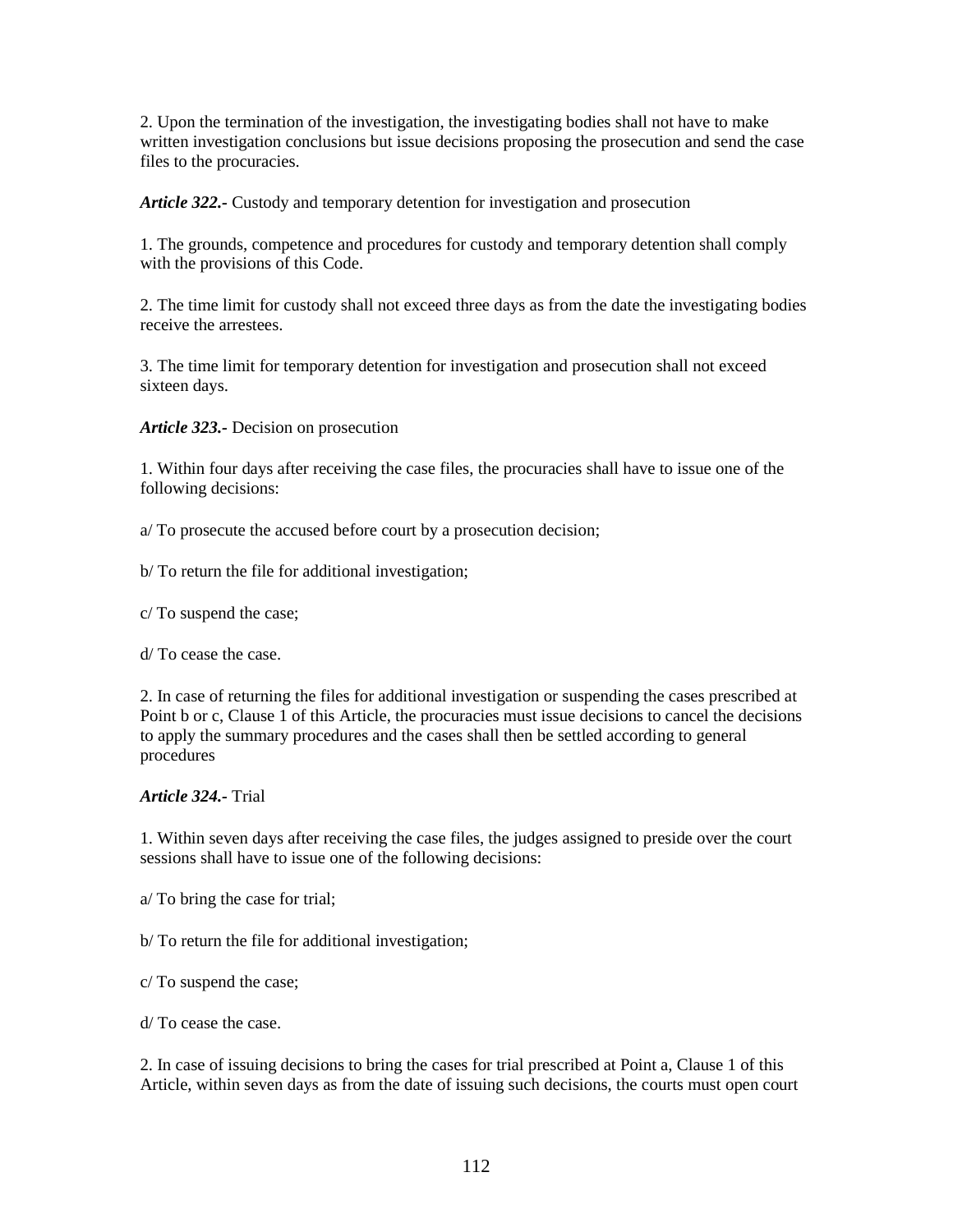sessions to try the cases. The first-instance trial shall be conducted according to general procedures.

3. In case of returning the files for additional investigation or suspending the cases as prescribed at Point b or c, Clause 1 of this Article, the courts shall transfer the files to the procuracies and the cases shall then be settled according to general procedures.

4. In case of necessity, the courts of first instance shall decide to keep the defendants in temporary detention in order to secure the trial. The temporary detention time limit shall not exceed fourteen days.

5. The appellate trial, the review according to cassation or reopening procedures of the cases which underwent first-instance trial according to summary procedures, shall be conducted according to general procedures.

Chapter XXXV

#### COMPLAINTS, DENUNCIATIONS IN CRIMINAL PROCEDURE

*Article 325.-* Persons with the right to complain

Agencies, organizations and individuals shall have the right to complain about procedural decisions and acts of bodies and persons with procedure-conducting competence when they have grounds to believe that such decisions or acts are contrary to law, infringe upon their legitimate rights and interests.

Appeals against legally valid first-instance judgments or decisions, complaints about legally valid judgments or decisions shall not be settled under the provisions of this Chapter but under the provisions of Chapters XXIII, XXIV, XXX and XXXI of this Code.

*Article 326.-* Rights and obligations of complainants

1. Complainants shall have the following rights:

a/ To lodge complaints by themselves or through their lawful representatives;

b/ To lodge complaints at any stage of the process of settling criminal cases;

c/ To withdraw their complaints at any stage of the process of settling criminal cases;

d/ To receive written replies on the settlement of their complaints;

e/ To have their infringed legitimate rights and interests restored; and receive damage compensation in accordance with law.

2. Complainants shall have the following obligations:

a/ To present truthfully the facts, supply information and documents to the complaint settlers; to take responsibility before law for such presentation and supply of information and documents.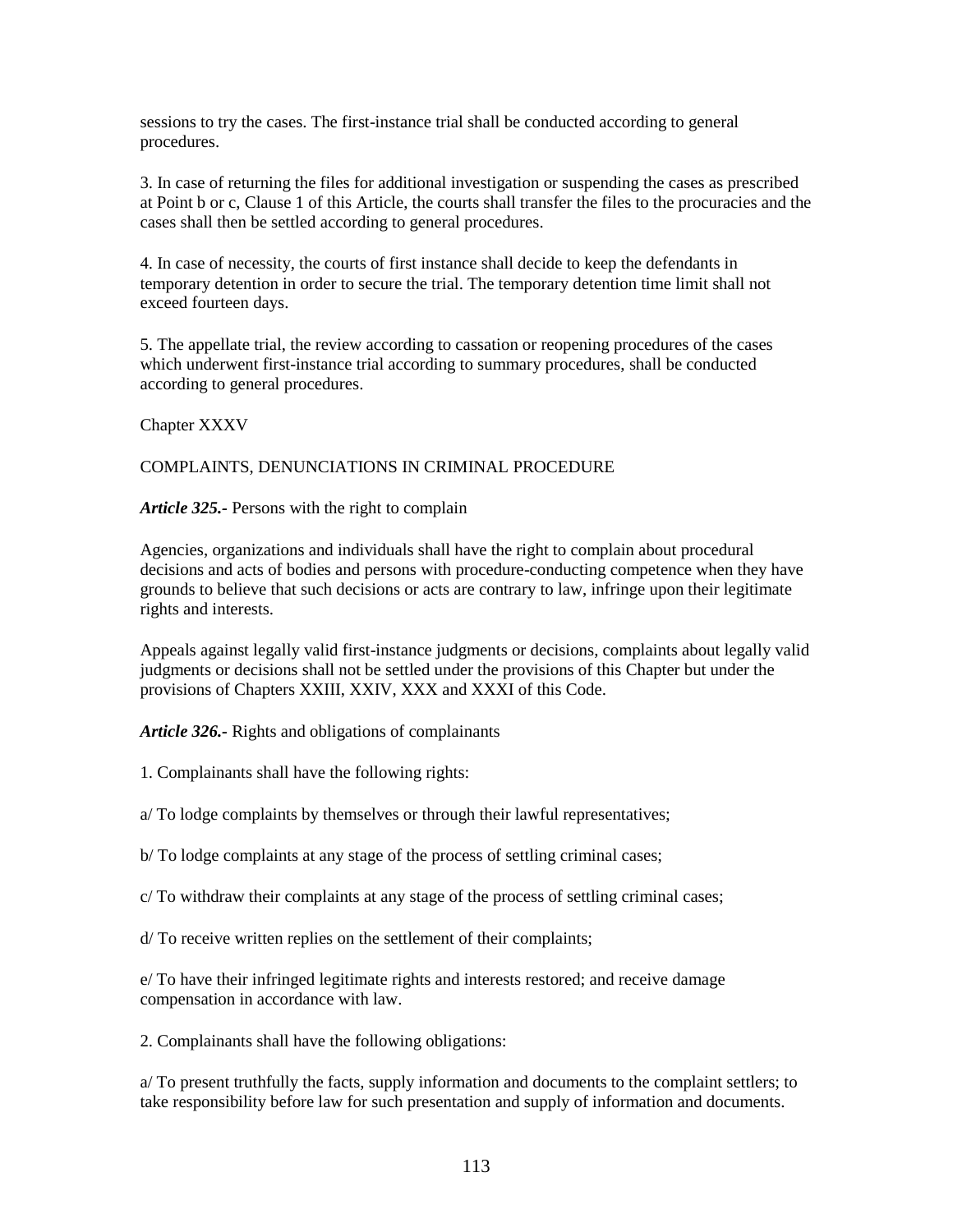b/ To abide by the complaint settlement results.

*Article 327.-* Rights and obligations of complained persons

1. Complained persons shall have the following rights:

a/ To produce evidences on the lawfulness of their procedural decisions or acts which are complained about;

b/ To receive documents on the settlement of complaints about their procedural decisions or acts.

2. Complained persons shall have the following obligations:

a/ To explain the complained procedural decisions or acts, supply relevant information and documents when competent bodies, organizations or individuals so request;

b/ To abide by the complaint settlement results;

c/ To pay compensation for damage and overcome consequences caused by their illegal procedural decisions or acts according to law provisions.

*Article 328.-* Statute of limitations for complaining

The statute of limitations for complaining is fifteen days after the complainants receive or know about the procedural decisions or acts which they deem unlawful.

In case where due to illness, natural calamities, enemy sabotage, working or studying in distant places or other objective obstacles the complainants cannot exercise their right to complain within the prescribed statute of limitations, the period when such obstacles exist shall not be included in the statute of limitations for complaining.

*Article 329.-* Competence and time limit for settling complaints against investigators, deputy heads and heads of investigating bodies

Complaints about procedural decisions and acts of investigators, deputy heads of investigating bodies shall be considered and settled by the heads of the investigating bodies within seven days after receiving the complaints. If disagreeing with the settlement results, the complainants shall have the right to lodge further complaints with the procuracies of the same level. Within seven days after receiving the complaints, the procuracies of the same level must consider and settle them. The procuracies of the same level shall have the competence to make final settlement.

Complaints about procedural decisions or acts of the heads of investigating bodies and procedural decisions of investigating bodies, which have been approved by the procuracies of the same level, shall be settled by the procuracies of the same level within seven days after receiving the complaints. If disagreeing with the settlement results, the complainants shall have the right to lodge further complaints with the immediate superior procuracies. Within fifteen days after receiving the complaints, the immediate superior procuracies must consider and settle them. The immediate superior procuracies shall have the competence to make final settlement.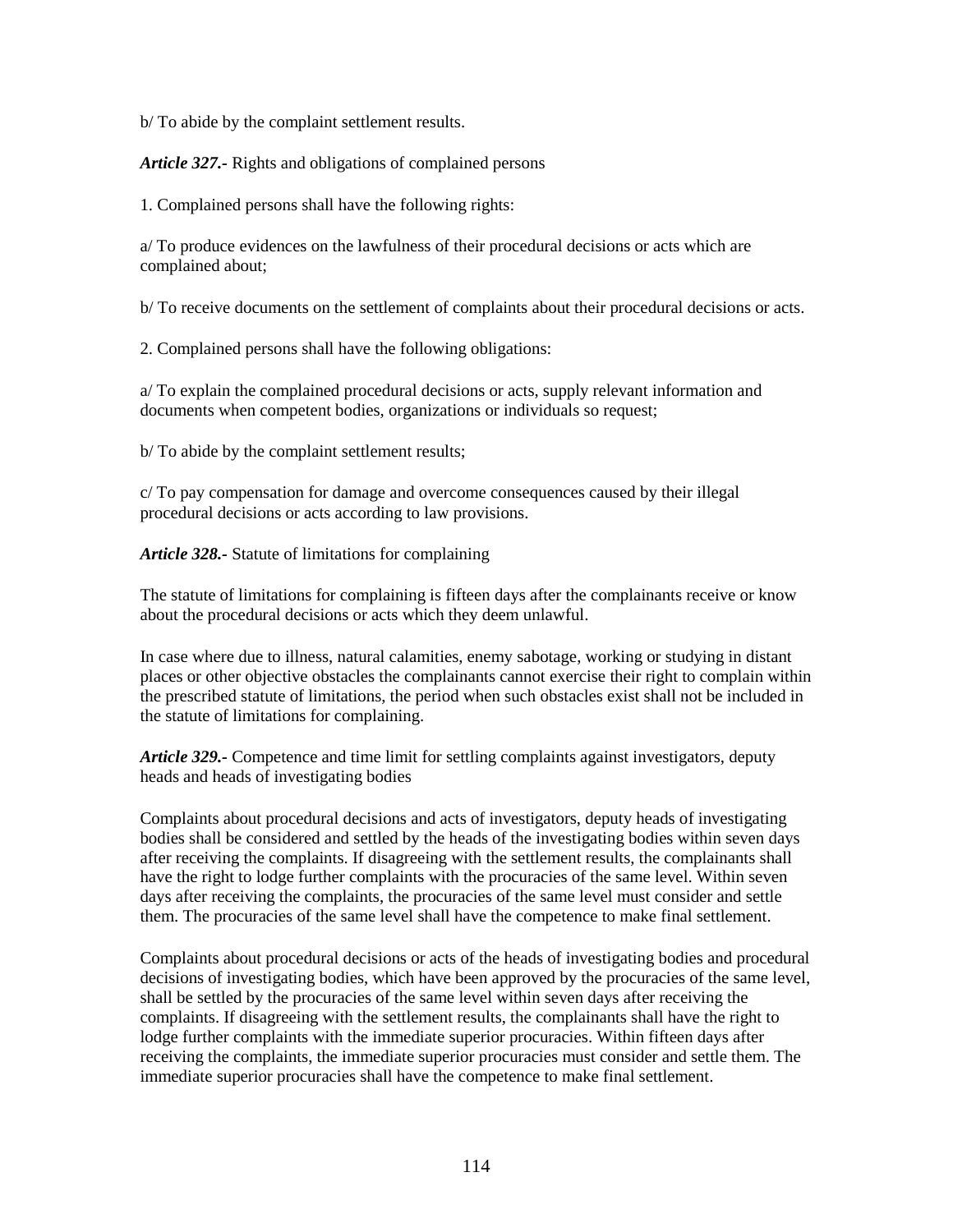*Article 330.-* Competence and time limits for settling complaints against procurators, vicechairmen and chairmen of procuracies

Complaints about procedural decisions and acts of vice-chairmen of procuracies or procurators shall be settled by the chairmen of the procuracies within seven days after receiving the complaints. If disagreeing with the settlement results, the complainants shall have the right to lodge further complaints with the immediate superior procuracies. Within fifteen days after receiving the complaints, the immediate superior procuracies must consider and settle them. The immediate superior procuracies shall have the competence to make final settlement.

Complaints about procedural decisions or acts of chairmen of procuracies shall be settled by the immediate superior procuracies within fifteen days after receiving the complaints. The immediate superior procuracies shall have the competence to make final settlement.

*Article 331.-* Competence and time limits for settling complaints against judges, vice-presidents and presidents of courts

Complaints about procedural decisions and acts of judges or vice-presidents of courts before the opening of court sessions shall be settled by the presidents of courts within seven days after receiving the complaints. If disagreeing with the settlement results, the complainants shall have the right to lodge further complaints with the immediate superior courts. Within fifteen days after receiving the complaints, the immediate superior courts must consider and settle them. The immediate superior courts shall have the competence to make final settlement.

Complaints about procedural decisions or acts of presidents of courts shall be settled by the immediate superior courts within fifteen days after receiving the complaints. The immediate superior courts shall have the competence to make final settlement.

*Article 332.-* Competence and time limits for settling complaints against persons with competence to conduct a number of investigating activities

Complaints about procedural decisions and acts of persons with competence to conduct a number of investigating activities shall be considered and settled by the procuracies with prosecuting competence within seven days after receiving the complaints. If disagreeing with the settlement results, the complainants shall have the right to lodge further complaints with the immediate superior procuracies. Within fifteen days after receiving the complaints, the immediate superior procuracies must consider and settle them. The immediate superior procuracies shall have the competence to make final settlement.

Complaints about procedural decisions or acts which have been approved by the procuracies shall be settled by such procuracies within seven days after receiving the complaints. If disagreeing with the settlement results, the complainants shall have the right to lodge further complaints with the immediate superior procuracies. Within fifteen days after receiving the complaints, the immediate superior procuracies must consider and settle them. The immediate superior procuracies shall have the competence to make final settlement.

*Article 333.-* Time limits for settling complaints related to the application of arrest, custody and temporary detention measures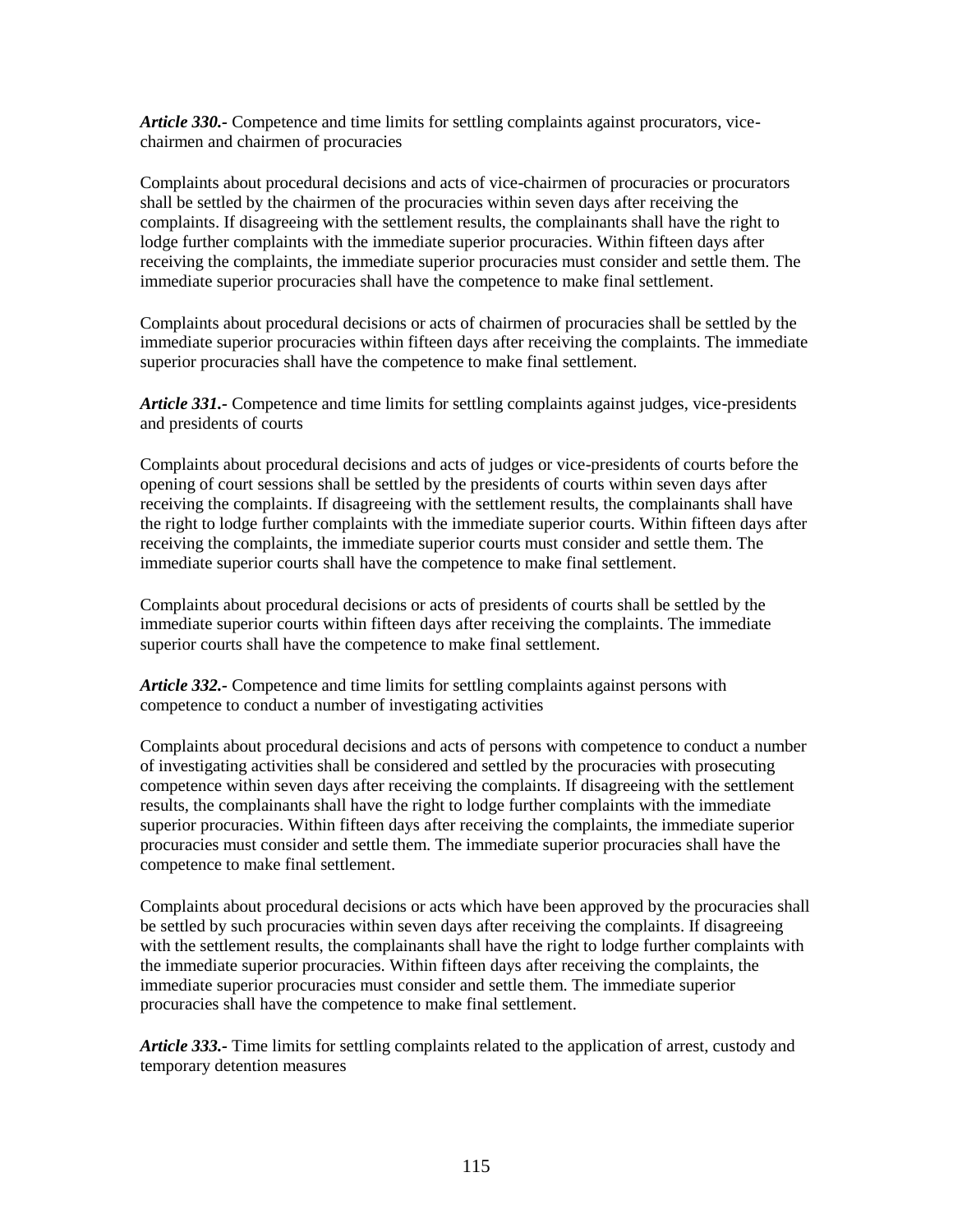Complaints related to the application of arrest, custody and temporary detention measures must be immediately considered and settled by the procuracies. If it takes time to conduct further verification, the complaints must be settled within three days after the date of receipt thereof. If disagreeing with the settlement results, the complainants shall have the right to lodge further complaints with the immediate superior procuracies. Within seven days after receiving the complaints, the immediate superior procuracies must consider and settle them. The immediate superior procuracies shall have the competence to make final settlement.

*Article 334.-* Persons with the right to denounce

Citizens shall have the right to denounce to competent bodies or individuals law violation acts of any persons with procedure-conducting competence, which cause damage or threaten to cause damage to the interests of the State, the legitimate rights and interests of citizens, agencies or organizations.

*Article 335.-* Rights and obligations of denouncers

1. Denouncers shall have the following rights:

a/ To send written denunciations or denounce in person to competent bodies or individuals;

b/ To request the confidentiality of their full names, addresses and autographs;

c/ To request to be notified of the denunciation settlement results;

d/ To request the bodies with procedure-conducting competence to protect them when they are intimidated, harassed or revenged.

2. Denouncers shall have the following obligations:

a/ To present truthfully the denunciation contents;

b/ To clearly state their full names and addresses;

c/ To take responsibility before law for untruthful denunciation.

*Article 336.-* Rights and obligations of denounced persons

1. Denounced persons shall have the following rights:

a/ To be informed of the denunciation contents;

b/ To produce evidences to prove that the denunciation contents are untruthful;

c/ To have their infringed legitimate rights and interests restored, their honor restored, and to receive compensation for damage caused by untruthful denunciation;

d/ To request competent bodies, organizations or individuals to handle slanderers.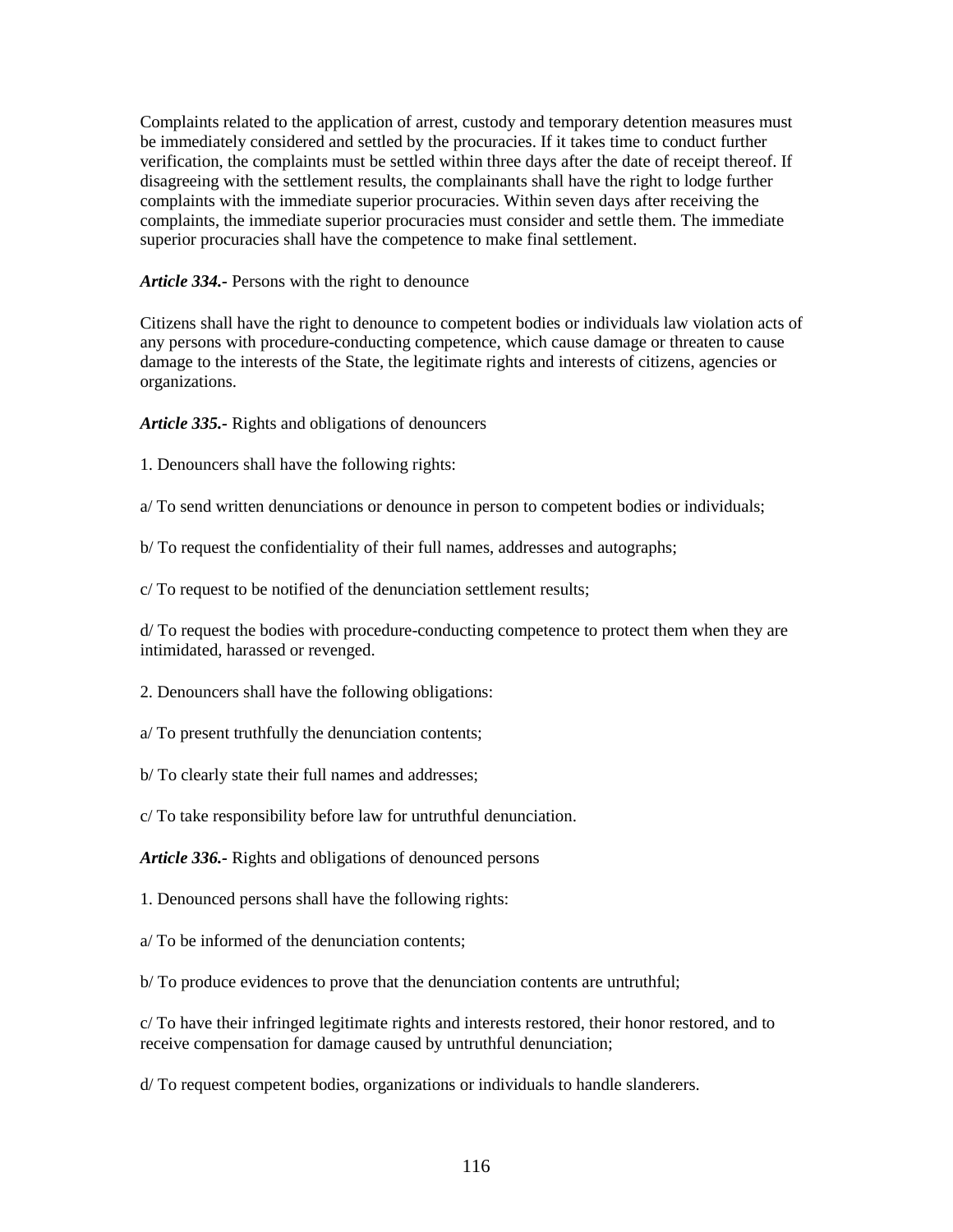2. Denounced persons shall have the following obligations:

a/ To explain their denounced acts; supply relevant information and documents when competent bodies or individuals so request;

b/ To abide by the denunciation-handling results of competent bodies or individuals;

c/ To pay compensation for damage and overcome consequences caused by their illegal acts.

*Article 337.-* Competence and time limit for settling denunciations

1. For denunciations of law violation acts of persons with procedure-conducting competence of an agency with procedure-conducting competence, the head of such agency shall have the responsibility to settle them.

Where the denounced persons are heads of investigating bodies, chairmen of procuracies or presidents of courts, the immediate superior investigating bodies, procuracies or courts shall have the responsibility to settle them. Denunciations of procedural acts of persons with competence to conduct a number of investigating activities shall be considered and settled by the procuracies with prosecuting competence.

The time limit for settling denunciations is sixty days counting from the date of receipt of denunciations; for complicated cases, it may be longer but must not exceed ninety days.

2. Denunciations of law violation acts with criminal signs shall be settled under the provisions of Article 103 of this Code.

3. Denunciations related to arrest, custody or temporary detention must be immediately considered and settled by the procuracies. If further verification is required, the time limit shall not exceed three days.

*Article 338.-* Responsibilities of persons with competence to settle complaints or denunciations

Competent bodies or individuals shall, within the ambit of their respective tasks and powers, have to receive and settle promptly according to law complaints and denunciations and send notices on the settlement results to complaints and denouncers; stringently handle violators; apply necessary measures to prevent possible damage; ensure the settlement results be strictly implemented and take responsibility before law for their settlement.

Persons who are competent to settle complaints or denunciations but fail to settle them, have settled irresponsibly or illegally such complaints or denunciations shall, depending on the nature and seriousness of their violations, be disciplined or examined for penal liability; if causing damage, they must pay compensation therefor according to law.

*Article 339.-* Tasks and powers of procuracies in supervising the settlement of complaints and denunciations in the criminal procedure

1. The procuracies shall request the investigating bodies and courts of the same and subordinate levels, the border guard, customs, ranger and coast guard forces, and other agencies of the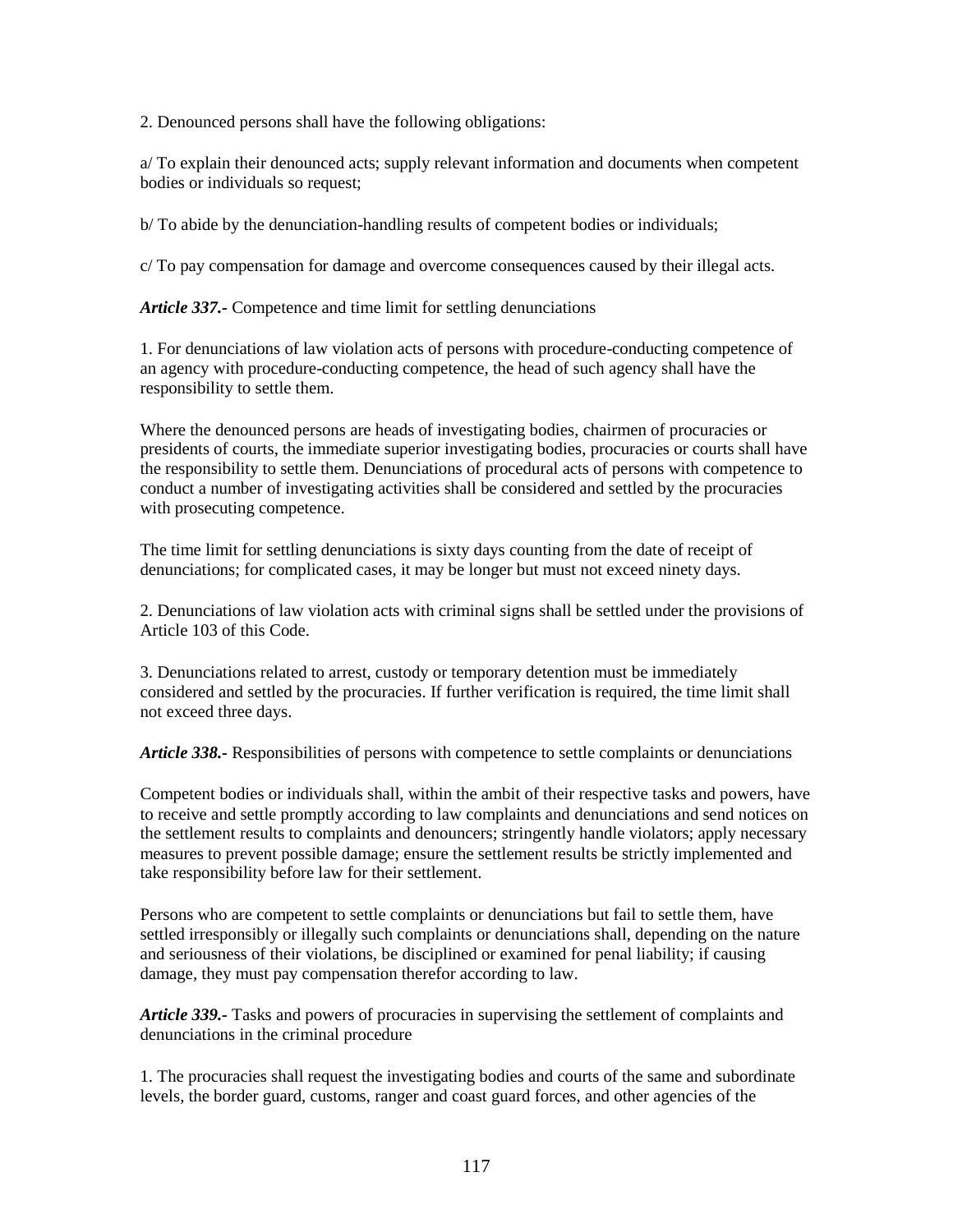people's police and people's army, which are assigned to conduct a number of investigating activities:

a/ To issue written settlements of complaints or denunciations according to the provisions of this Chapter;

b/ To examine the settlement of complaints or denunciations by their level and subordinate levels; notify the examination results to the procuracies;

c/ To supply dossiers and documents related to the settlement of complaints and denunciations to the procuracies.

2. The procuracies shall directly supervise the settlement of complaints and denunciations at the investigating bodies, courts, border guard, customs, ranger offices, coast guard offices and other agencies of the people's police and army's police, which are assigned to conduct a number of investigating activities.

Part Eight

INTERNATIONAL COOPERATION

Chapter XXXVI

## GENERAL PROVISIONS ON INTERNATIONAL COOPERATION IN CRIMINAL PROCEEDINGS

*Article 340.-* Principles for international cooperation in criminal proceedings

International cooperation in criminal proceedings between the bodies with procedure-conducting competence of the Socialist Republic of Vietnam and foreign authorities with corresponding competence shall be effected on the principles of respect for each other's national independence, sovereignty and territorial integrity, non-intervention in each other's internal affairs, equality and mutual benefit, compliance with the Constitution of the Socialist Republic of Vietnam and fundamental principles of international laws.

International cooperation in criminal proceedings shall be carried out in conformity with the international agreements which the Socialist Republic of Vietnam has signed or acceded to and the laws of the Socialist Republic of Vietnam.

Where the Socialist Republic of Vietnam has not yet signed or acceded to relevant international agreements, the international cooperation in criminal proceedings shall be effected on the principle of reciprocity but in contravention of the laws of the Socialist Republic of Vietnam, international laws and international practices.

*Article 341.-* Provision of judicial assistance

When rendering judicial assistance, the bodies as well as persons with procedure-conducting competence of the Socialist Republic of Vietnam shall apply the provisions of relevant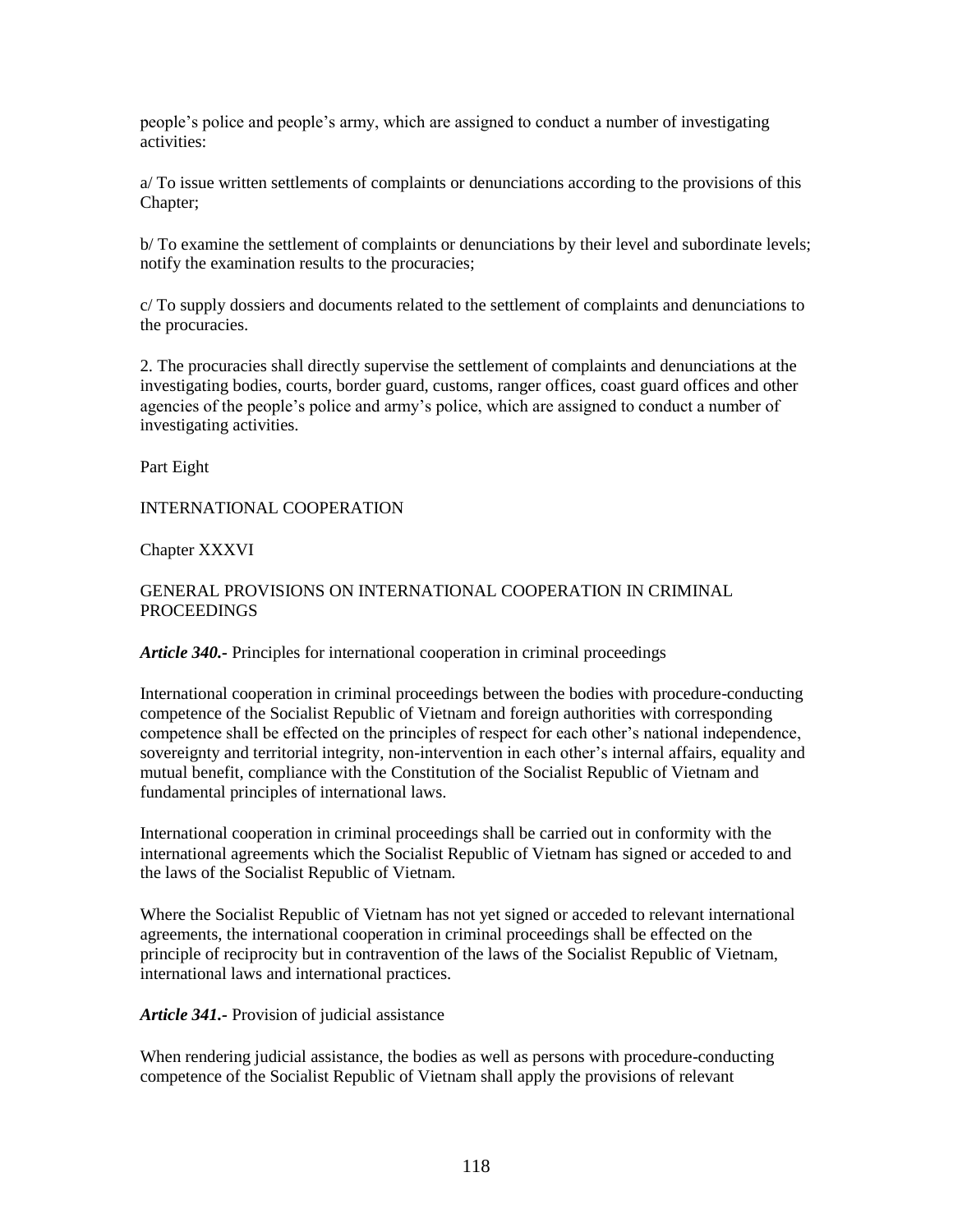international agreements which the Socialist Republic of Vietnam has signed or acceded to and the provisions of this Code.

*Article 342.-* Refusal to implement judicial assistance requests

The bodies with procedure-conducting competence of the Socialist Republic of Vietnam may refuse to implement judicial assistance requests in criminal proceedings in one of the following cases:

1. Judicial assistance requests fail to comply with the international agreements which the Socialist Republic of Vietnam has signed or acceded to and the laws of the Socialist Republic of Vietnam;

2. The implementation of judicial assistance requests is detrimental to the national sovereignty, security or other important interests of the Socialist Republic of Vietnam.

## Chapter XXXVII

## EXTRADITION AND TRANSFER OF DOSSIERS, DOCUMENTS AND EXHIBITS OF **CASES**

*Article 343.-* Extradition in order to examine penal liability or execute judgments

Basing themselves on the international agreements which the Socialist Republic of Vietnam has signed or acceded to on the principle of reciprocity, the bodies with procedure-conducting competence of the Socialist Republic of Vietnam may:

1. Request the foreign authorities with corresponding competence to extradite persons who have committed criminal acts or convicted under legally valid judgments to the Socialist Republic of Vietnam for being examined for penal liability or serving their penalties.

2. Extradite foreigners who have committed criminal acts or convicted under legally valid judgments, who are being in the territory of the Socialist Republic of Vietnam, to the requesting nations for being examined for penal liability or serving their penalties.

### *Article 344.-* Refusal to extradite

1. The bodies with procedure-conducting competence of the Socialist Republic of Vietnam may refuse to extradite persons in one of the following cases:

a/ The persons requested to be extradited are citizens of the Socialist Republic of Vietnam;

b/ Under the provisions of the laws of the Socialist Republic of Vietnam, the persons requested to be extradited cannot be examined for penal liability or serve penalties as the statute of limitations therefor has expired or for other lawful reasons.

c/ The persons requested to be extradited for penal liability examination have been convicted by the courts of the Socialist Republic of Vietnam under legally valid judgements for the criminal acts stated in the extradition requests or the cases have been ceased under the provisions of this Code;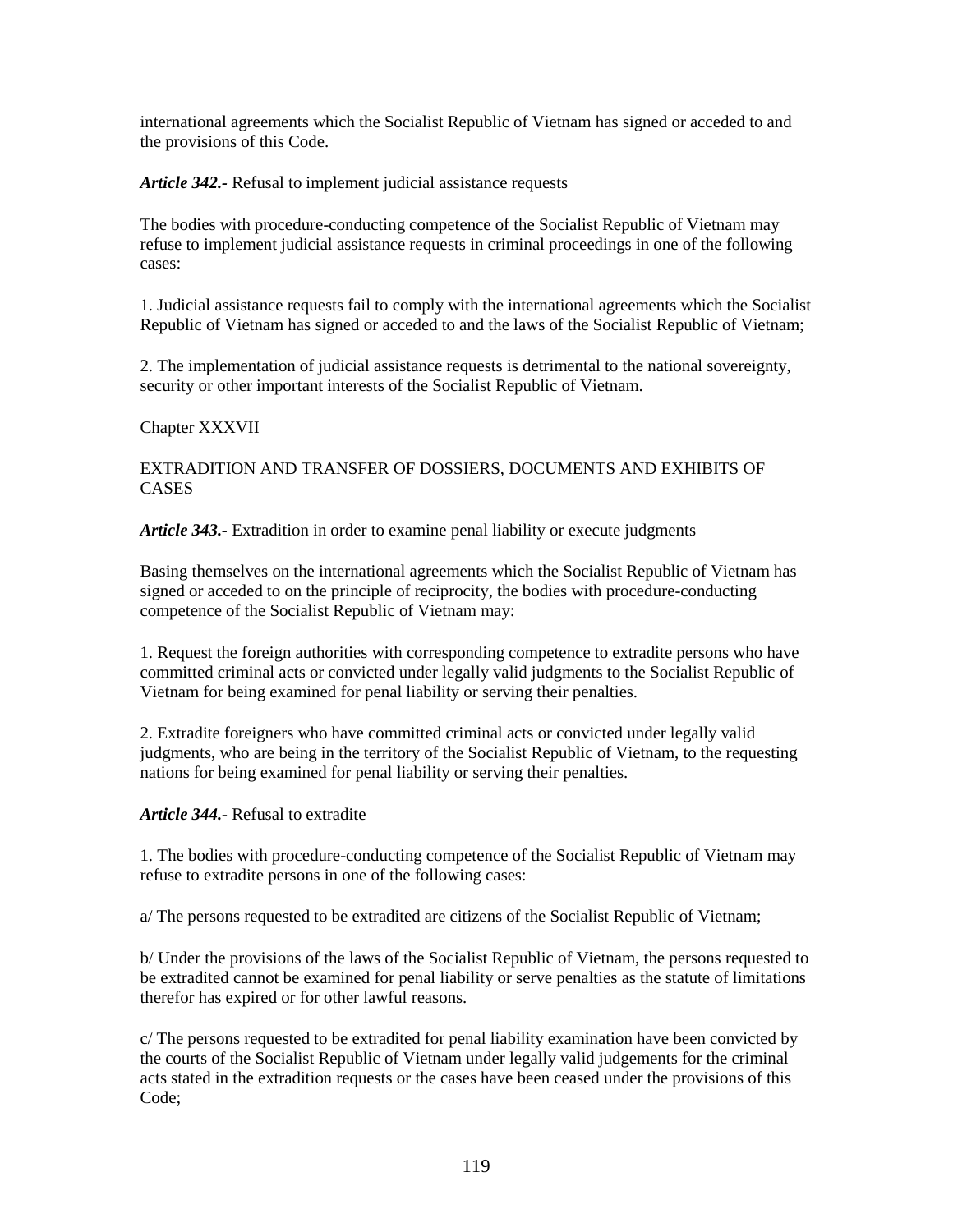d/ The persons requested to be extradited are residing in Vietnam for reasons of being possibly ill-treated in the extradition-requesting countries on the grounds of racial discrimination, religion, nationality, ethnicity, social status or political views.

2. The bodies with procedure-conducting competence of the Socialist Republic of Vietnam may refuse to extradite in one of the following cases:

a/ Under the criminal legislation of the Socialist Republic of Vietnam, the acts taken by the persons requested to be extradited do not constitute offenses;

b/ The persons requested to be extradited are being examined for penal liability in Vietnam for the acts stated in the extradition requests.

3. The bodies with procedure-conducting competence of the Socialist Republic of Vietnam which refuse to extradite under the provisions of Clause 1 and Clause 2 of this Article shall have to notify such to the foreign authorities with corresponding competence, which have sent the extradition requests.

*Article 345.-* Transfer of files and exhibits of criminal cases

1. For cases involving foreigners who have committed offenses on the territory of the Socialist Republic of Vietnam, if the procedure cannot be conducted because such persons have left the country, the bodies with procedure-conducting competence which are handling the cases may transfer the case files to the Supreme People's Procuracy for carrying out the procedures to transfer them to the foreign authorities with corresponding competence.

2. When transferring the case files to the foreign authorities with corresponding competence, the bodies with procedure-conducting competence of the Socialist Republic of Vietnam may transfer also exhibits of the cases.

*Article 346.-* Delivery, receipt and transfer of documents, objects and money related to criminal cases

1. The delivery and receipt of documents related to criminal cases shall comply with the international agreements which the Socialist Republic of Vietnam has signed or acceded to and the provisions of this Code.

2. The transfer of objects and money related to criminal cases out of the territory of the Socialist Republic of Vietnam shall comply with the laws of the Socialist Republic of Vietnam.

*This Code was adopted on November 26, 2003 by the XIth National Assembly of the Socialist Republic of Vietnam at its 4th session.*

Chairman of the National Assembly *NGUYEN VAN AN*

#### **THE NATIONAL ASSEMBLY CHAIRMAN** (Signed)